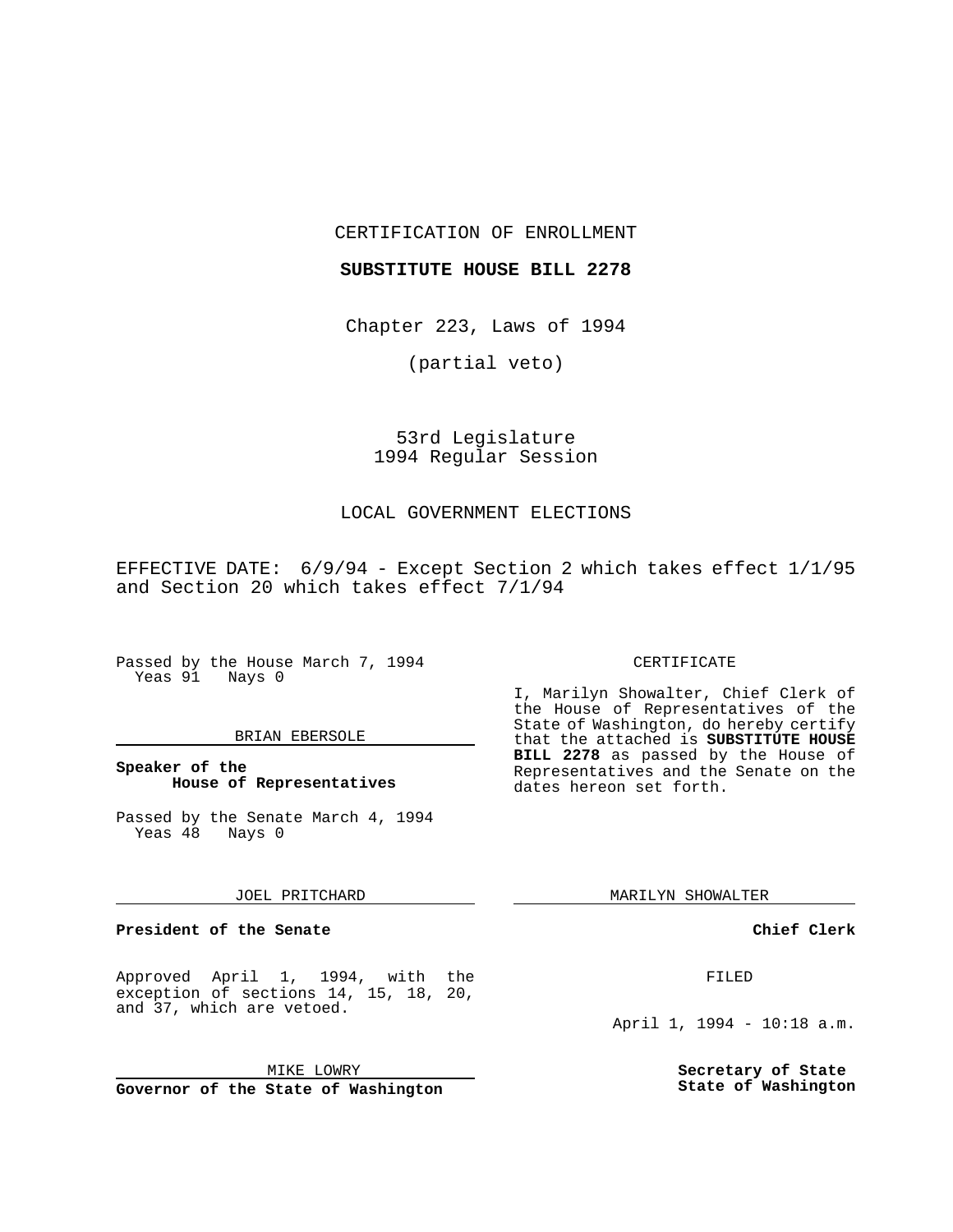## **SUBSTITUTE HOUSE BILL 2278** \_\_\_\_\_\_\_\_\_\_\_\_\_\_\_\_\_\_\_\_\_\_\_\_\_\_\_\_\_\_\_\_\_\_\_\_\_\_\_\_\_\_\_\_\_\_\_

\_\_\_\_\_\_\_\_\_\_\_\_\_\_\_\_\_\_\_\_\_\_\_\_\_\_\_\_\_\_\_\_\_\_\_\_\_\_\_\_\_\_\_\_\_\_\_

## AS AMENDED BY THE SENATE

Passed Legislature - 1994 Regular Session

## **State of Washington 53rd Legislature 1994 Regular Session**

**By** House Committee on Local Government (originally sponsored by Representatives Horn, H. Myers, Edmondson and Springer)

Read first time 02/04/94.

 AN ACT Relating to local government election practices; amending RCW 42.12.010, 43.06.010, 14.08.304, 28A.315.520, 29.15.120, 29.15.200, 35.17.020, 35.17.400, 35.18.020, 35.18.270, 35.23.050, 35.23.240, 35.23.530, 35.24.050, 35.24.060, 35.24.100, 35.24.290, 35.27.100, 35.27.140, 35.61.050, 35A.01.070, 35A.02.050, 35A.02.130, 35A.06.020, 35A.06.030, 35A.06.050, 35A.12.010, 35A.12.040, 35A.12.050, 35A.12.060, 35A.12.180, 35A.13.010, 35A.13.020, 35A.14.060, 35A.14.070, 35A.15.040, 35A.16.030, 36.69.020, 36.69.070, 36.69.080, 36.69.090, 36.69.100, 36.69.440, 52.14.010, 52.14.013, 52.14.015, 52.14.030, 52.14.050, 52.14.060, 53.12.140, 54.08.060, 54.12.010, 54.40.010, 54.40.040, 54.40.050, 54.40.060, 54.40.070, 56.12.015, 56.12.020, 56.12.030, 57.02.050, 57.12.015, 57.12.020, 57.12.030, 57.12.039, 57.32.022, 57.32.023, 68.52.100, 68.52.140, 68.52.160, 68.52.220, 70.44.040, 70.44.045, 70.44.053, 53.12.010, 53.04.023, 53.12.115, 53.12.120, 53.12.130, 53.12.175, 53.16.015, and 29.45.050; amending 1992 c 146 s 14 (uncodified); reenacting and amending RCW 53.12.172; adding a new section to chapter 42.12 RCW; adding a new section to chapter 29.15 18 RCW; adding a new section to chapter 35.02 RCW; adding a new section to chapter 35A.29 RCW; adding a new section to chapter 56.12 RCW; adding a new section to chapter 68.52 RCW; adding a new section to chapter 53.12 RCW; adding a new section to chapter 53.04 RCW; repealing RCW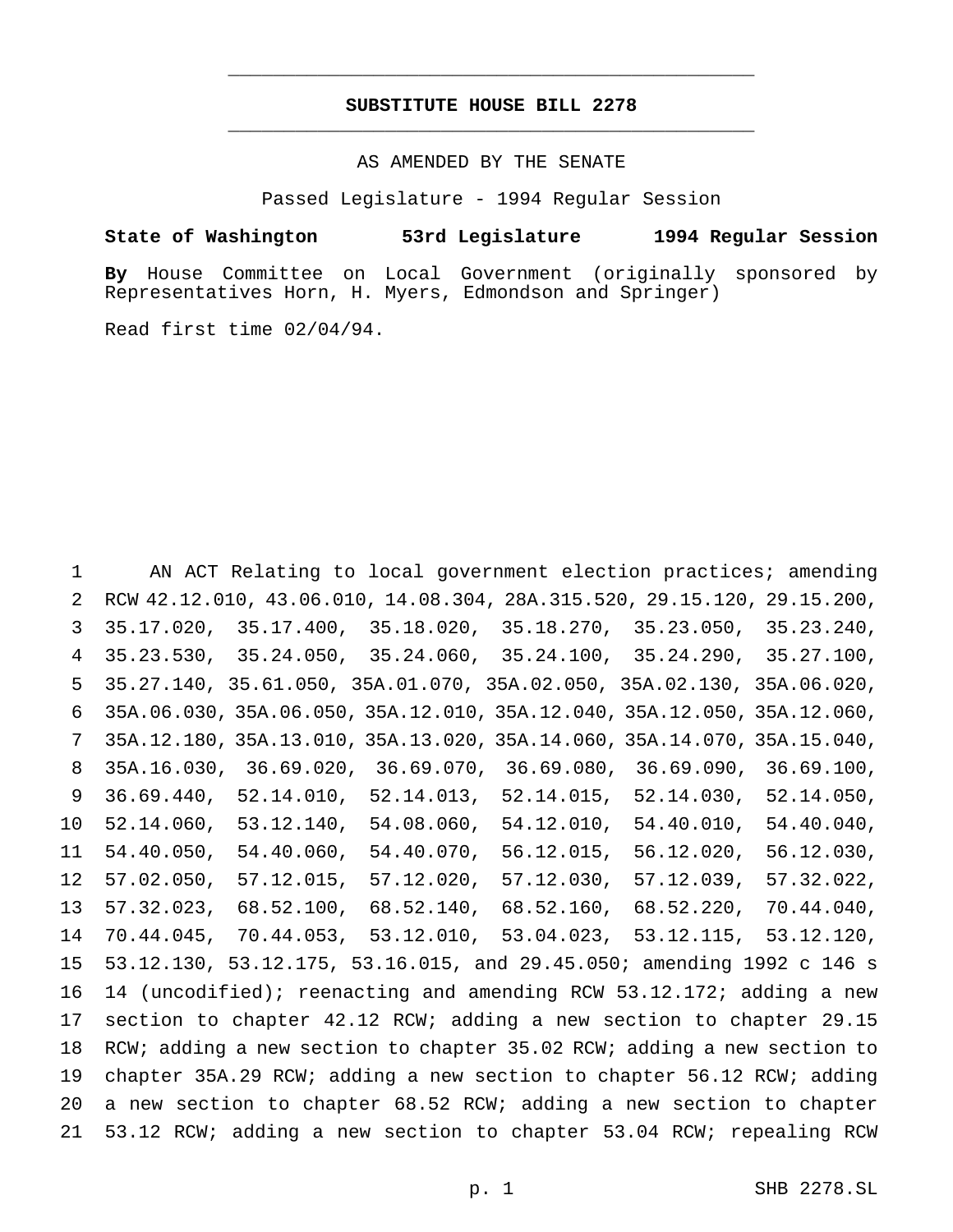35.23.070, 35.24.070, 35.27.110, 35.61.060, 35.61.070, 35.61.080, 35A.02.001, 35A.02.100, 35A.02.110, 35A.14.060, 35A.15.030, 35A.16.020, 35A.29.010, 35A.29.020, 35A.29.030, 35A.29.040, 35A.29.050, 35A.29.060, 35A.29.070, 35A.29.080, 35A.29.090, 35A.29.100, 35A.29.105, 35A.29.110, 35A.29.140, 35A.29.150, 36.54.080, 36.54.090, 36.54.100, 36.69.060, 44.70.010, 53.12.047, 53.12.150, 57.02.060, 68.52.240, 70.44.051, 70.44.055, and 70.44.057; and providing effective dates.

BE IT ENACTED BY THE LEGISLATURE OF THE STATE OF WASHINGTON:

 NEW SECTION. **Sec. 1.** A new section is added to chapter 42.12 RCW to read as follows:

 A vacancy on an elected nonpartisan governing body of a special purpose district where property ownership is not a qualification to vote, a town, or a city other than a first class city or a charter code city, shall be filled as follows unless the provisions of law relating to the special district, town, or city provide otherwise:

 (1) Where one position is vacant, the remaining members of the governing body shall appoint a qualified person to fill the vacant position.

 (2) Where two or more positions are vacant and two or more members of the governing body remain in office, the remaining members of the governing body shall appoint a qualified person to fill one of the vacant positions, the remaining members of the governing body and the newly appointed person shall appoint another qualified person to fill another vacant position, and so on until each of the vacant positions is filled with each of the new appointees participating in each appointment that is made after his or her appointment.

 (3) If less than two members of a governing body remain in office, the county legislative authority of the county in which all or the largest geographic portion of the city, town, or special district is located shall appoint a qualified person or persons to the governing body until the governing body has two members.

 (4) If a governing body fails to appoint a qualified person to fill a vacancy within ninety days of the occurrence of the vacancy, the authority of the governing body to fill the vacancy shall cease and the county legislative authority of the county in which all or the largest geographic portion of the city, town, or special district is located shall appoint a qualified person to fill the vacancy.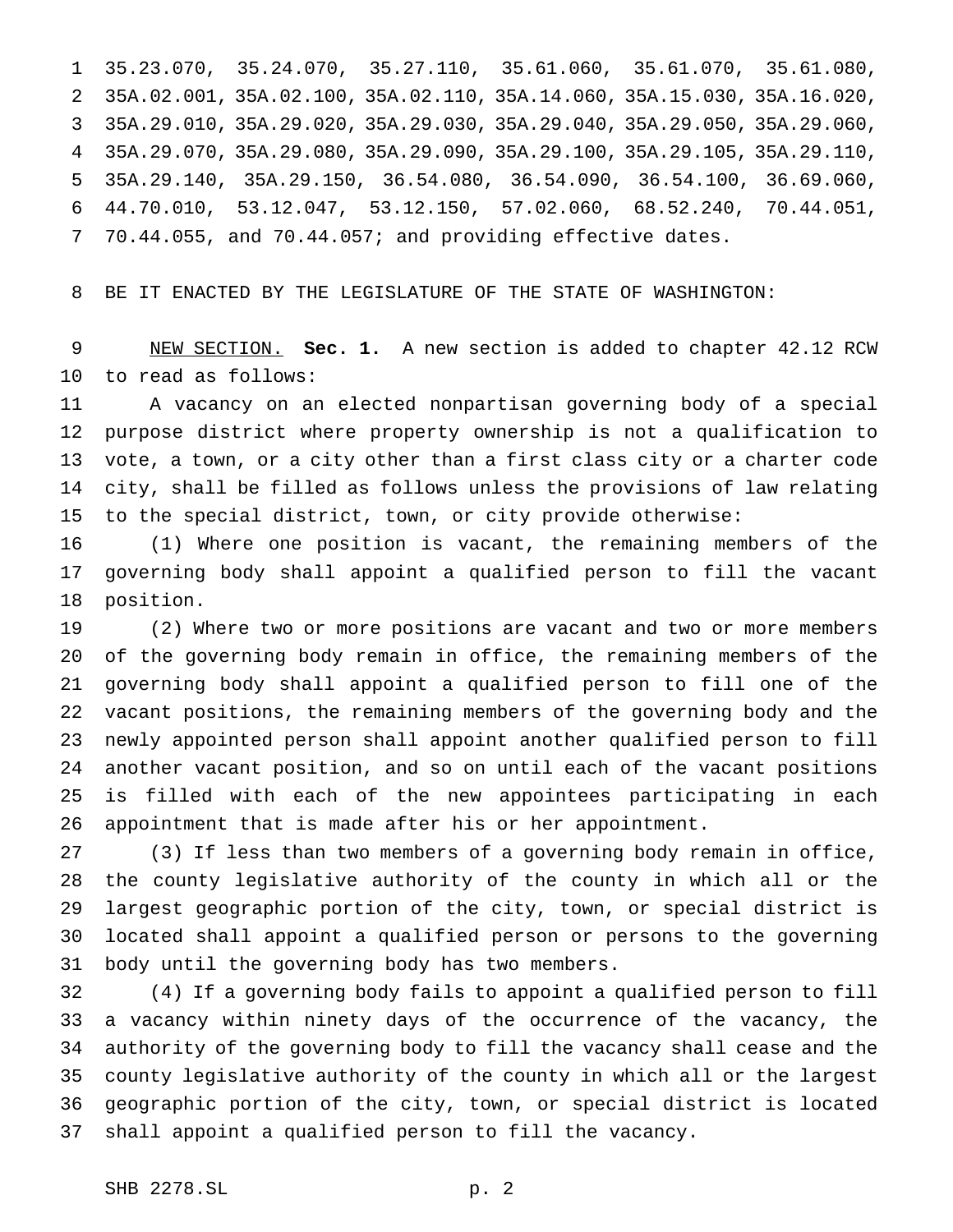(5) If the county legislative authority of the county fails to appoint a qualified person within one hundred eighty days of the occurrence of the vacancy, the county legislative authority or the remaining members of the governing body of the city, town, or special district may petition the governor to appoint a qualified person to fill the vacancy. The governor may appoint a qualified person to fill the vacancy after being petitioned if at the time the governor fills the vacancy the county legislative authority has not appointed a qualified person to fill the vacancy.

 (6) As provided in RCW 29.15.190 and 29.21.410, each person who is appointed shall serve until a qualified person is elected at the next election at which a member of the governing body normally would be elected that occurs twenty-eight or more days after the occurrence of the vacancy. If needed, special filing periods shall be authorized as provided in RCW 29.15.170 and 29.15.180 for qualified persons to file for the vacant office. A primary shall be held to nominate candidates if sufficient time exists to hold a primary and more than two candidates file for the vacant office. Otherwise, a primary shall not be held and the person receiving the greatest number of votes shall be elected. The person elected shall take office immediately and serve the remainder of the unexpired term.

 If an election for the position that became vacant would otherwise have been held at this general election date, only one election to fill the position shall be held and the person elected to fill the succeeding term for that position shall take office immediately when qualified as defined in RCW 29.01.135 and shall service both the remainder of the unexpired term and the succeeding term.

 **Sec. 2.** RCW 42.12.010 and 1993 c 317 s 9 are each amended to read as follows:

 Every elective office shall become vacant on the happening of any of the following events:

(1) The death of the incumbent;

 (2) His or her resignation. A vacancy caused by resignation shall be deemed to occur upon the effective date of the resignation;

(3) His or her removal;

 (4) Except as provided in RCW 3.46.067 and 3.50.057, his or her 37 ceasing to be a legally ((qualified elector)) registered voter of the district, county, city, town, or other municipal or quasi municipal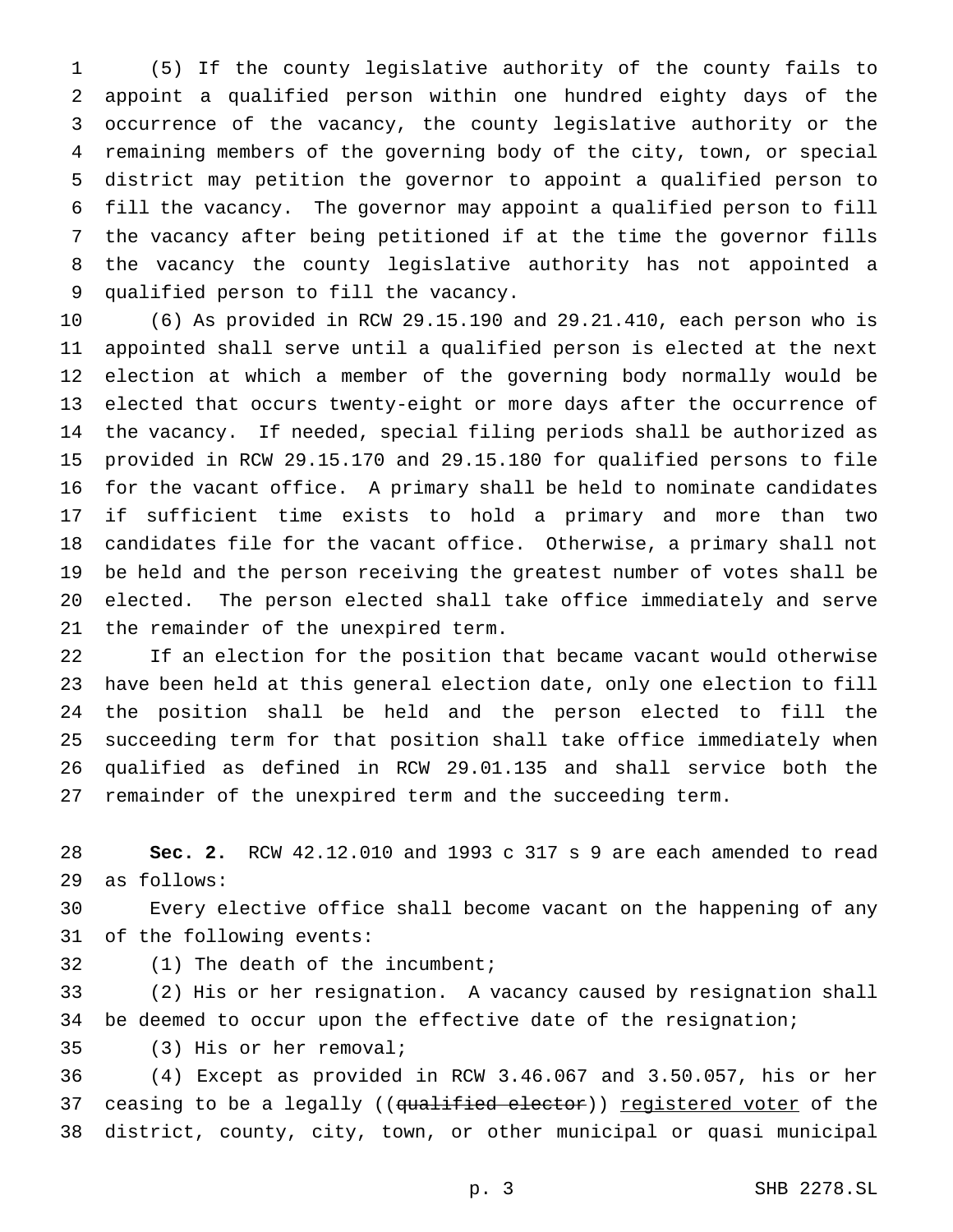1 corporation from which he or she shall have been elected or appointed, including where applicable the council district, commissioner district,

3 or ward from which he or she shall have been elected or appointed;

 (5) His or her conviction of a felony, or of any offense involving a violation of his or her official oath;

 (6) His or her refusal or neglect to take his or her oath of office, or to give or renew his or her official bond, or to deposit 8 such oath or bond within the time prescribed by law;

 (7) The decision of a competent tribunal declaring void his or her election or appointment; or

 (8) Whenever a judgment shall be obtained against that incumbent for breach of the condition of his or her official bond.

 **Sec. 3.** RCW 43.06.010 and 1993 c 142 s 5 are each amended to read as follows:

 In addition to those prescribed by the Constitution, the governor may exercise the powers and perform the duties prescribed in this and the following sections:

 (1) The governor shall supervise the conduct of all executive and ministerial offices;

 (2) The governor shall see that all offices are filled, including 21 as provided in section 1 of this act, and the duties thereof performed, 22 or in default thereof, apply such remedy as the law allows; and if the remedy is imperfect, acquaint the legislature therewith at its next session;

 (3) The governor shall make the appointments and supply the vacancies mentioned in this title;

 (4) The governor is the sole official organ of communication between the government of this state and the government of any other state or territory, or of the United States;

 (5) Whenever any suit or legal proceeding is pending against this state, or which may affect the title of this state to any property, or which may result in any claim against the state, the governor may direct the attorney general to appear on behalf of the state, and report the same to the governor, or to any grand jury designated by the governor, or to the legislature when next in session;

 (6) The governor may require the attorney general or any prosecuting attorney to inquire into the affairs or management of any corporation existing under the laws of this state, or doing business in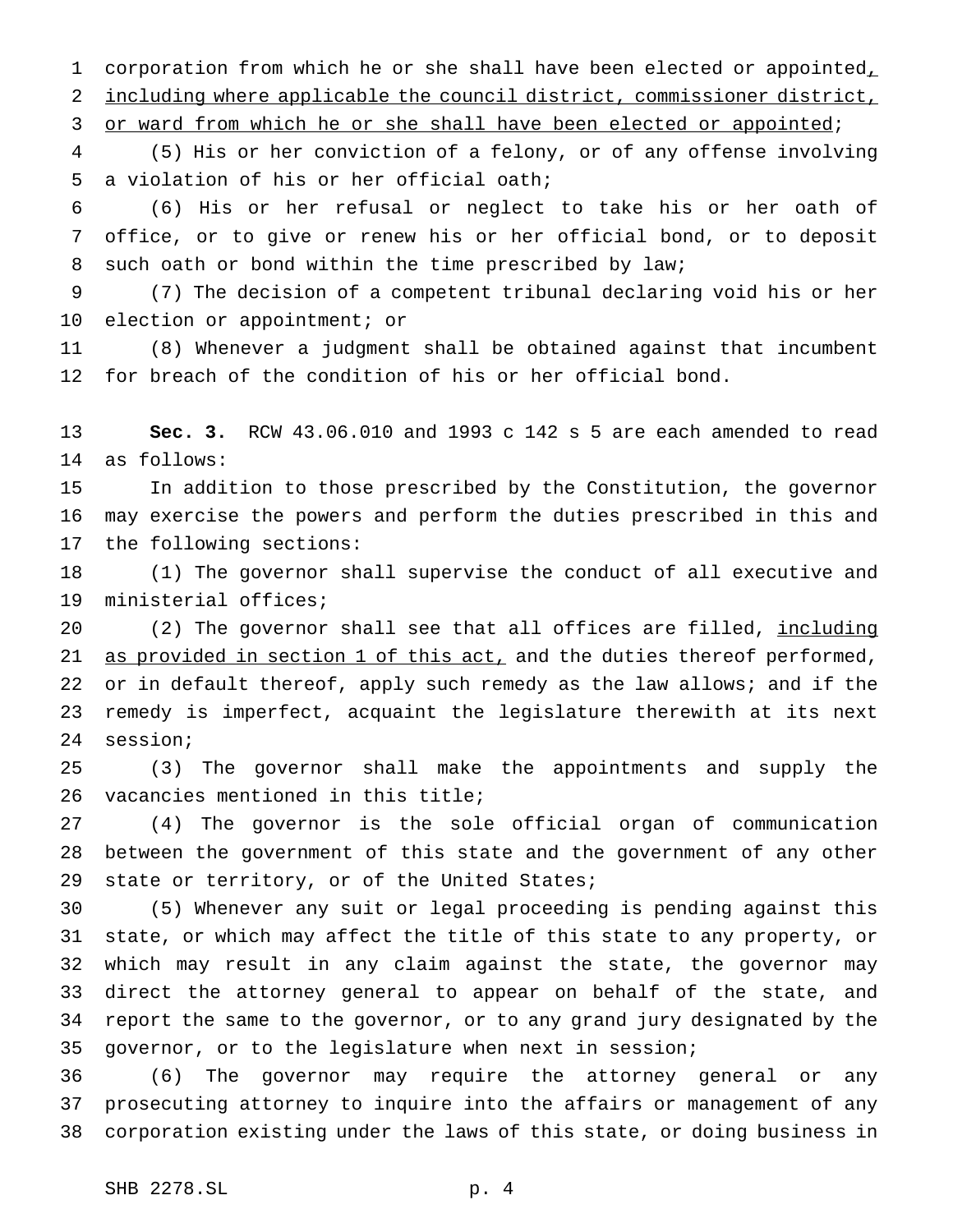this state, and report the same to the governor, or to any grand jury designated by the governor, or to the legislature when next in session;

 (7) The governor may require the attorney general to aid any 4 prosecuting attorney in the discharge of ((his)) the prosecutor's duties;

 (8) The governor may offer rewards, not exceeding one thousand dollars in each case, payable out of the state treasury, for information leading to the apprehension of any person convicted of a felony who has escaped from a state correctional institution or for information leading to the arrest of any person who has committed or is charged with the commission of a felony;

 (9) The governor shall perform such duties respecting fugitives from justice as are prescribed by law;

 (10) The governor shall issue and transmit election proclamations as prescribed by law;

 (11) The governor may require any officer or board to make, upon demand, special reports to the governor, in writing;

 (12) The governor may, after finding that a public disorder, disaster, energy emergency, or riot exists within this state or any part thereof which affects life, health, property, or the public peace, proclaim a state of emergency in the area affected, and the powers granted the governor during a state of emergency shall be effective only within the area described in the proclamation;

 (13) The governor may, after finding that there exists within this state an imminent danger of infestation of plant pests as defined in RCW 17.24.007 or plant diseases which seriously endangers the agricultural or horticultural industries of the state of Washington, or which seriously threatens life, health, or economic well-being, order emergency measures to prevent or abate the infestation or disease situation, which measures, after thorough evaluation of all other alternatives, may include the aerial application of pesticides;

 (14) On all compacts forwarded to the governor pursuant to RCW 9.46.360(6), the governor is authorized and empowered to execute on behalf of the state compacts with federally recognized Indian tribes in the state of Washington pursuant to the federal Indian Gaming Regulatory Act, 25 U.S.C. Sec. 2701 et seq., for conducting class III gaming, as defined in the Act, on Indian lands.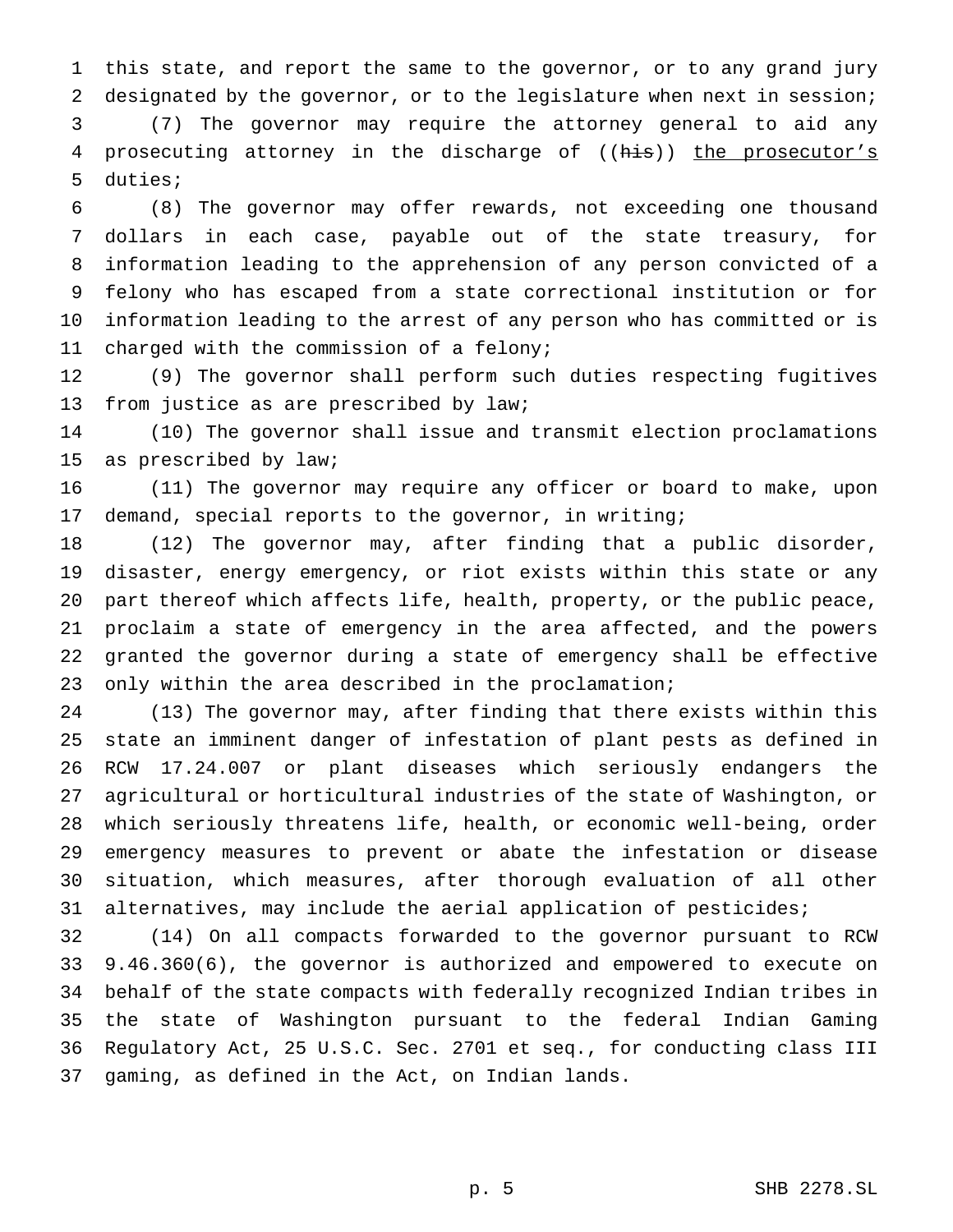**Sec. 4.** RCW 14.08.304 and 1979 ex.s. c 126 s 3 are each amended to read as follows:

 The board of airport district commissioners shall consist of three 4 members((, who shall each be a registered voter and actually a resident 5 of the district)). The first commissioners shall be appointed by the county legislative authority. At the next general district election, held as provided in RCW 29.13.020, three airport district commissioners 8 shall be elected. The terms of office of airport district commissioners shall be two years, or until their successors are elected and qualified and have assumed office in accordance with RCW 29.04.170. Members of the board of airport district commissioners shall be elected 12 at each regular district general election on a nonpartisan basis in 13 accordance with the general election law. ((They shall be nominated by 14 petition of ten registered voters of the district.)) Vacancies on the 15 board of airport district commissioners shall occur and shall be filled 16 ((by appointment by the remaining commissioners)) as provided in 17 chapter 42.12 RCW. Members of the board of airport district commissioners shall receive no compensation for their services, but shall be reimbursed for actual necessary traveling and sustenance expenses incurred while engaged on official business.

 **Sec. 5.** RCW 28A.315.520 and 1971 c 53 s 4 are each amended to read as follows:

 A majority of all members of the board of directors shall constitute a quorum. Absence of any board member from four consecutive regular meetings of the board, unless on account of sickness or authorized by resolution of the board, shall be sufficient cause for the remaining members of the board to declare by resolution that such 28 board member position is vacated. In addition, vacancies shall occur as provided in RCW 42.12.010.

 **Sec. 6.** RCW 29.15.120 and 1990 c 59 s 86 are each amended to read as follows:

 A candidate may withdraw his or her declaration of candidacy at any time before the close of business on the Thursday following the last day for candidates to file under RCW 29.15.020 by filing, with the officer with whom the declaration of candidacy was filed, a signed request that his or her name not be printed on the ballot. There shall be no withdrawal period for declarations of candidacy filed during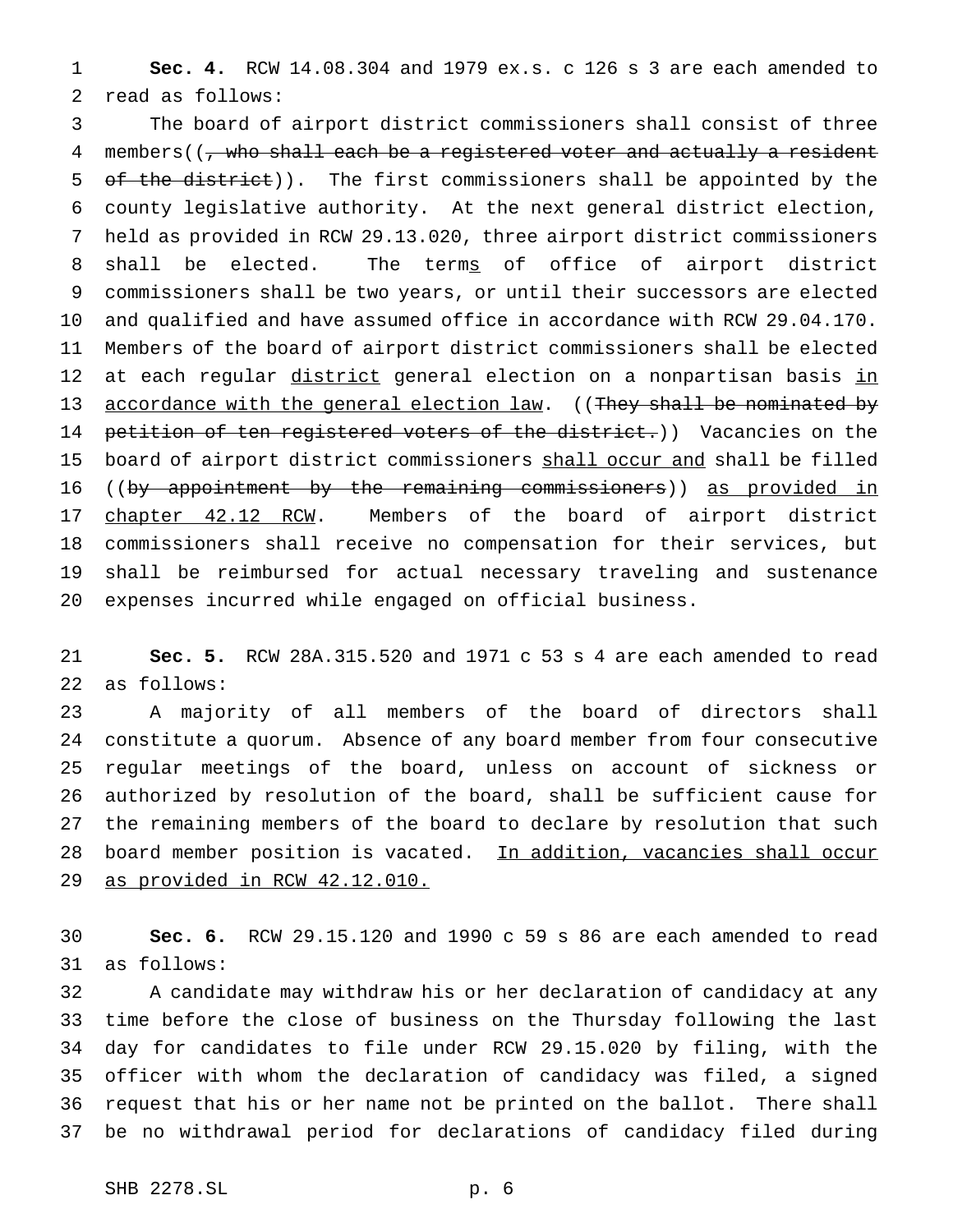special filing periods held under this title. The filing officer may permit the withdrawal of a filing for the office of precinct committee officer at the request of the candidate at any time if no absentee ballots have been issued for that office and the general election 5 ballots for that precinct have not been printed. The filing officer may permit the withdrawal of a filing for any elected office of a city, town, or special district at the request of the candidate at any time 8 before a primary if the primary ballots for that city, town, or special 9 district have not been ordered. No filing fee may be refunded to any candidate who withdraws under this section. Notice of the deadline for withdrawal of candidacy and that the filing fee is not refundable shall be given to each candidate at the time he or she files.

 NEW SECTION. **Sec. 7.** A new section is added to chapter 29.15 RCW to read as follows:

 Each person who files a declaration of candidacy for an elected office of a city, town, or special district shall be given written notice of the date by which a candidate may withdraw his or her candidacy under RCW 29.15.120.

 **Sec. 8.** RCW 29.15.200 and 1975-'76 2nd ex.s. c 120 s 13 are each amended to read as follows:

 If after both the normal filing period and special three day filing 22 period as provided by RCW 29.15.170 and  $29.15.180$  ( $\sqrt{a}$  as now or 23 hereafter amended,)) have passed  $((and still))_1$  no candidate has filed for any single city, town, or district position to be filled, the election for such position shall be deemed lapsed, the office deemed stricken from the ballot and no write-in votes counted. In such instance, the incumbent occupying such position shall remain in office 28 and continue to serve until  $(\overrightarrow{his})$  a successor is elected at the next 29 election when such positions are voted upon ((as provided by RCW 30 29.21.410, as now or hereafter amended)).

 NEW SECTION. **Sec. 9.** A new section is added to chapter 35.02 RCW to read as follows:

 An election shall be held to elect city or town elected officials at the next municipal general election occurring more than twelve months after the date of the first election of councilmembers or commissioners. Candidates shall run for specific council or commission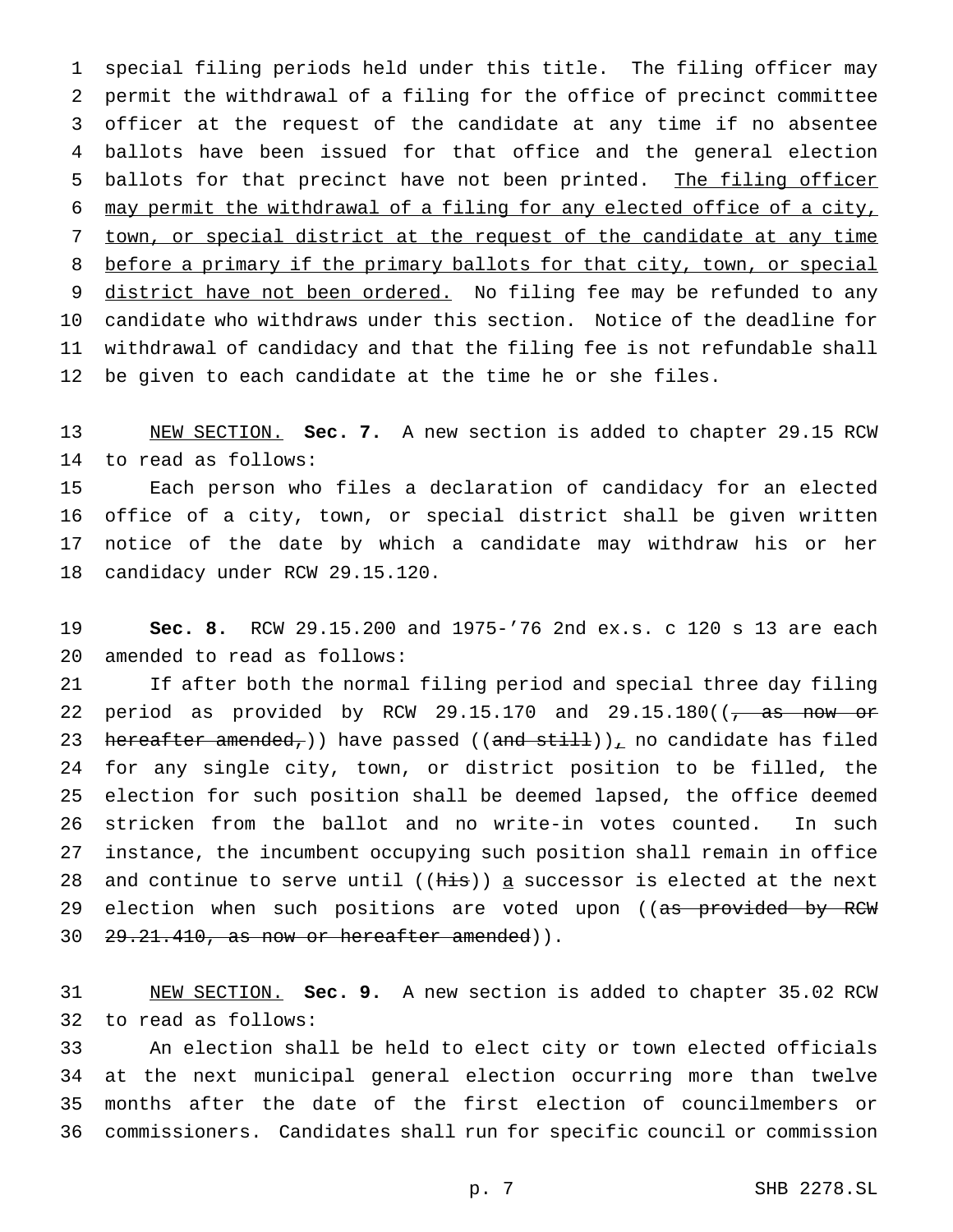positions. The staggering of terms of members of the city or town council shall be established at this election, where the simple majority of the persons elected as councilmembers receiving the greatest numbers of votes shall be elected to four-year terms of office and the remainder of the persons elected as councilmembers shall be elected to two-year terms of office. Newly elected councilmembers or newly elected commissioners shall serve until their successors are elected and qualified. The terms of office of newly elected commissioners shall not be staggered, as provided in chapter 35.17 RCW. All councilmembers and commissioners who are elected subsequently shall be elected to four-year terms of office and shall serve until their successors are elected and qualified and assume office in accordance with RCW 29.04.170.

 **Sec. 10.** RCW 35.17.020 and 1979 ex.s. c 126 s 17 are each amended to read as follows:

 All regular elections in cities organized under the statutory commission form of government shall be held quadrennially in the odd- numbered years on the dates provided in RCW 29.13.020. The commissioners shall be nominated and elected at large. Their terms shall be for four years and until their successors are elected and 21 qualified and assume office in accordance with RCW 29.04.170. ( $If \alpha$ 22 vacancy occurs in the commission the remaining members shall appoint a 23 person to fill it for the unexpired term.)) Vacancies on a commission shall occur and shall be filled as provided in chapter 42.12 RCW, except that in every instance a person shall be elected to fill the remainder of the unexpired term at the next general municipal election 27 that occurs twenty-eight or more days after the occurrence of the 28 vacancy.

 **Sec. 11.** RCW 35.17.400 and 1979 ex.s. c 126 s 18 are each amended to read as follows:

31 The first election of commissioners shall be held ((within)) at the 32 next special election that occurs at least sixty days after the 33 ((adoption of)) election results are certified where the proposition to 34 organize under the commission form was approved by city voters, and the commission first elected shall commence to serve as soon as they have been elected and have qualified and shall continue to serve until their successors have been elected and qualified and have assumed office in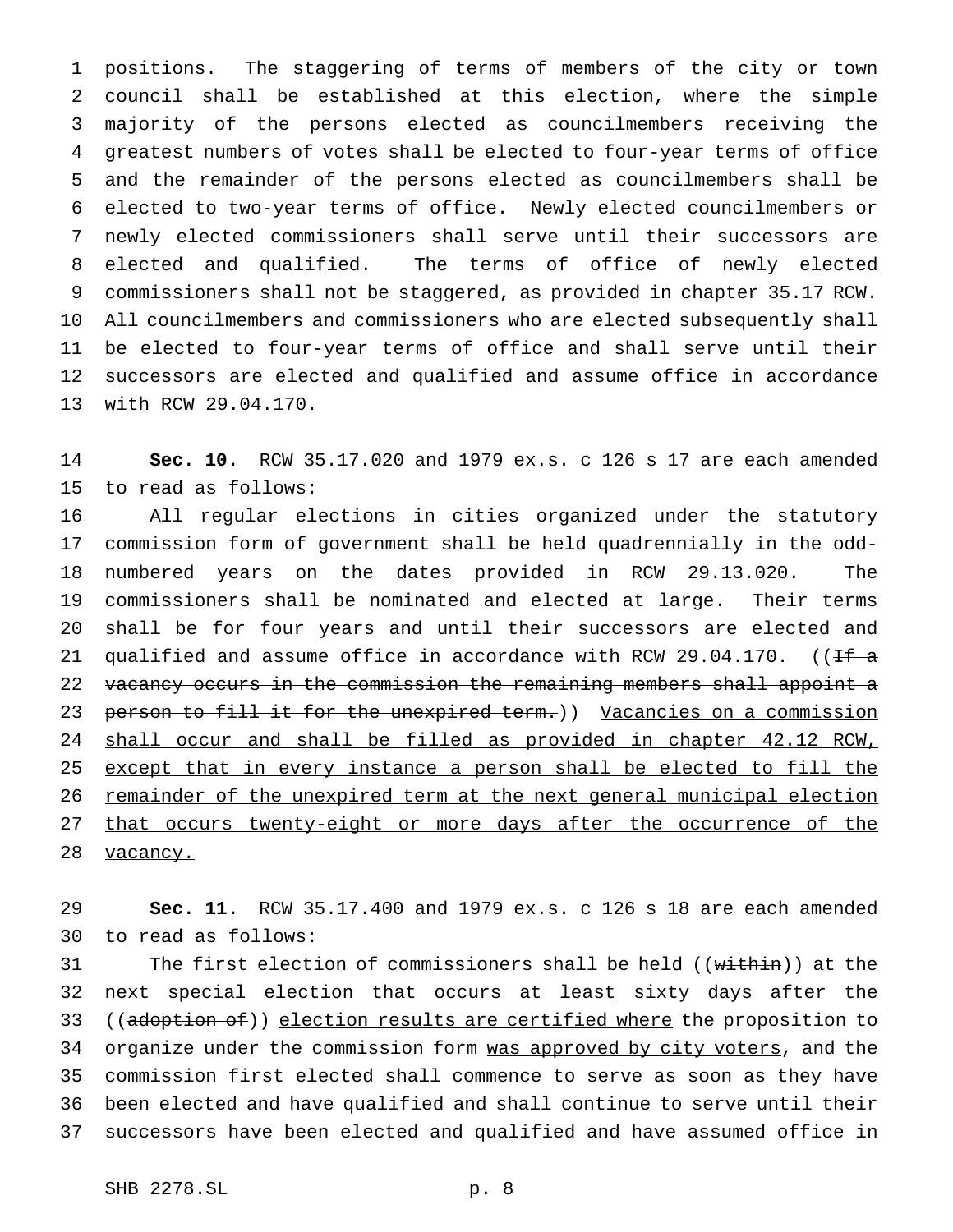accordance with RCW 29.04.170. The date of the second election for commissioners shall be in accordance with RCW 29.13.020 such that the term of the first commissioners will be as near as possible to, but not 4 in excess of, four years calculated from the first day in January in the year after the year in which the first commissioners were elected.

6 **Sec. 12.** RCW 35.18.020 and 1981 c 260 s 7 are each amended to read 7 as follows:

8 (1) The number of ((councilmen)) councilmembers in a city or town 9 operating with a council-manager plan of government shall be ((in 10 proportion to the population of the city or town indicated in its 11 petition for incorporation and thereafter shall be in proportion to its 12 population as last)) based upon the latest population of the city or 13 town that is determined by the office of financial management as 14 follows:

15 (a) A city or town having not more than two thousand inhabitants, 16 five ((councilmen)) councilmembers; and

17 (b) A city or town having more than two thousand, seven 18 ((councilmen)) councilmembers.

19 (2) ((All councilmen shall be elected at large or from such wards 20 or districts as may be established by ordinance, and shall serve for a 21 term of four years and until their successors are elected and qualified 22 and assume office in accordance with RCW 29.04.170: PROVIDED, HOWEVER, 23 That at the first general municipal election held in the city in 24 accordance with RCW 29.13.020, after the election approving the 25 council-manager plan, the following shall apply:

26 (a) One councilman shall be nominated and elected from each ward or 27 such other existing district of said city as may have been established 28 for the election of members of the legislative body of the city and the 29 remaining councilmen shall be elected at large; but if there are no 30 such wards or districts in the city, or at an initial election for the 31 incorporation of a community, the councilmen shall be elected at large. 32 (b) In cities electing five councilmen, the candidates having the 33 three highest number of votes shall be elected for a four year term and 34 the other two for a two year term commencing immediately when qualified 35 in accordance with RCW 29.01.135 and continuing until their successors 36 are elected and qualified and have assumed office in accordance with 37 RCW 29.04.170.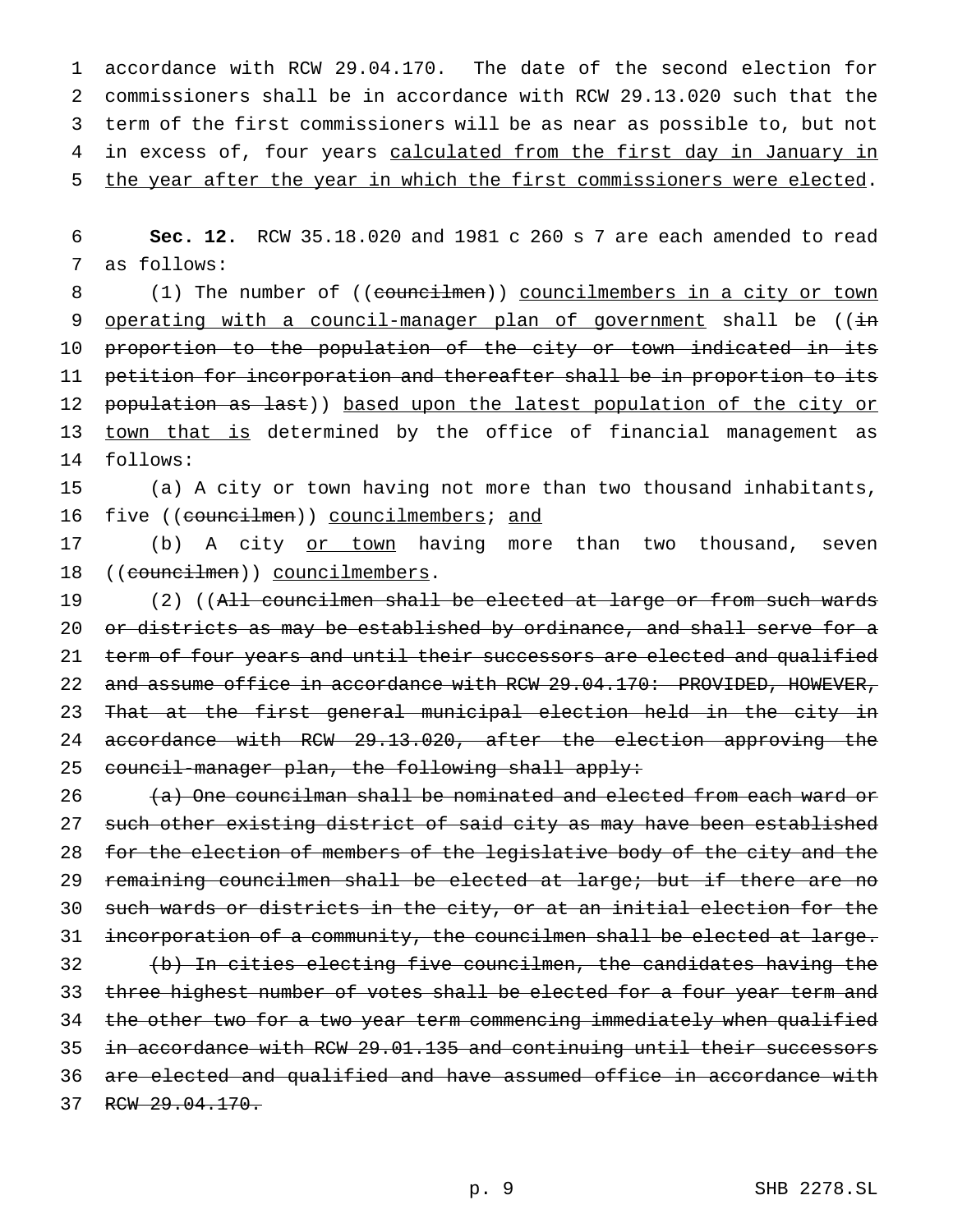(c) In cities electing seven councilmen, the candidates having the 2 four highest number of votes shall be elected for a four year term and 3 the other three for a two year term commencing immediately when qualified in accordance with RCW 29.01.135 and continuing until their successors are elected and qualified and have assumed office in accordance with RCW 29.04.170.

7 (d) In determining the candidates receiving the highest number of 8 votes, only the candidate receiving the highest number of votes in each 9 ward, as well as the councilman-at-large or councilmen-at-large, are to 10 be considered)) Except for the initial staggering of terms, 11 councilmembers shall serve for four-year terms of office. All 12 councilmembers shall serve until their successors are elected and 13 qualified and assume office in accordance with RCW 29.04.170. 14 Councilmembers may be elected on a city-wide or town-wide basis, or 15 from wards or districts, or any combination of these alternatives. 16 Candidates shall run for specific positions. Wards or districts shall 17 be redrawn as provided in chapter 29.70 RCW. Wards or districts shall 18 be used as follows: (a) Only a resident of the ward or district may be 19 a candidate for, or hold office as, a councilmember of the ward or 20 district; and (b) only voters of the ward or district may vote at a 21 primary to nominate candidates for a councilmember of the ward or 22 district. Voters of the entire city or town may vote at the general 23 election to elect a councilmember of a ward or district, unless the 24 city or town had prior to January 1, 1994, limited the voting in the 25 general election for any or all council positions to only voters 26 residing within the ward or district associated with the council 27 positions. If a city or town had so limited the voting in the general 28 election to only voters residing within the ward or district, then the 29 city or town shall be authorized to continue to do so.

30 (3) When a ((municipality)) city or town has qualified for an 31 increase in the number of ((councilmen)) councilmembers from five to 32 seven by virtue of the next succeeding population determination made by 33 the office of financial management ((after the majority of the voters 34 thereof have approved operation under the council-manager plan)), two 35 additional council positions shall be filled at the ((first)) next 36 municipal general election ((when two additional councilmen are to be 37 elected, one of the two additional councilmen receiving)) with the 38 person elected to one of the new council positions receiving the 39 ((highest)) greatest number of votes ((shall be)) being elected for a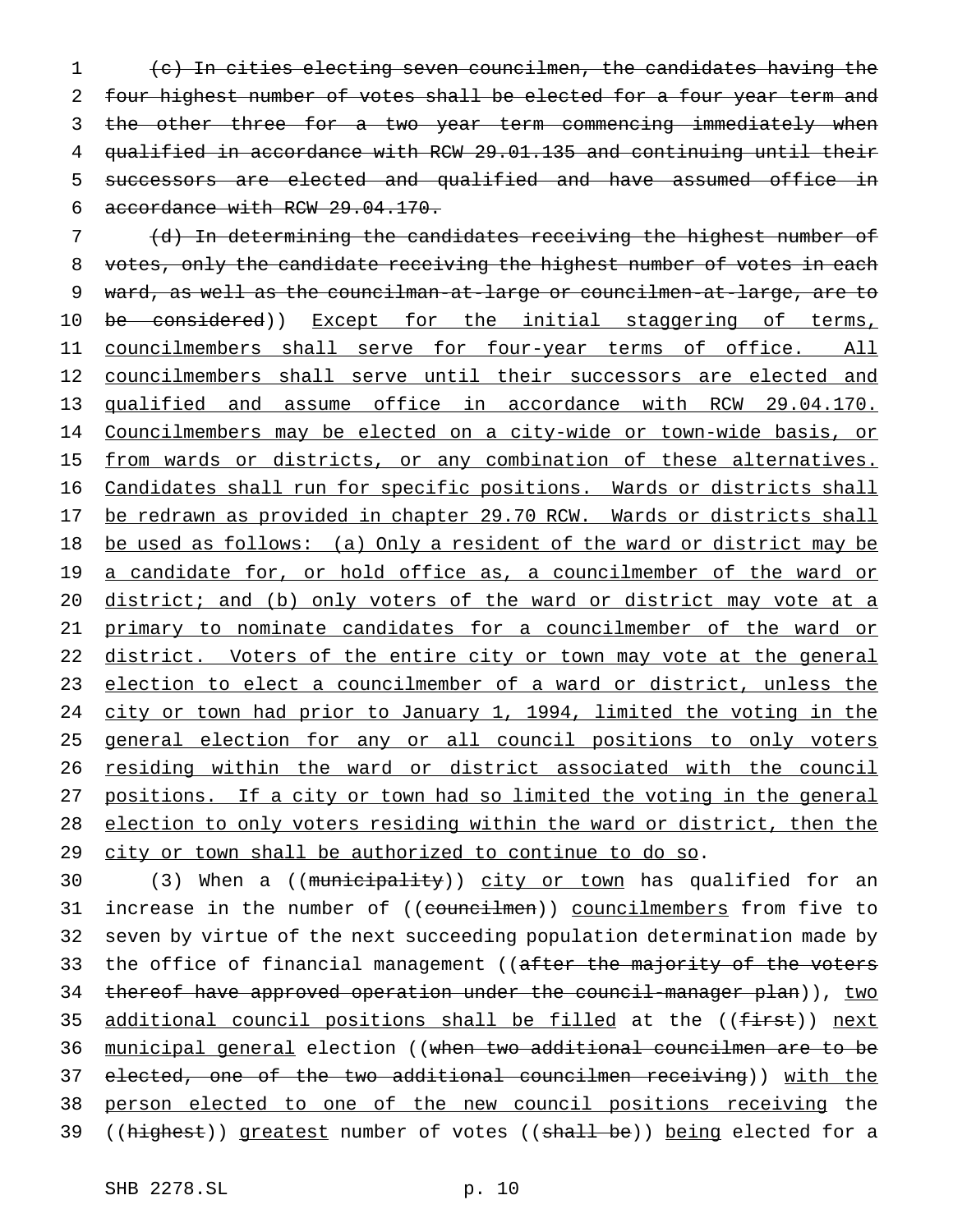1 four-year term of office and the person elected to the other additional 2 ((councilman shall be)) council position being elected for a two-year 3 term of office. The ((terms of the)) two additional ((councilmen)) 4 councilmembers shall ((commence)) assume office immediately when 5 qualified in accordance with RCW 29.01.135, but the term of office 6 shall be computed from the first day of January after the year in which 7 they are elected. Their successors shall be elected to four-year terms 8 of office.

9 (((4) In the event such population determination as provided in 10 subsection (3) of this section requires an increase in the number of 11 councilmen)) Prior to the election of the two new councilmembers, the 12 city or town council shall fill the additional ((councilmanie)) 13 positions by appointment not later than ((thirty)) forty-five days 14 following the release of ((said)) the population determination, and 15 ((the)) each appointee shall hold office only until ((the next regular 16 city or town election at which a person shall be elected to serve for 17 the remainder of the unexpired term. In the event such population 18 determination results in a decrease in the number of councilmen, said 19 decrease shall not take effect until the next regular city or town 20 election: PROVIDED, That)) the new position is filled by election.

21 (4) When a city or town has qualified for a decrease in the number 22 of councilmembers from seven to five by virtue of the next succeeding population determination made by the office of financial management, two council positions shall be eliminated at the next municipal general election if four council positions normally would be filled at that election, or one council position shall be eliminated at each of the next two succeeding municipal general elections if three council positions normally would be filled at the first municipal general 29 election after the population determination. The council shall by ordinance indicate which, if any, of the remaining positions shall be elected at-large or from wards or districts.

32 (5) ((<del>If a vacancy in the council occurs, the remaining members</del> shall appoint a person to fill such office only until the next regular general municipal election at which a person shall be elected to serve for the remainder of the unexpired term)) Vacancies on a council shall occur and shall be filled as provided in chapter 42.12 RCW.

37 **Sec. 13.** RCW 35.18.270 and 1979 ex.s. c 126 s 20 are each amended 38 to read as follows: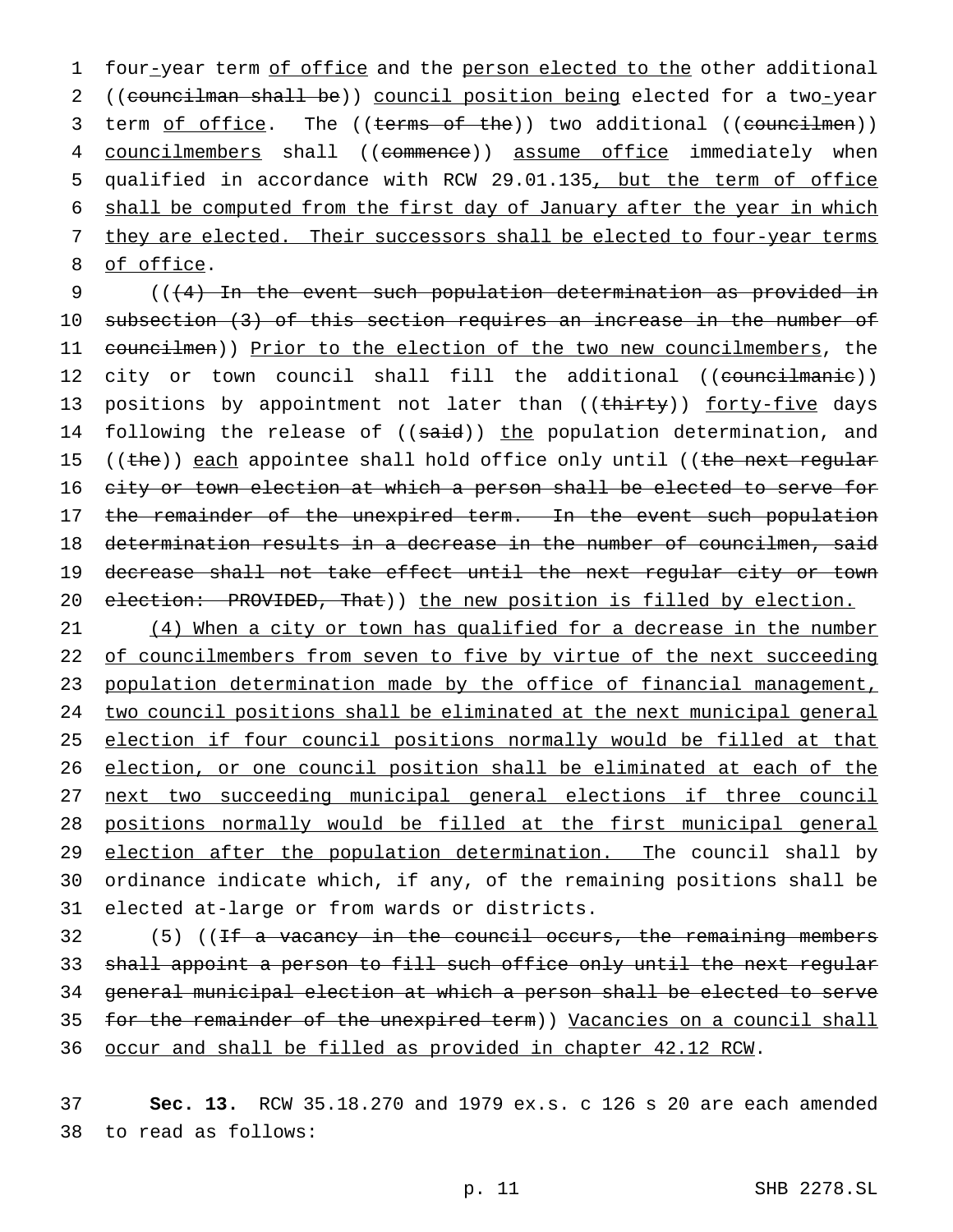1 If the majority of the votes cast at a special election for 2 organization on the council-manager plan favor the plan, the city or 3 town ((at its next regular election)) shall elect the council required 4 under the council-manager plan in number according to ((the)) its 5 population ((of the municipality: PROVIDED, That if the date of the 6 next municipal general election is more than one year from the date of 7 the election approving the council-manager plan, a special election 8 shall be held to elect the councilmen; the newly elected councilmen 9 shall assume office immediately when they are qualified in accordance 10 with RCW 29.01.135 following the canvass of votes as certified and 11 shall remain in office until their successors are elected at the next 12 general municipal election: PROVIDED, That such successor shall hold 13 office for staggered terms as provided in RCW 35.18.020 as now or 14 hereafter amended. Councilmen shall take office at the time provided 15 by general law. Declarations of candidacy for city or town elective 16 positions under the council-manager plan for cities and towns shall be 17 filed with the county auditor as the case may be not more than forty-18 five nor less than thirty days prior to said special election to elect 19 the members of the city council. Any candidate may file a written 20 declaration of withdrawal at any time within five days after the last 21 day for filing a declaration of candidacy. All names of candidates to 22 be voted upon shall be printed upon the ballot alphabetically in group 23 under the designation of the title of the offices for which they are 24 candidates. There shall be no rotation of names)) at the next 25 municipal general election. However, special elections shall be held 26 to nominate and elect the new city councilmembers at the next primary 27 and general election held in an even-numbered year if the next 28 municipal general election is more than one year after the date of the 29 election at which the voters approved the council-manager plan. The 30 staggering of terms of office shall occur at the election when the new 31 councilmembers are elected, where the simple majority of the persons 32 elected as councilmembers receiving the greatest numbers of votes shall 33 be elected to four-year terms of office if the election is held in an 34 odd-numbered year, or three-year terms of office if the election is 35 held in an even-numbered year, and the remainder of the persons elected 36 as councilmembers shall be elected to two-year terms of office if the 37 election is held in an odd-numbered year, or one-year terms of office 38 if the election is held in an even-numbered year. The initial 39 councilmembers shall take office immediately when they are elected and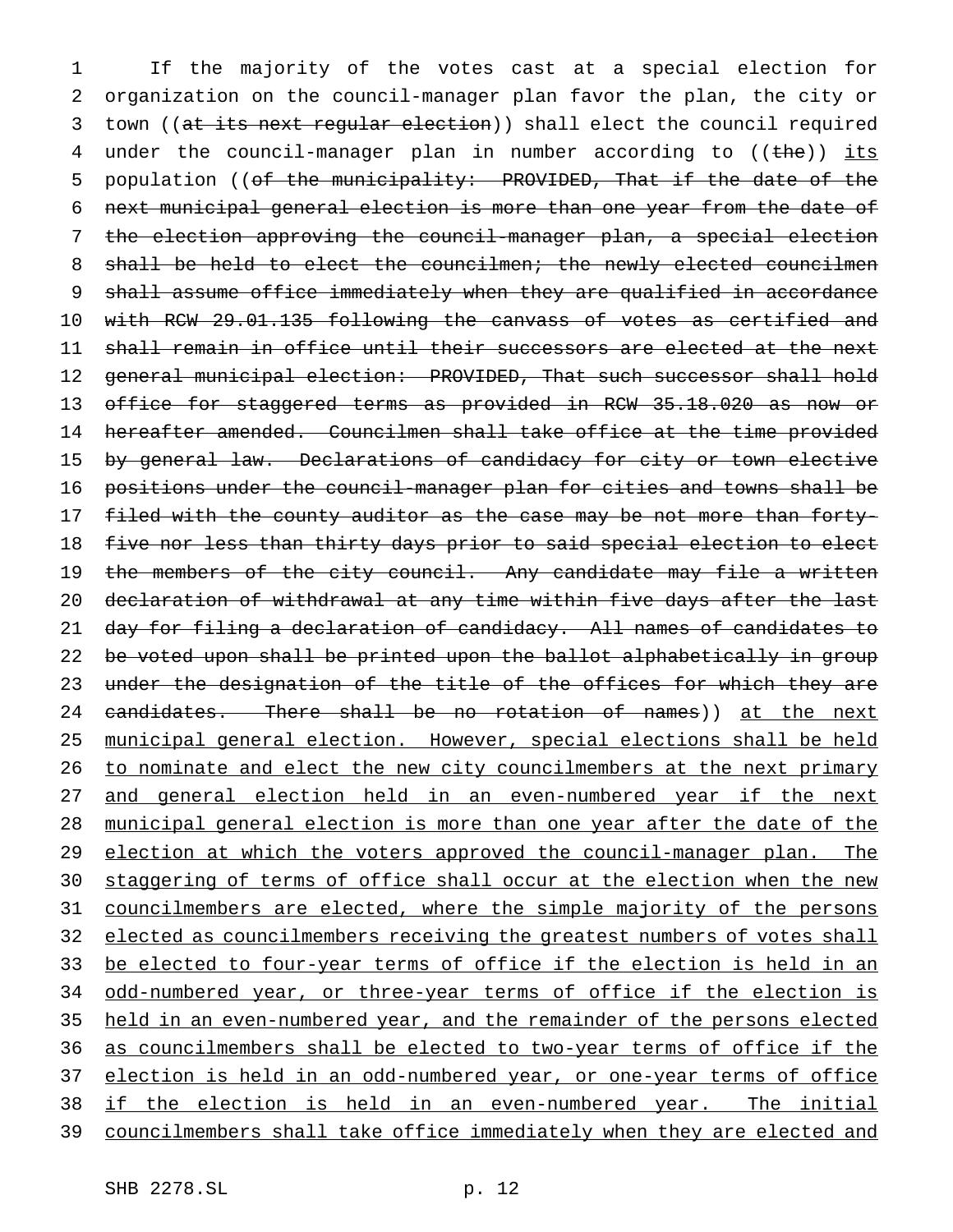1 qualified, but the lengths of their terms of office shall be calculated

# 2 from the first day in January in the year following the election.

3 \*Sec. 14. RCW 35.23.050 and 1965 c 7 s 35.23.050 are each amended 4 to read as follows:

5 All municipal elections held under the provisions of this chapter 6 shall be conducted according to the general election laws of this 7 state((, as far as practicable: PROVIDED, That any qualified voter of 8 such city, duly registered for the general county or state election 9 next preceding any municipal election, general or special, shall be 10 qualified to vote at such municipal election. No person shall be 11 qualified to vote at such election unless he is a qualified elector of 12 the county and has resided in such city for at least thirty days next 13 preceding such election)).

14 **\*Sec. 14 was vetoed, see message at end of chapter.**

15 \*Sec. 15. RCW 35.23.240 and 1965 c 7 s 35.23.240 are each amended 16 to read as follows:

17 The city council may declare an office vacant: (1) If anyone 18 either elected or appointed to that office fails for ten days to 19 qualify as required by law or fails to enter upon ((his)) the duties of 20 that office at the time fixed by law or the orders of the city council, 21 (( $h$ is)) the office shall become vacant; or  $(2)$  if such an officer 22 ((absents himself)) who serves for compensation is absent from the city 23 without the consent of the city council for three consecutive weeks or 24 openly neglects or refuses to discharge (( $h$ is)) the duties(( $\frac{1}{t}$  the 25 council may declare his office vacant: PROVIDED, That this penalty for 26 absence from the city shall not apply to such officers as serve without 27 compensation.

28 If a vacancy occurs by reason of death, resignation, or otherwise 29 in the office of mayor or councilman, the city council shall fill the 30 vacancy until the next general municipal election)) of that office. In 31 addition, <sup>a</sup> vacancy in an elective office shall occur and shall be 32 filled as provided in chapter 42.12 RCW.

33 If a vacancy occurs ((by reason of death, resignation, or 34 otherwise)) in any other office it shall be filled by appointment of 35 the mayor and confirmed by the council in the same manner as other 36 appointments are made.

37 **\*Sec. 15 was vetoed, see message at end of chapter.**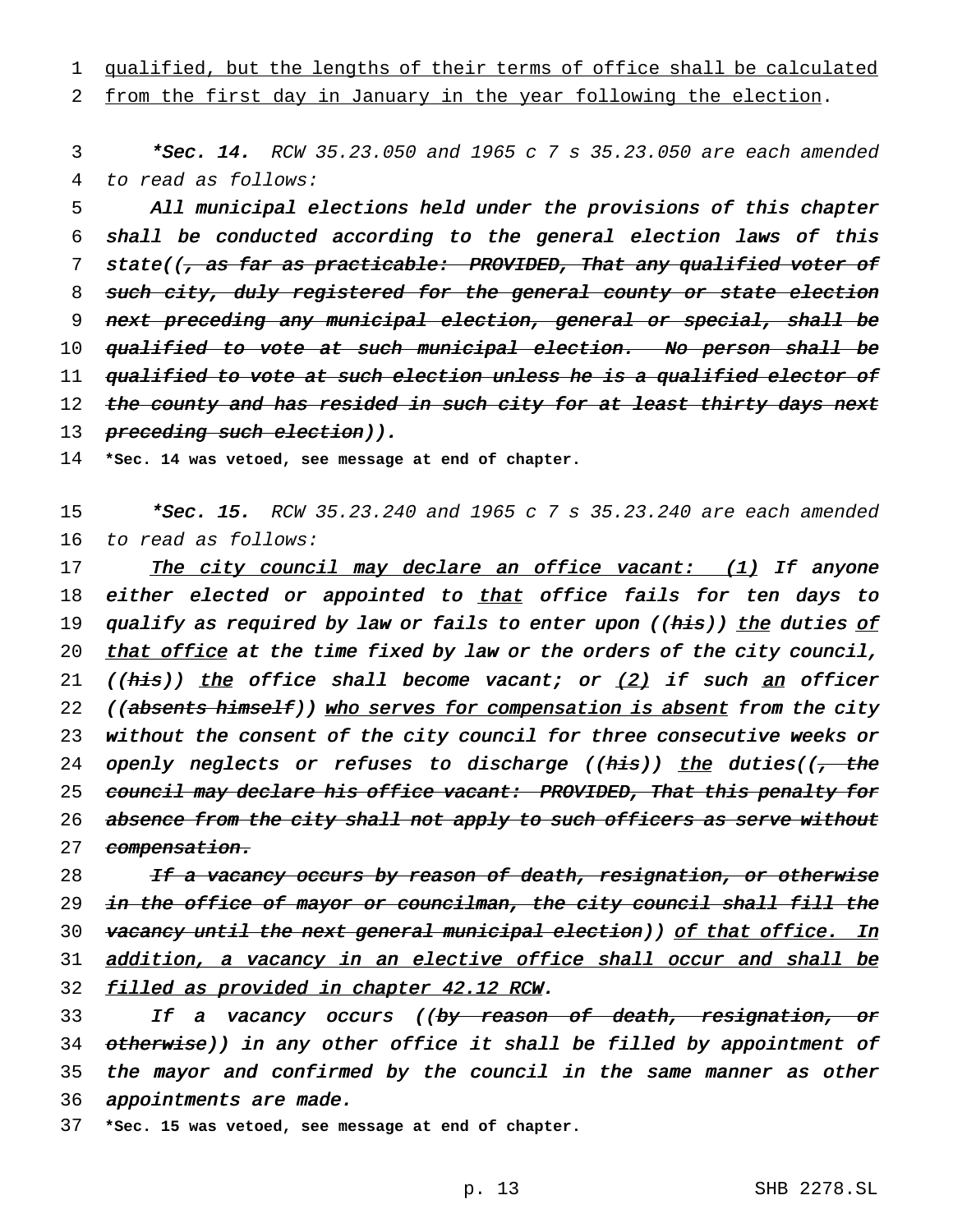1 **Sec. 16.** RCW 35.23.530 and 1965c7s 35.23.530 are each amended 2 to read as follows:

3 At any time not within three months previous to an annual election 4 the city council of a second class city may divide the city into wards, 5 not exceeding six in all, or change the boundaries of existing wards. 6 No change in the boundaries of wards shall affect the term of any 7 ((councilman, but he)) councilmember, and councilmembers shall serve 8 out ((his)) their terms in the wards of ((his)) their residences at the 9 time of ((his election: PROVIDED, That if this results)) their 10 elections. However, if these boundary changes result in one ward being 11 represented by more ((councilmen)) councilmembers than the number to 12 which it is entitled, those having the shortest unexpired terms shall 13 be assigned by the council to wards where there is a vacancy, and the 14 councilmembers so assigned shall be deemed to be residents of the wards 15 to which they are assigned for purposes of determining whether those 16 positions are vacant.

17 The representation of each ward in the city council shall be in 18 proportion to the population as nearly as is practicable.

 ((No person shall be eligible to the office of councilman unless he resides in the ward for which he is elected on the date of his election and removal of his residence from the ward for which he was elected 22 renders his office vacant.))

23 Wards shall be redrawn as provided in chapter 29.70 RCW. Wards 24 shall be used as follows: (1) Only a resident of the ward may be a 25 candidate for, or hold office as, a councilmember of the ward; and (2) 26 only voters of the ward may vote at a primary to nominate candidates 27 for a councilmember of the ward. Voters of the entire city may vote at 28 the general election to elect a councilmember of a ward, unless the 29 city had prior to January 1, 1994, limited the voting in the general 30 election for any or all council positions to only voters residing 31 within the ward associated with the council positions. If a city had 32 so limited the voting in the general election to only voters residing 33 within the ward, then the city shall be authorized to continue to do 34 so. The elections for the remaining council position or council 35 positions that are not associated with a ward shall be conducted as if 36 the wards did not exist.

37 **Sec. 17.** RCW 35.24.050 and 1979 ex.s. c 126 s 22 are each amended 38 to read as follows: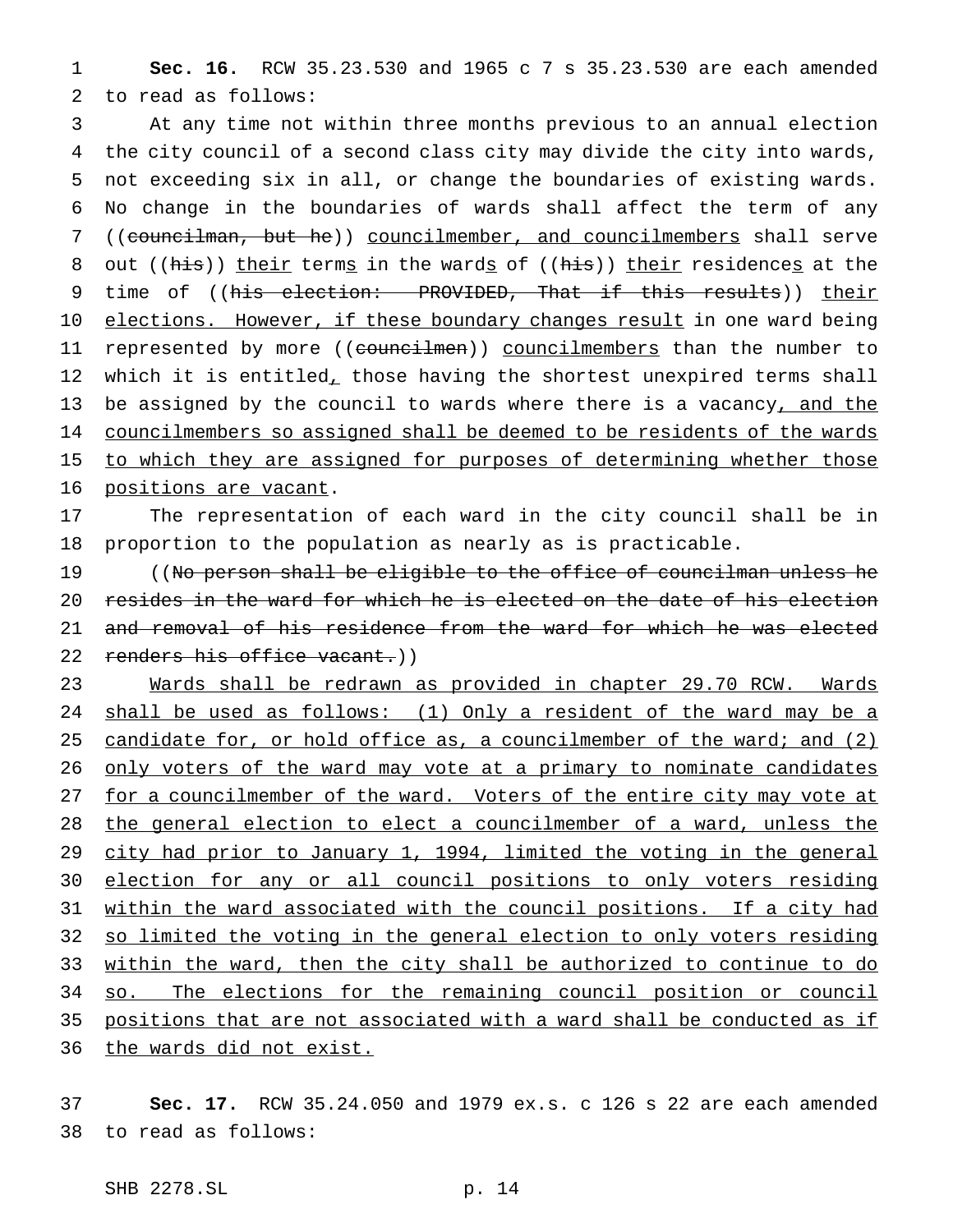General municipal elections in third class cities not operating under the commission form of government shall be held biennially in the odd-numbered years ((as provided in RCW 29.13.020)) and shall be subject to general election law.

5 The terms of office of the mayor, city attorney, clerk, and treasurer shall be four years and until their successors are elected and qualified and assume office in accordance with RCW 29.04.170: PROVIDED, That if the offices of city attorney, clerk, and treasurer are made appointive, the city attorney, clerk, and treasurer shall not be appointed for a definite term: PROVIDED FURTHER, That the term of the elected treasurer shall not commence in the same biennium in which the term of the mayor commences, nor in which the terms of the city attorney and clerk commence if they are elected.

 ((A councilman-at-large shall be elected biennially for a two-year term and until his or her successor is elected and qualified and 16 assumes office in accordance with RCW 29.04.170. Of the other six councilmen, three shall be elected in each biennial general municipal 18 election for terms of four years and until their successors are elected 19 and qualified and assume)) Council positions shall be numbered in each third class city so that council position seven has a two-year term of 21 office and council positions one through six shall each have four-year terms of office. Each councilmember shall remain in office until a 23 successor is elected and qualified and assumes office in accordance with RCW 29.04.170.

 In its discretion the council of a third class city may divide the 26 city by ordinance into a convenient number of wards, not exceeding six, 27 fix the boundaries of the wards, and change the ward boundaries from time to time and as provided in RCW 29.70.100. No change in the boundaries of any ward shall be made within one hundred twenty days 30 next before the date of a general municipal election, nor within twenty months after the wards have been established or altered. However, if 32 a boundary change results in one ward being represented by more councilmembers than the number to which it is entitled, those having 34 the shortest unexpired terms shall be assigned by the council to wards where there is a vacancy, and the councilmembers so assigned shall be 36 deemed to be residents of the wards to which they are assigned for 37 purposes of determining whether those positions are vacant. Whenever such city is so divided into wards, the city council shall designate by ordinance the number of councilmembers to be elected from each ward,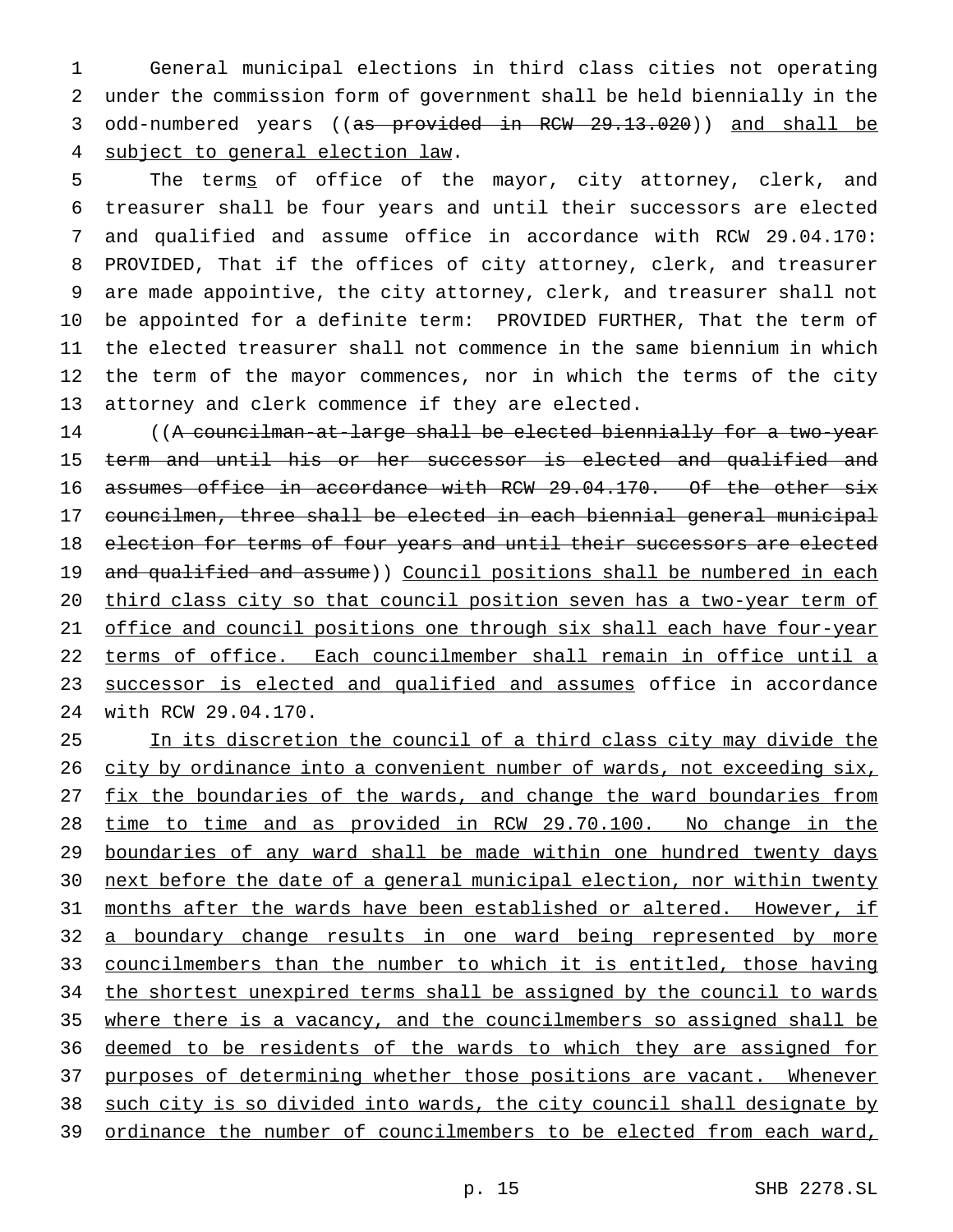1 apportioning the same in proportion to the population of the wards. 2 Council position seven shall not be associated with a ward and the 3 person elected to that position may reside anywhere in the city and 4 voters throughout the city may vote at a primary to nominate candidates 5 for position seven, when a primary is necessary, and at a general 6 election to elect the person to council position seven. When 7 additional territory is added to the city it may by act of the council, 8 be annexed to contiguous wards without affecting the right to 9 redistrict at the expiration of twenty months after last previous 10 division. Wards shall be redrawn as provided in chapter 29.70 RCW. 11 Wards shall be used as follows: (1) Only a resident of the ward may be 12 a candidate for, or hold office as, a councilmember of the ward; and 13 (2) only voters of the ward may vote at a primary to nominate 14 candidates for a councilmember of the ward. Voters of the entire city 15 may vote at the general election to elect a councilmember of a ward, 16 unless the city had prior to January 1, 1994, limited the voting in the 17 general election for any or all council positions to only voters 18 residing within the ward associated with the council positions. If a 19 city had so limited the voting in the general election to only voters 20 residing within the ward, then the city shall be authorized to continue 21 to do so. The elections for the remaining council position or council 22 positions that are not associated with a ward shall be conducted as if 23 the wards did not exist.

24 \*Sec. 18. RCW 35.24.060 and 1965 c 7 s 35.24.060 are each amended 25 to read as follows:

26 All elections shall be held in accordance with the general election 27 laws of the state ((insofar as the same are applicable and no person 28 shall be entitled to vote at any election unless he shall be a 29 qualified elector of the county and shall have resided in such city for 30 at least thirty days next preceding such election)).

31 **\*Sec. 18 was vetoed, see message at end of chapter.**

32 Sec. 19. RCW 35.24.100 and 1965c7s 35.24.100 are each amended 33 to read as follows:

34 ((<del>In cities of</del>)) The council of a third class city may declare a 35 council position vacant if ((a member of the city council absents 36 himself)) that councilmember is absent for three consecutive regular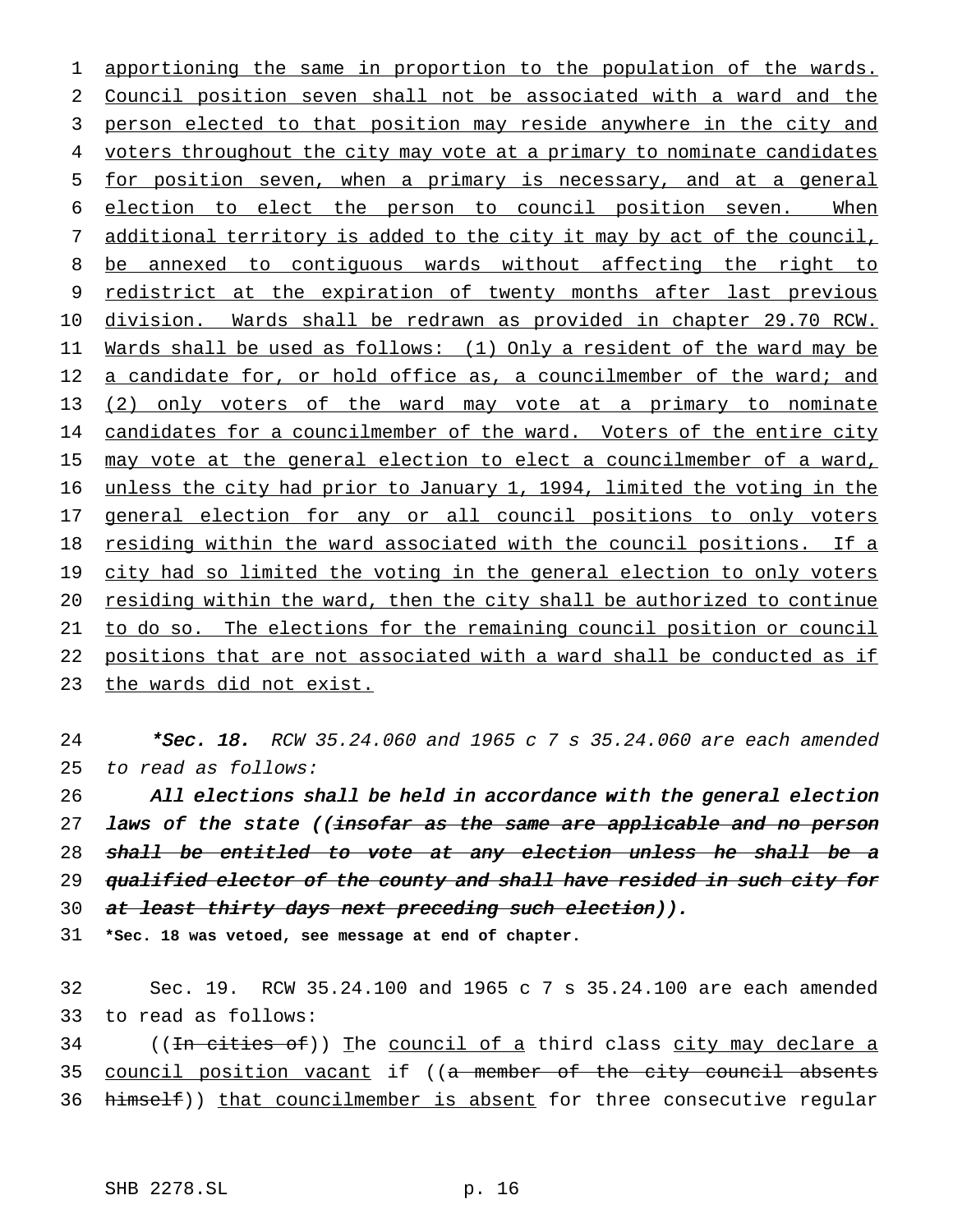1 meetings ((thereof, unless by)) without the permission of the 2 council((, his office may be declared vacant by the council.

 Vacancies in the city council or in the office of mayor shall be 4 filled by majority vote of the council)). In addition, a vacancy in an elective office shall occur and shall be filled as provided in chapter 42.12 RCW.

 Vacancies in offices other than that of mayor or city 8 ((councilman)) councilmember shall be filled by appointment of the mayor.

10 ((<del>If a vacancy occurs in an elective office the appointee shall</del> hold office only until the next regular election at which a person 12 shall be elected to serve for the remainder of the unexpired term.))

 If there is a temporary vacancy in an appointive office due to illness, absence from the city or other temporary inability to act, the mayor may appoint a temporary appointee to exercise the duties of the office until the temporary disability of the incumbent is removed.

17  $*Sec. 20.$  RCW 35.24.290 and 1993 c 83 s 6 are each amended to read as follows:

19 The city council of each third class city shall have power:

 (1) To pass ordinances not in conflict with the Constitution and 21 laws of this state or of the United States;

 (2) To prevent and regulate the running at large of any or all domestic animals within the city limits or any part thereof and to 24 cause the impounding and sale of any such animals;

 (3) To establish, build and repair bridges, to establish, lay out, alter, keep open, open, widen, vacate, improve and repair streets, sidewalks, alleys, squares and other public highways and places within 28 the city, and to drain, sprinkle and light the same; to remove all obstructions therefrom; to establish and reestablish the grades 30 thereof; to grade, plank, pave, macadamize, gravel and curb the same, in whole or in part; to construct gutters, culverts, sidewalks and 32 crosswalks therein or upon any part thereof; to cultivate and maintain parking strips therein, and generally to manage and control all such 34 highways and places; to provide by local assessment for the leveling up and surfacing and oiling or otherwise treating for the laying of dust, all streets within the city limits;

 (4) To establish, construct and maintain drains and sewers, and shall have power to compel all property owners on streets and alleys or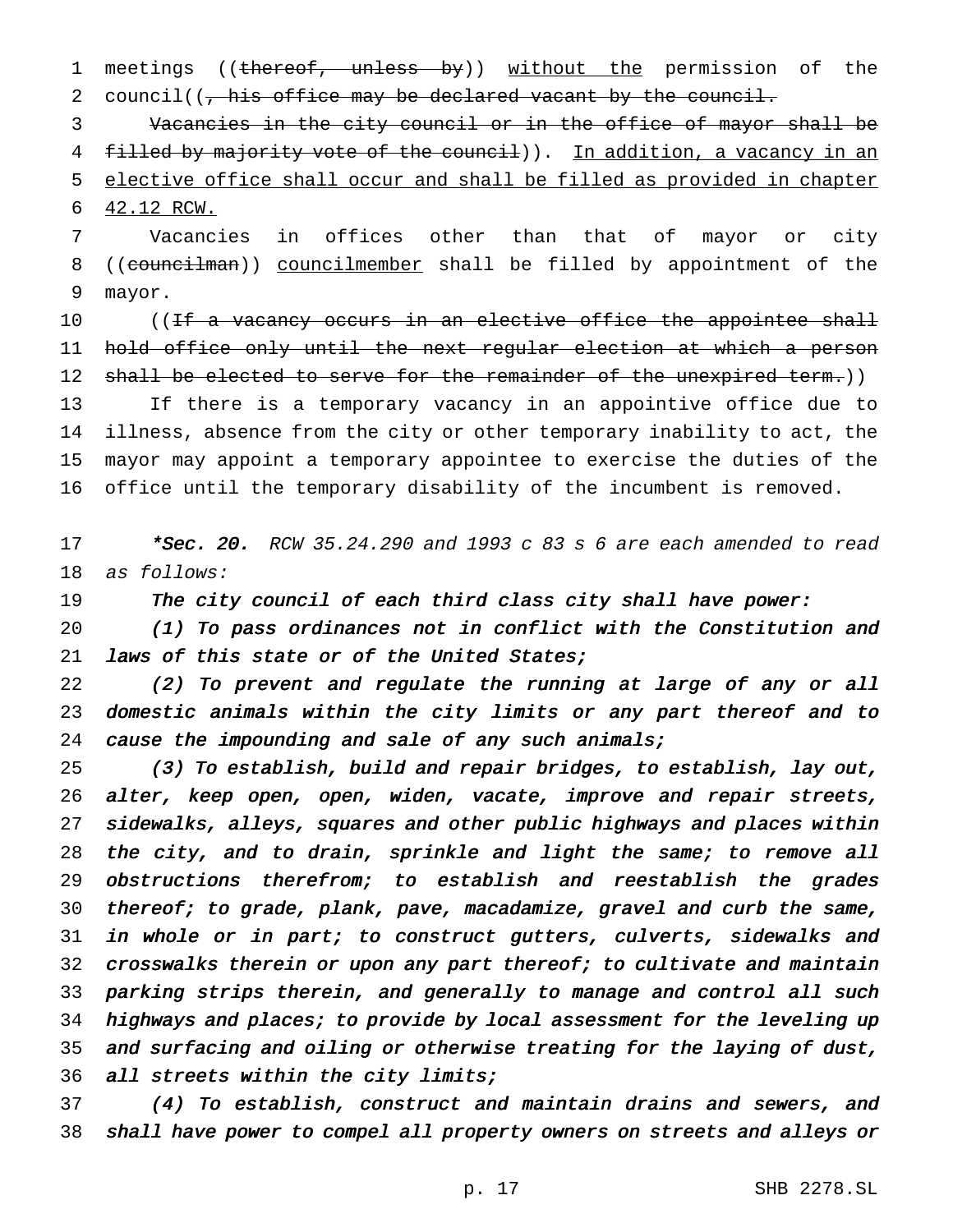within two hundred feet thereof along which sewers shall have been constructed to make proper connections therewith and to use the same for proper purposes, and in case the owners of the property on such streets and alleys or within two hundred feet thereof fail to make such connections within the time fixed by such council, it may cause such connections to be made and assess against the property served thereby 7 the costs and expenses thereof;

 (5) To provide fire engines and all other necessary or proper apparatus for the prevention and extinguishment of fires;

 (6) To impose and collect an annual license on every dog within the limits of the city, to prohibit dogs running at large and to provide 12 for the killing of all dogs not duly licensed found at large;

 (7) To license, for the purposes of regulation and revenue, all and every kind of business authorized by law, and transacted and carried on in such city, and all shows, exhibitions and lawful games carried on therein and within one mile of the corporate limits thereof, to fix the 17 rate of license tax upon the same, and to provide for the collection of 18 the same by suit or otherwise;

 (8) To improve rivers and streams flowing through such city, or 20 adjoining the same; to widen, straighten and deepen the channel thereof, and remove obstructions therefrom; to improve the water-front of the city, and to construct and maintain embankments and other works to protect such city from overflow; to prevent the filling of the water 24 of any bay, except such filling over tide or shorelands as may be provided for by order of the city council; to purify and prevent the pollution of streams of water, lakes or other sources of supply, and for this purpose shall have jurisdiction over all streams, lakes or other sources of supply, both within and without the city limits. Such city shall have power to provide by ordinance and to enforce such punishment or penalty as the city council may deem proper for the offense of polluting or in any manner obstructing or interfering with 32 the water supply of such city or source thereof;

(9) To erect and maintain buildings for municipal purposes;

 (10) To permit, under such restrictions as it may deem proper, and to grant franchises for, the laying of railroad tracks, and the running of cars propelled by electric, steam or other power thereon, and the laying of gas and water pipes and steam mains and conduits for underground wires, and to permit the construction of tunnels or subways in the public streets, and to construct and maintain and to permit the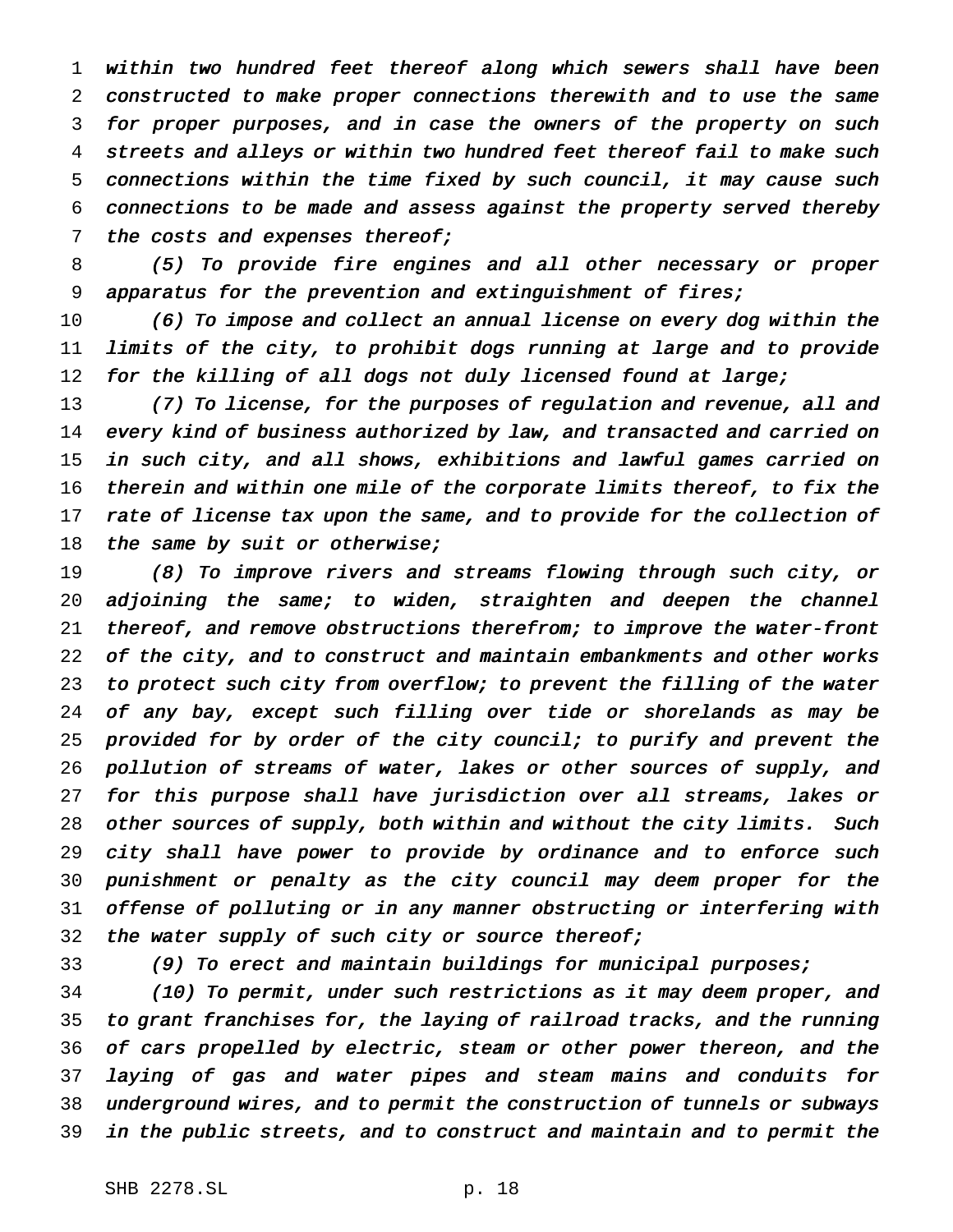1 construction and maintenance of telegraph, telephone and electric lines 2 therein;

3 (11) ((<del>In its discretion to divide the city by ordinance, into a</del> 4 convenient number of wards, not exceeding six, to fix the boundaries 5 thereof, and to change the same from time to time: PROVIDED, That no 6 change in the boundaries of any ward shall be made within sixty days 7 next before the date of a general municipal election, nor within twenty 8 months after the wards have been established or altered. Whenever such 9 city is so divided into wards, the city council shall designate by 10 ordinance the number of councilmen to be elected from each ward, 11 apportioning the same in proportion to the population of the wards. 12 Thereafter the councilmen so designated shall be elected by the 13 qualified electors resident in such ward, or by general vote of the 14 whole city as may be designated in such ordinance. When additional 15 territory is added to the city it may by act of the council, be annexed 16 to contiguous wards without affecting the right to redistrict at the 17 expiration of twenty months after last previous division. The removal 18 <del>of a councilman from the ward for which he was elected shall create a</del> 19 vacancy in such office;

 $(12)$ ) To impose fines, penalties and forfeitures for any and all violations of ordinances, and for any breach or violation of any ordinance to fix the penalty by fine or imprisonment, or both, but no 23 such fine shall exceed five thousand dollars nor the term of such imprisonment exceed the term of one year, except that the punishment for any criminal ordinance shall be the same as the punishment provided 26 in state law for the same crime; or to provide that violations of ordinances constitute <sup>a</sup> civil violation subject to monetary penalty, but no act that is <sup>a</sup> state crime may be made <sup>a</sup> civil violation;

29 ((<del>(13)</del>)) <u>(12)</u> To establish fire limits, with proper regulations; 30 ( $(144)$ )) (13) To establish and maintain a free public library;  $(1)$  (( $(15)$ )) (14) To establish and regulate public markets and market 32 places;

33 ((<del>(16)</del>)) <u>(15)</u> To punish the keepers and inmates and lessors of 34 houses of ill fame, gamblers and keepers of gambling tables, patrons 35 thereof or those found loitering about such houses and places;

36 ((<del>(17)</del>)) <u>(16)</u> To make all such ordinances, bylaws, rules, regulations and resolutions, not inconsistent with the Constitution and laws of the state of Washington, as may be deemed expedient to maintain the peace, good government and welfare of the corporation and its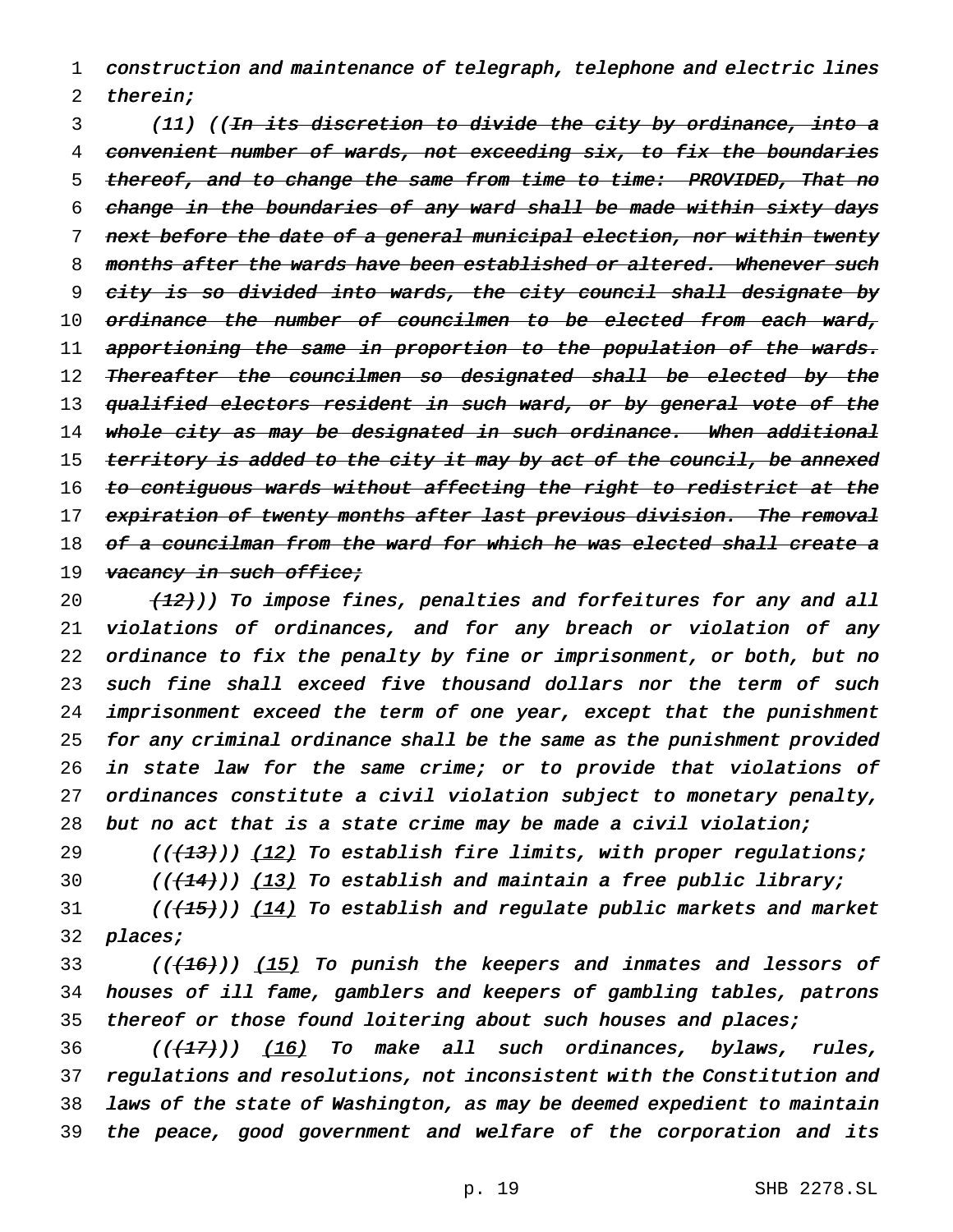trade, commerce and manufactures, and to do and perform any and all other acts and things necessary or proper to carry out the provisions of this chapter, and to enact and enforce within the limits of such city all other local, police, sanitary and other regulations as do not 5 conflict with general laws;

 (( $\left(\frac{18}{18}\right)$ ) (17) To license steamers, boats and vessels used in any bay or other watercourse in the city and to fix and collect such license; to provide for the regulation of berths, landings, and stations, and for the removing of steamboats, sail boats, sail vessels, 10 rafts, barges and other watercraft; to provide for the removal of obstructions to navigation and of structures dangerous to navigation or 12 to other property, in or adjoining the waterfront, except in 13 municipalities in counties in which there is a city of the first class. **\*Sec. 20 was vetoed, see message at end of chapter.**

15 **Sec. 21.** RCW 35.27.100 and 1965c7s 35.27.100 are each amended 16 to read as follows:

17 All elections in towns shall be held in accordance with the general 18 election laws of the state( $\left( \frac{1}{f} \right)$  and  $\frac{1}{f}$  and  $\frac{1}{f}$  and  $\frac{1}{f}$  and  $\frac{1}{f}$  and  $\frac{1}{f}$  and  $\frac{1}{f}$  and  $\frac{1}{f}$  and  $\frac{1}{f}$  and  $\frac{1}{f}$  and  $\frac{1}{f}$  and  $\frac{1}{f}$  and  $\frac{1}{f}$  and  $\frac$ 19 no person shall be entitled to vote at such election, unless he is a 20 qualified elector of the county, and has resided in the town for at 21 least thirty days next preceding the election)).

22 **Sec. 22.** RCW 35.27.140 and 1965c7s 35.27.140 are each amended 23 to read as follows:

24 ((If a member of)) The council of a town may declare a council 25 position vacant if that councilmember is absent from the town for three 26 consecutive council meetings ((unless by)) without the permission of 27 the council ((his office shall be declared vacant by the council. A 28 vacancy in the office of mayor and vacancies in the council shall be 29 filled by a majority vote of the council)). In addition, a vacancy in 30 an elective office shall occur and shall be filled as provided in 31 chapter 42.12 RCW.

32 A vacancy in any other office shall be filled by appointment by the 33 mayor. ((An appointee filling the vacancy in an elective office shall 34 hold office only until the next general election at which time a person 35 shall be elected to serve for the remainder of the unexpired term 36 except that the person appointed to fill a vacancy in the office of 37 mayor shall serve for the unexpired term.))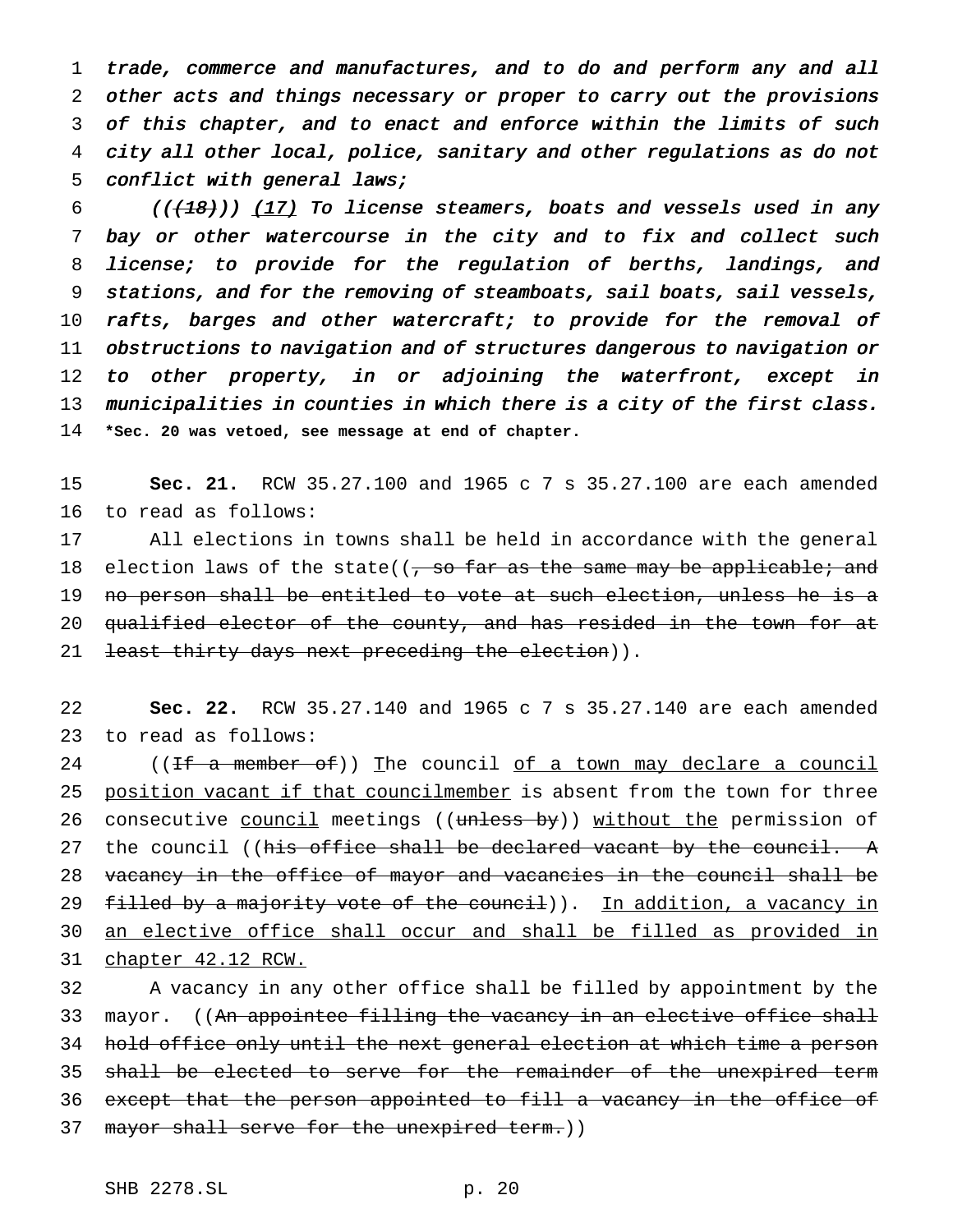**Sec. 23.** RCW 35.61.050 and 1979 ex.s. c 126 s 24 are each amended to read as follows:

 At the same election at which the proposition is submitted to the voters as to whether a metropolitan park district is to be formed, five 5 park commissioners shall be elected ((to hold office respectively for the following terms: Where the election is held in an odd-numbered year, one commissioner shall be elected to hold office for two years, two shall be elected to hold office for four years, and two shall be 9 elected to hold office for six years. Where the election is held in an 10 even-numbered year, one commissioner shall hold office for three years, two shall hold office for five years, and two shall hold office for 12 seven years)). The election of park commissioners shall be null and void if the metropolitan park district is not created. Candidates 14 shall run for specific commission positions. No primary shall be held 15 to nominate candidates. The person receiving the greatest number of votes for each position shall be elected as a commissioner. The staggering of the terms of office shall occur as follows: (1) The two persons who are elected receiving the two greatest numbers of votes 19 shall be elected to six-year terms of office if the election is held in an odd-numbered year or five-year terms of office if the election is held in an even-numbered year; (2) the two persons who are elected 22 receiving the next two greatest numbers of votes shall be elected to four-year terms of office if the election is held in an odd-numbered year or three-year terms of office if the election is held in an even-25 numbered year; and (3) the other person who is elected shall be elected to a two-year term of office if the election is held in an odd-numbered year or a one-year term of office if the election is held in an even- numbered year. The initial commissioners shall take office immediately when they are elected and qualified, and for purposes of computing their terms of office the terms shall be assumed to commence on the 31 first day of January (( $\theta f$ )) in the year after they are elected. ((The term of each nominee for park commissioner shall be expressed on the 33 ballot.)) Thereafter, all commissioners shall ((serve)) be elected to 34 six-year terms of office ((and)). All commissioners shall serve until their respective successors are elected and qualified and assume office 36 in accordance with RCW 29.04.170. Vacancies shall occur and shall be 37 filled ((by majority action of the remaining commissioners appointing a voter to fill the remainder of the term of the vacant commissioner position)) as provided in chapter 42.12 RCW.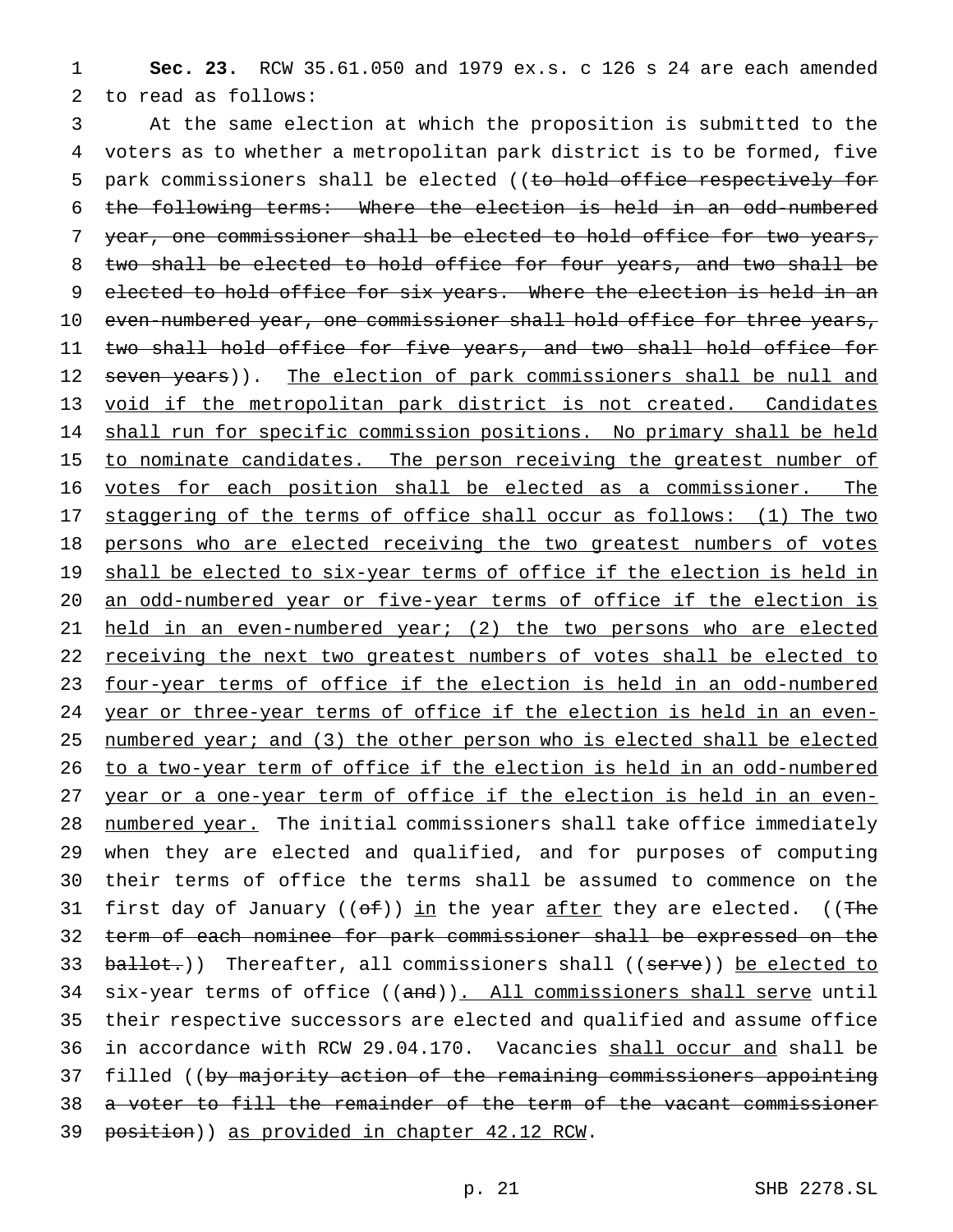**Sec. 24.** RCW 35A.01.070 and 1979 ex.s. c 18 s 1 are each amended to read as follows:

 Where used in this title with reference to procedures established by this title in regard to a change of plan or classification of government, unless a different meaning is plainly required by the context:

 (1) "Classify" means a change from a city of the first, second, or third class, or a town, to a code city.

 (2) "Classification" means either that portion of the general law under which a city or a town operates under Title 35 RCW as a first, 11 second, or third class city, unclassified city, or town, or otherwise as a code city.

 (3) "Organize" means to provide for officers after becoming a code city, under the same general plan of government under which the city operated prior to becoming a code city, pursuant to RCW 35A.02.055.

 (4) "Organization" means the general plan of government under which a city operates.

18 (5) "Plan of government" means ((either the)) a mayor-council form 19 of government under chapter 35A.12 RCW, council-manager form of government under chapter 35A.13 RCW, or a mayor-council, council-21 manager, or commission form of government in general that is retained 22 by a noncharter code city as provided in RCW 35A.02.130, without regard to variations in the number of elective offices or whether officers are elective or appointive.

 (6) "Reclassify" means changing from a code city to the classification, if any, held by such a city immediately prior to becoming a code city.

 (7) "Reclassification" means changing from city or town operating under Title 35 RCW to a city operating under Title 35A RCW, or vice versa; a change in classification.

 (8) "Reorganize" means changing the plan of government under which a city or town operates to a different general plan of government, for which an election of new officers under RCW 35A.02.050 is required. A city or town shall not be deemed to have reorganized simply by increasing or decreasing the number of members of its legislative body. (9) "Reorganization" means a change in general plan of government where an election of all new officers is required in order to accomplish this change, but an increase or decrease in the number of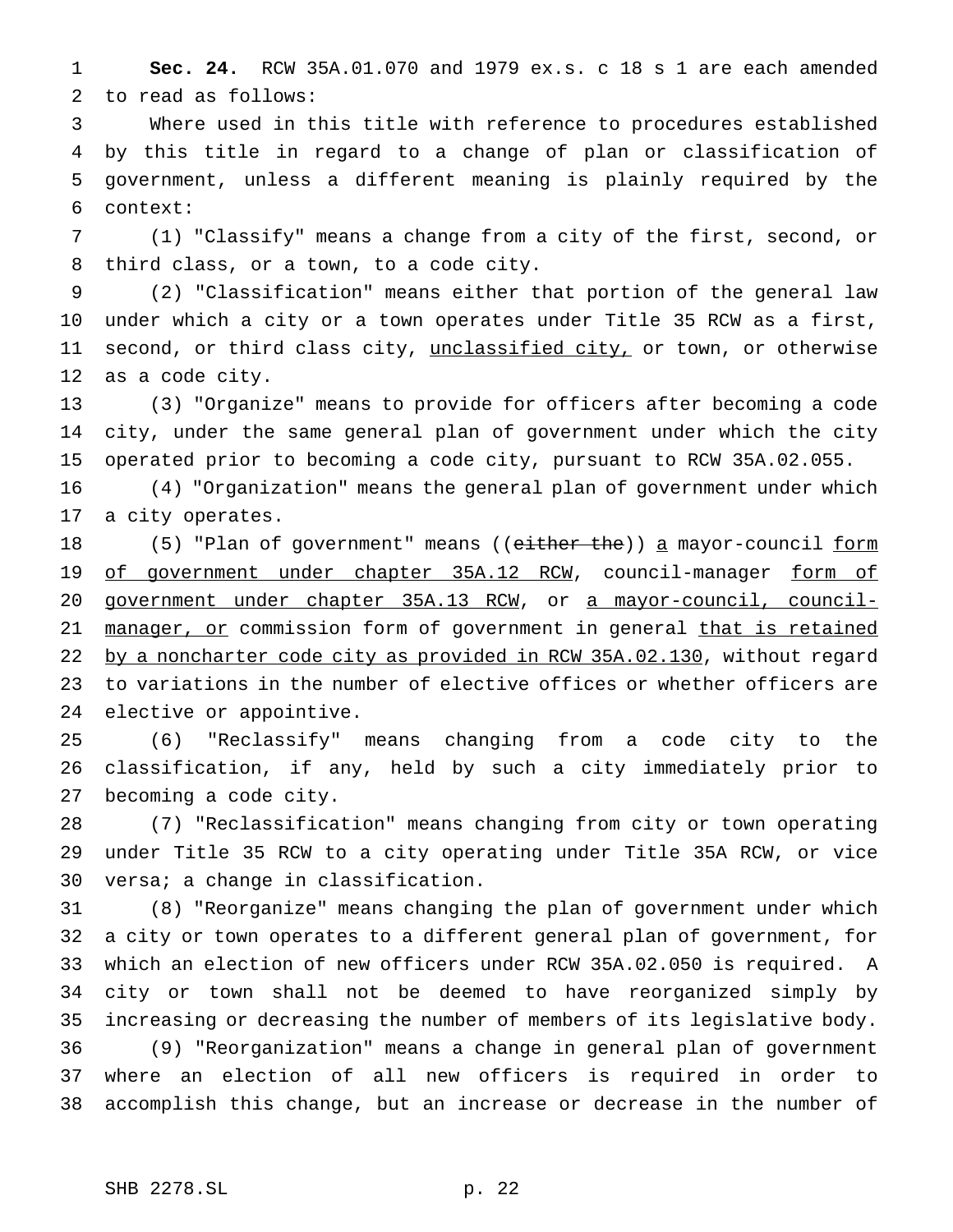members of its legislative body shall not be deemed to constitute a reorganization.

 **Sec. 25.** RCW 35A.02.050 and 1979 ex.s. c 18 s 7 are each amended to read as follows:

 The first election of officers where required for reorganization under a different general plan of government newly adopted in a manner provided in RCW 35A.02.020, 35A.02.030, 35A.06.030, or 35A.06.060, as now or hereafter amended, shall be at the next general municipal election if one is to be held more than ninety days but not more than one hundred and eighty days after certification of a reorganization ordinance or resolution, or otherwise at a special election to be held for that purpose in accordance with RCW 29.13.020. In the event that 13 the first election of officers ((as herein provided)) is to be held at a general municipal election, such election shall be preceded by a primary election pursuant to RCW 29.21.010 and 29.13.070. In the event 16 that the first election of all officers ((as herein provided)) is to be held at a special election rather than at a general election, and notwithstanding any provisions of any other law to the contrary, such special election shall be preceded by a primary election to be held on a date authorized by RCW 29.13.010, and the persons nominated at that primary election shall be voted upon at the next succeeding special election that is authorized by RCW 29.13.010: PROVIDED, That in the event the ordinances calling for reclassification or reclassification and reorganization under the provisions of Title 35A RCW have been filed with the secretary of state pursuant to RCW 35A.02.040 in an even-numbered year at least ninety days prior to a state general election then the election of new officers shall be concurrent with the state primary and general election and shall be conducted as set forth 29 in ((chapter 35A.29 RCW)) general election law.

 Upon reorganization, candidates for all offices shall file or be nominated for and successful candidates shall be elected to specific 32 council positions( $(\frac{1}{2} + \frac{1}{2})$ . The initial terms ( $(\theta \hat{r})$ ) of office for 33 those elected at a first election of all officers ((to positions one 34 and two for a five member council, or positions one through three for 35 a seven member council, shall if the election occurs at a general municipal election be only until the second Monday in January first following the next general municipal election two years hence and if the election occurs at a special election, the duration of these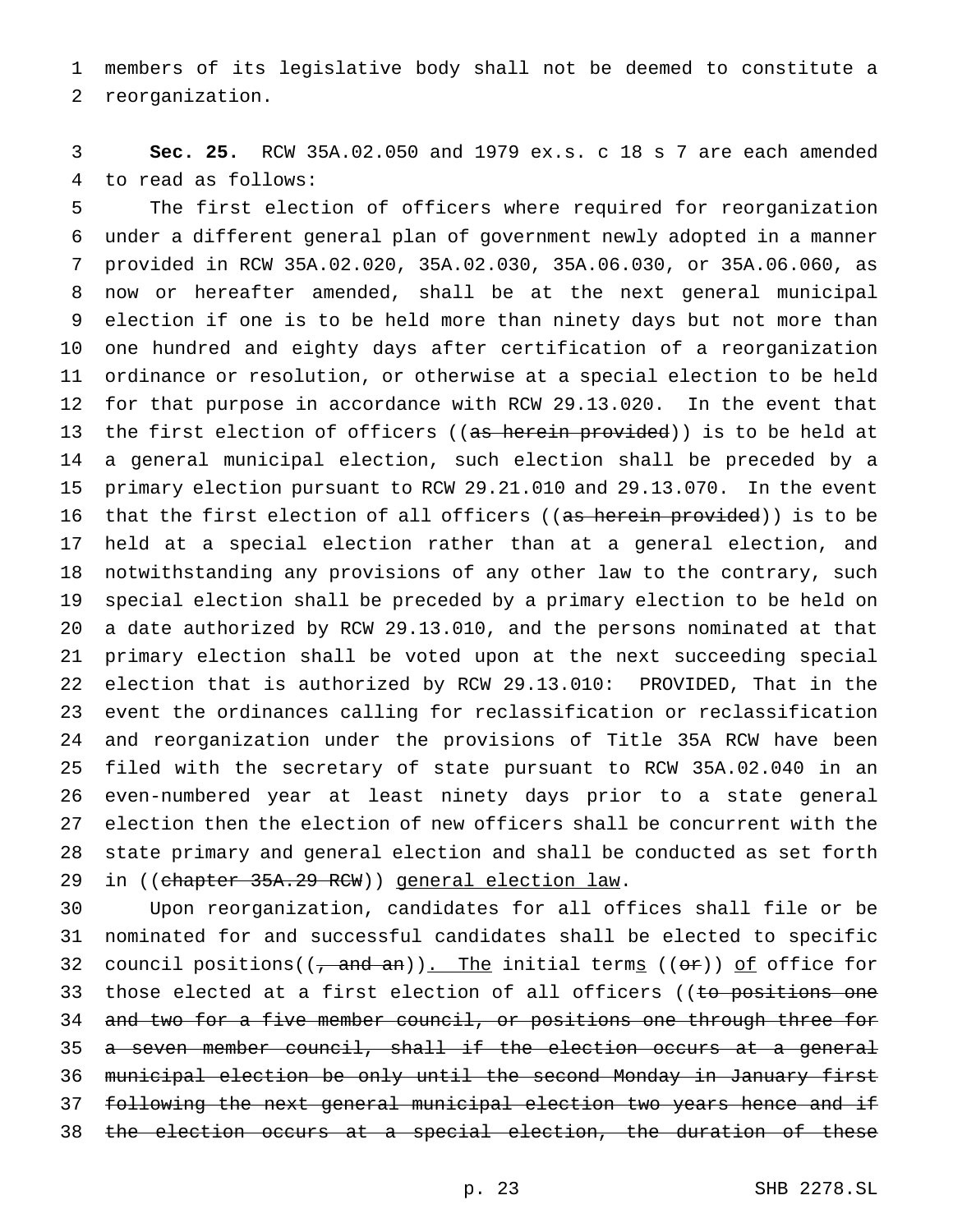1 initial terms shall be until the second Monday in January in the first 2 even-numbered year that follows the next general municipal election. 3 The duration of the initial term attaching to the remaining 4 councilmanic positions shall be until the second Monday in January two 5 years next thereafter, so that staggered regular four year terms will 6 ultimately result. Any declarations of candidacy for any primary or 7 other election held pursuant to this section shall be filed as provided 8 in RCW 35A.29.110 as now or hereafter amended)) shall be as follows: 9 (1) A simple majority of the persons who are elected as councilmembers 10 receiving the greatest numbers of votes and the mayor in a city with a 11 mayor-council plan of government shall be elected to four-year terms of 12 office, if the election is held in an odd-numbered year, or three-year 13 terms of office, if the election is held in an even-numbered year; and 14 (2) the other persons who are elected as councilmembers shall be 15 elected to two-year terms of office, if the election is held in an odd-16 numbered year, or one-year terms of office, if the election is held in 17 an even-numbered year. The newly elected officials shall take office 18 immediately when they are elected and qualified, but the length of 19 their terms of office shall be calculated from the first day of January 20 in the year following the election. Thereafter, each person elected as 21 a councilmember or mayor in a city with a mayor-council plan of 22 government shall be elected to a four-year term of office. Each 23 councilmember and mayor in a city with a mayor-council plan of 24 government shall serve until a successor is elected and qualified and 25 assumes office as provided in RCW 29.04.170.

 The former officers shall, upon the election and qualification of new officers, deliver to the proper officers of the reorganized noncharter code city all books of record, documents and papers in their possession belonging to such municipal corporation before the 30 reorganization thereof. ((Officers elected at the first election of officers held pursuant to this amendatory act shall assume office as 32 soon as the election returns have been certified.))

33 **Sec. 26.** RCW 35A.02.130 and 1967 ex.s. c 119 s 35A.02.130 are each 34 amended to read as follows:

 Any incorporated city or town governed under a plan of government authorized prior to the time this title takes effect may become a noncharter code city without changing such plan of government by the use of the petition-for-election or resolution-for-election procedures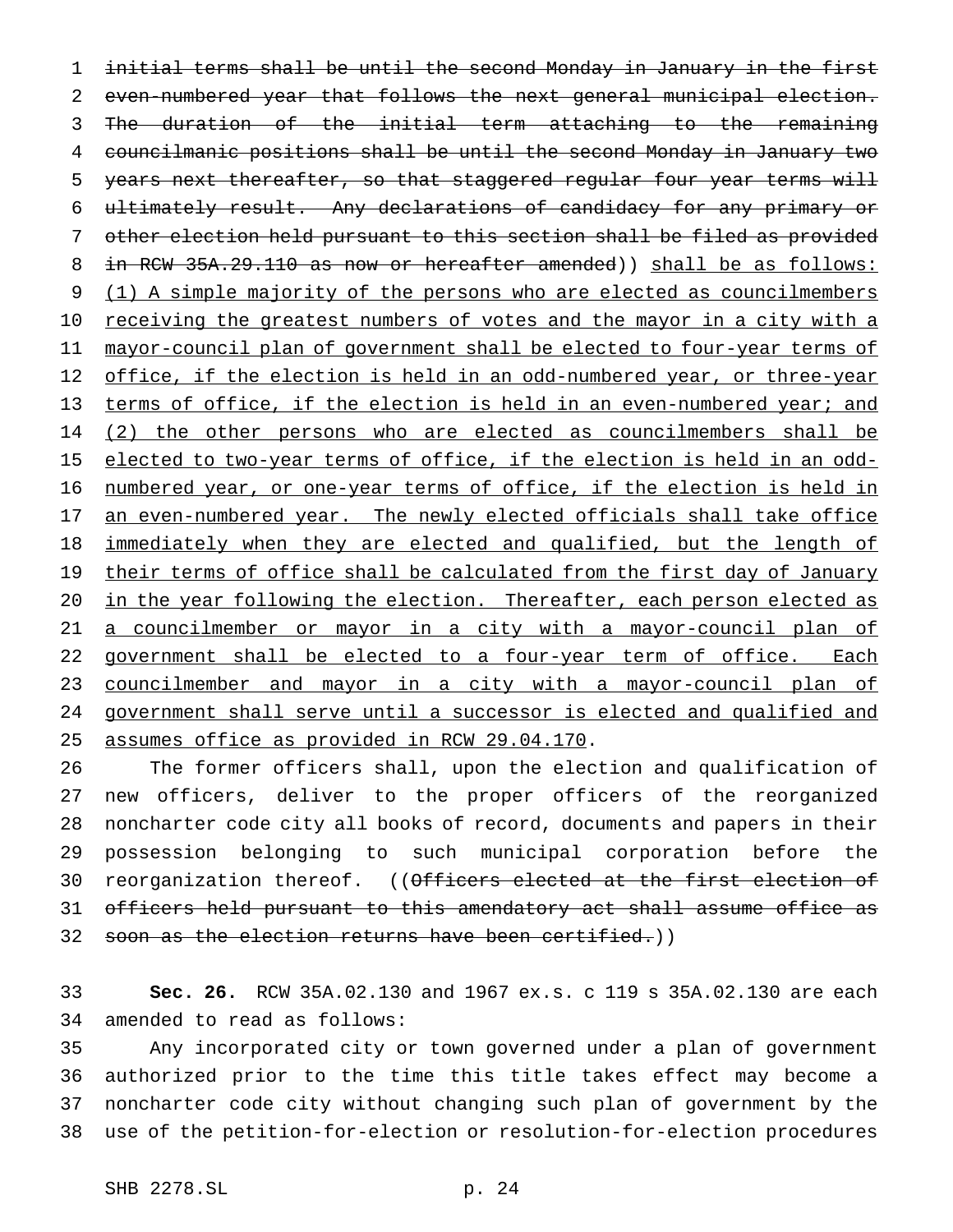provided in RCW 35A.02.060 and 35A.02.070 to submit to the voters a proposal that such municipality adopt the classification of noncharter code city while retaining its existing plan of government, and upon a favorable vote on the proposal, such municipality shall be classified as a noncharter code city and retain its old plan of government, such reclassification to be effective upon the filing of the record of such election with the office of the secretary of state. Insofar as the provisions of RCW 35A.02.100 and 35A.02.110 are applicable to an election on such a reclassification proposal they shall apply to such election.

 **Sec. 27.** RCW 35A.06.020 and 1967 ex.s. c 119 s 35A.06.020 are each amended to read as follows:

 The classifications of municipalities which existed prior to the 14 time this title goes into effect--first class city, second class city, 15 third class ((and fourth class)) city, town, and unclassified city--and the restrictions, limitations, duties, and obligations specifically imposed by law upon such classes of cities and towns, shall have no application to noncharter code cities, but every noncharter code city, by adopting such classification, has elected to be governed by the 20 provisions of this title, with the powers granted hereby. However, any 21 code city that retains its old plan of government is subject to the laws applicable to that old plan of government until the city changes its plan of government to the provisions of either chapter 35A.12 or 35A.13 RCW.

 **Sec. 28.** RCW 35A.06.030 and 1979 ex.s. c 18 s 14 are each amended to read as follows:

 By use of the resolution for election or petition for election methods described in RCW 35A.06.040, any noncharter code city which has operated for more than six consecutive years under one of the optional plans of government authorized by this title, or for more than a combined total of six consecutive years under a particular plan of government both as a code city and under the same general plan under Title 35 RCW immediately prior to becoming a code city, may abandon such organization and may reorganize and adopt another plan of government authorized for noncharter code cities, but only after having been a noncharter code city for more than one year or a city after operating for more than six consecutive years under a particular plan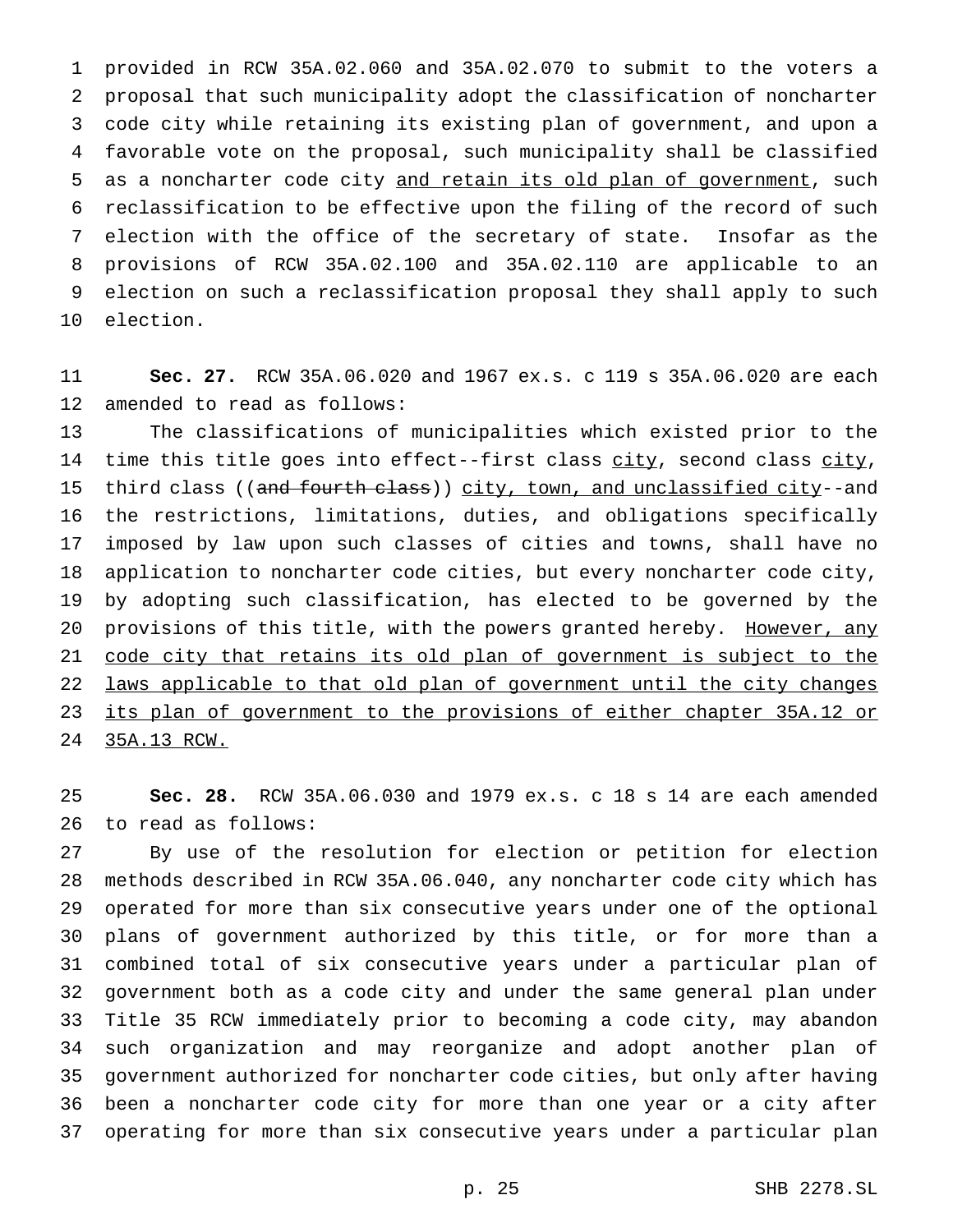1 of government as a noncharter code city ((or may reclassify and adopt a plan of government authorized by the general law for municipalities of the highest class for which the population of such city qualifies 4 it, or authorized for the class to which such city belonged immediately 5 prior to becoming a noncharter code city, if any)): PROVIDED, That these limitations shall not apply to a city seeking to adopt a charter. In reorganization under a different general plan of government as a noncharter code city, officers shall all be elected as provided in RCW 35A.02.050. When a noncharter code city adopts a plan of government other than those authorized under Title 35A RCW, such city ceases to be governed under this optional municipal code and shall be classified as a city or town of the class selected in the proceeding for adoption of such new plan, with the powers granted to such class under the general law.

 **Sec. 29.** RCW 35A.06.050 and 1979 ex.s. c 18 s 15 are each amended to read as follows:

 The proposal for abandonment of a plan of government as authorized in RCW 35A.06.030 and for adoption of the plan named in the resolution or petition shall be voted upon at the next general municipal election if one is to be held within one hundred and eighty days or otherwise at a special election called for that purpose in accordance with RCW 29.13.020. The ballot title and statement of the proposition shall be prepared by the city attorney as provided in RCW 29.27.060 and 24 35A.29.120(( $\tau$  as now or hereafter amended. If the plan proposed in the petition is not a plan authorized for noncharter code cities by this title, the ballot statement shall clearly set forth that adoption of 27 such plan by the voters would require abandonment of the classification 28 of noncharter code city and that government would be under the general law relating to cities of the class specified in the resolution or petition. If the plan proposed in the petition is a plan authorized 31 for noncharter code cities the ballot statement shall clearly set forth 32 that adoption of such plan by the voters would not affect the 33 eligibility of the noncharter code city to be governed under this optional municipal code)).

 **Sec. 30.** RCW 35A.12.010 and 1985 c 106 s 1 are each amended to read as follows: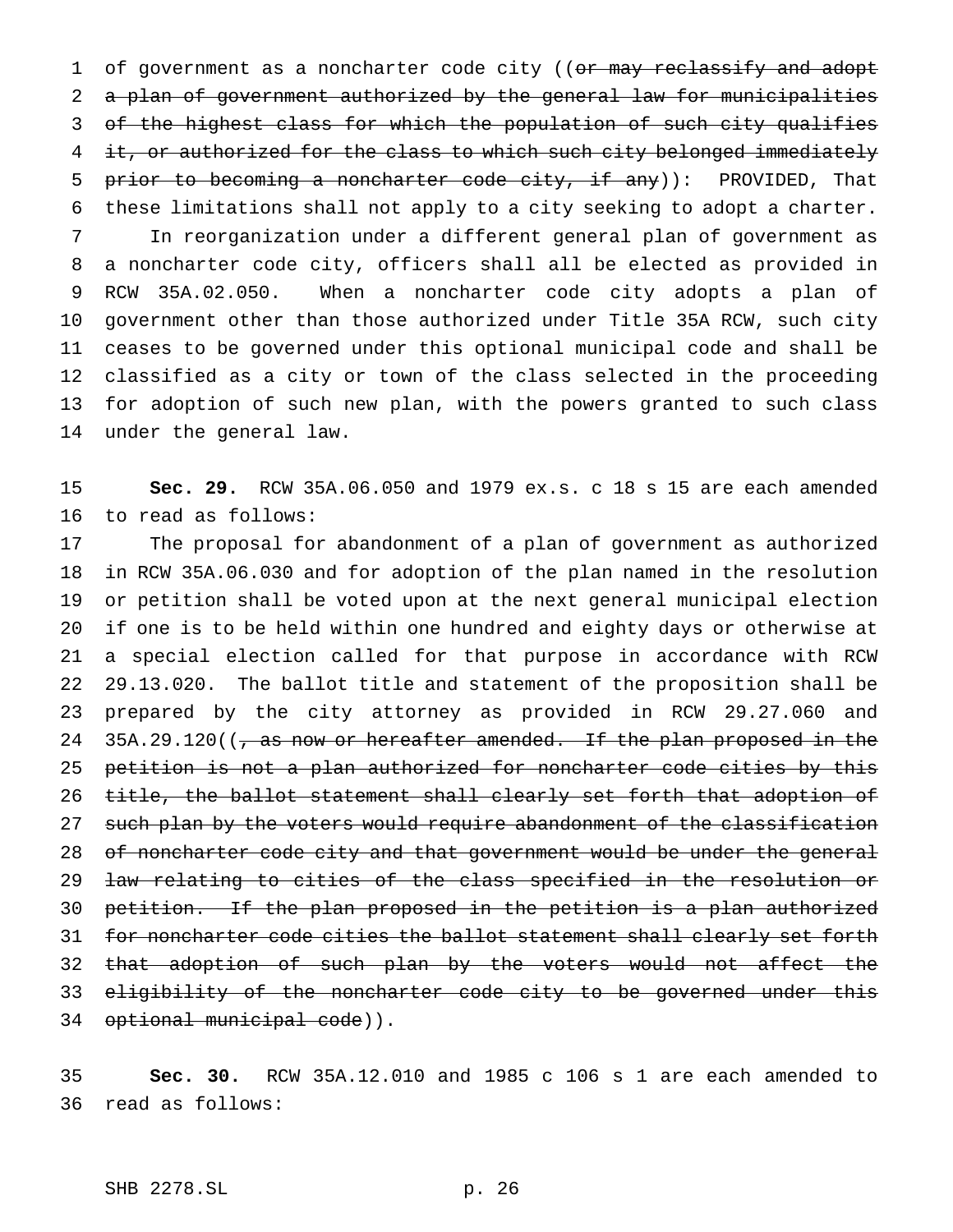The government of any noncharter code city or charter code city electing to adopt the mayor-council plan of government authorized by this chapter shall be vested in an elected mayor and an elected council. The council of a noncharter code city having less than twenty-five hundred inhabitants shall consist of five members; when there are twenty-five hundred or more inhabitants, the council shall consist of seven members: PROVIDED, That if the population of a city after having become a code city decreases from twenty-five hundred or more to less than twenty-five hundred, it shall continue to have a seven member council. If, after a city has become a mayor-council code city, its population increases to twenty-five hundred or more inhabitants, the number of councilmanic offices in such city may increase from five to seven members upon the affirmative vote of a majority of the existing council to increase the number of councilmanic offices in the city. When the population of a mayor-council code city having five councilmanic offices increases to five thousand or more inhabitants, the number of councilmanic offices in the city shall increase from five to seven members. In the event of an increase in the number of councilmanic offices, the city council shall, by majority vote, pursuant to RCW 35A.12.050, appoint two persons to serve in these offices until the next municipal general election, at which election one person shall be elected for a two-year term and one person shall be elected for a four-year term. The number of inhabitants shall be determined by the most recent official state or federal census or determination by the state office of financial management. A charter adopted under the provisions of this title, incorporating the mayor- council plan of government set forth in this chapter, may provide for 28 an uneven number of ((councilmen)) councilmembers not exceeding eleven.

 A noncharter code city of less than five thousand inhabitants which has elected the mayor-council plan of government and which has seven councilmanic offices may establish a five-member council in accordance with the following procedure. At least six months prior to a municipal general election, the city council shall adopt an ordinance providing for reduction in the number of councilmanic offices to five. The ordinance shall specify which two councilmanic offices, the terms of which expire at the next general election, are to be terminated. The ordinance shall provide for the renumbering of council positions and shall also provide for a two-year extension of the term of office of a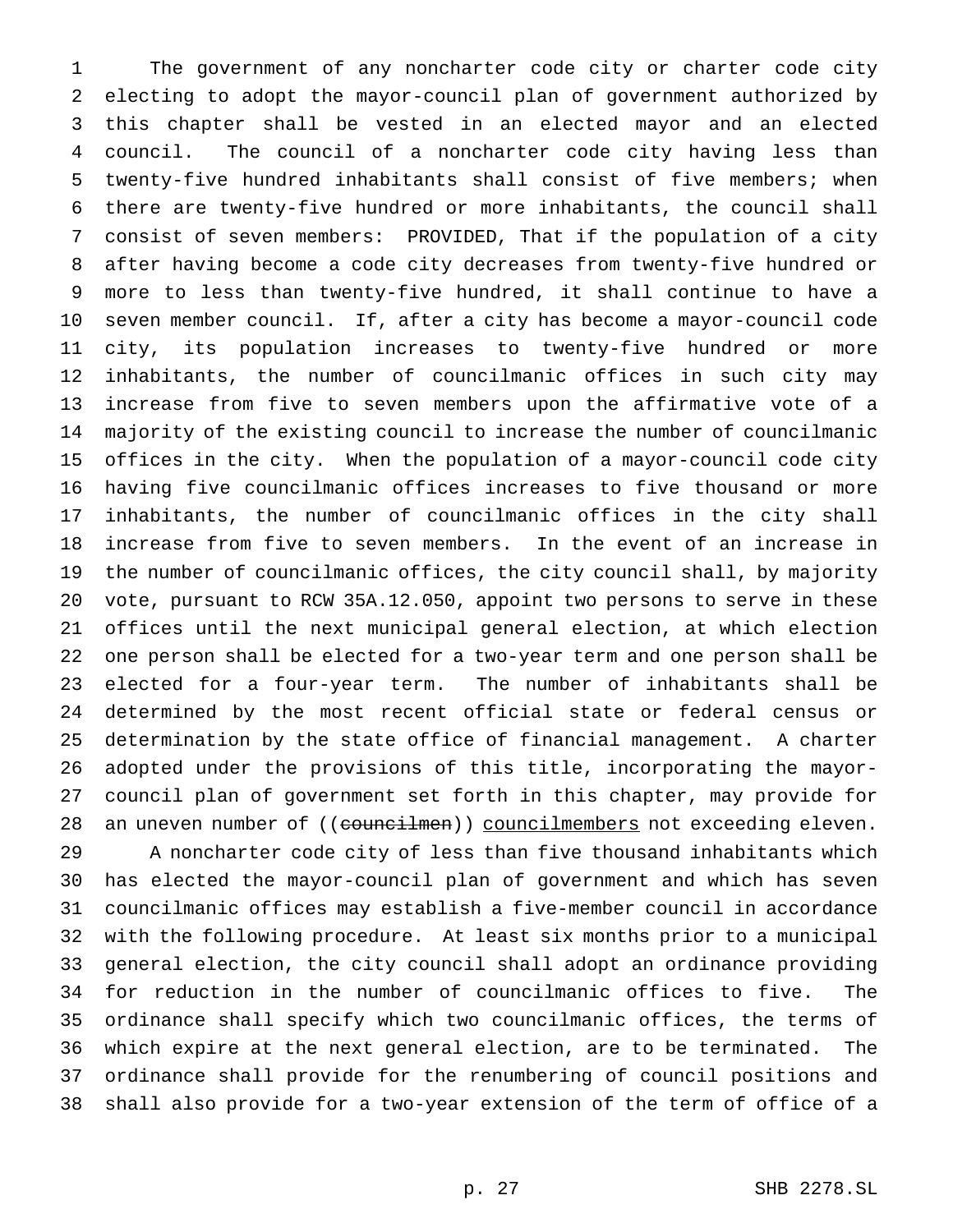retained councilmanic office, if necessary, in order to comply with RCW 35A.12.040.

 However, a noncharter code city that has retained its old mayor- council plan of government, as provided in RCW 35A.02.130, is subject to the laws applicable to that old plan of government.

 **Sec. 31.** RCW 35A.12.040 and 1979 ex.s. c 18 s 21 are each amended to read as follows:

 Officers shall be elected at biennial municipal elections to be conducted as provided in chapter 35A.29 RCW. The mayor and the 10 ((councilmen)) councilmembers shall be elected for four-year terms of 11 office and until their successors are elected and qualified((; except 12 that at any first election three councilmen in cities having seven councilmen, and two councilmen in cities having five councilmen, shall be elected for two year terms and the remaining councilmen shall be 15 elected for four year terms)) and assume office in accordance with RCW 29.04.170. At any first election upon reorganization, councilmembers shall be elected as provided in RCW 35A.02.050. Thereafter the 18 requisite number of ((councilmen)) councilmembers shall be elected biennially as the terms of their predecessors expire and shall serve for terms of four years. The positions to be filled on the city council shall be designated by consecutive numbers and shall be dealt 22 with as separate offices for all election purposes( $(-$ as provided in RCW 35A.29.105. In any city which holds its first election under this 24 title in the calendar year 1970, candidates elected for two year terms 25 shall hold office until their successors are elected and qualified at the general municipal election to be held in November, 1973 and 27 candidates elected for four year terms shall hold office until their successors are elected and qualified at the general municipal election 29 to be held in November, 1975)). Election to positions on the council shall be by majority vote from the city at large, unless provision is 31 made by charter or ordinance for election by wards. ((The city council 32 shall be the judge of the qualifications of its members and determine contested elections of city officers, subject to review by certiorari 34 as provided by law.)) The mayor and ((councilmen)) councilmembers shall qualify by taking an oath or affirmation of office and as may be provided by law, charter, or ordinance.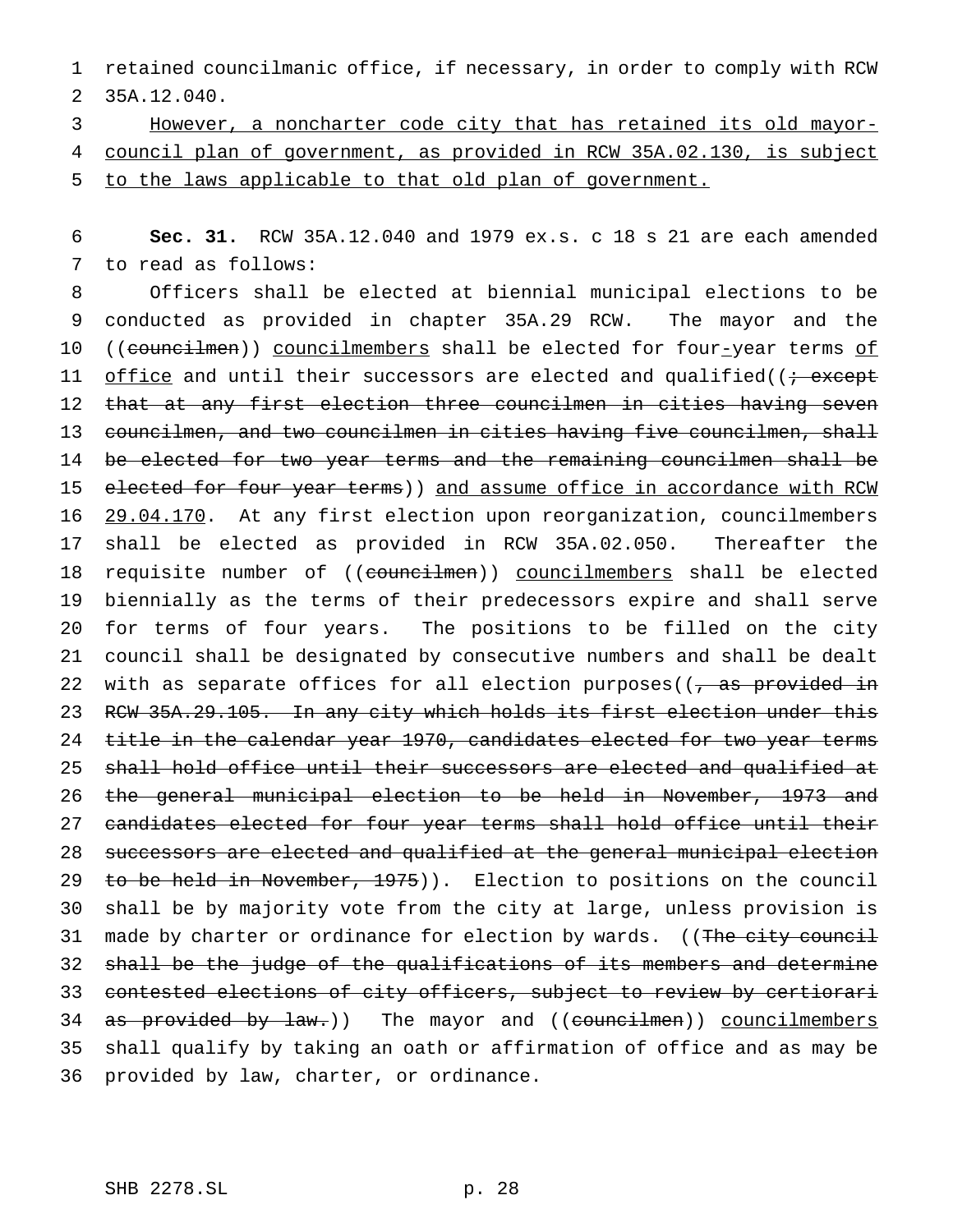1 **Sec. 32.** RCW 35A.12.050 and 1967 ex.s. c 119 s 35A.12.050 are each 2 amended to read as follows:

3 The office of a mayor or ((councilman)) councilmember shall become 4 vacant if ((he)) the person who is elected or appointed to that 5 position fails to qualify as provided by law  $((er))_+$  fails to enter 6 upon ((his)) the duties of that office at the time fixed by law without 7 a justifiable reason, ((upon his death, resignation, removal from 8 office by recall as provided by law, or when his office is forfeited)) 9 or as provided in RCW 35A.12.060 or 42.12.010. A vacancy in the office 10 of mayor or in the council shall be filled ((for the remainder of the 11 unexpired term, if any, at the next regular municipal election but the 12 council, or the remaining members thereof, by majority vote shall 13 appoint a qualified person to fill the vacancy until the person elected 14 to serve the remainder of the unexpired term takes office. If at any 15 time the membership of the council is reduced below the number required 16 for a quorum, the remaining members, nevertheless, by majority action 17 may appoint additional members to fill the vacancies until persons are 18 elected to serve the remainder of the unexpired terms. If, after 19 thirty days have passed since the occurrence of a vacancy, the council 20 are unable to agree upon a person to be appointed to fill a vacancy in 21 the council, the mayor may make the appointment from among the persons 22 nominated by members of the council) as provided in chapter 42.12 RCW.

23 **Sec. 33.** RCW 35A.12.060 and 1967 ex.s. c 119 s 35A.12.060 are each 24 amended to read as follows:

25 ((A mayor or councilman shall forfeit his office, creating a 26 vacancy, if he ceases to have the qualifications prescribed for such 27 office by law, charter, or ordinance, or if he is convicted of a crime 28 involving moral turpitude or an offense involving a violation of his 29 oath of office. A councilman also shall forfeit his office if he)) In 30 addition a council position shall become vacant if the councilmember 31 fails to attend three consecutive regular meetings of the council 32 without being excused by the council.

33 **Sec. 34.** RCW 35A.12.180 and 1967 ex.s. c 119 s 35A.12.180 are each 34 amended to read as follows:

35 At any time not within three months previous to a municipal general 36 election the council of a noncharter code city organized under this 37 chapter may divide the city into wards or change the boundaries of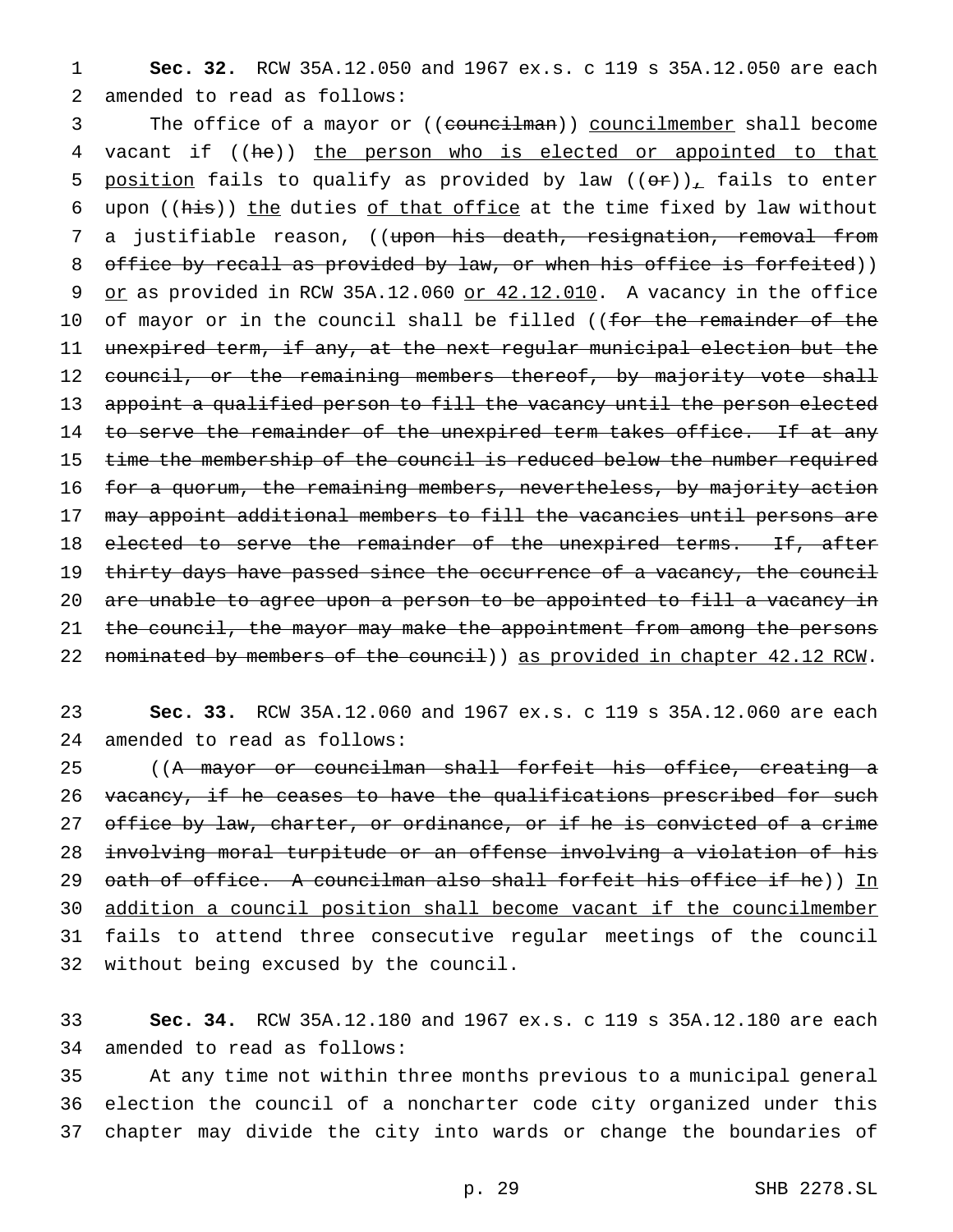existing wards. No change in the boundaries of wards shall affect the 2 term of any ((councilman, but he)) councilmember, and councilmembers 3 shall serve out ((his)) their terms in the wards of ((his)) their 4 residences at the time of ((his)) their elections: PROVIDED, That if 5 this results in one ward being represented by more ((councilmen)) councilmembers than the number to which it is entitled those having the shortest unexpired terms shall be assigned by the council to wards 8 where there is a vacancy, and the councilmembers so assigned shall be deemed to be residents of the wards to which they are assigned for 10 purposes of those positions being vacant. The representation of each ward in the city council shall be in proportion to the population as 12 nearly as is practicable. ((When the city has been divided into wards no person shall be eligible to the office of councilman unless he 14 resides in the ward for which he is elected on the date of his election, and removal of his residence from the ward for which he was elected renders his office vacant.))

 Wards shall be redrawn as provided in chapter 29.70 RCW. Wards shall be used as follows: (1) Only a resident of the ward may be a 19 candidate for, or hold office as, a councilmember of the ward; and (2) 20 only voters of the ward may vote at a primary to nominate candidates 21 for a councilmember of the ward. Voters of the entire city may vote at 22 the general election to elect a councilmember of a ward, unless the city had prior to January 1, 1994, limited the voting in the general election for any or all council positions to only voters residing 25 within the ward associated with the council positions. If a city had so limited the voting in the general election to only voters residing within the ward, then the city shall be authorized to continue to do so.

 **Sec. 35.** RCW 35A.13.010 and 1987 c 3 s 16 are each amended to read as follows:

 The ((councilmen)) councilmembers shall be the only elective officers of a code city electing to adopt the council-manager plan of government authorized by this chapter, except where statutes provide for an elective municipal judge. The council shall appoint an officer whose title shall be "city manager" who shall be the chief executive officer and head of the administrative branch of the city government. The city manager shall be responsible to the council for the proper administration of all affairs of the code city. The council of a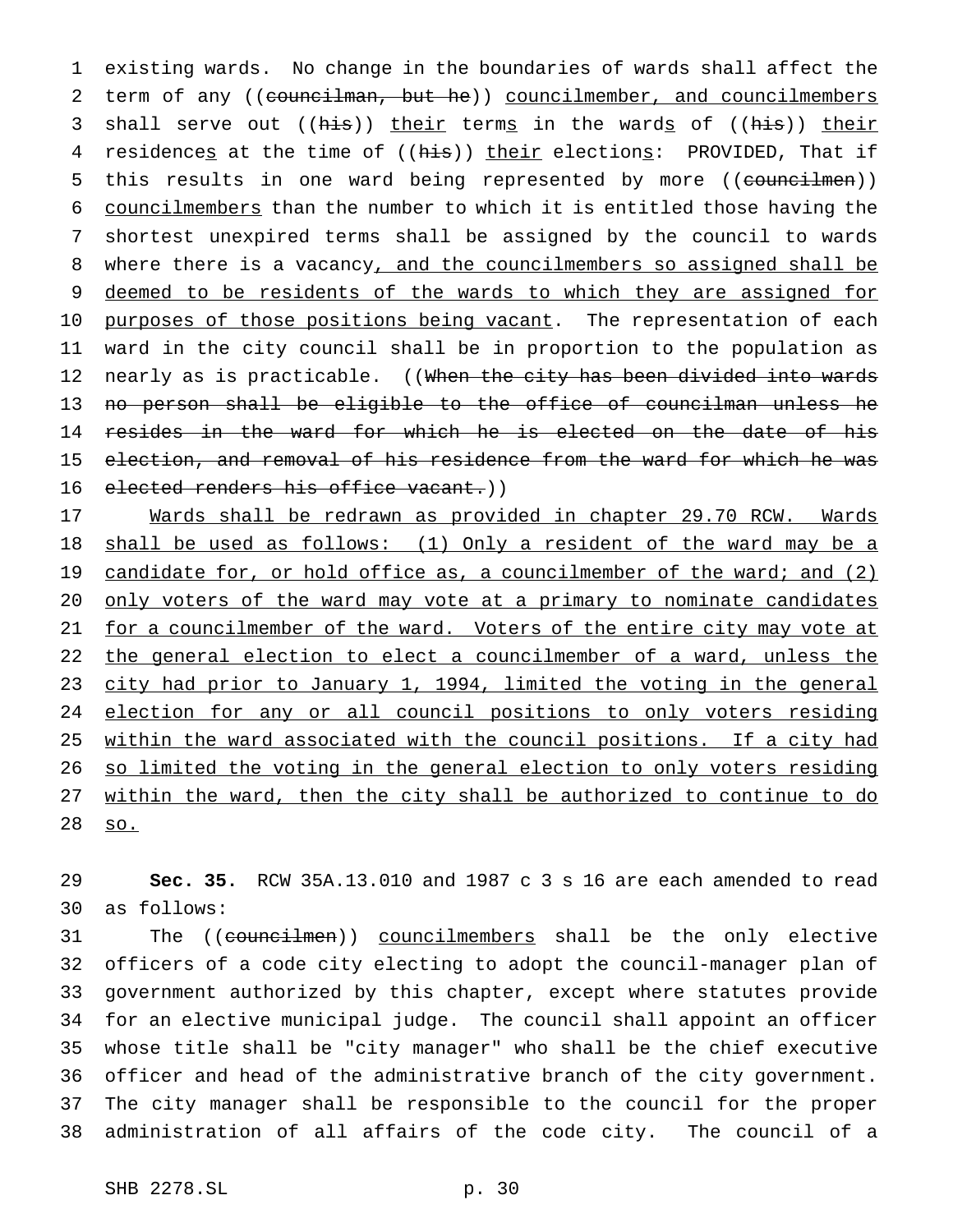noncharter code city having less than twenty-five hundred inhabitants shall consist of five members; when there are twenty-five hundred or more inhabitants the council shall consist of seven members: PROVIDED, That if the population of a city after having become a code city decreases from twenty-five hundred or more to less than twenty-five hundred, it shall continue to have a seven member council. If, after a city has become a council-manager code city its population increases to twenty-five hundred or more inhabitants, the number of councilmanic offices in such city may increase from five to seven members upon the affirmative vote of a majority of the existing council to increase the number of councilmanic offices in the city. When the population of a council-manager code city having five councilmanic offices increases to five thousand or more inhabitants, the number of councilmanic offices in the city shall increase from five to seven members. In the event of an increase in the number of councilmanic offices, the city council shall, by majority vote, pursuant to RCW 35A.13.020, appoint two persons to serve in these offices until the next municipal general election, at which election one person shall be elected for a two-year term and one person shall be elected for a four-year term. The number of inhabitants shall be determined by the most recent official state or federal census or determination by the state office of financial management. A charter adopted under the provisions of this title, incorporating the council-manager plan of government set forth in this 24 chapter may provide for an uneven number of ((councilmen)) 25 councilmembers not exceeding eleven.

 A noncharter code city of less than five thousand inhabitants which has elected the council-manager plan of government and which has seven councilmanic offices may establish a five-member council in accordance with the following procedure. At least six months prior to a municipal general election, the city council shall adopt an ordinance providing for reduction in the number of councilmanic offices to five. The ordinance shall specify which two councilmanic offices, the terms of which expire at the next general election, are to be terminated. The ordinance shall provide for the renumbering of council positions and shall also provide for a two-year extension of the term of office of a retained councilmanic office, if necessary, in order to comply with RCW 35A.12.040.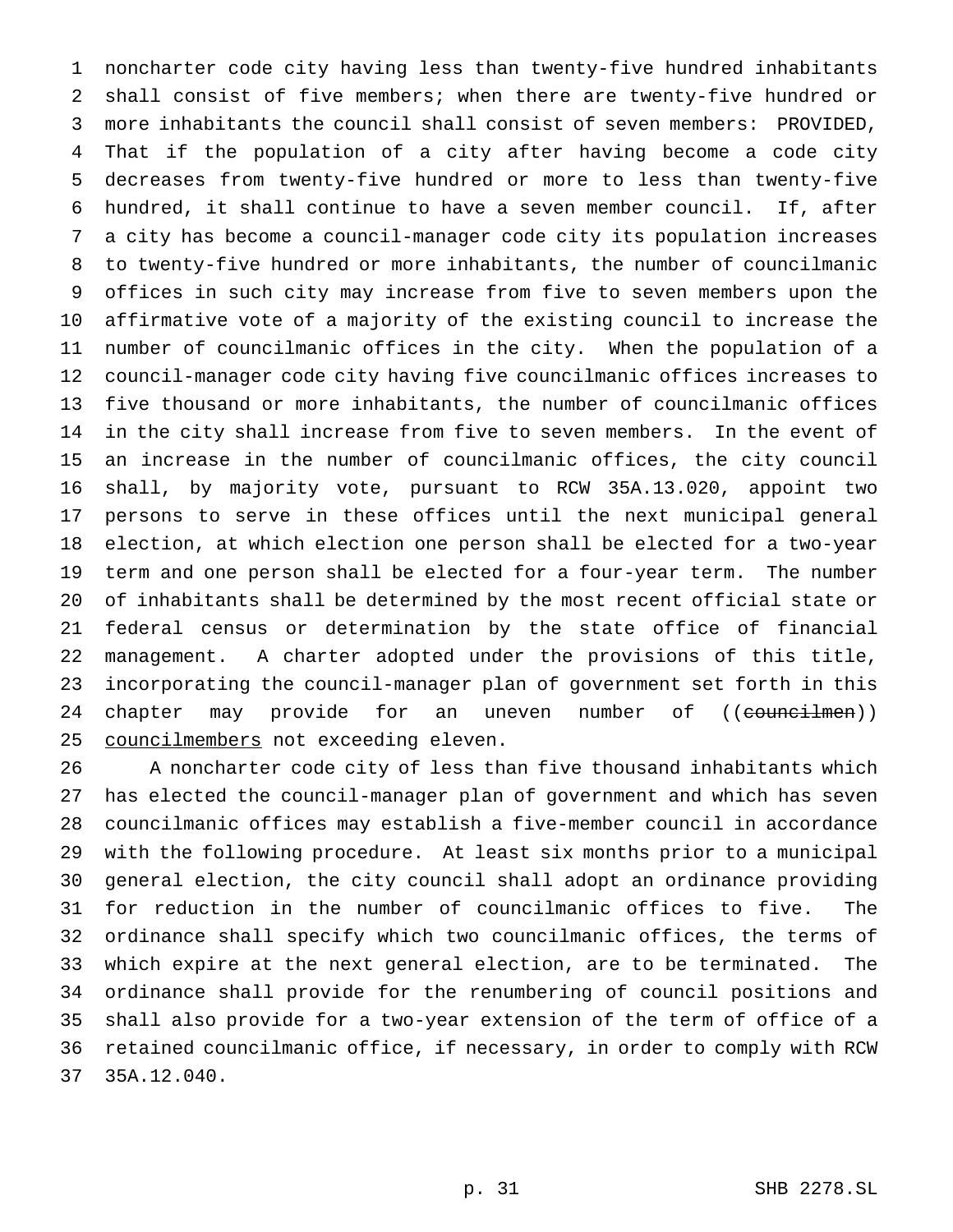However, a noncharter code city that has retained its old council- manager plan of government, as provided in RCW 35A.02.130, is subject 3 to the laws applicable to that old plan of government.

 **Sec. 36.** RCW 35A.13.020 and 1975 1st ex.s. c 155 s 1 are each amended to read as follows:

 In council-manager code cities, eligibility for election to the council, the manner of electing councilmen, the numbering of council positions, the terms of councilmen, the occurrence and the filling of vacancies, the grounds for forfeiture of office, and appointment of a mayor pro tempore or deputy mayor or councilman pro tempore shall be governed by the corresponding provisions of RCW 35A.12.030, 35A.12.040, 35A.12.050, 35A.12.060, and 35A.12.065 relating to the council of a 13 code city organized under the mayor-council plan( $($  + PROVIDED, That))<sub></sub> 14 except that in council-manager cities where all council positions are at-large positions, the city council may, pursuant to RCW 35A.13.033, 16 provide that the person elected to council position one ((on or after 17 September 8, 1975,) shall be the council chairman and shall carry out 18 the duties prescribed by RCW 35A.13.030(( $\frac{1}{10}$  as now or hereafter 19 amended)).

20 \*Sec. 37. RCW 35A.14.060 and 1967 ex.s. c 119 s 35A.14.060 are each amended to read as follows:

22 An annexation election shall be held in accordance with ((chapter 23 35A.29 RCW of this title)) general election law and only registered voters who have resided in the area proposed to be annexed for ninety days immediately preceding the election shall be allowed to vote therein.

**\*Sec. 37 was vetoed, see message at end of chapter.**

 **Sec. 38.** RCW 35A.14.070 and 1979 ex.s. c 124 s 4 are each amended to read as follows:

 Notice of an annexation election shall particularly describe the boundaries of the area proposed to be annexed, as the same may have been modified by the boundary review board or the county annexation review board, state the objects of the election as prayed in the petition or as stated in the resolution, and require the voters to cast ballots which shall contain the words "For Annexation" or "Against Annexation" or words equivalent thereto, or contain the words "For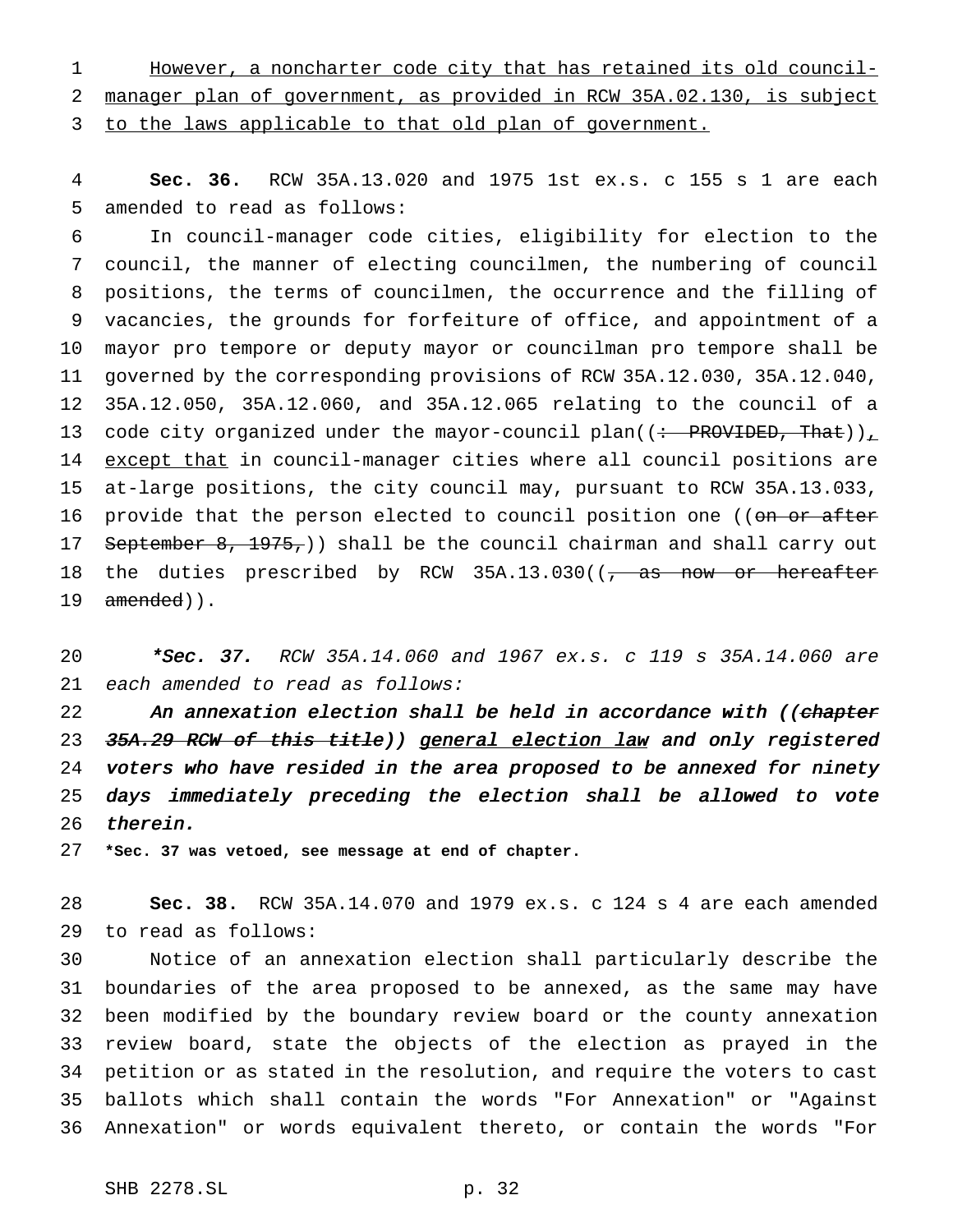Annexation and Adoption of Proposed Zoning Regulation", and "Against Annexation and Adoption of Proposed Zoning Regulation", or words equivalent thereto in case the simultaneous adoption of a proposed zoning regulation is proposed, and in case the assumption of all or a portion of indebtedness is proposed, shall contain an appropriate, separate proposition for or against the portion of indebtedness that the city requires to be assumed. The notice shall be posted for at least two weeks prior to the date of election in four public places within the area proposed to be annexed and published at least once a week for two weeks prior to the date of election in a newspaper of general circulation within the limits of the territory proposed to be annexed. Such notice shall be in addition to the notice required by ((RCW 35A.29.140)) general election law.

 **Sec. 39.** RCW 35A.15.040 and 1967 ex.s. c 119 s 35A.15.040 are each amended to read as follows:

 ((The election shall be conducted and the returns canvassed as 17 provided in chapter 35A.29 RCW.) Ballot titles shall be prepared by the city as provided in RCW 35A.29.120 and shall contain the words "For Dissolution" and "Against Dissolution", and shall contain on separate lines, alphabetically, the names of candidates for receiver. If a majority of the votes cast on the proposition are for dissolution, the municipal corporation shall be dissolved upon certification of the election results to the office of the secretary of state.

 **Sec. 40.** RCW 35A.16.030 and 1967 ex.s. c 119 s 35A.16.030 are each amended to read as follows:

26 ((The election returns shall be canvassed as provided in RCW 27 35A.29.070 and)) If three-fifths of the votes cast on the proposition 28 favor the reduction of the corporate limits, the ((legislative body, by 29 an order entered on its minutes, shall direct the clerk to)) county 30 <u>auditor shall</u> make and transmit to the office of the secretary of state a certified abstract of the vote.

 NEW SECTION. **Sec. 41.** A new section is added to chapter 35A.29 RCW to read as follows:

Elections for code cities shall comply with general election law.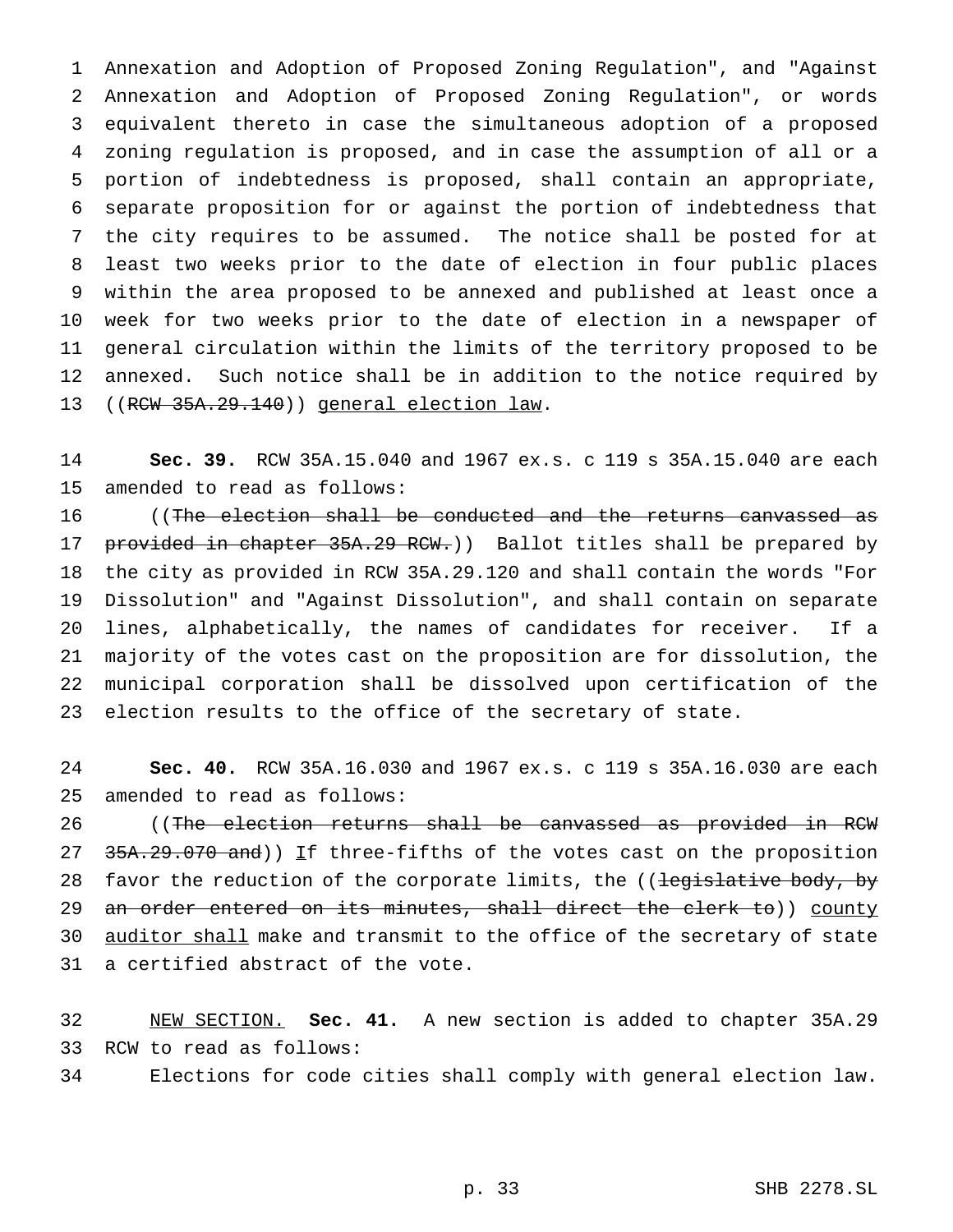**Sec. 42.** RCW 36.69.020 and 1969 c 26 s 2 are each amended to read as follows:

 The formation of a park and recreation district shall be initiated by a petition designating the boundaries thereof by metes and bounds, or by describing the land to be included therein by townships, ranges and legal subdivisions. Such petition shall set forth the object of the district and state that it will be conducive to the public welfare and convenience, and that it will be a benefit to the area therein. Such petition shall be signed by not less than fifteen percent of the 10 registered voters <u>residing</u> within the area so described. ((No person 11 s<del>igning the petition may withdraw his name therefrom after filing.</del>)) 12 The name of a person who has signed the petition may not be withdrawn from the petition after the petition has been filed.

 The petition shall be filed with the auditor of the county within which the proposed district is located, accompanied by an obligation signed by two or more petitioners, agreeing to pay the cost of the publication of the notice provided for in RCW 36.69.040. The county auditor shall, within thirty days from the date of filing the petition, examine the signatures and certify to the sufficiency or insufficiency 20 thereof( $(i \cdot$  and for that purpose shall have access to all registration 21 books or records in the possession of the registration officers of the election precincts included, in whole or in part, within the proposed district. Such books and records shall be prima facie evidence of the 24 truth of the certificate)).

 If the petition is found to contain a sufficient number of signatures of qualified persons, the auditor shall transmit it, 27 together with ((his)) a certificate of sufficiency attached thereto, to 28 the county ((commissioners who)) legislative authority, which shall by 29 resolution entered upon ((their)) its minutes( $(\tau)$ ) receive it and fix 30 a day and hour when ((they)) the legislative authority will publicly hear the petition, as provided in RCW 36.69.040.

 **Sec. 43.** RCW 36.69.070 and 1979 ex.s. c 126 s 28 are each amended to read as follows:

34 ((All elections pursuant to this chapter shall be conducted in accordance with the provisions of chapter 29.13 RCW for district elections.)) A ballot proposition authorizing the formation of the proposed park and recreation district shall be submitted to the voters 38 of the proposed district for their approval or rejection at the next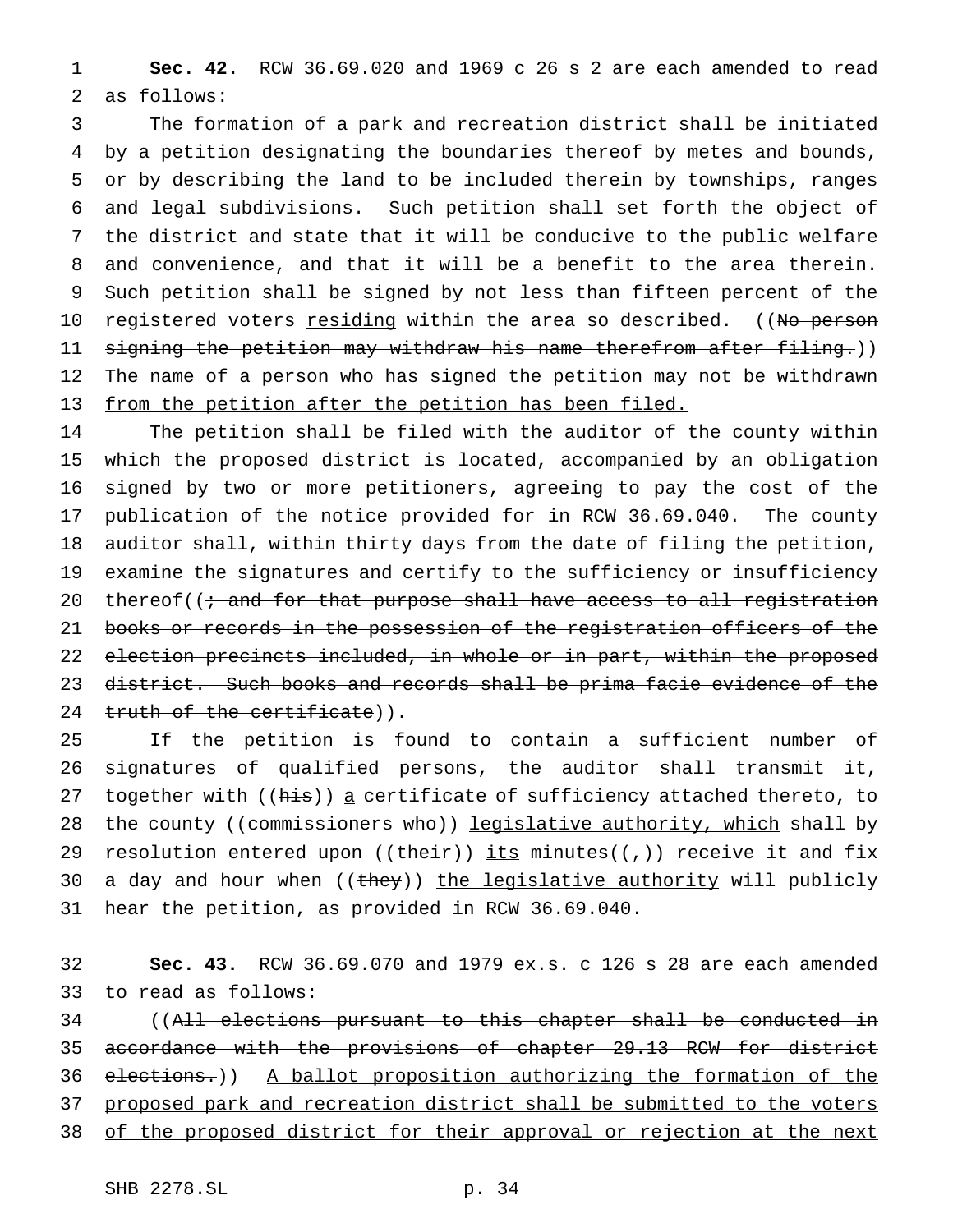1 general state election occurring sixty or more days after the county 2 legislative authority fixes the boundaries of the proposed district. 3 Notices of the election for the formation of the park and recreation 4 district shall state generally and briefly the purpose thereof and 5 shall give the boundaries of the proposed district( $\sqrt{ }$  define the 6 election precincts, designate the polling place of each, give the names 7 of the five nominated park and recreation commissioner candidates of 8 the proposed district,  $)$  and name the day of the election and the hours 9 during which the polls will be open. The proposition to be submitted 10 to the voters shall be stated in such manner that the voters may 11 indicate yes or no upon the proposition of forming the proposed park 12 and recreation district. ((The ballot shall be so arranged that voters 13 may vote for the five nominated candidates or may write in the names of 14 other candidates.))

15 The initial park and recreation commissioners shall be elected at the same election, but this election shall be null and void if the 17 district is not authorized to be formed. No primary shall be held to nominate candidates for the initial commissioner positions. Candidates shall run for specific commission positions. A special filing period shall be opened as provided in RCW 29.15.170 and 29.15.180. The person 21 who receives the greatest number of votes for each commission position 22 shall be elected to that position. The three persons who are elected receiving the greatest number of votes shall be elected to four-year terms of office if the election is held in an odd-numbered year or three-year terms of office if the election is held in an even-numbered year. The other two persons who are elected shall be elected to two- year terms of office if the election is held in an odd-numbered year or one-year terms of office if the election is held in an even-numbered 29 year. The initial commissioners shall take office immediately upon being elected and qualified, but the length of such terms shall be 31 computed from the first day of January in the year following this election.

33 **Sec. 44.** RCW 36.69.080 and 1979 ex.s. c 126 s 29 are each amended 34 to read as follows:

35 If a majority of all votes cast upon the proposition favors the 36 formation of the district,  $((\text{the})\,)$  the county legislative authority 37 shall( $(\{+, \})$ ), by resolution, declare the territory organized as a park 38 and recreation district under the designated name ((theretofore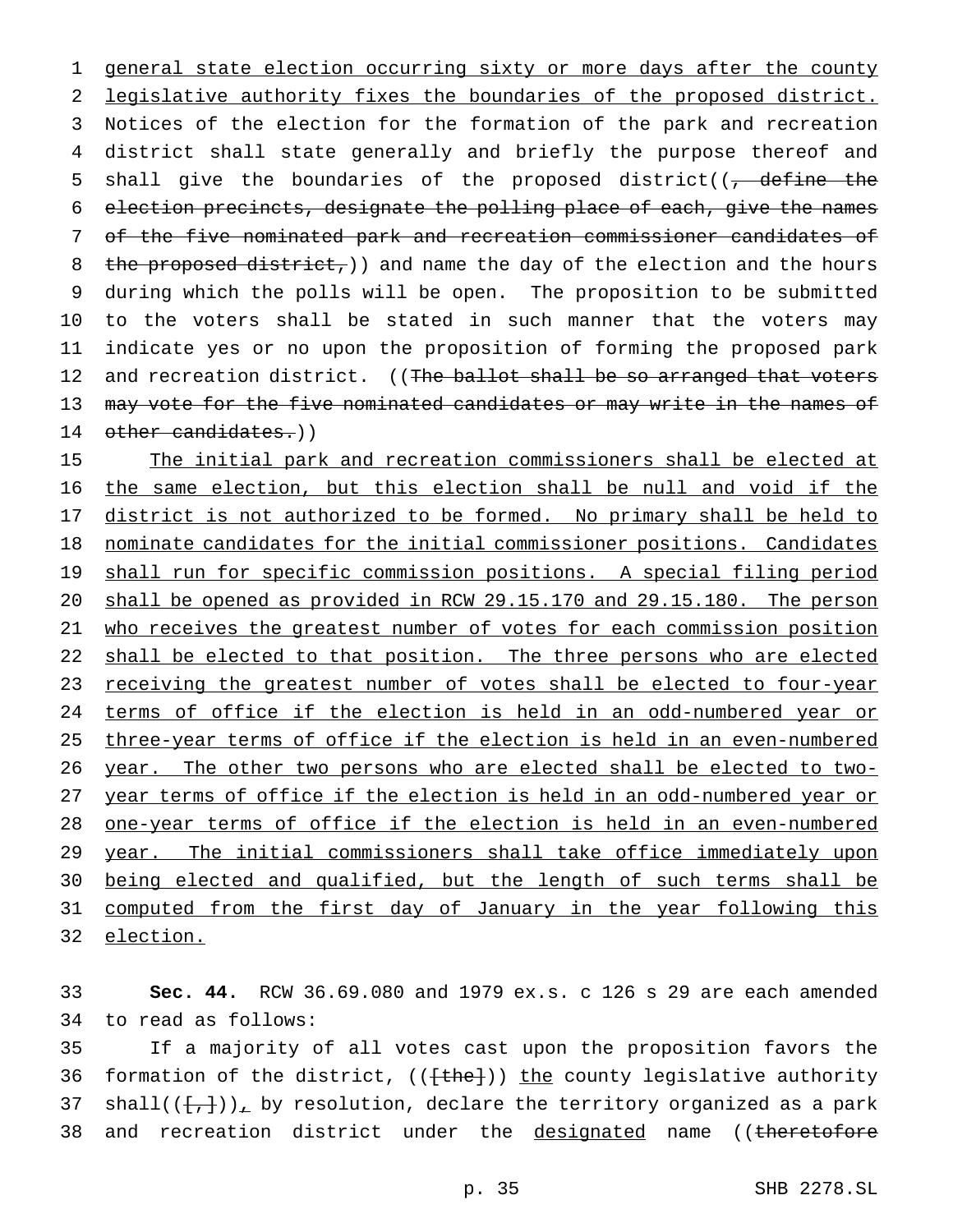designated, and shall declare the candidate from each subdivision 2 receiving the highest number of votes for park and recreation commissioner the duly elected first park and recreation commissioner of 4 the subdivision of the district. These initial park and recreation commissioners shall take office immediately upon their election and qualification and hold office until their successors are elected and qualified and assume office as provided in RCW 36.69.090 as now or 8 hereafter amended)).

9 **Sec. 45.** RCW 36.69.090 and 1987 c 53 s 1 are each amended to read 10 as follows:

11 A park and recreation district shall be governed by a board of five 12 commissioners. Except for the initial commissioners, all commissioners 13 shall be elected to staggered four-year terms of office and shall serve 14 until their successors are elected and qualified and assume office in 15 accordance with RCW 29.04.170. Candidates shall run for specific 16 commissioner positions.

17 Elections for park and recreation district commissioners shall be 18 held biennially in conjunction with the general election in each odd-19 numbered year. ((Residence anywhere within the district shall qualify 20 an elector for any position on the commission after the initial 21 election.)) Elections shall be held in accordance with the provisions 22 of Title 29 RCW dealing with general elections. ((All commissioners 23 shall serve until their successors are elected and qualified and assume 24 office in accordance with RCW 29.04.170. At the first election 25 following the formation of the district, the two candidates receiving 26 the highest number of votes shall serve for terms of four years, and 27 the three candidates receiving the next highest number of votes shall 28 serve for two years. Thereafter all commissioners shall be elected for 29 four year terms: PROVIDED, That if there would otherwise be two 30 commissioners elected at the November 1987 general election, the 31 candidate receiving the highest number of votes shall serve a four-year 32 term, and the commissioner receiving the second highest number of votes 33 shall serve a two-year term.))

34 **Sec. 46.** RCW 36.69.100 and 1963c4s 36.69.100 are each amended 35 to read as follows: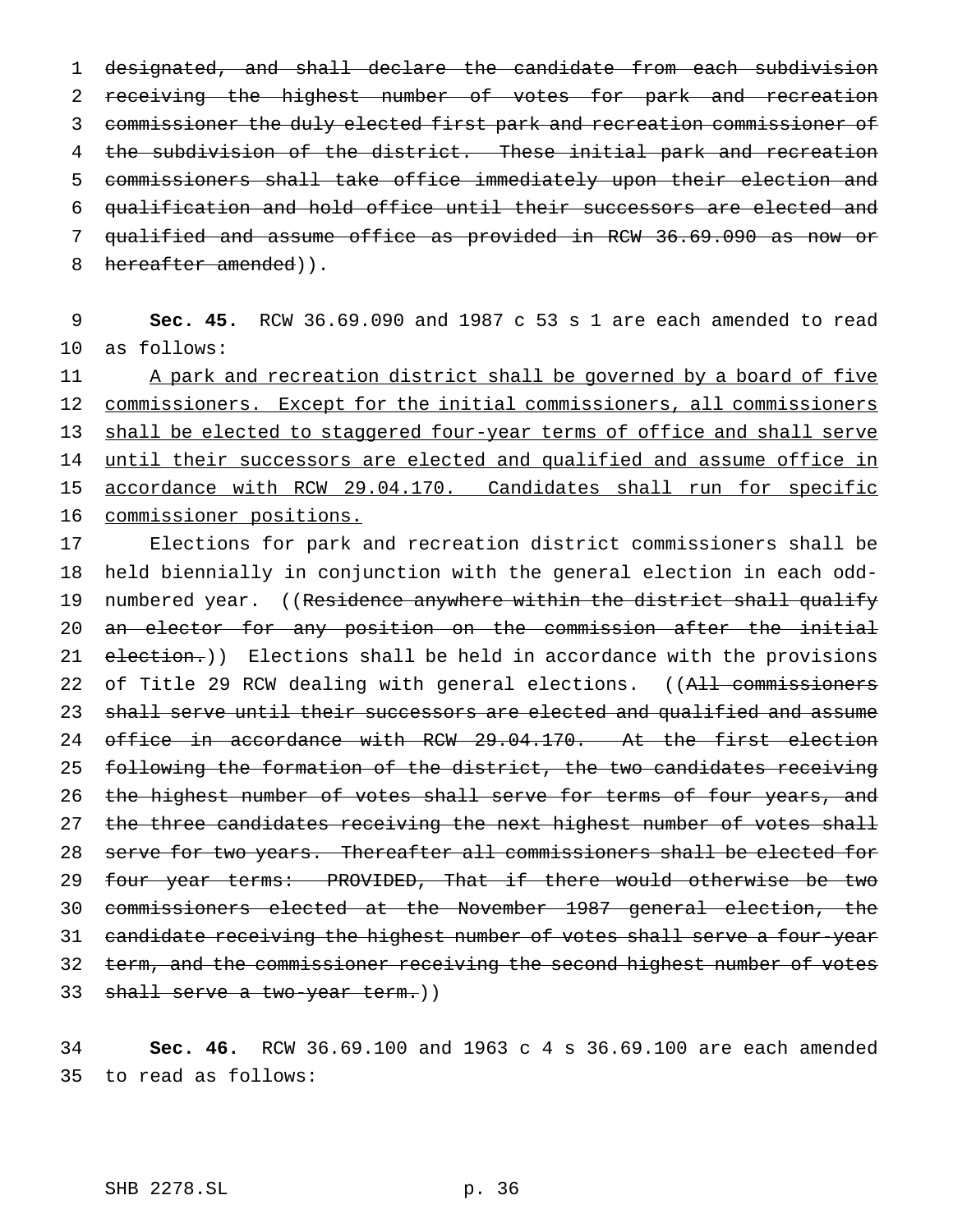Vacancies on the board of park and recreation commissioners shall 2 occur and shall be filled ((by a majority vote of the remaining commissioners)) as provided in chapter 42.12 RCW.

 **Sec. 47.** RCW 36.69.440 and 1979 ex.s. c 11 s 3 are each amended to read as follows:

 (1) If the petition filed under RCW 36.69.430 is found to contain a sufficient number of signatures, the legislative authority of each county shall set a time for a hearing on the petition for the formation of a park and recreation district as prescribed in RCW 36.69.040.

10 (2) At the public hearing the legislative authority ((for each 11 authority)) for each county shall fix the boundaries for that portion of the proposed park and recreation district that lies within the county as provided in RCW 36.69.050. Each county shall notify the other county or counties of the determination of the boundaries within ten days.

 (3) If the territories created by the county legislative authorities are not contiguous, a joint park and recreation district shall not be formed. If the territories are contiguous, the county containing the portion of the proposed joint district having the larger population shall determine the name of the proposed joint district.

21 (4) ((If the proposed district encompasses portions of two counties, the county containing the portion of the district having the larger population shall divide the territory into three subdivisions 24 and shall name three resident electors as prescribed by RCW 36.69.060. 25 The county containing the territory having the smaller population shall divide that territory into two subdivisions and name two resident 27 electors.

28 (5) If the proposed district encompasses portions of more than two counties, the district shall be divided into five subdivisions and resident electors shall be named as follows:

 The number of subdivisions and resident electors to be established 32 by each county shall reflect the proportion of population within each county portion of the proposed district in relation to the total population of the proposed district, provided that each county shall designate one subdivision and one resident elector.

 $(6)$ )) The proposition for the formation of the proposed joint park and recreation district shall be submitted to the voters of the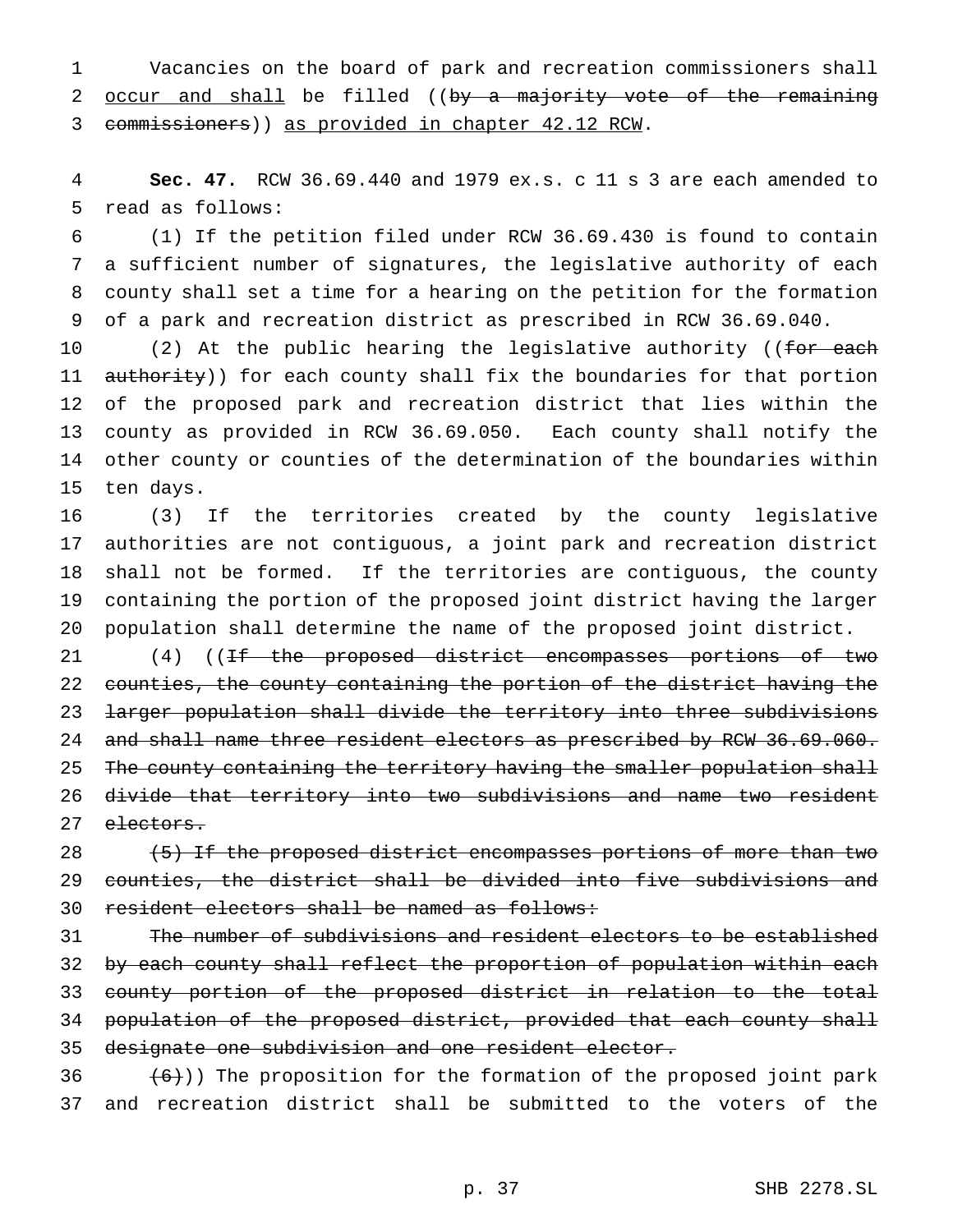district at the next general election, which election shall be conducted as required by RCW 36.69.070 and 36.69.080.

 **Sec. 48.** RCW 52.14.010 and 1985 c 330 s 2 are each amended to read as follows:

 The affairs of the district shall be managed by a board of fire 6 commissioners composed of three ((resident electors of)) registered 7 voters residing in the district except as provided in RCW 52.14.015 and 52.14.020. Each member shall each receive fifty dollars per day or portion thereof, not to exceed four thousand eight hundred dollars per year, for attendance at board meetings and for performance of other services in behalf of the district.

 In addition, they shall receive necessary expenses incurred in attending meetings of the board or when otherwise engaged in district business, and shall be entitled to receive the same insurance available 15 to all ((firemen)) fire fighters of the district: PROVIDED, That the premiums for such insurance, except liability insurance, shall be paid by the individual commissioners who elect to receive it.

 Any commissioner may waive all or any portion of his or her compensation payable under this section as to any month or months during his or her term of office, by a written waiver filed with the secretary as provided in this section. The waiver, to be effective, must be filed any time after the commissioner's election and prior to 23 the date on which ((said)) the compensation would otherwise be paid. The waiver shall specify the month or period of months for which it is made.

 The board shall fix the compensation to be paid the secretary and all other agents and employees of the district. The board may, by resolution adopted by unanimous vote, authorize any of its members to 29 serve as volunteer ((firemen)) fire fighters without compensation. A 30 commissioner actually serving as a volunteer ((fireman)) fire fighter 31 may enjoy the rights and benefits of a volunteer ((fireman)) fire 32 fighter. ((The first commissioners shall take office immediately when qualified in accordance with RCW 29.01.135 and shall serve until after 34 the next general election for the selection of commissioners and until 35 their successors have been elected and have qualified and have assumed 36 office in accordance with RCW 29.04.170.)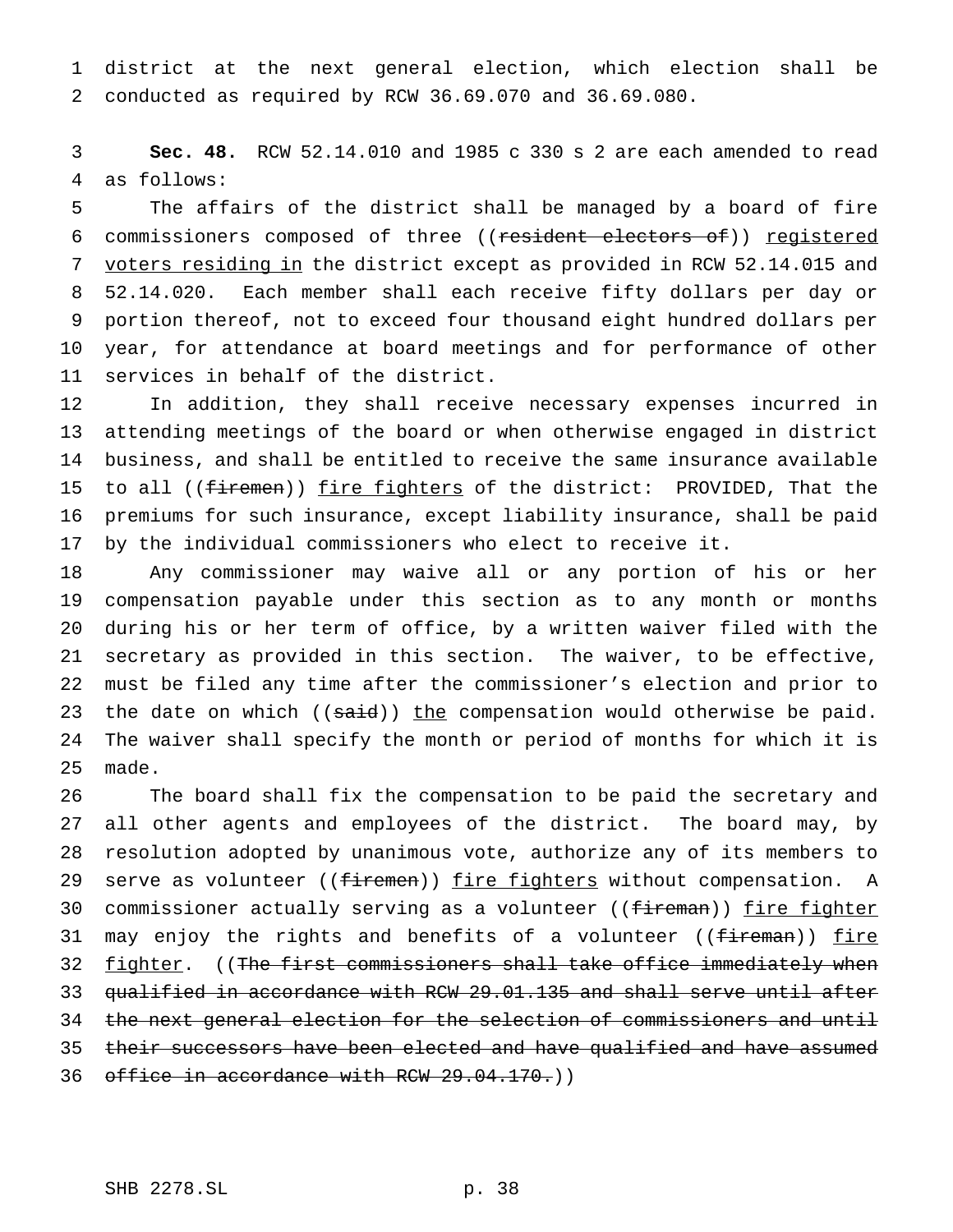**Sec. 49.** RCW 52.14.013 and 1992 c 74 s 2 are each amended to read as follows:

 The board of fire commissioners of a fire protection district may adopt a resolution by unanimous vote causing a ballot proposition to be submitted to voters of the district authorizing the creation of commissioner districts. The board of fire commissioners shall create commissioner districts if the ballot proposition authorizing the creation of commissioner districts is approved by a simple majority vote of the voters of the fire protection district voting on the proposition. Three commissioner districts shall be created for a fire protection district with three commissioners, and five commissioner districts shall be created for a fire protection district with five commissioners. No two commissioners may reside in the same commissioner district.

 No change in the boundaries of any commissioner district shall be made within one hundred twenty days next before the date of a general 17 district election, nor within twenty months after the commissioner districts have been established or altered. However, if a boundary 19 change results in one commissioner district being represented by two or more commissioners, those commissioners having the shortest unexpired terms shall be assigned by the commission to commissioner districts 22 where there is a vacancy, and the commissioners so assigned shall be 23 deemed to be residents of the commissioner districts to which they are assigned for purposes of determining whether those positions are 25 vacant.

 The population of each commissioner district shall include approximately equal population. Commissioner districts shall be redrawn as provided in chapter 29.70 RCW. Commissioner districts shall be used as follows: (1) Only a registered voter who resides in a commissioner district may be a candidate for, or serve as, a commissioner of the commissioner district; and (2) only voters of a commissioner district may vote at a primary to nominate candidates for a commissioner of the commissioner district. Voters of the entire fire protection district may vote at a general election to elect a person as a commissioner of the commissioner district.

 When a board of fire commissioners that has commissioner districts has been increased to five members under RCW 52.14.015, the board of fire commissioners shall divide the fire protection district into five commissioner districts before it appoints the two additional fire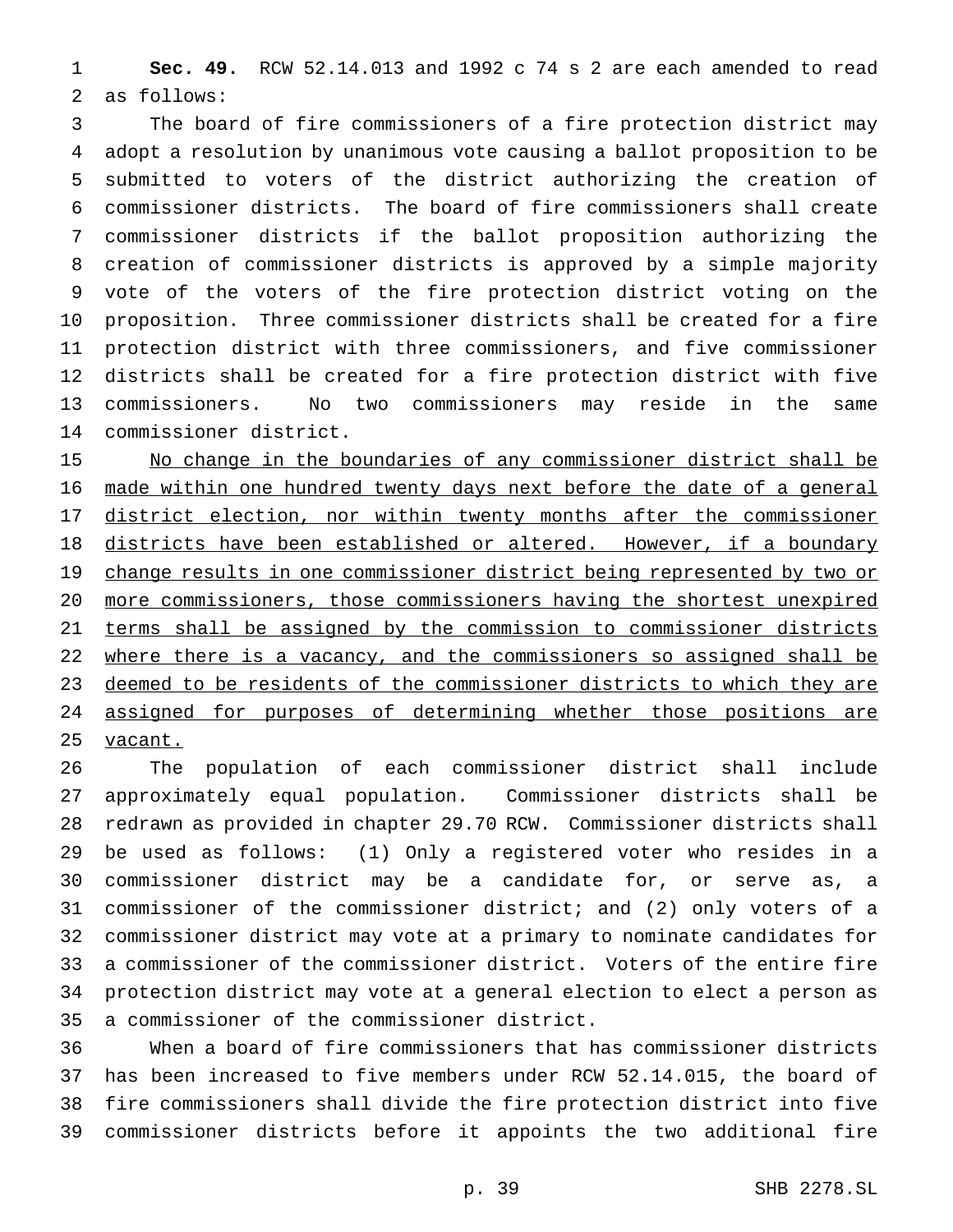commissioners. The two additional fire commissioners who are appointed shall reside in separate commissioner districts in which no other fire commissioner resides.

 **Sec. 50.** RCW 52.14.015 and 1990 c 259 s 14 are each amended to read as follows:

 In the event a three member board of commissioners of any fire 7 protection district determines by resolution ((and approves by 8 unanimous vote of the board)) that it would be in the best interest of the district to increase the number of commissioners from three to five, or in the event the board is presented with a petition signed by ten percent of the registered voters resident within the district who voted in the last general municipal election calling for such an increase in the number of commissioners of the district, the board shall submit a resolution to the county legislative authority or authorities of the county or counties in which the district is located requesting that an election be held. Upon receipt of the resolution, the legislative authority or authorities of the county or counties shall call a special election to be held within the fire protection district at which election the following proposition shall be submitted to the voters substantially as follows:

 Shall the board of commissioners of ..... county fire 22 protection district no. . . . . be increased from three members to five members?

| 24 | Yes |  |  |  |
|----|-----|--|--|--|
| 25 | No. |  |  |  |

 If the fire protection district is located in more than a single county, this proposition shall indicate the name of the district.

 If the proposition receives a majority approval at the election, the board of commissioners of the fire protection district shall be increased to five members. The two additional members shall be appointed in the same manner as provided in RCW 52.14.020.

 **Sec. 51.** RCW 52.14.030 and 1984 c 230 s 31 are each amended to read as follows:

34 ((The polling places for district elections shall be those of the 35 county voting precincts which include any of the territory within the fire protection districts. District elections)) The polling places for

SHB 2278.SL p. 40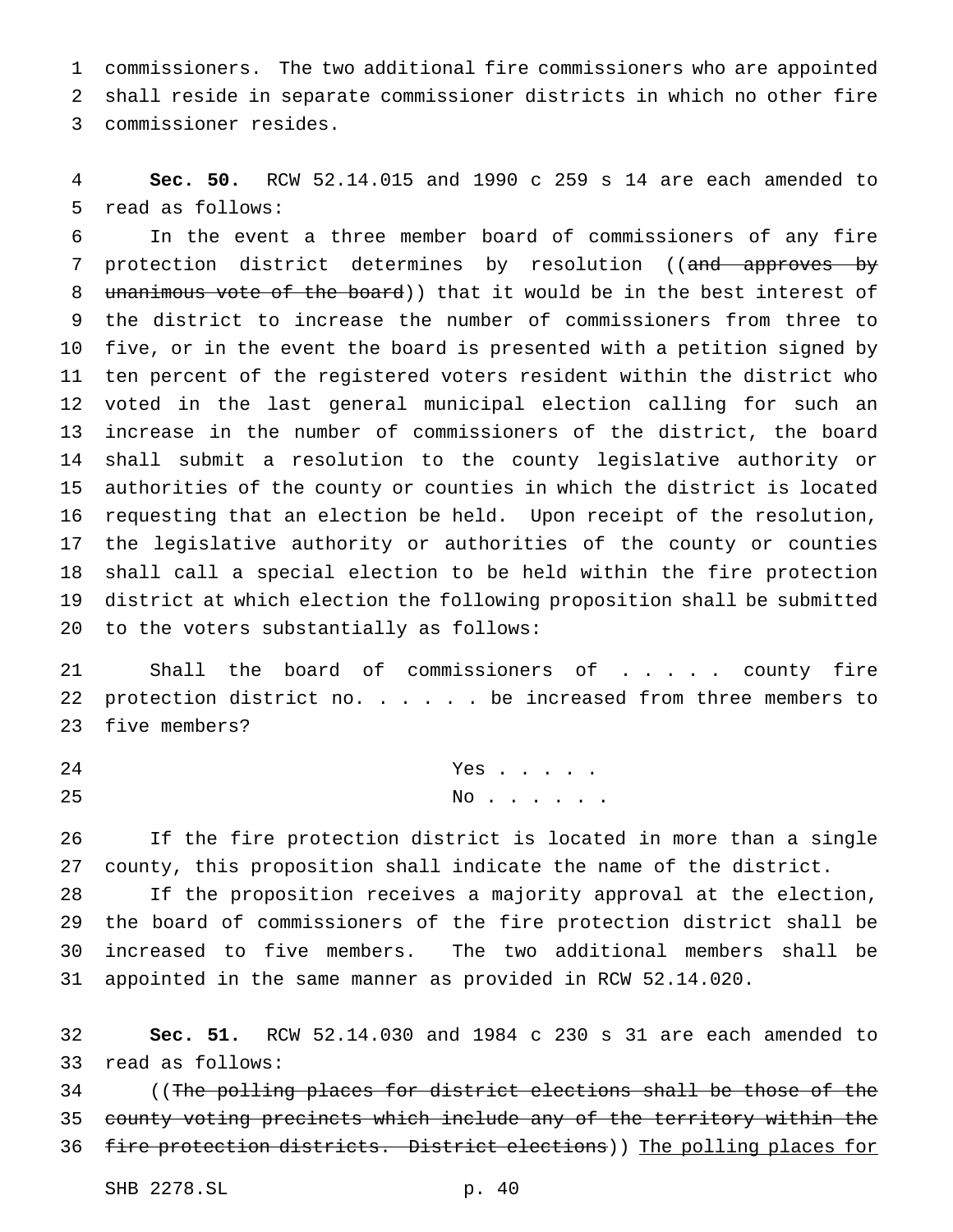1 a fire protection district election may be located inside or outside 2 the boundaries of the district ((and)), as determined by the auditor of 3 the county in which the fire protection district is located, and the 4 elections of the fire protection district shall not be held to be 5 irregular or void on that account.

6 **Sec. 52.** RCW 52.14.050 and 1989 c 63 s 21 are each amended to read 7 as follows:

8 ((In the event of a vacancy occurring in the office of fire 9 commissioner, the vacancy shall, within sixty days, be filled by 10 appointment of a resident elector of the district by a vote of the 11 remaining fire commissioners. If the board of commissioners fails to 12 fill the vacancy within the sixty-day period, the county legislative 13 authority of the county in which all, or the largest portion, of the 14 district is located shall make the appointment. If the number of 15 vacancies is such that there is not a majority of the full number of 16 commissioners in office as fixed by law, the county legislative 17 authority of the county in which all, or the largest portion, of the 18 district is located shall appoint someone to fill each vacancy, within 19 thirty days of each vacancy, that is sufficient to create a majority as 20 prescribed by law.

21 An appointee shall serve ad interim until a successor has been 22 elected and qualified at the next general election as provided in 23 chapter 29.21 RCW. A person who is so elected shall take office 24 immediately after he or she is qualified and shall serve for the 25 remainder of the unexpired term.))

26 Vacancies on a board of fire commissioners shall occur as provided 27 in chapter 42.12 RCW. In addition, if a fire commissioner is absent 28 from the district for three consecutive regularly scheduled meetings 29 unless by permission of the board, the office shall be declared vacant 30 by the board of commissioners ((and the vacancy shall be filled as 31 provided for in this section)). However, such an action shall not be 32 taken unless the commissioner is notified by mail after two consecutive 33 unexcused absences that the position will be declared vacant if the 34 commissioner is absent without being excused from the next regularly 35 scheduled meeting. Vacancies ((additionally shall occur)) on a board 36 of fire commissioners shall be filled as provided in chapter 42.12 RCW.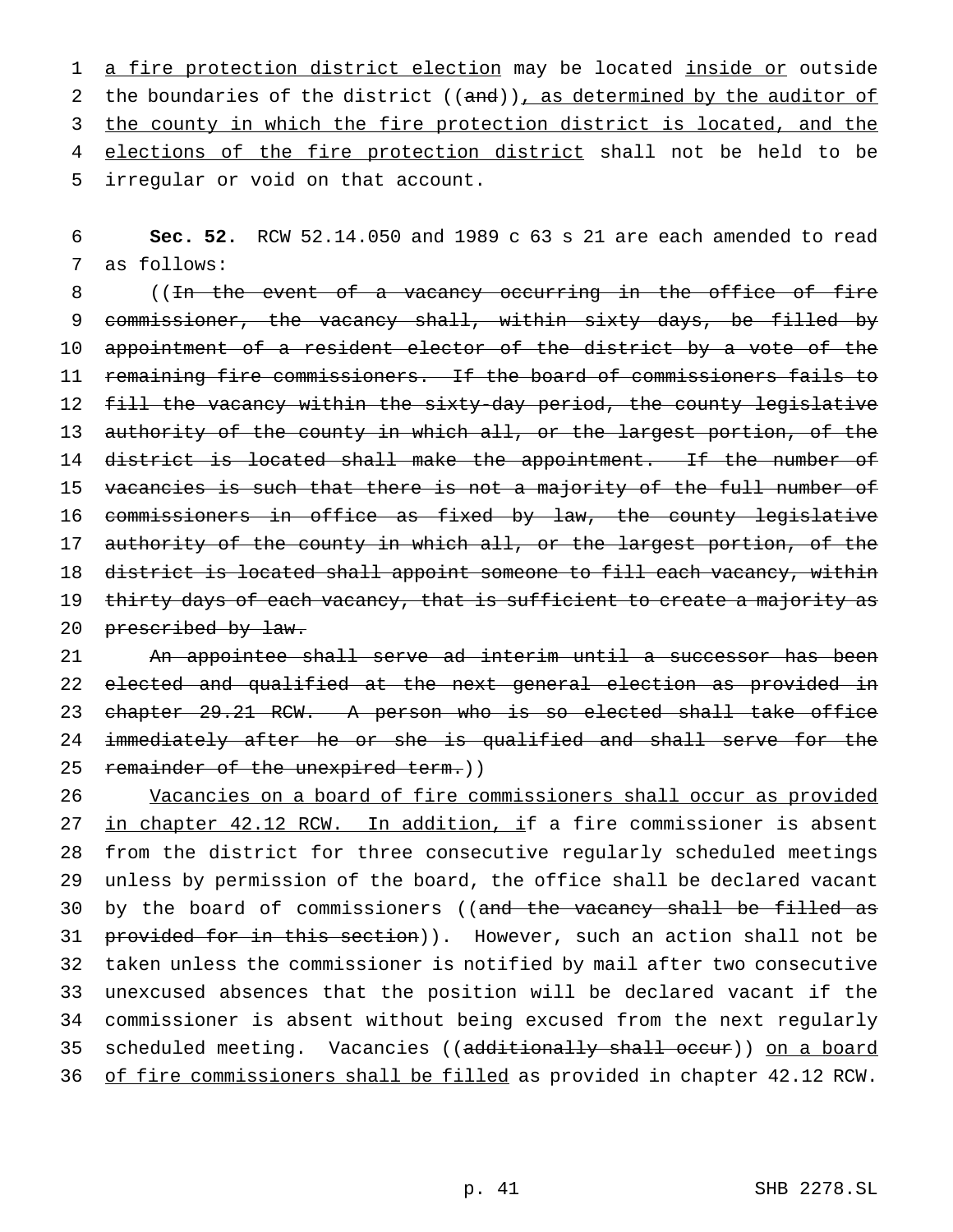1 **Sec. 53.** RCW 52.14.060 and 1989 c 63 s 22 are each amended to read 2 as follows:

3 The initial three members of the board of fire commissioners shall 4 be elected at the same election as when the ballot proposition is 5 submitted to the voters authorizing the creation of the fire protection 6 district. If the district is not authorized to be created, the 7 election of the initial fire commissioners shall be null and void. If 8 the district is authorized to be created, the initial fire 9 commissioners shall take office immediately when qualified. Candidates 10 shall file for each of the three separate fire commissioner positions. 11 Elections shall be held as provided in chapter 29.21 RCW, with the 12 county auditor opening up a special filing period as provided in RCW 13 ((29.21.360 and 29.21.370)) 29.15.170 and 29.15.180, as if there were 14 a vacancy. The ((candidate for each position)) person who receives the 15 greatest number of votes for each position shall be elected to that 16 position. ((<del>If the election is held in an odd-numbered year, the</del> 17 winning candidate receiving the highest number of votes shall hold 18 office for a term of six years, the winning candidate receiving the 19 next highest number of votes shall hold office for a term of four 20 years, and the candidate receiving the next highest number of votes 21 shall serve for a term of two years. If the election were held in an 22 even-numbered year, the winning candidate receiving the greatest number 23 of votes shall hold office for a term of five years, the winning 24 candidate receiving the next highest number of votes shall hold office 25 for a term of three years, and the winning candidate receiving the next 26 highest number of votes shall hold office for a term of one year.)) The 27 terms of office of the initial fire commissioners shall be staggered as 28 follows: (1) The person who is elected receiving the greatest number 29 of votes shall be elected to a six-year term of office if the election 30 is held in an odd-numbered year or a five-year term of office if the 31 election is held in an even-numbered year; (2) the person who is 32 elected receiving the next greatest number of votes shall be elected to 33 a four-year term of office if the election is held in an odd-numbered 34 year or a three-year term of office if the election is held in an even-35 numbered year; and (3) the other person who is elected shall be elected 36 to a two-year term of office if the election is held in an odd-numbered 37 year or a one-year term of office if the election is held in an even-38 numbered year. The initial commissioners shall take office immediately 39 when elected and qualified and their terms of office ((of the initially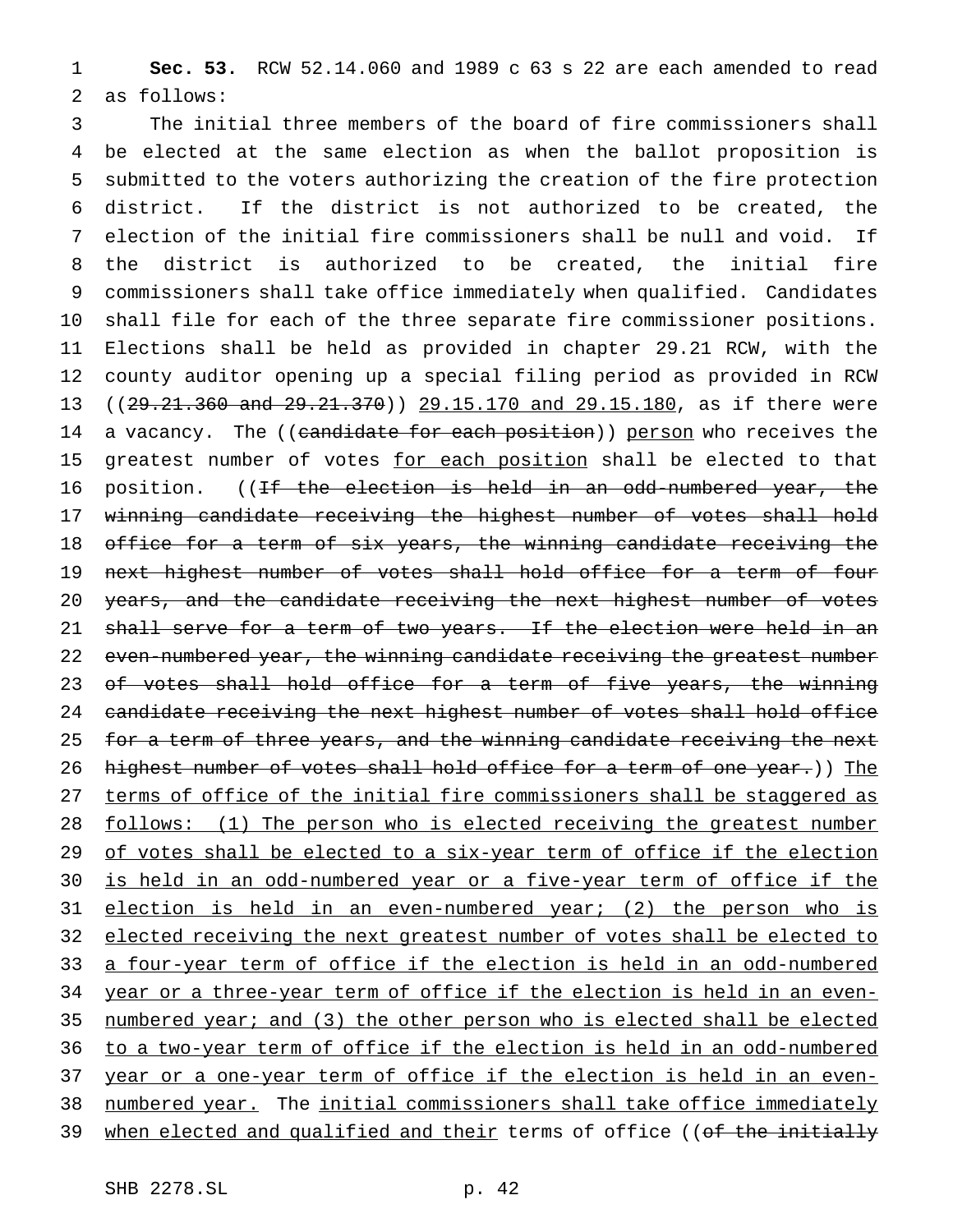elected fire commissioners)) shall be calculated from the first day of January in the year following their election.

 The term of office of each subsequent commissioner shall be six years. Each commissioner shall serve until a successor is elected and qualified and assumes office in accordance with RCW 29.04.170.

 **Sec. 54.** RCW 53.12.140 and 1959 c 17 s 9 are each amended to read as follows:

8 A vacancy in the office of port commissioner shall occur ((by 9 death, resignation, removal, conviction of a felony,)) as provided in 10 chapter 42.12 RCW or by nonattendance at meetings of the port commission for a period of sixty days unless excused by the port 12 commission((, by any statutory disqualification, or by any permanent 13 disability preventing the proper discharge of his duty)). A vacancy on 14 a port commission shall be filled as provided in chapter 42.12 RCW.

 **Sec. 55.** RCW 54.08.060 and 1979 ex.s. c 126 s 36 are each amended to read as follows:

 Whenever a proposition for the formation of a public utility district is to be submitted to voters in any county, the county legislative authority may by resolution call a special election, and at the request of petitioners for the formation of such district contained in the petition shall do so and shall provide for holding the same at the earliest practicable time. If the boundaries of the proposed district embrace an area less than the entire county, such election shall be confined to the area so included. The notice of such election shall state the boundaries of the proposed district and the object of such election; in other respects, such election shall be held and called in the same manner as provided by law for the holding and calling of general elections: PROVIDED, That notice thereof shall be given for not less than ten days nor more than thirty days prior to 30 such special election. In submitting the ((said)) proposition to the voters for their approval or rejection, such proposition shall be expressed on the ballots in substantially the following terms:

| 33 |  | Public Utility District No.  YES |     |
|----|--|----------------------------------|-----|
| 34 |  | Public Utility District No.      | NO. |

 At the same special election on the proposition to form a public utility district, there shall also be an election for three public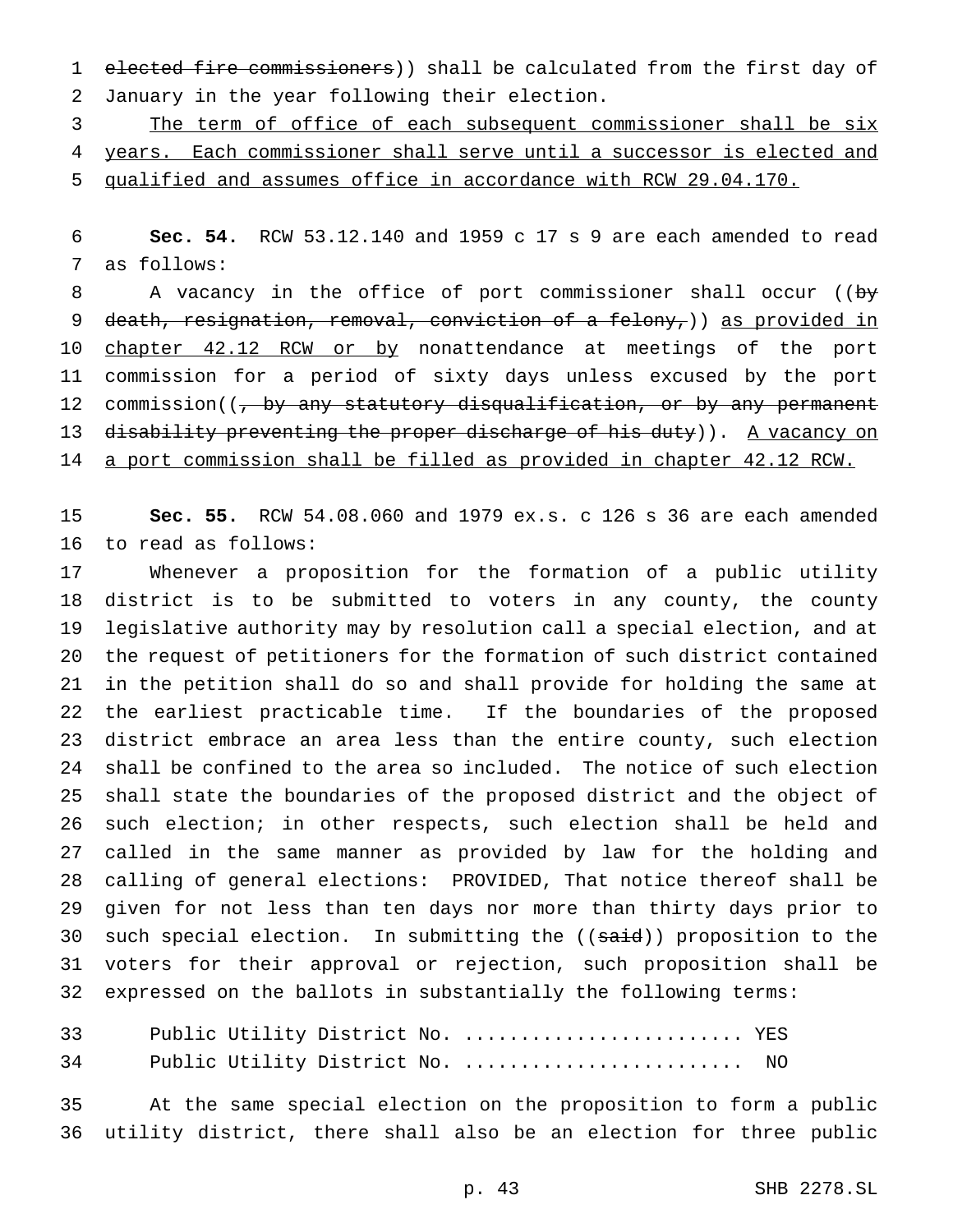1 utility district commissioners((: PROVIDED, That)). However, the election of such commissioners shall be null and void if the proposition to form the public utility district does not receive approval by a majority of the voters voting on the proposition. ((Nomination for and election of public utility district commissioners shall conform with the provisions of RCW 54.12.010 as now or hereafter amended, except for the day of such election and the term of office of the original commissioners.)) No primary shall be held. A special filing period shall be opened as provided in RCW 29.15.170 and 29.15.180. The person receiving the greatest number of votes for the commissioner of each commissioner district shall be elected as the commissioner of that district. Commissioner districts shall be established as provided in RCW 54.12.010. The terms of the initial commissioners shall be staggered as follows: (1) The person who is 15 elected receiving the greatest number of votes shall be elected to a six-year term of office if the election is held in an even-numbered year or a five-year term if the election is held in an odd-numbered 18 year; (2) the person who is elected receiving the next greatest number 19 of votes shall be elected to a four-year term of office if the election is held in an even-numbered year or a three-year term of office if the election is held in an odd-numbered year; and (3) the other person who 22 is elected shall be elected to a two-year term of office if the election is held in an even-numbered year or a one-year term of office 24 if the election is held in an odd-numbered year. The commissioners 25 first to be elected at such special election shall ((hold office from the first day of the month following the commissioners' election for 27 the terms as specified in this section which terms shall be computed 28 from the first day in January next following the election. If such special election was held in an even-numbered year, the commissioners residing in commissioner district number one shall hold office for the term of six years, the commissioner residing in commissioner district number two shall hold office for the term of four years, and the commissioner residing in commissioner district number three shall hold 34 office for the term of two years. If such special election was held in an odd-numbered year, the commissioner residing in commissioner district number one shall hold office for the term of five years, the commissioner residing in commissioner district number two shall hold office for the term of three years, and the commissioner residing in commissioner district number three shall hold office for the term of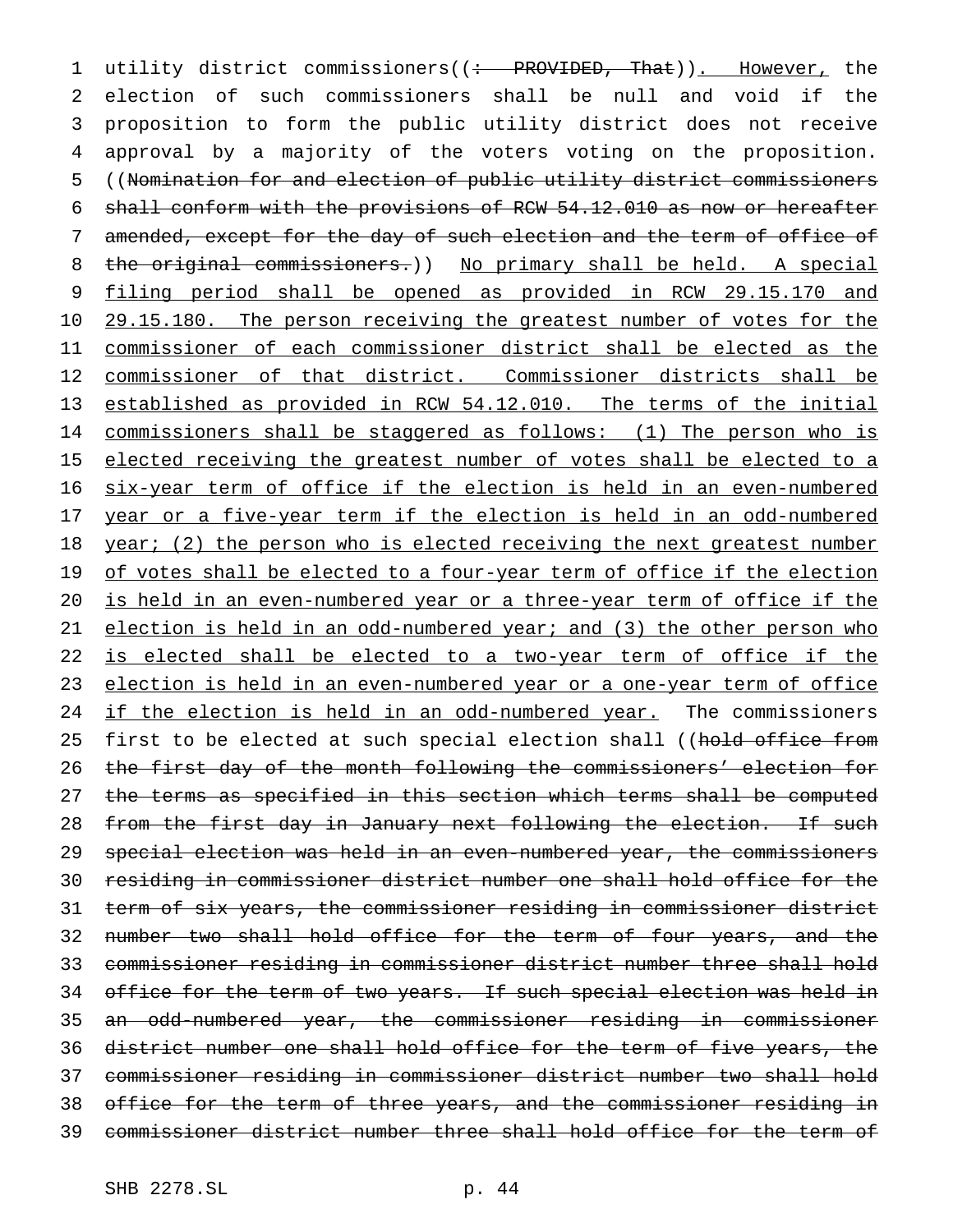1 one year)) assume office immediately when they are elected and 2 qualified, but the length of their terms of office shall be calculated 3 from the first day in January in the year following their elections.

4 The term "general election" as used herein means biennial general 5 elections at which state and county officers in a noncharter county are 6 elected.

7 **Sec. 56.** RCW 54.12.010 and 1990 c 59 s 109 are each amended to 8 read as follows:

9 ((Within ten days after such election, the county canvassing board 10 shall canvass the returns, and if at such election a majority of the 11 voters voting upon such proposition shall vote in favor of the 12 formation of such district, the canvassing board shall so declare in 13 its canvass of the returns of such election, and such public utility 14 district shall then be and become)) A public utility district that is 15 created as provided in RCW 54.08.010 shall be a municipal corporation 16 of the state of Washington, and the name of such public utility 17 district shall be Public Utility District No. . . . of . . . . . . 18 County.

19 The powers of the public utility district shall be exercised 20 through a commission consisting of three members in three commissioner 21 districts, and five members in five commissioner districts.

22 When the public utility district is ((coextensive with the limits 23 of such county)) county-wide and the county has three county 24 legislative authority districts, then, at the first election of 25 commissioners and until any change shall have been made in the 26 boundaries of public utility district commissioner districts, one 27 public utility district commissioner shall be chosen from each of the 28 three county ((commissioner)) legislative authority districts ((of the 29 county in which the public utility district is located if the county is 30 not operating under a "Home Rule" charter)). When the public utility 31 district comprises only a portion of the county, with boundaries 32 established in accordance with chapter 54.08 RCW, or when the public 33 utility district is ((located in a county operating under a "Home Rule" 34 charter)) county-wide and the county does not have three county 35 legislative authority districts, three public utility district 36 commissioner districts, numbered consecutively, ((having)) each with 37 approximately equal population and ((boundaries,)) following ((ward 38 and)) precinct lines, as far as practicable, shall be described in the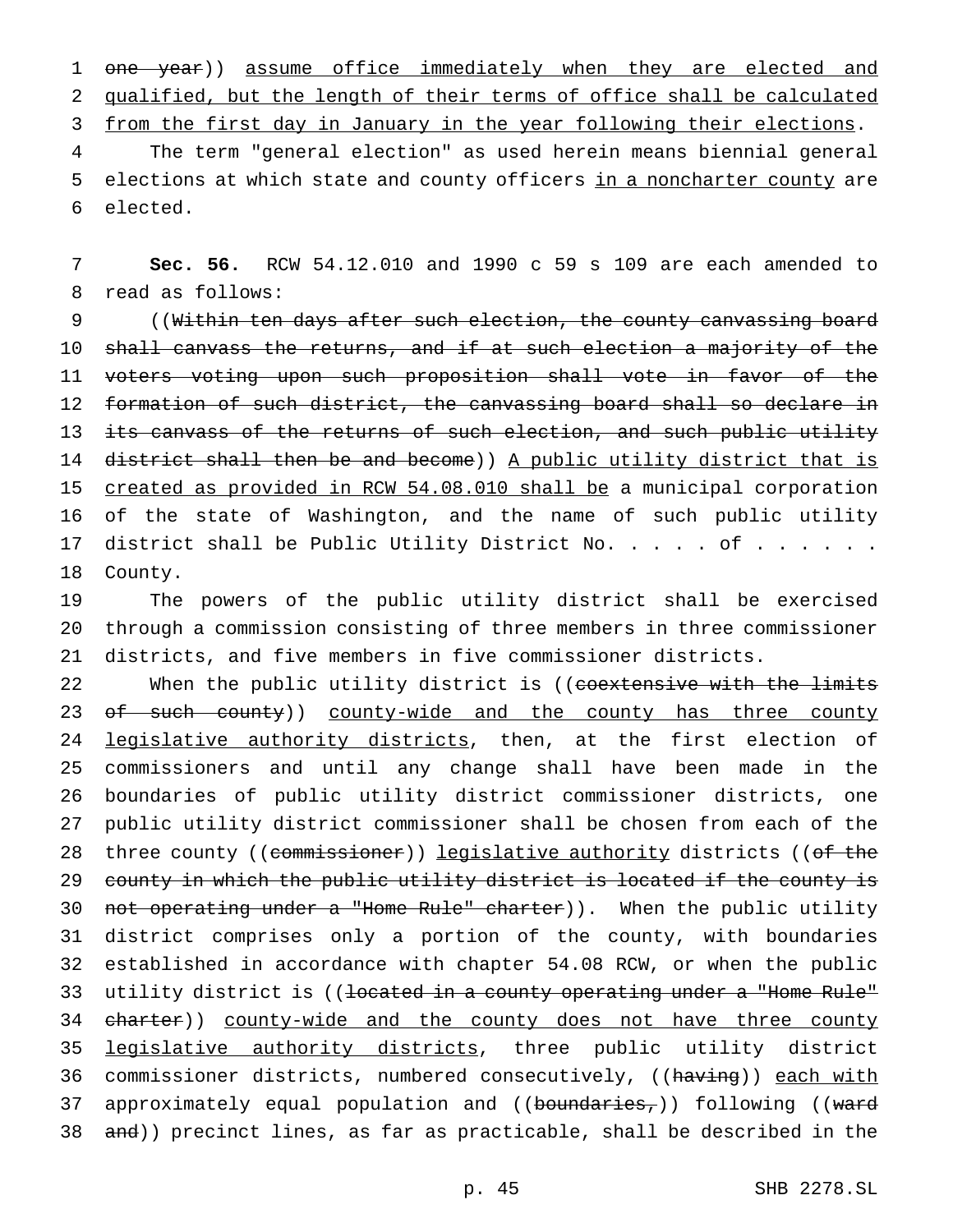petition for the formation of the public utility district, which shall be subject to appropriate change by the county legislative authority if 3 and when ((they)) it changes the boundaries of the proposed public 4 utility district, and one commissioner shall be elected ((from each of 5 said)) as a commissioner of each of the public utility district commissioner districts. ((In all five commissioner districts an additional commissioner at large shall be chosen from each of the two at large districts. No person shall be eligible to be elected to the office of public utility district commissioner for a particular district commissioner district unless he is a registered voter of the public utility district commissioner district or at large district from 12 which he is elected.)) Commissioner districts shall be used as follows: (1) Only a registered voter who resides in a commissioner district may 14 be a candidate for, or hold office as, a commissioner of the commissioner district; and (2) only voters of a commissioner district may vote at a primary to nominate candidates for a commissioner of the 17 commissioner district. Voters of the entire public utility district may vote at a general election to elect a person as a commissioner of 19 the commissioner district.

20 ((Except as otherwise provided,)) The term of office of each public utility district commissioner other than the commissioners at large shall be six years, and the term of each commissioner at large shall be four years. Each term shall be computed in accordance with RCW 24 29.04.170 following the commissioner's election. ((One commissioner at large and one commissioner from a commissioner district shall be elected at each general election held in an even-numbered year for the 27 term of four years and six years respectively. All candidates shall be voted upon by the entire public utility district.

 When a public utility district is formed, three public utility district commissioners shall be elected at the same election at which 31 the proposition is submitted to the voters as to whether such public utility district shall be formed. If the general election adopting the proposition to create the public utility district was held in an even- numbered year, the commissioner residing in commissioner district number one shall hold office for the term of six years; the commissioner residing in commissioner district number two shall hold 37 office for the term of four years; and the commissioner residing in commissioner district number three shall hold office for the term of 39 two years. If the general election adopting the proposition to create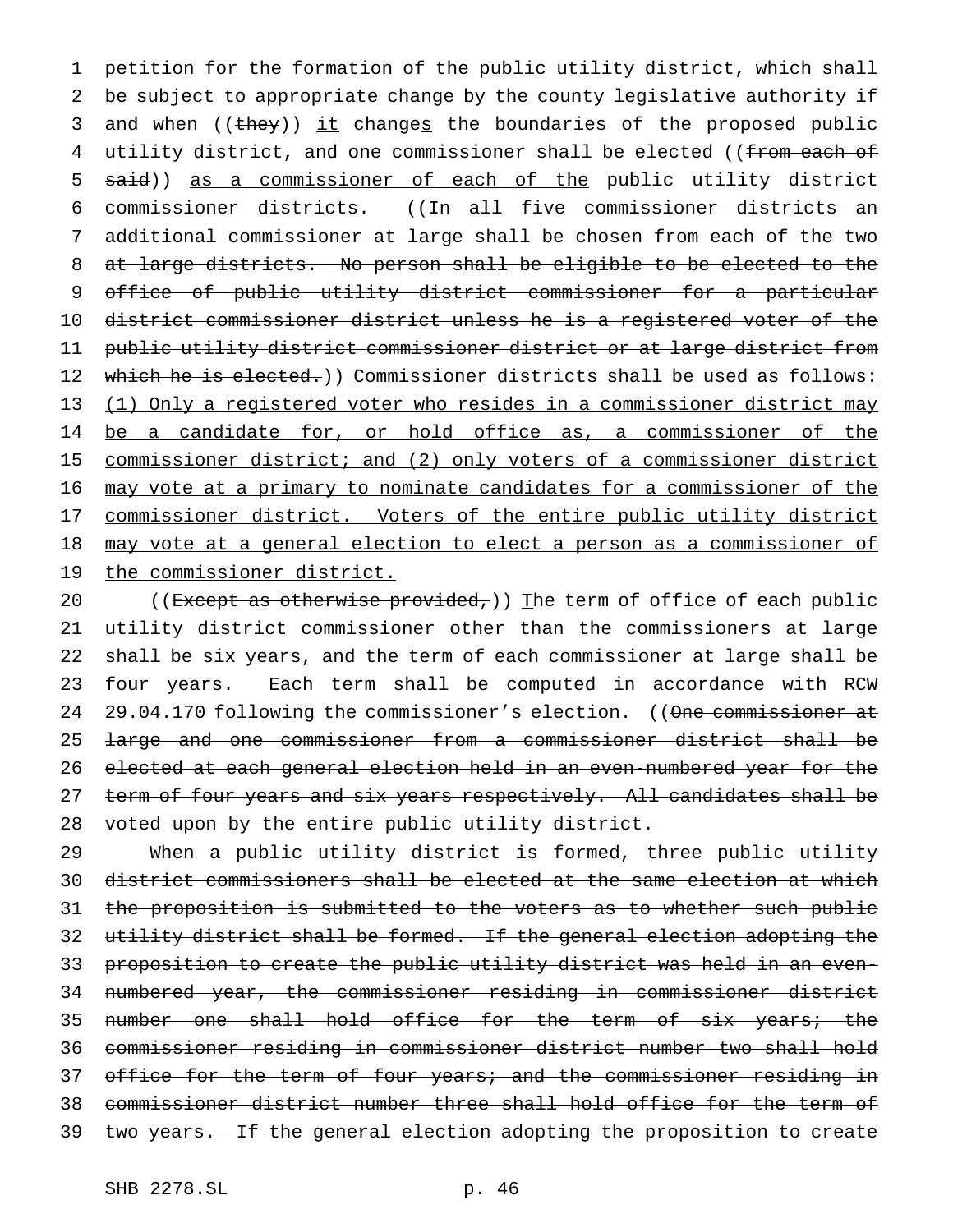the public utility district was held in an odd-numbered year, the commissioner residing in commissioner district number one shall hold office for the term of five years, the commissioner in district two 4 shall hold office for the term of three years, and the commissioner in 5 district three shall hold office for the term of one year. The commissioners first to be elected as above provided shall hold office from the first day of the month following the commissioners' election and their respective terms of office shall be computed from the first 9 day of January next following the election.))

 All public utility district commissioners shall hold office until their successors shall have been elected and have qualified and assume 12 office in accordance with RCW 29.04.170. ((A filing for nomination for public utility district commissioner shall be accompanied by a petition signed by one hundred registered voters of the public utility district 15 which shall be certified by the county auditor to contain the required number of registered voters, and shall otherwise be filed in accord 17 with the requirements of Title 29 RCW. At the time of filing such nominating petition, the person so nominated shall execute and file a declaration of candidacy subject to the provisions of Title 29 RCW, as 20 now or hereafter amended. The petition and each page of the petition shall state whether the nomination is for a commissioner from a particular commissioner district or for a commissioner at large and 23 shall state the districts; otherwise it shall be void.))

 A vacancy in the office of public utility district commissioner 25 shall occur as provided in chapter 42.12 RCW or by ((death, 26 resignation, removal, conviction of a felony,)) nonattendance at meetings of the public utility district commission for a period of 28 sixty days unless excused by the public utility district commission( $(\tau$  by any statutory disqualification, or by any permanent disability 30 preventing the proper discharge of his duty. In the event of a vacancy in said office, such vacancy shall be filled at the next general election held in an even-numbered year, the vacancy in the interim to be filled by appointment by the remaining commissioners. If more than one vacancy exists at the same time in a three commissioner district, or more than two in a five commissioner district, a special election shall be called by the county canvassing board upon the request of the 37 remainder, or, that failing, by the county election board, such election to be held not more than forty days after the occurring of 39 such vacancies.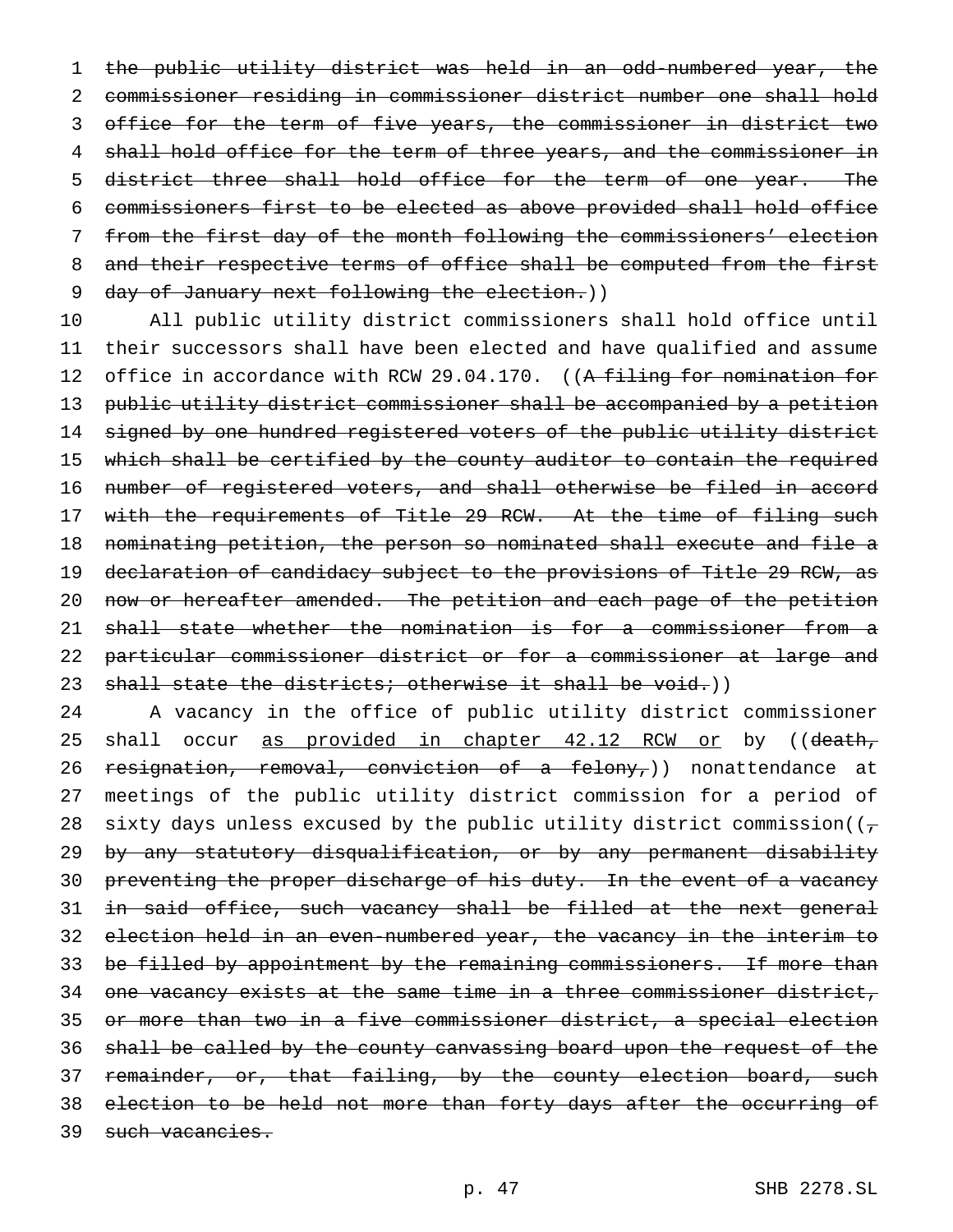A majority of the persons holding the office of public utility district commissioner at any time shall constitute a quorum of the commission for the transaction of business, and the concurrence of a majority of the persons holding such office at the time shall be necessary and shall be sufficient for the passage of any resolution, but no business shall be transacted, except in usual and ordinary course, unless there are in office at least a majority of the full 8 number of commissioners fixed by law)). Vacancies on a board of public utility district commissioners shall be filled as provided in chapter 42.12 RCW.

11 The boundaries of the public utility district ((commissioners<sup>1</sup>)) 12 commissioner districts may be changed only by the public utility district commission, and shall be examined every ten years to determine substantial equality of population in accordance with chapter 29.70 15 RCW, but ((said)) the boundaries shall not be changed oftener than once in four years, and only when all members of the commission are present. Whenever territory is added to a public utility district under RCW 18 54.04.035, the boundaries of the public utility ((commissioners<sup>1</sup>)) 19 commissioner districts shall be changed to include such additional territory. The proposed change of the boundaries of the public utility 21 district ((commissioners<sup>1</sup>)) commissioner district must be made by resolution and after public hearing. Notice of the time of a public hearing thereon shall be published for two weeks prior thereto. Upon a referendum petition signed by ten percent of the qualified voters of the public utility district being filed with the county auditor, the county legislative authority shall submit such proposed change of boundaries to the voters of the public utility district for their approval or rejection. Such petition must be filed within ninety days after the adoption of resolution of the proposed action. The validity 30 of ((said)) the petition shall be governed by the provisions of chapter 54.08 RCW.

 **Sec. 57.** RCW 54.40.010 and 1977 ex.s. c 36 s 1 are each amended to read as follows:

34 A five commissioner public utility district is a district ((which 35 shall have)) that (1) either: (a) Has or had a license from the federal power commission to construct a hydroelectric project of an estimated cost of more than two hundred and fifty million dollars, 38 including interest during construction((, and which shall have received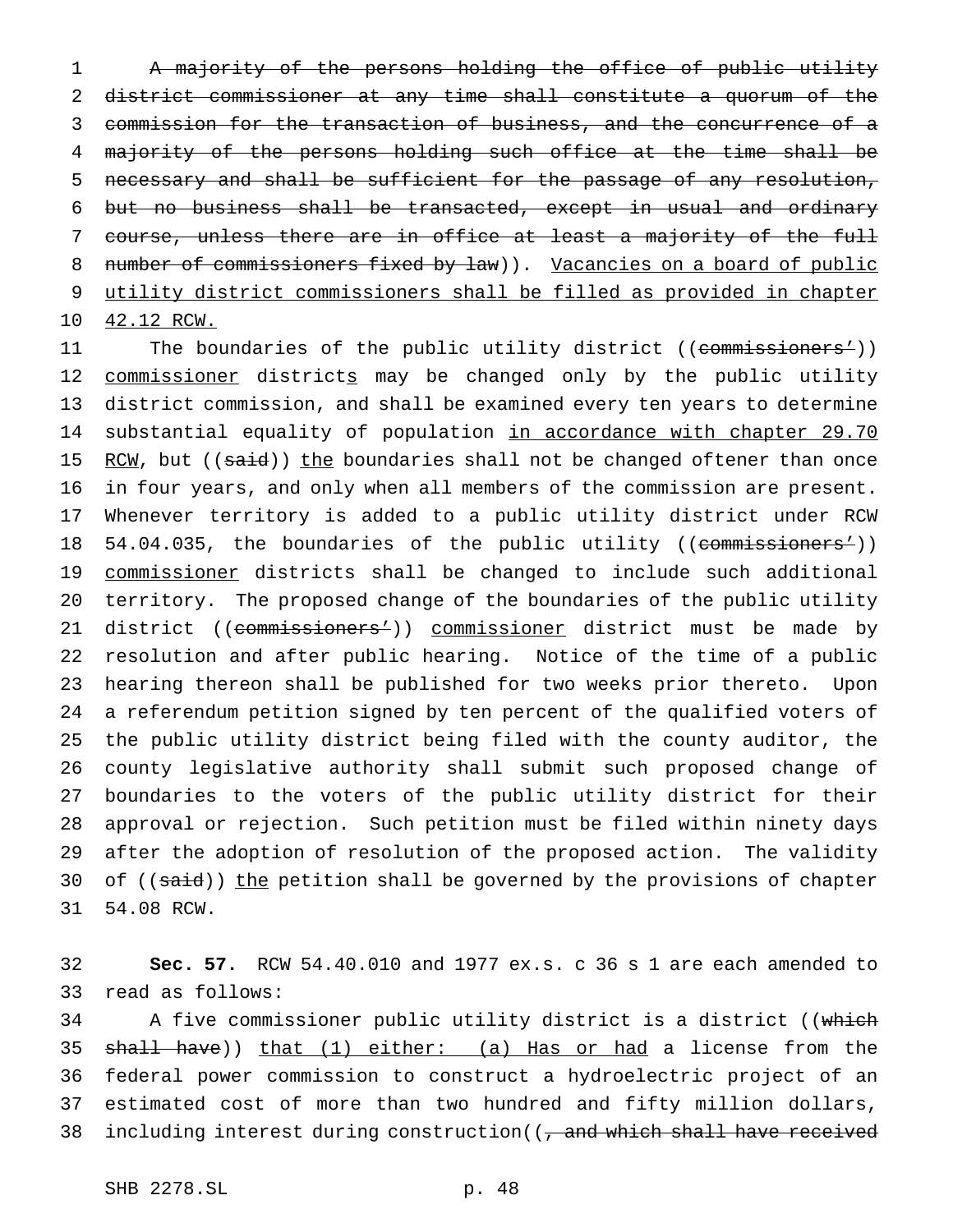1 the approval of the)); or (b) has a population of five hundred thousand 2 or more; and (2) voters of the district approved a ballot proposition 3 authorizing the district to become a five commissioner district as 4 provided ((herein)) under RCW 54.40.040. All other public utility 5 districts shall be known as three commissioner districts.

6 **Sec. 58.** RCW 54.40.040 and 1977 ex.s. c 36 s 4 are each amended to 7 read as follows:

8 A public utility district that has or had a license from the 9 federal power commission to construct a hydroelectric project of an 10 estimated cost of more than two hundred fifty million dollars, 11 including interest during construction, or has a population of five 12 hundred thousand or more, shall be classified as a five commissioner 13 district ((only by approval of the qualified)) if voters of the 14 district((- Such approval shall be by an election upon petition as 15 hereinafter provided)) approve a ballot proposition authorizing the 16 change. In submitting the question to the voters for their approval or 17 rejection, the proposition shall be expressed on the ballot in 18 substantially the following terms:

| 19  | Shall Public Utility District No. be          |
|-----|-----------------------------------------------|
| 20  | reclassified a Five Commissioner District for |
| -21 | the purpose of increasing the number of       |
| 2.2 | commissioners to five YES 1                   |
| 23  | NO L                                          |

 Should a majority of the voters voting on the question approve the proposition, the district shall be declared a five commissioner 26 district upon the ((completion of the canvass)) certification of the election returns.

28 **Sec. 59.** RCW 54.40.050 and 1977 ex.s. c 36 s 5 are each amended to 29 read as follows:

30 The question of reclassification of a public utility district that 31 has or had a license from the federal power commission to construct a 32 hydroelectric project of an estimated cost of more than two hundred 33 fifty million dollars, including interest during construction, or has 34 a population of five hundred thousand or more, as a five commissioner 35 public utility district shall be submitted to the voters ((only upon 36 filing)) if a petition proposing the change is filed with the county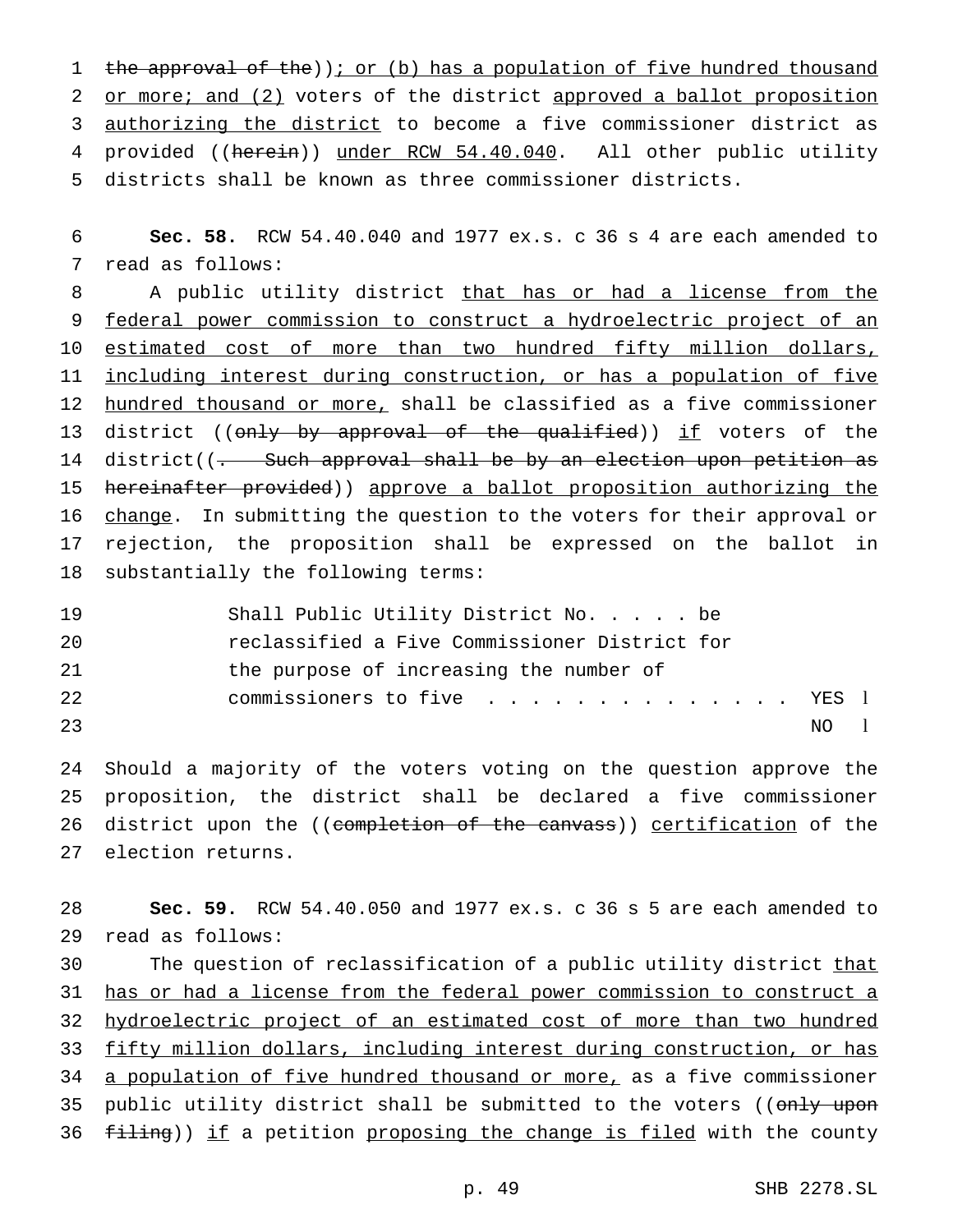1 auditor of the county in which ((said)) the district is located, 2 identifying the district by number and praying that an election be held 3 to determine whether it shall become a five commissioner district. The 4 petition must be signed by a number of ((qualified)) registered voters 5 of the district equal to at least ten percent of the number of 6 registered voters in the district who voted at the last general 7 election((<del>. In addition to the signature of the voter, the petition</del> 8 must indicate)) and include each signer's residence address ((and 9 further indicate whether he is registered in a precinct in an 10 unincorporated area or a precinct in an incorporated area and if the 11 latter, give the name of the city or town wherein he is registered. 12  $Said)$ ).

13 The petition shall be ((presented to)) filed with the county auditor for verification of the validity of the signatures. Within 15 thirty days after receipt of the petition, the county auditor( $\overline{(-\text{in})}$  conjunction with the city clerks of the incorporated areas in which any 17 signer is registered,)) shall determine the sufficiency of the petition. If the petition is found insufficient, the person who filed the same shall be notified by mail and he shall have an additional fifteen days from the date of mailing such notice within which to submit additional signatures, and the county auditor shall have an additional thirty days after the submission of such additional signatures to determine the validity of the entire petition. No signature may be withdrawn after the petition has been filed.

25 If the petition, including these additional signatures if any, is 26 found sufficient, the county auditor shall certify ((such fact)) its 27 sufficiency to the public utility district and if the commissioners of 28 the public utility district ((have theretofore)) had certified to the 29 county auditor the eligibility of the district for reclassification as 30 provided in this chapter, the county auditor shall submit to the voters 31 of the district the question of whether the district shall become a 32 five commissioner district. ((Such)) The election shall be held ((on 33 a date fixed by the county auditor which date shall be held at the next 34 general election after the date on which he certified the sufficiency 35 of the petition. Notice of any election on the question shall be given 36 in the manner prescribed for notice of an election on the formation of 37 a public utility district)) at the next state general election 38 occurring sixty or more days after the petition was certified as having 39 sufficient valid signatures.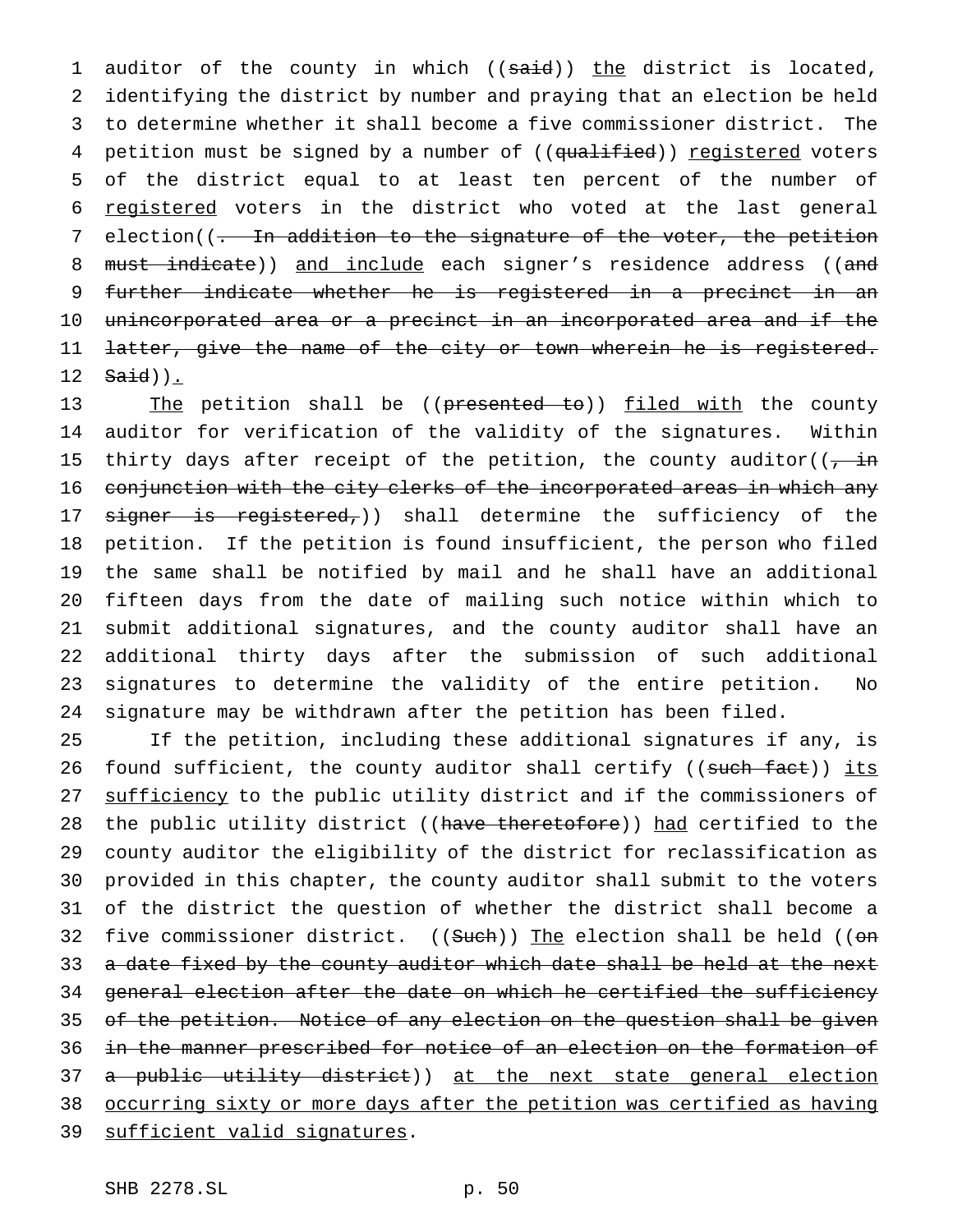1 **Sec. 60.** RCW 54.40.060 and 1977 ex.s. c 36 s 6 are each amended to 2 read as follows:

3 If the reclassification to a five commissioner district is approved 4 by the voters, the public utility district commission within ((ten)) 5 sixty days after the results of said election are certified shall 6 divide the public utility district into two districts of as nearly 7 equal population ((and area)) as possible, and shall designate ((such)) 8 the districts as ((At Large)) District A and ((At Large)) District B.

9 **Sec. 61.** RCW 54.40.070 and 1977 ex.s. c 36 s 7 are each amended to 10 read as follows:

11 Within thirty days after the public utility district commission 12  $((shall))$  divides the district into  $((two at large distinct))$  District 13 A and District B, the county legislative authority shall call a special 14 election, to be held at the next ((scheduled)) special election 15 ((called pursuant to)) date provided for under RCW 29.13.010(( $\frac{\pi}{2}$  or not 16 more than ninety days after such)) that occurs sixty or more days after 17 the call, at which time the initial commissioners ((to such at large 18 districts)) for District A and District B shall be elected( $(\tau)$ ). No 19 primary shall be held and a special filing period shall be opened as 20 provided in RCW 29.15.170 and 29.15.180. The person receiving the 21 greatest number of votes for each position shall be elected.

22 The person who is elected receiving the ((largest)) greatest number 23 of votes ((to serve for four years)) shall be elected to a four-year 24 term of office, and the other person ((receiving the next largest 25 number of votes to serve an initial term of two years)) who is elected 26 shall be elected to a two-year term of office, if the election is held 27 in an even-numbered year, or the person who is elected receiving the 28 greatest number of votes shall be elected to a three-year term of 29 office, and the other person who is elected shall be elected to a one-30 year term of office, if the election is held in an odd-numbered year. 31 The length of these terms of office shall be calculated from the first 32 day in January in the year following their elections.

33 The newly elected commissioners shall assume office immediately 34 after being elected and qualified and shall serve until their 35 successors are elected and qualified and assume office in accordance 36 with RCW 29.04.170. Each successor shall be elected to a four-year 37 term of office.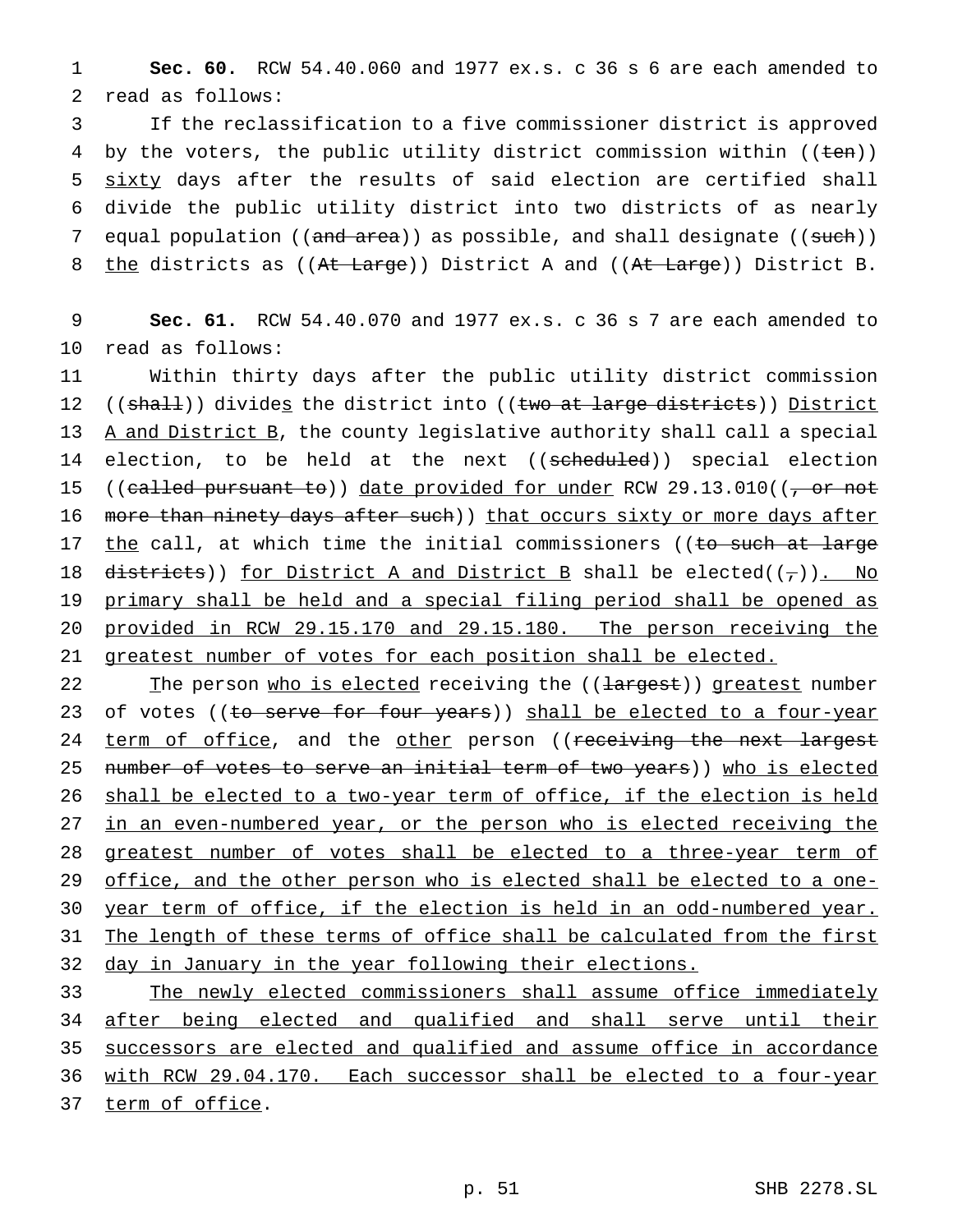**Sec. 62.** RCW 56.12.015 and 1991 c 190 s 2 are each amended to read as follows:

 If a three-member board of commissioners of any sewer district with any number of customers determines by resolution that it would be in the best interest of the district to increase the number of commissioners from three to five, or if the board of a sewer district with any number of customers is presented with a petition signed by ten percent of the registered voters resident within the district who voted in the last general municipal election calling for an increase in the number of commissioners of the district, the board shall submit a resolution to the county auditor requesting that an election be held. Upon receipt of the resolution, the county auditor shall call a special election to be held within the sewer district in accordance with RCW 29.13.010 and 29.13.020, at which election a proposition in substantially the following language shall be submitted to the voters:

16 Shall the Board of Commissioners of \_\_\_ (Name and/or No. of 17 sewer district) be increased from three to five members? Yes . . . .

No . . . .

 If the proposition receives a majority approval at the election the board of commissioners of the sewer district shall be increased to five members. In any sewer district with more than ten thousand customers, 23 if a three-member board of commissioners determines by resolution ((and 24 approves by unanimous vote of the board)) that it would be in the best interest of the district to increase the number of commissioners from 26 three to five, the number of commissioners shall be so increased( $(\tau)$ ) without an election, unless within ninety days of adoption of that resolution, a petition requesting an election and signed by at least ten percent of the registered voters who voted in the last general municipal election is filed with the board. If such a petition is received, the board shall submit the resolution and the petition to the county auditor, who shall call a special election in the manner described in this section and in accordance with the provisions of RCW 29.13.010 and 29.13.020.

 The two positions created on boards of sewer commissioners by this 36 section shall be filled initially either as for a vacancy or by 37 nomination under RCW 56.12.030, except that the appointees or newly elected commissioners shall draw lots, one appointee to serve until the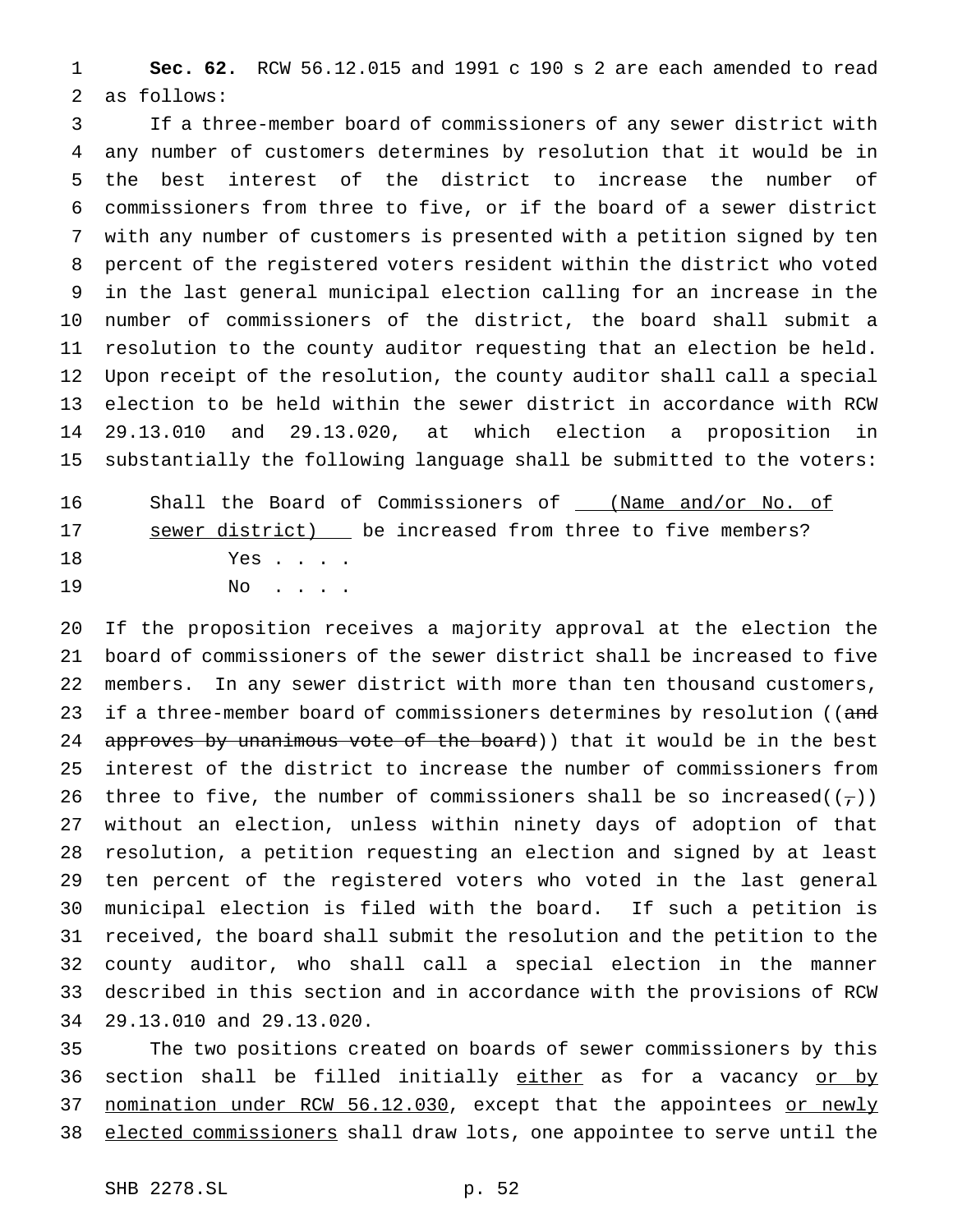next general sewer district election after the appointment, at which two commissioners shall be elected for six-year terms, and the other appointee to serve until the second general sewer district election after the appointment, at which two commissioners shall be elected for six-year terms.

6 **Sec. 63.** RCW 56.12.020 and 1979 ex.s. c 126 s 38 are each amended 7 to read as follows:

8 At the election held to form or reorganize a sewer district, 9 ((there shall be elected three commissioners who shall assume office 10 immediately when qualified in accordance with RCW 29.01.135 to hold 11 office for terms of two, four, and six years respectively, and until 12 their successors are elected and qualified and assume office in 13 accordance with RCW 29.04.170.

14 The term of each nominee shall be expressed on the ballot and shall 15 be computed from the first day of January next following if the initial 16 election of the sewer district commissioners was in a general district 17 election as provided in RCW 29.13.020, or from the first day of January 18 following the first general election for sewer districts after its 19 creation if the initial election was on a date other than a general 20 district election. Thereafter, every two years there shall be elected 21 a commissioner for a term of six years and until his or her successor 22 is elected and qualified, at the general election held in the odd-23 numbered years, as provided in RCW 29.13.020, and conducted by the 24 county auditor and the returns shall be canvassed by the county 25 canvassing board of election returns: PROVIDED, That each such 26 commissioner shall assume office in accordance with RCW 29.04.170)) 27 three sewer district commissioners shall be elected. The election of 28 sewer district commissioners shall be null and void if the ballot 29 proposition to form or reorganize the sewer district is not approved. 30 Candidates shall run for one of three separate commissioner positions. 31 A special filing period shall be opened as provided in RCW 29.15.170 32 and 29.15.180. The person receiving the greatest number of votes for 33 each position shall be elected to that position.

 The newly elected sewer district commissioners shall assume office 35 immediately when they are elected and qualified. Staggering of the terms of office for the new sewer district commissioners shall be accomplished as follows: (1) The person who is elected receiving the greatest number of votes shall be elected to a six-year term of office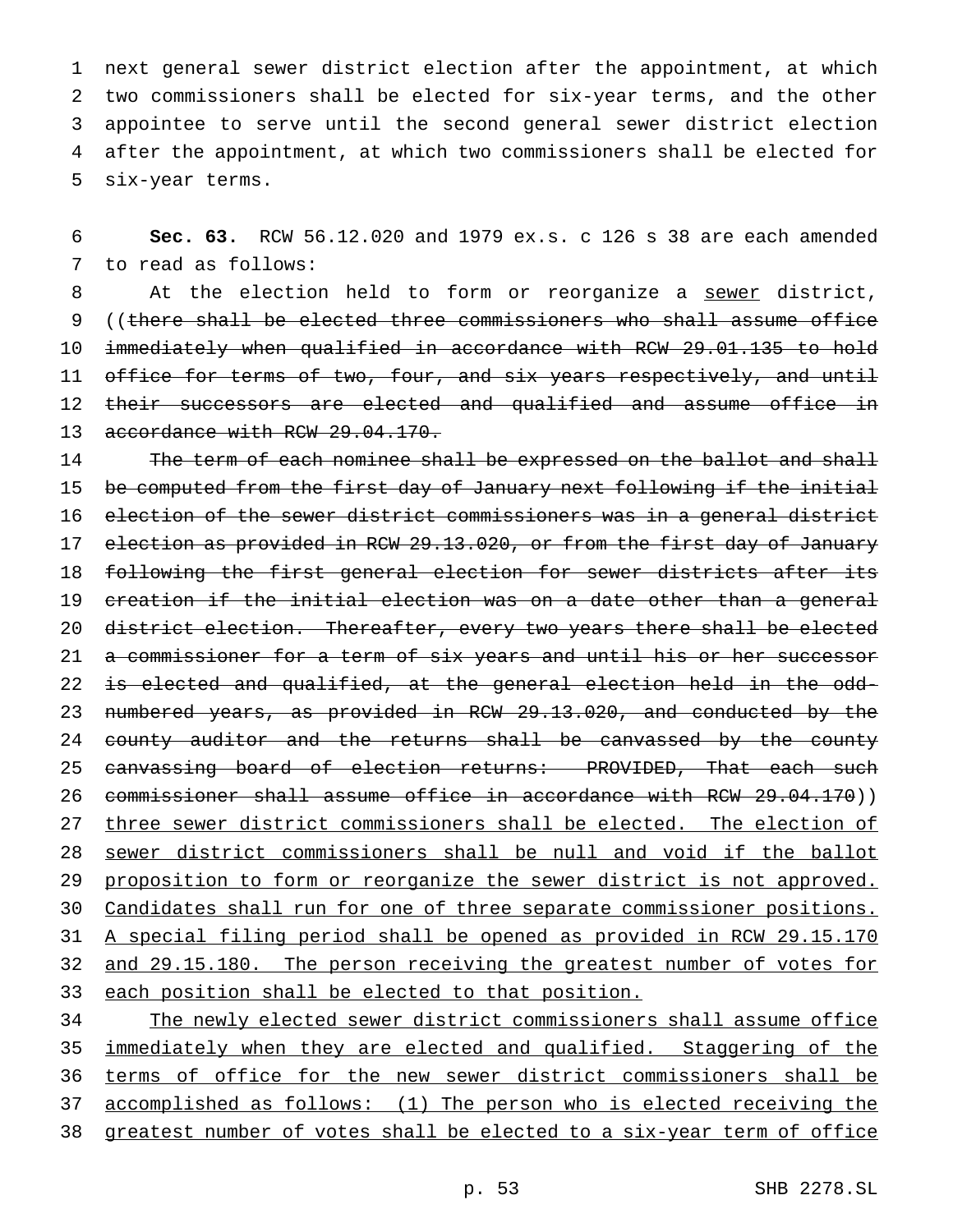1 if the election is held in an odd-numbered year or a five-year term of 2 office if the election is held in an even-numbered year; (2) the person 3 who is elected receiving the next greatest number of votes shall be 4 elected to a four-year term of office if the election is held in an 5 odd-numbered year or a three-year term of office if the election is 6 held in an even-numbered year; and (3) the other person who is elected 7 shall be elected to a two-year term of office if the election is held 8 in an odd-numbered year or a one-year term of office if the election is 9 held in an even-numbered year. The terms of office shall be calculated 10 from the first day of January in the year following the election.

11 Thereafter commissioners shall be elected to six-year terms of 12 office. Commissioners shall serve until their successors are elected 13 and qualified and assume office in accordance with RCW 29.04.170.

14 **Sec. 64.** RCW 56.12.030 and 1990 c 259 s 24 are each amended to 15 read as follows:

16 (((1) Nominations for the first board of commissioners to be 17 elected at the election for the formation of the sewer district shall 18 be by petition of fifty registered voters or ten percent of the 19 registered voters of the district who voted in the last general 20 municipal election, whichever is the smaller. The petition shall be 21 filed in the auditor's office of the county in which the district is 22 <del>located at least forty-five days before the election. Thereafter</del> 23 candidates for the office of sewer commissioner shall file declarations 24 of candidacy and their election shall be conducted as provided by the 25 general elections laws. A vacancy or vacancies shall be filled by 26 appointment by the remaining commissioner or commissioners until the 27 next regular election for commissioners: PROVIDED, That if there are 28 two vacancies on the board, one vacancy shall be filled by appointment 29 by the remaining commissioner and the one remaining vacancy shall be 30 filled by appointment by the then two commissioners and the appointed 31 commissioners shall serve until the next regular election for 32 commissioners. If the vacancy or vacancies remain unfilled within six 33 months of its or their occurrence, the county legislative authority in 34 which the district is located shall make the necessary appointment or 35 appointments. If there is a vacancy of the entire board a new board 36 may be appointed by the county legislative authority. Any person 37 residing in the district who is at the time of election a registered 38 voter may vote at any election held in the sewer district.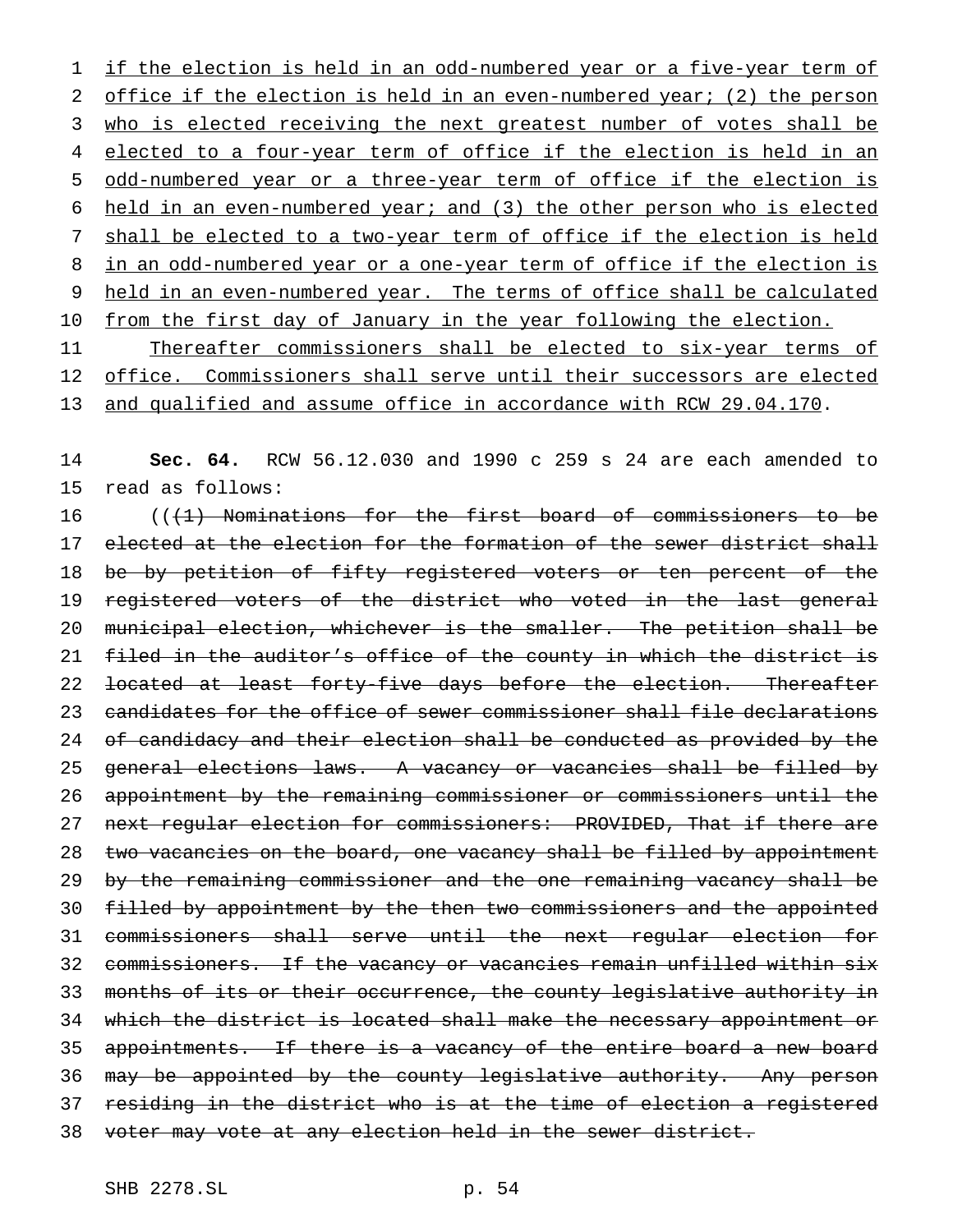(2) Subsection (1) of this section notwithstanding,)) The board of 2 commissioners of any sewer district may ((provide by majority vote that subsequent commissioners be elected from commissioner districts)) adopt a resolution providing that each subsequent commissioner be elected as a commissioner of a commissioner district within the district. If the board exercises this option, it shall divide the district into 7 ((three)) a number of commissioner districts ((of)) equal in number to 8 the number of commissioners on the board, each with approximately equal 9 population following current precinct and district boundaries as far as 10 practicable. ((Thereafter, candidates shall be nominated and one candidate shall be elected from each commissioner district by the 12 registered voters of the commissioner district.

13 (3) All expense of elections for the formation or reorganization of 14 a sewer district shall be paid by the county in which the election is 15 held and the expenditure is hereby declared to be for a county purpose, 16 and the money paid for that purpose shall be repaid to the county by 17 the district if formed or reorganized.)) Commissioner districts shall be used as follows: (1) Only a registered voter who resides in a 19 commissioner district may be a candidate for, or serve as, a commissioner of the commissioner district; and (2) only voters of a commissioner district may vote at a primary to nominate candidates for a commissioner of the commissioner district. Voters of the entire sewer district may vote at a general election to elect a person as a commissioner of the commissioner district. Commissioner districts shall be redrawn as provided in chapter 29.70 RCW.

 NEW SECTION. **Sec. 65.** A new section is added to chapter 56.12 RCW to read as follows:

 Sewer district elections shall conform with general election laws. Vacancies on a board of sewer commissioners shall occur and shall be filled as provided in chapter 42.12 RCW.

 **Sec. 66.** RCW 57.02.050 and 1982 1st ex.s. c 17 s 5 are each amended to read as follows:

 Whenever the boundaries or proposed boundaries of a water district include or are proposed to include by means of formation, annexation, consolidation, or merger (including merger with a sewer district) territory in more than one county, all duties delegated by Title 57 RCW to officers of the county in which the district is located shall be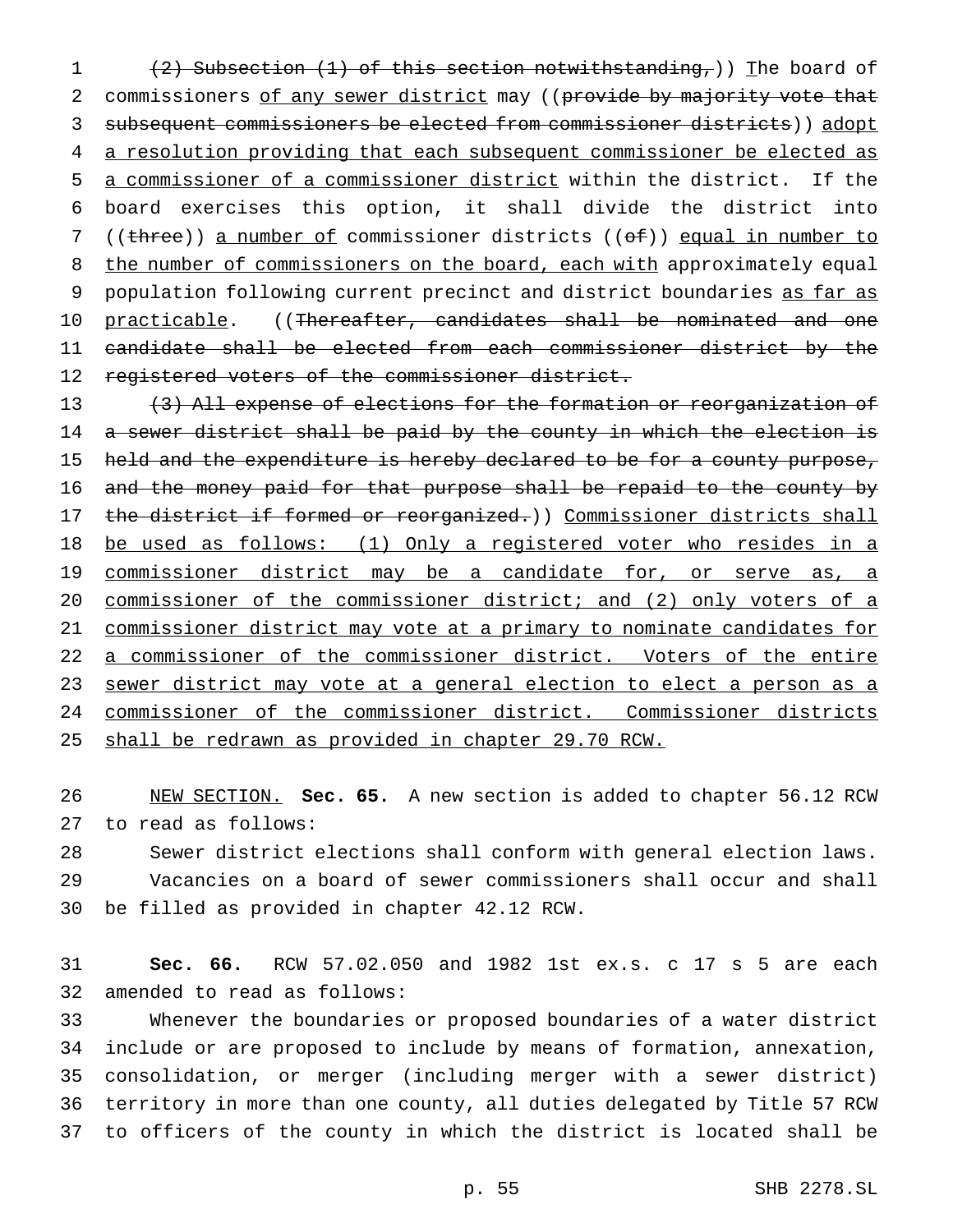delegated to the officers of the county in which the largest land area of the district is located, except that elections shall be conducted 3 pursuant to ((RCW 57.02.060, as now existing or hereafter amended)) 4 general election law, actions subject to review and approval under RCW 57.02.040 and 56.02.070 shall be reviewed and approved only by the officers or boards in the county in which such actions are proposed to occur, verification of electors' signatures shall be conducted by the county election officer of the county in which such signators reside, and comprehensive plan review and approval or rejection by the respective county legislative authorities under RCW 57.16.010 shall be limited to that part of such plans within the respective counties.

 **Sec. 67.** RCW 57.12.015 and 1991 c 190 s 6 are each amended to read as follows:

 In the event a three-member board of commissioners of any water district with any number of customers determines by resolution that it would be in the best interest of the district to increase the number of commissioners from three to five, or in the event the board of a district with any number of customers is presented with a petition signed by ten percent of the registered voters resident within the district who voted in the last general municipal election calling for an increase in the number of commissioners of the district, the board shall submit a resolution to the county auditor requesting that an election be held. Upon receipt of the resolution, the county auditor shall call a special election to be held within the water district in accordance with RCW 29.13.010 and 29.13.020, at which election a proposition in substantially the following language shall be submitted to the voters:

28 Shall the Board of Commissioners of \_\_\_ (Name and/or No. of 29 water district) be increased from three to five members? Yes . . . . . 31 No . . . . .

 If the proposition receives a majority approval at the election the board of commissioners of the water district shall be increased to five members. In any water district with more than ten thousand customers, 35 if a three-member board of commissioners determines by resolution ((and 36 approves by unanimous vote of the board)) that it would be in the best interest of the district to increase the number of commissioners from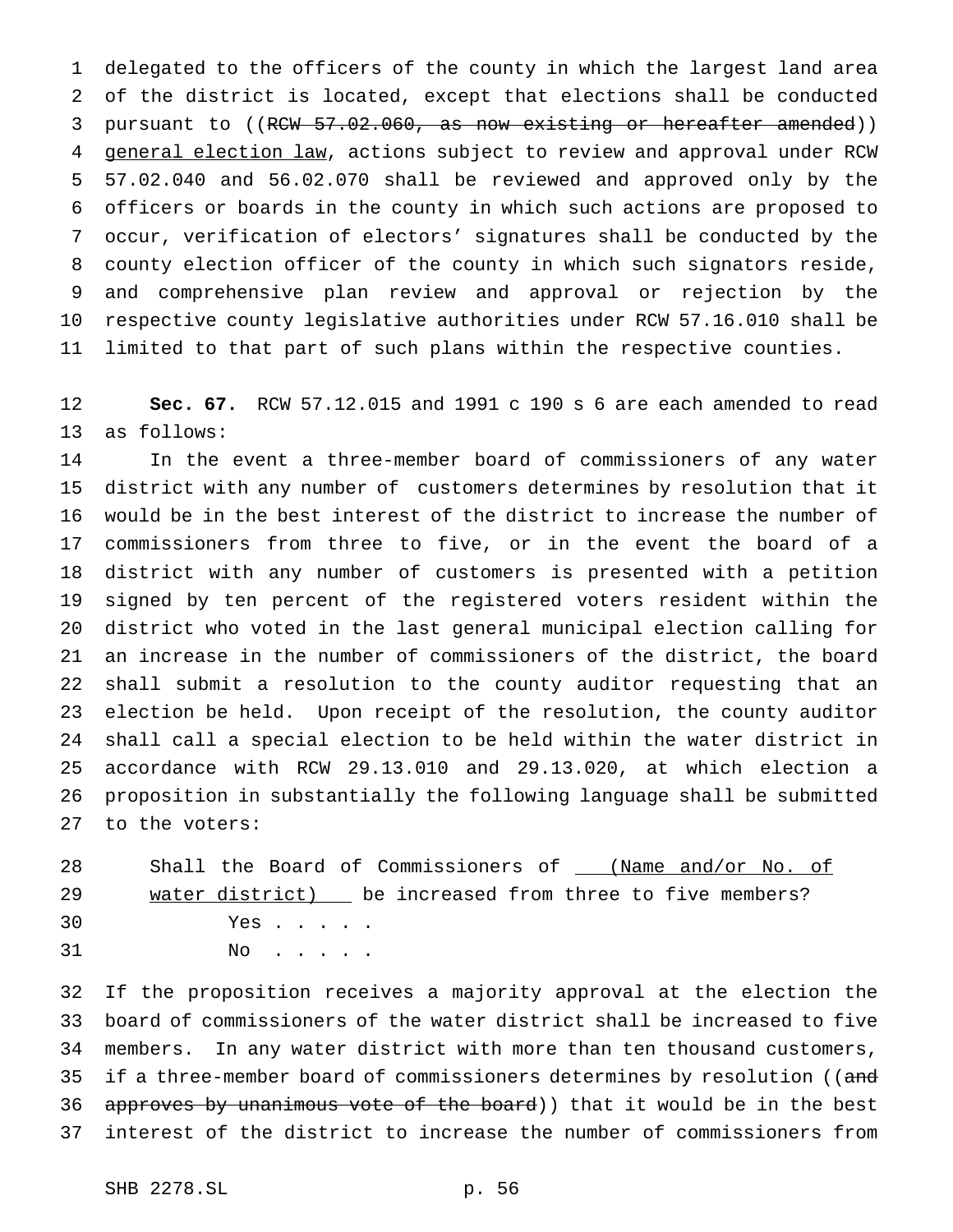1 three to five, the number of commissioners shall be so increased( $(\tau)$ ) without an election, unless within ninety days of adoption of that resolution a petition requesting an election and signed by at least ten percent of the registered voters who voted in the last general municipal election is filed with the board. If such a petition is received, the board shall submit the resolution and the petition to the county auditor, who shall call a special election in the manner described in this section and in accordance with the provisions of RCW 29.13.010 and 29.13.020.

 The two positions created on boards of water commissioners by this 11 section shall be filled initially either as for a vacancy or by 12 nomination under RCW 57.12.039, except that the appointees or newly 13 elected commissioners shall draw lots, one appointee to serve until the next general water district election after the appointment, at which two commissioners shall be elected for six-year terms, and the other appointee to serve until the second general water district election after the appointment, at which two commissioners shall be elected for six-year terms.

 **Sec. 68.** RCW 57.12.020 and 1990 c 259 s 30 are each amended to read as follows:

21 ((Nominations for the first board of commissioners to be elected at 22 the election for the formation of the water district shall be by 23 petition of at least ten percent of the registered voters of the district who voted in the last general municipal election, filed in the 25 auditor's office of the county in which the district is located, at least forty-five days prior to the election. Thereafter, candidates 27 for the office of water commissioners shall file declarations of candidacy and their election shall be conducted as provided by the general election laws.))

30 A vacancy ((or vacancies)) on the board shall occur and shall be 31 filled ((by appointment by the remaining commissioner or commissioners until the next regular election for commissioners: PROVIDED, That if 33 there are two vacancies on the board, one vacancy shall be filled by 34 appointment by the remaining commissioner and the one remaining vacancy shall be filled by appointment by the then two commissioners and the appointed commissioners shall serve until the next regular election for commissioners. If the vacancy or vacancies remain unfilled within six months of its or their occurrence, the county legislative authority in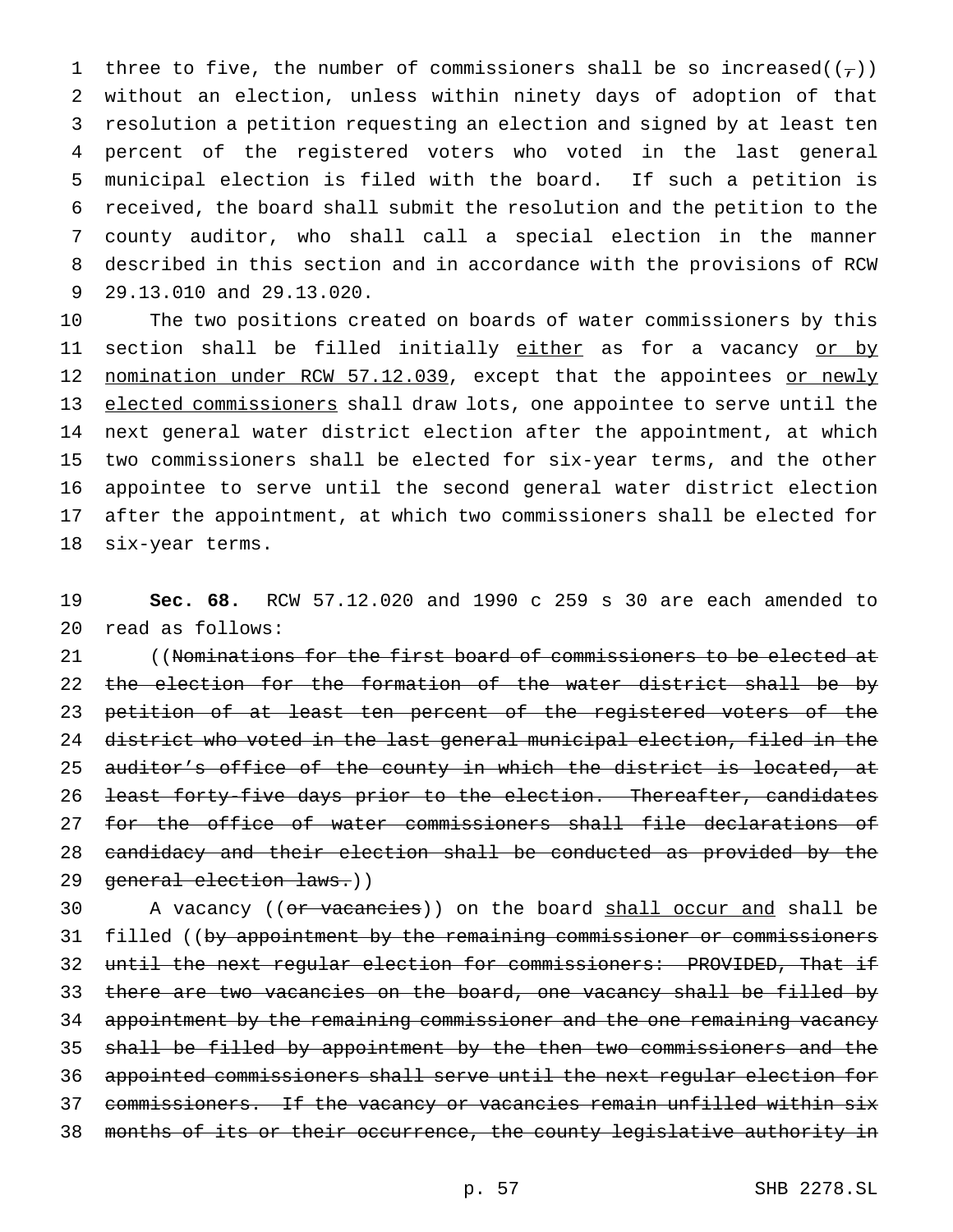1 which the district is located shall make the necessary appointment or 2 appointments. If there is a vacancy of the entire board a new board 3 may be appointed by the county legislative authority.

4 Any person residing in the district who is a registered voter under 5 the laws of the state may vote at any district election)) as provided 6 in chapter 42.12 RCW.

7 **Sec. 69.** RCW 57.12.030 and 1982 1st ex.s. c 17 s 14 are each 8 amended to read as follows:

9 ((The general laws of the state of Washington governing the 10 registration of voters for a general or a special city election shall 11 govern the registration of voters for elections held under this 12 chapter. The manner of holding any general or special election for 13 said)) Mater district elections shall be held in accordance with the 14 general election laws of this state. ((All elections in a water 15 district shall be conducted under RCW 57.02.060. All expenses of 16 elections for a water district shall be paid for out of the funds of 17 the water district: PROVIDED, That if the voters fail to approve the 18 formation of a water district, the expenses of the formation election 19 shall be paid by each county in which the proposed district is located, 20 in proportion to the number of registered voters in the proposed 21 district residing in each county.))

 Except as in this section otherwise provided, the term of office of each water district commissioner shall be six years, such term to be computed from the first day of January following the election, and ((one commissioner shall be elected at each biennial general election, as provided in RCW 29.13.020, for the term of six years and until his 27 or her successor is)) commissioners shall serve until their successors  $\alpha$  are elected and qualified and assume((s)) office in accordance with RCW 29 29.04.170. ((All candidates shall be voted upon by the entire water district.))

 Three water district commissioners shall be elected at the same election at which the proposition is submitted to the voters as to 33 whether such water district shall be formed. ((The commissioner elected in commissioner position number one shall hold office for the term of six years; the commissioner elected in commissioner position 36 number two shall hold office for the term of four years; and the commissioner elected in commissioner position number three shall hold 38 office for the term of two years: PROVIDED, That the members of the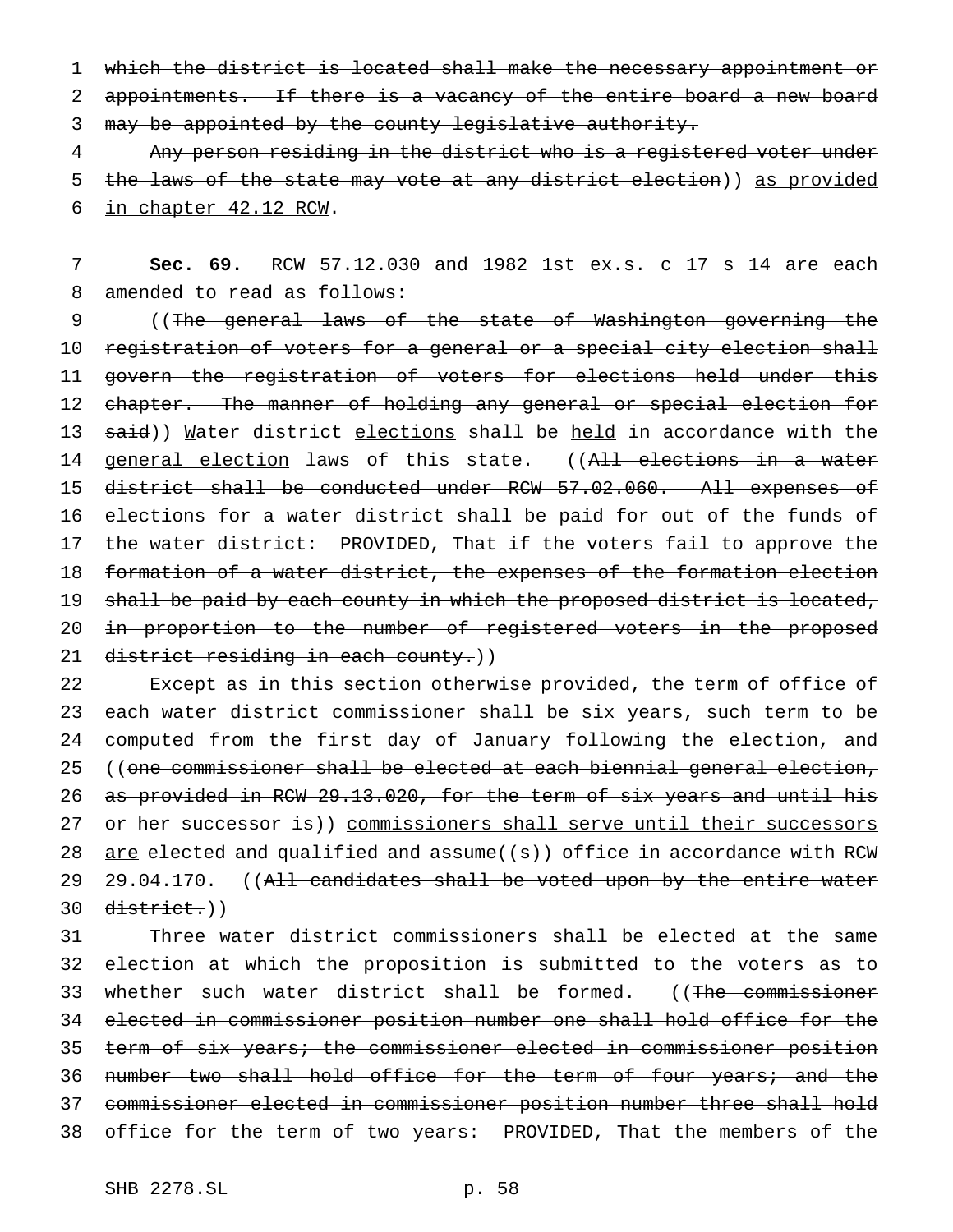first commission shall take office immediately upon their election and qualification. The terms of all commissioners first to be elected shall also include the time intervening between the date that the results of their election are declared in the canvass of returns thereof and the first day of January following the next general district election as provided in RCW 29.13.020.)) The election of water district commissioners shall be null and void if the ballot proposition to form the water district is not approved. Each candidate shall run for one of three separate commissioner positions. A special filing period shall be opened as provided in RCW 29.15.170 and 29.15.180. The person receiving the greatest number of votes for each 12 position shall be elected to that position.

 The newly elected water district commissioners shall assume office 14 immediately when they are elected and qualified. Staggering of the 15 terms of office for the new water district commissioners shall be accomplished as follows: (1) The person who is elected receiving the 17 greatest number of votes shall be elected to a six-year term of office 18 if the election is held in an odd-numbered year or a five-year term of 19 office if the election is held in an even-numbered year; (2) the person who is elected receiving the next greatest number of votes shall be elected to a four-year term of office if the election is held in an 22 odd-numbered year or a three-year term of office if the election is 23 held in an even-numbered year; and (3) the other person who is elected shall be elected to a two-year term of office if the election is held in an odd-numbered year or a one-year term of office if the election is held in an even-numbered year. The terms of office shall be calculated from the first day of January after the election.

 Thereafter, commissioners shall be elected to six-year terms of office. Commissioners shall serve until their successors are elected and qualified and assume office in accordance with RCW 29.04.170.

 **Sec. 70.** RCW 57.12.039 and 1986 c 41 s 2 are each amended to read as follows: (1) Notwithstanding RCW 57.12.020 and 57.12.030, the board of

 commissioners may provide by majority vote that subsequent commissioners be elected from commissioner districts within the district. If the board exercises this option, it shall divide the 37 district into three, or five if the number of commissioners has been increased under RCW 57.12.015, commissioner districts of approximately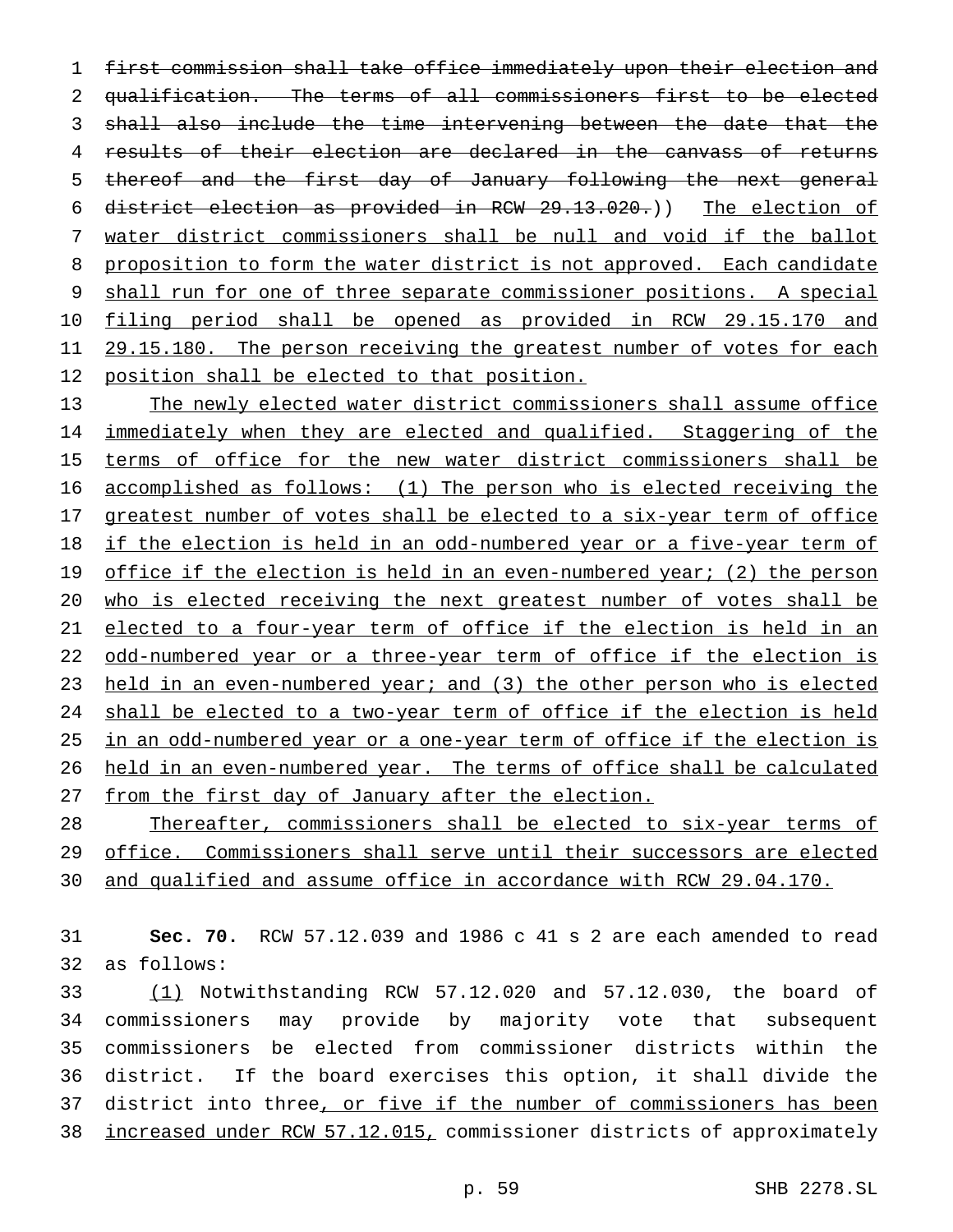equal population following current precinct and district boundaries. ((Thereafter, candidates shall be nominated and one candidate shall be elected from each commissioner district by the electors of the commissioner district.)) (2) Commissioner districts shall be used as follows: (1) Only a

 registered voter who resides in a commissioner district may be a candidate for, or serve as, a commissioner of the commissioner 8 district; and (2) only voters of a commissioner district may vote at a primary to nominate candidates for a commissioner of the commissioner 10 district. Voters of the entire water district may vote at a general election to elect a person as a commissioner of the commissioner district. Commissioner districts shall be redrawn as provided in chapter 29.70 RCW.

 (3) In water districts in which commissioners are nominated from 15 commissioner districts, at the inception of a five-member board of commissioners, the new commissioner districts shall be numbered one 17 through five and the three incumbent commissioners shall represent commissioner districts one through three. If, as a result of redrawing 19 the district boundaries two or three of the incumbent commissioners reside in one of the new commissioner districts, the commissioners who reside in the same commissioner district shall determine by lot which 22 of the first three numbered commissioner districts they shall represent 23 for the remainder of their respective terms. A primary shall be held to nominate candidates from districts four and five where necessary and commissioners shall be elected at large at the general election. The persons elected as commissioners from commissioner districts four and five shall take office immediately after qualification as defined under RCW 29.01.135.

 **Sec. 71.** RCW 57.32.022 and 1982 1st ex.s. c 17 s 31 are each amended to read as follows:

 The respective boards of water commissioners of the consolidating districts shall certify the agreement to the county election officer of each county in which the districts are located. A special election 34 shall be called by the county election officer ((under RCW 57.02.060)) for the purpose of submitting to the voters of each of the consolidating districts the proposition of whether or not the several districts shall be consolidated into one water district. The proposition shall give the title of the proposed consolidated district.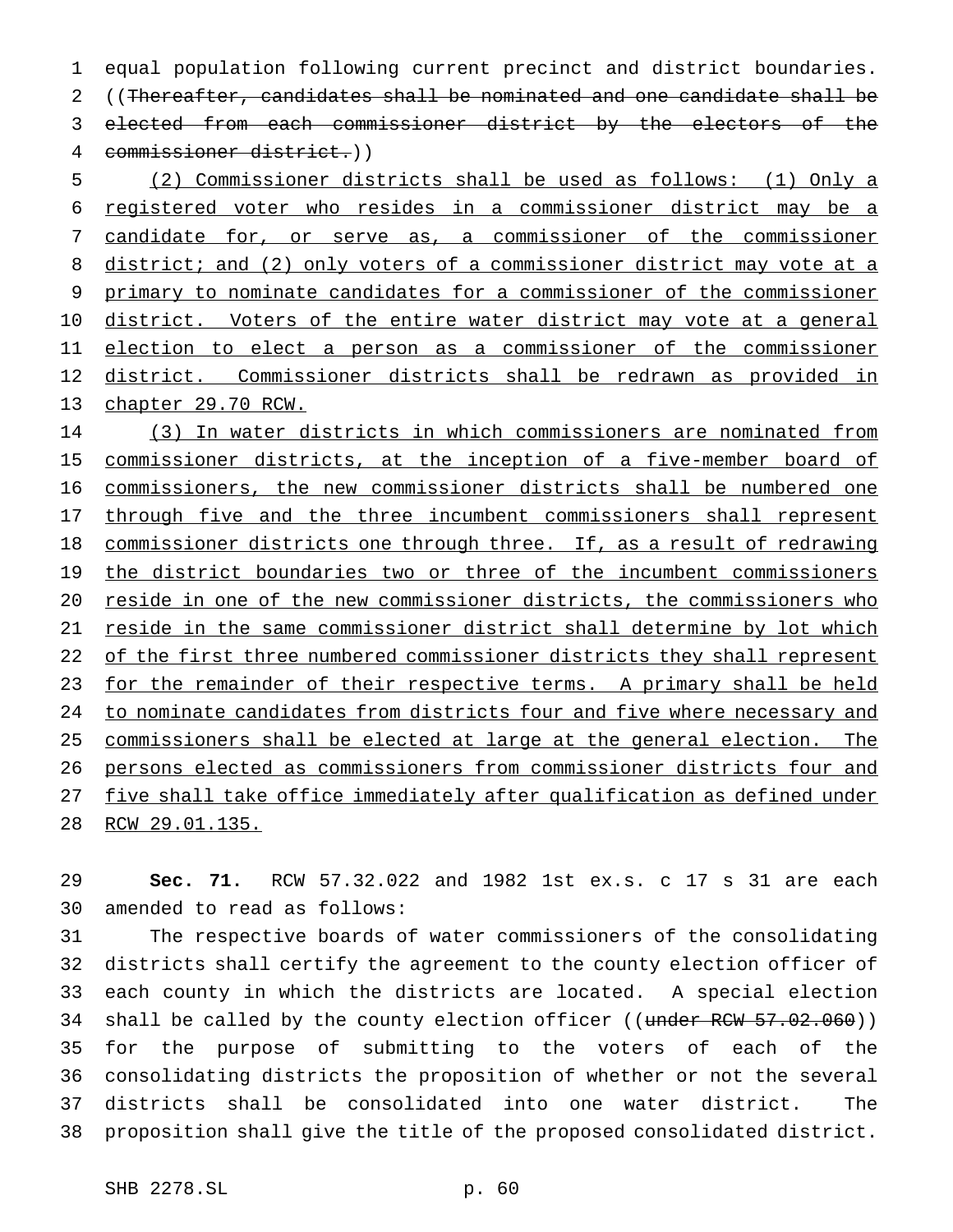Notice of the election shall be given and the election conducted in accordance with the general election laws.

 **Sec. 72.** RCW 57.32.023 and 1982 1st ex.s. c 17 s 32 are each amended to read as follows:

 If at the election a majority of the voters in each of the consolidating districts vote in favor of the consolidation, the county 7 canvassing board shall so declare in its canvass ((under RCW 57.02.060)) and the return of such election shall be made within ten days after the date thereof. Upon the return the consolidation shall be effective and the consolidating districts shall cease to exist and shall then be and become a new water district and municipal corporation of the state of Washington. The name of such new water district shall 13 be "Water District No. . . . . . ", which shall be the name appearing on the ballot. The district shall have all and every power, right, and privilege possessed by other water districts of the state of Washington. The district may issue revenue bonds to pay for the construction of any additions and betterments set forth in the comprehensive plan of water supply contained in the agreement for consolidation and any future additions and betterments to the comprehensive plan of water supply, as its board of water commissioners shall by resolution adopt, without submitting a proposition therefor to the voters of the district.

 NEW SECTION. **Sec. 73.** A new section is added to chapter 68.52 RCW to read as follows:

 Cemetery district elections shall conform with general election laws.

 A vacancy on a board of cemetery district commissioners shall occur and shall be filled as provided in chapter 42.12 RCW.

 **Sec. 74.** RCW 68.52.100 and 1947 c 6 s 2 are each amended to read as follows:

 For the purpose of forming a cemetery district, a petition designating the boundaries of the proposed district by metes and bounds or describing the lands to be included in the proposed district by government townships, ranges and legal subdivisions, signed by not less 35 than fifteen percent of the ((qualified)) registered ((electors, who 36 are property owners or are purchasing property under contract and who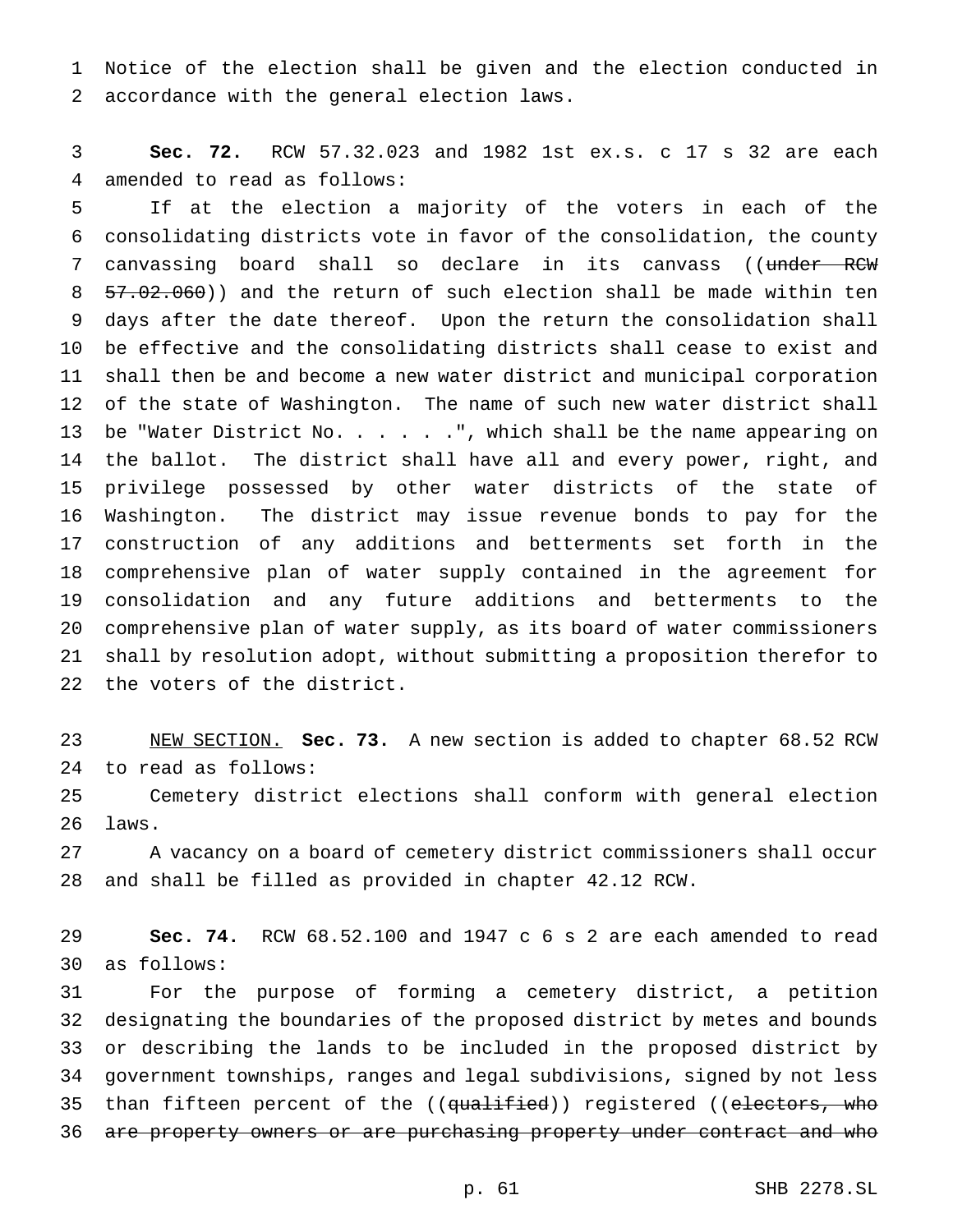1 are resident)) voters who reside within the boundaries of the proposed 2 district, setting forth the object of the formation of such district 3 and stating that the establishment thereof will be conducive to the 4 public welfare and convenience, shall be filed with the county auditor 5 of the county within which the proposed district is located, 6 accompanied by an obligation signed by two or more petitioners agreeing 7 to pay the cost of publishing the notice hereinafter provided for. The 8 county auditor shall, within thirty days from the date of filing of 9 such petition, examine the signatures and certify to the sufficiency or 10 insufficiency thereof ((and for such purpose shall have access to 11 registration books and records in possession of the registration 12 officers of the election precincts included in whole or in part within 13 the boundaries of the proposed district and to the tax rolls and other 14 records in the offices of the county assessor and county treasurer. No 15 person having)). The name of any person who signed a petition shall 16 not be ((allowed to withdraw his name therefrom)) withdrawn from the 17 petition after it has been filed with the county auditor. If the 18 petition is found to contain a sufficient number of valid signatures 19 ((of qualified persons)), the county auditor shall transmit it, with 20 ((his)) a certificate of sufficiency attached, to the ((board of)) 21 county ((commissioners)) legislative authority, which shall thereupon, 22 by resolution entered upon its minutes, receive the same and fix a day 23 and hour when it will publicly hear ((said)) the petition.

24 **Sec. 75.** RCW 68.52.140 and 1982 c 60 s 2 are each amended to read 25 as follows:

26 The ((board of)) county ((commissioners)) legislative authority shall have full authority to hear and determine the petition, and if it finds that the formation of the district will be conducive to the public welfare and convenience, it shall by resolution so declare, 30 otherwise it shall deny the petition. If the ((board)) county 31 legislative authority finds in favor of the formation of the district, it shall designate the name and number of the district, fix the boundaries thereof, and cause an election to be held therein for the purpose of determining whether or not the district shall be organized under the provisions of this chapter, and for the purpose of electing 36 its first cemetery district commissioners. ((The board shall, prior to calling the said election, name three registered resident electors who 38 are property owners or are purchasing property under contract within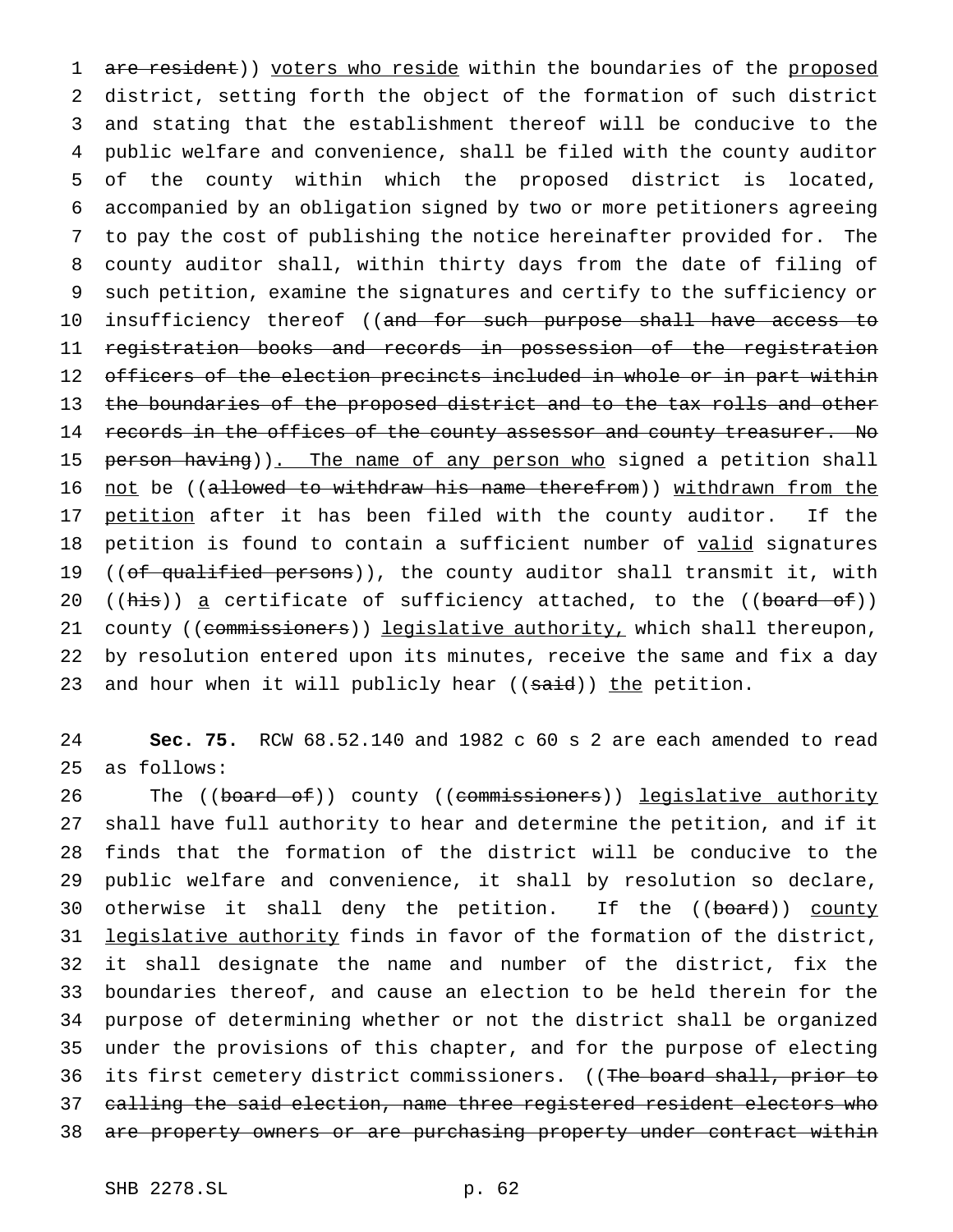the boundaries of the district as candidates for election as cemetery district commissioners. These electors are exempt from the requirements of chapter 42.17 RCW.)) At the same election three cemetery district commissioners shall be elected, but the election of the commissioners shall be null and void if the district is not created. No primary shall be held. A special filing period shall be opened as provided in RCW 29.15.170 and 29.15.180. Candidates shall 8 run for specific commissioner positions. The person receiving the greatest number of votes for each commissioner position shall be 10 elected to that commissioner position. The terms of office of the initial commissioners shall be as provided in RCW 68.52.220.

 **Sec. 76.** RCW 68.52.160 and 1947 c 6 s 8 are each amended to read as follows:

14 The ballot for ((said)) the election shall be in such form as may be convenient but shall present the propositions substantially as follows:

17  $\frac{1}{2}$ .....(insert county name)..... cemetery district No. .....(insert number)......

 .....Yes...... .....(insert county name)..... cemetery district No. .....(insert number)......

.....No......"

23 ((and shall specify the names of the candidates nominated for election 24 as the first cemetery district commissioners with appropriate space to 25 vote for the same.))

 **Sec. 77.** RCW 68.52.220 and 1990 c 259 s 33 are each amended to read as follows:

 The affairs of the district shall be managed by a board of cemetery 29 district commissioners composed of three ((qualified registered voters 30 of the district)) members. Members of the board shall receive no compensation for their services, but shall receive expenses necessarily incurred in attending meetings of the board or when otherwise engaged in district business. The board shall fix the compensation to be paid 34 the secretary and other employees of the district. ((The first three cemetery district commissioners shall serve only until the first day in January following the next general election, provided such election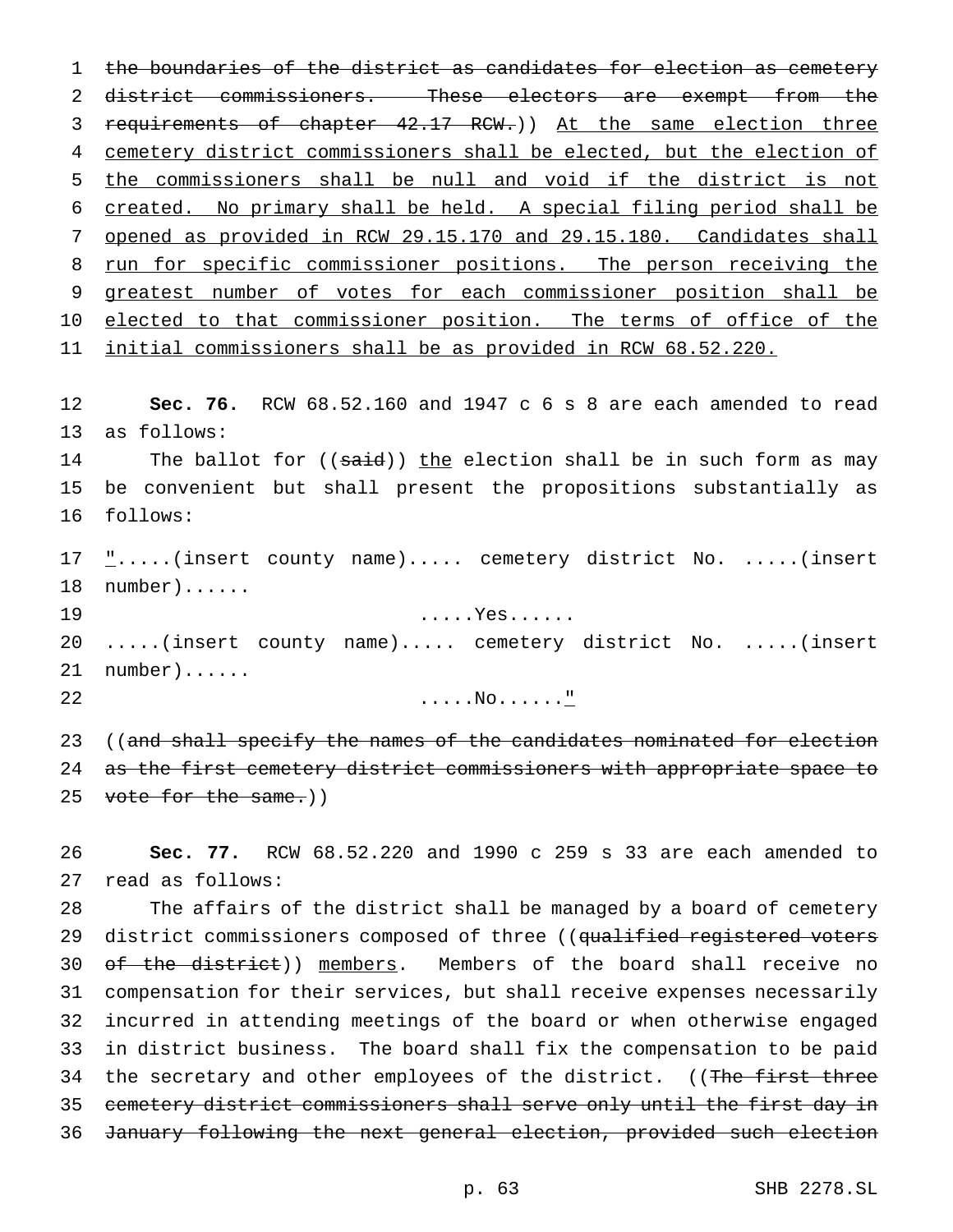1 occurs thirty or more days after the formation of the district, and 2 until their successors have been elected and qualified and have assumed 3 office in accordance with RCW 29.04.170. At the next general district 4 election, as provided in RCW 29.13.020, provided it occurs thirty or 5 more days after the formation of the district, three members of the 6 board of cemetery commissioners shall be chosen. They and all 7 subsequently elected cemetery commissioners shall have the same 8 qualifications as required of the first three cemetery commissioners 9 and)) Cemetery district commissioners and candidates for cemetery 10 district commissioner are exempt from the requirements of chapter 42.17 11 RCW. ((The candidate receiving the highest number of votes shall serve 12 for a term of six years beginning on the first day in January 13 following; the candidate receiving the next higher number of votes 14 shall serve for a term of four years from the date; and the candidate 15 receiving the next higher number of votes shall serve for a term of two 16 years from the date. Upon the expiration of their respective terms, 17 all cemetery commissioners shall be elected for terms of six years to 18 begin on the first day in January next succeeding the day of election 19 and shall serve until their successors have been elected and qualified 20 and assume office in accordance with RCW 29.04.170. Elections shall be 21 called, noticed, conducted and canvassed and in the same manner and by 22 the same officials as provided for general county elections.))

23 The initial cemetery district commissioners shall assume office 24 immediately upon their election and qualification. Staggering of terms 25 of office shall be accomplished as follows: (1) The person elected 26 receiving the greatest number of votes shall be elected to a six-year 27 term of office if the election is held in an odd-numbered year or a 28 five-year term of office if the election is held in an even-numbered 29 year; (2) the person who is elected receiving the next greatest number 30 of votes shall be elected to a four-year term of office if the election 31 is held in an odd-numbered year or a three-year term of office if the 32 election is held in an even-numbered year; and (3) the other person who 33 is elected shall be elected to a two-year term of office if the 34 election is held in an odd-numbered year or a one-year term of office 35 if the election is held in an even-numbered year. The initial 36 commissioners shall assume office immediately after they are elected 37 and qualified but their terms of office shall be calculated from the 38 first day of January after the election.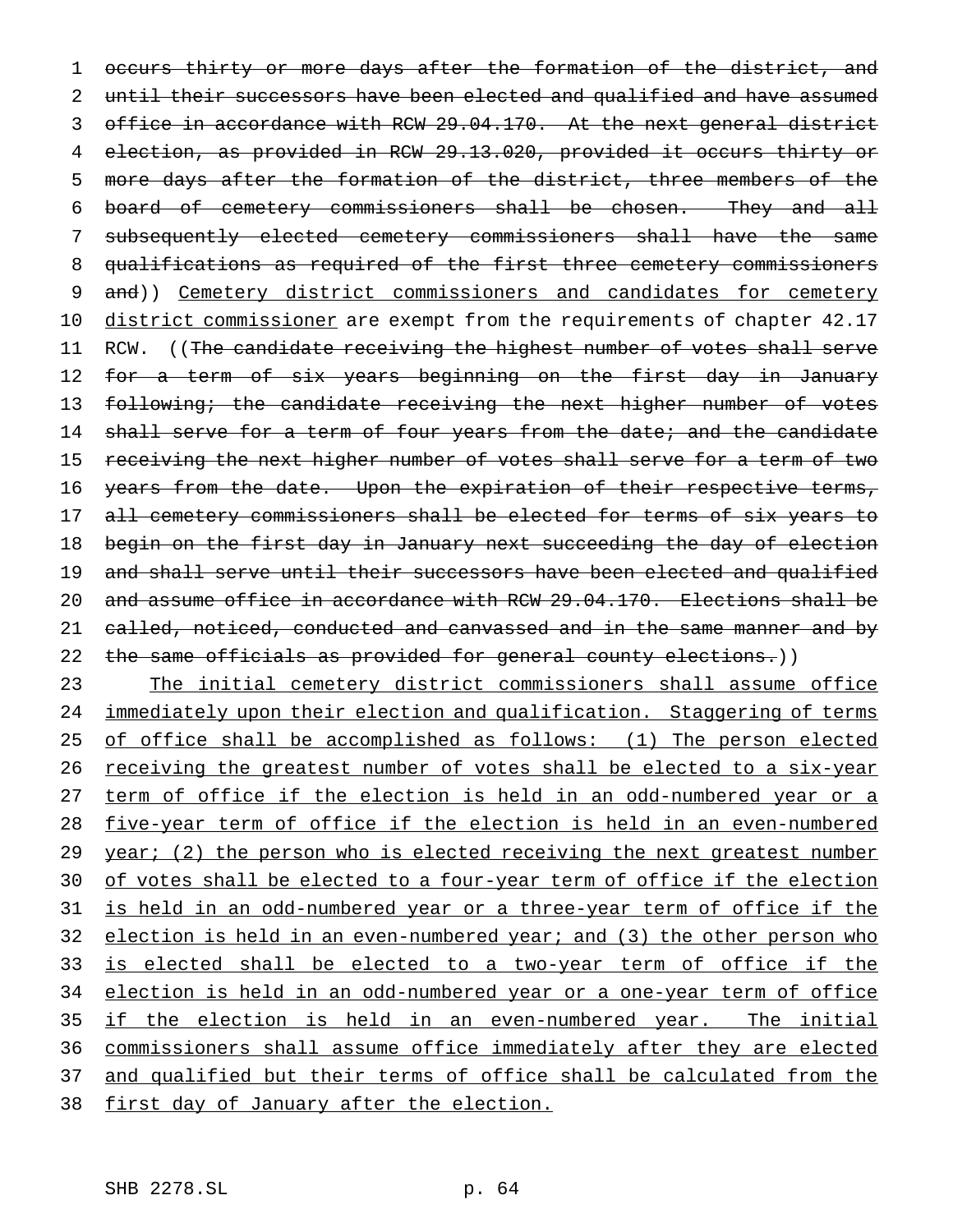1 Thereafter, commissioners shall be elected to six-year terms of 2 office. Commissioners shall serve until their successors are elected 3 and qualified and assume office as provided in RCW 29.04.170.

4 The polling places for a cemetery district election ((shall be 5 those of the county voting precincts which include any of the territory 6 within the cemetery district, and)) may be located inside or outside 7 the boundaries of the district, as determined by the auditor of the 8 county in which the cemetery district is located, and no such election 9 shall be held irregular or void on that account.

10 **Sec. 78.** RCW 70.44.040 and 1990 c 259 s 39 are each amended to 11 read as follows:

12 (1) The provisions of Title 29 RCW relating to elections shall 13 govern public hospital districts, except (( $\theta$ that:  $(1+)$ ) as provided in 14 this chapter.

15 A public hospital district shall be created when the ballot 16 proposition authorizing the creation of the district is approved by a 17 simple majority vote of the voters of the proposed district voting on 18 the proposition and the total vote cast upon the proposition ((to form 19 a hospital district shall)) exceeds forty percent of the total number 20 of votes cast in the ((precincts comprising the)) proposed district at 21 the preceding state general (( $\frac{1}{2}$ ) election(( $\frac{1}{2}$ ) hospital 22 district commissioners shall hold office for the term of six years and 23 until their successors are elected and qualified, each term to commence 24 on the first day in January following the election)).

 At the election at which the proposition is submitted to the voters as to whether a district shall be formed, three commissioners shall be 27 elected ((to hold office, respectively, for the terms of two, four, and 28 six years. All candidates shall be voted upon by the entire district, and the candidate residing in commissioner district No. 1 receiving the highest number of votes in the hospital district shall hold office for the term of six years; the candidate residing in commissioner district 32 No. 2 receiving the highest number of votes in the hospital district 33 shall hold office for the term of four years; and the candidate residing in commissioner district No. 3 receiving the highest number of votes in the hospital district shall hold office for the term of two years. The first commissioners to be elected shall take office 37 immediately when qualified in accordance with RCW 29.01.135. Each term of the initial commissioners shall date from the time above specified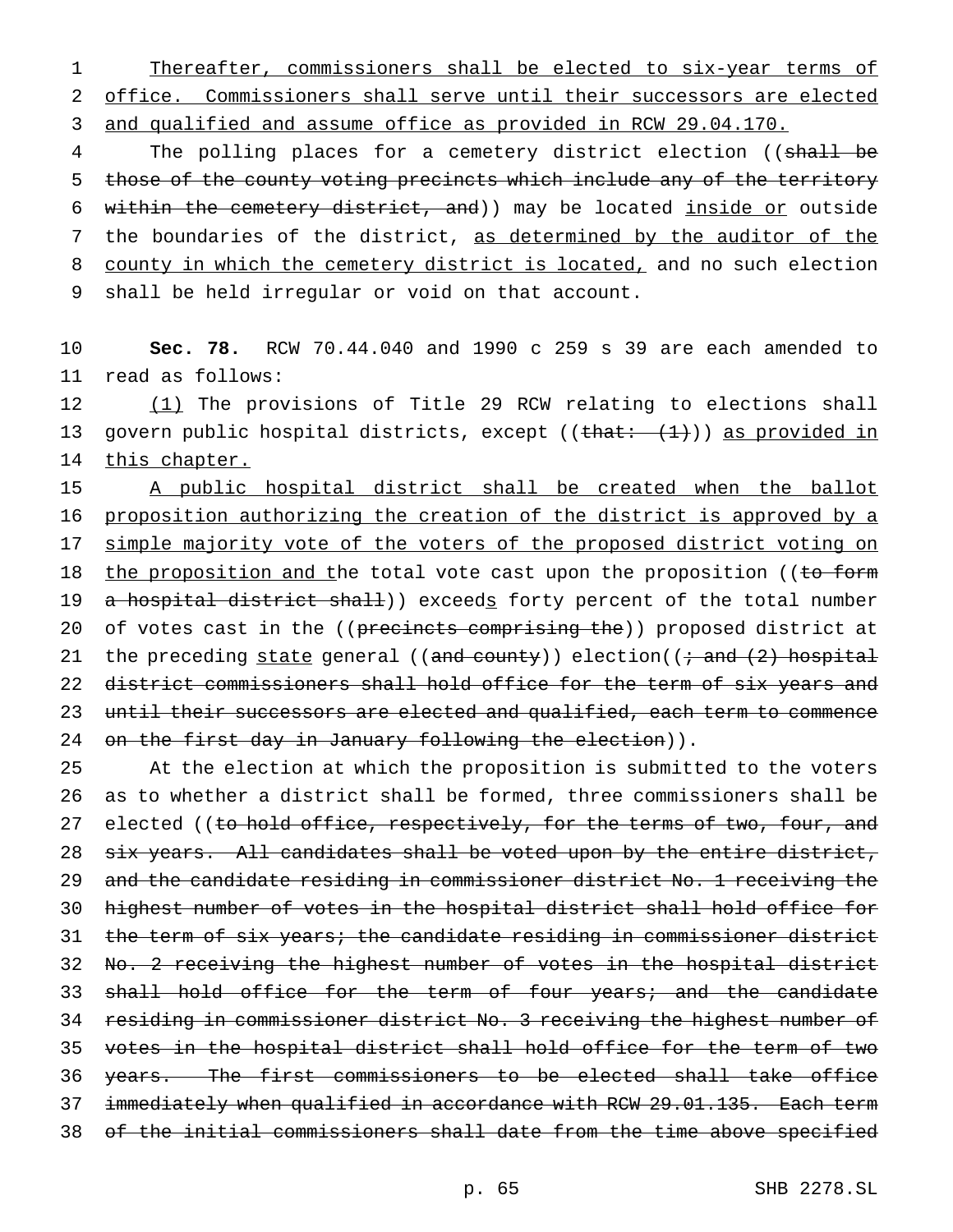1 following the organizational election, but shall also include the 2 period intervening between the organizational election and the first 3 day of January following the next district general election: PROVIDED, 4 That in public hospital districts encompassing portions of more than 5 one county, the total vote cast upon the proposition to form the 6 district shall exceed forty percent of the total number of votes cast 7 in each portion of each county lying within the proposed district at 8 the next preceding general county election. The portion of the 9 proposed district located within each county shall constitute a 10 separate commissioner district. There shall be three district 11 commissioners whose terms shall be six years. Each district shall be 12 designated by the name of the county in which it is located. All 13 candidates for commissioners shall be voted upon by the entire 14 district. Not more than one commissioner shall reside in any one 15 district: PROVIDED FURTHER, That in the event there are only two 16 districts then two commissioners may reside in one district. The term 17 of each commissioner shall commence on the first day in January in each 18 year following his election. At the election at which the proposition 19 is submitted to the voters as to whether a district shall be formed, 20 three commissioners shall be elected to hold office, respectively, for 21 the terms of two, four, and six years. The candidate receiving the 22 highest number of votes within the district, as constituted by the 23 election, shall serve a term of six years; the candidate receiving the 24 next highest number of votes shall hold office for a term of four 25 years; and the candidate receiving the next highest number of votes 26 shall hold office for a term of two years: PROVIDED FURTHER, That the 27 holding of each such term of office shall be subject to the residential 28 requirements for district commissioners hereinbefore set forth in this 29 section)). The election of the initial commissioners shall be null and 30 void if the district is not authorized to be created.

 No primary shall be held. A special filing period shall be opened as provided in RCW 29.15.170 and 29.15.180. The person receiving the 33 greatest number of votes for the commissioner of each commissioner district shall be elected as the commissioner of that district. The terms of office of the initial public hospital district commissioners shall be staggered as follows: (a) The person who is elected receiving 37 the greatest number of votes shall be elected to a six-year term of office if the election is held in an odd-numbered year or a five-year term of office if the election is held in an even-numbered year; (b)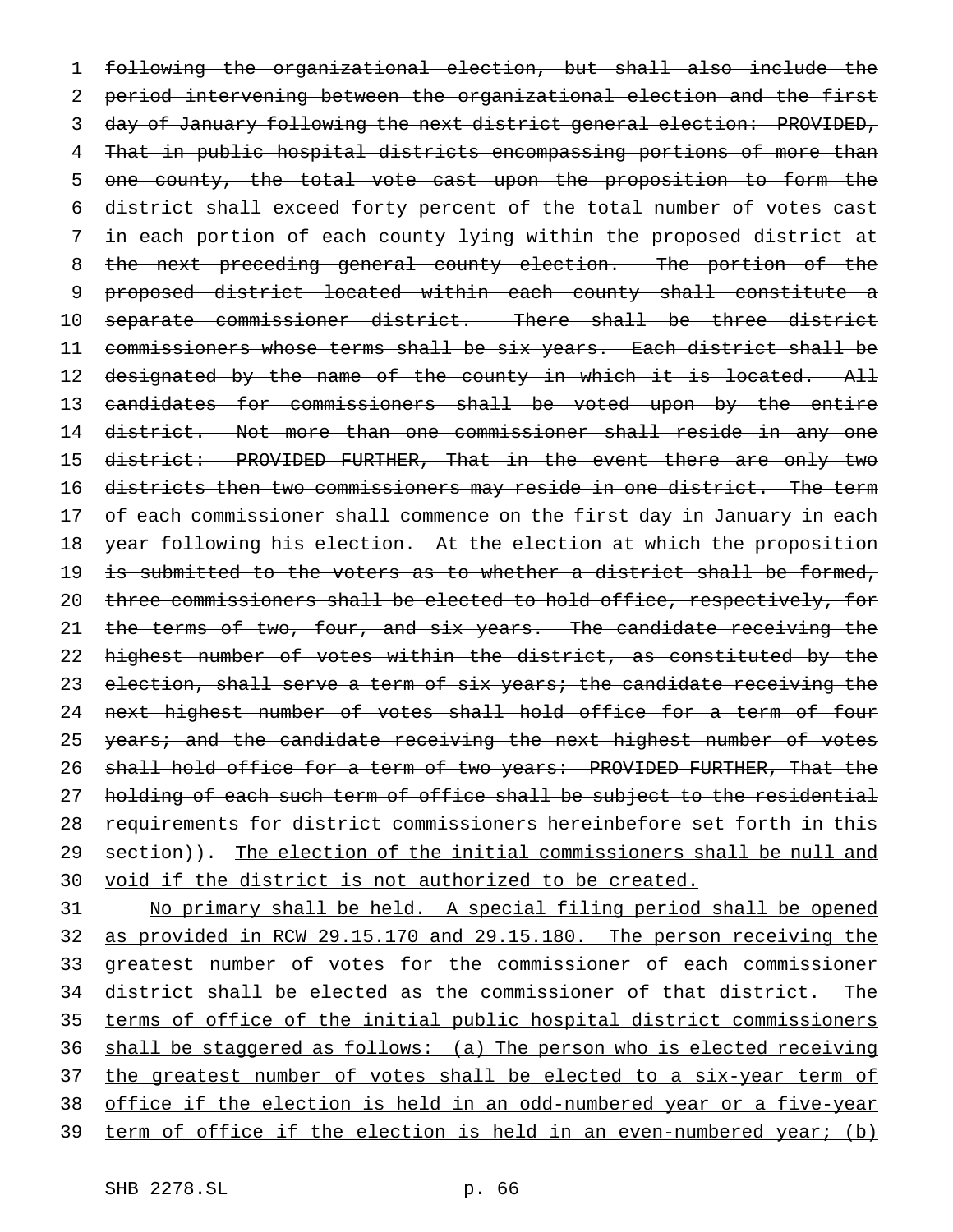the person who is elected receiving the next greatest number of votes shall be elected to a four-year term of office if the election is held 3 in an odd-numbered year or a three-year term of office if the election is held in an even-numbered year; and (c) the other person who is elected shall be elected to a two-year term of office if the election is held in an odd-numbered year or a one-year term of office if the election is held in an even-numbered year. The initial commissioners shall take office immediately when they are elected and qualified, but the length of such terms shall be computed from the first day of January in the year following this election. The term of office of each successor shall be six years. Each commissioner shall serve until a successor is elected and qualified and assumes office in accordance with RCW 29.04.170.

 (2) Commissioner districts shall be used as follows: (a) Only a registered voter who resides in a commissioner district may be a candidate for, or hold office as, a commissioner of the commissioner 17 district; and (b) only voters of a commissioner district may vote at a primary to nominate candidates for a commissioner of the commissioner 19 district. Voters of the entire public hospital district may vote at a general election to elect a person as a commissioner of the commissioner district.

 If the proposed public hospital district is county-wide, and the county has three county legislative authority districts, the county legislative authority districts shall be used as public hospital district commissioner districts. In all other instances the county auditor of the county in which all or the largest portion of the proposed public hospital district is located shall draw the initial three public hospital district commissioner districts, each of which shall constitute as nearly as possible one-third of the total population of the proposed public hospital district and number the districts one, two, and three. Each of the three commissioner positions shall be numbered one through three and associated with the district of the same number.

 The public hospital district commissioners may redraw commissioner districts, if the public hospital district has boundaries that are not coterminous with the boundaries of a county with three county 37 legislative authority districts, so that each district comprises as nearly as possible one-third of the total population of the public hospital district. The commissioners of a public hospital district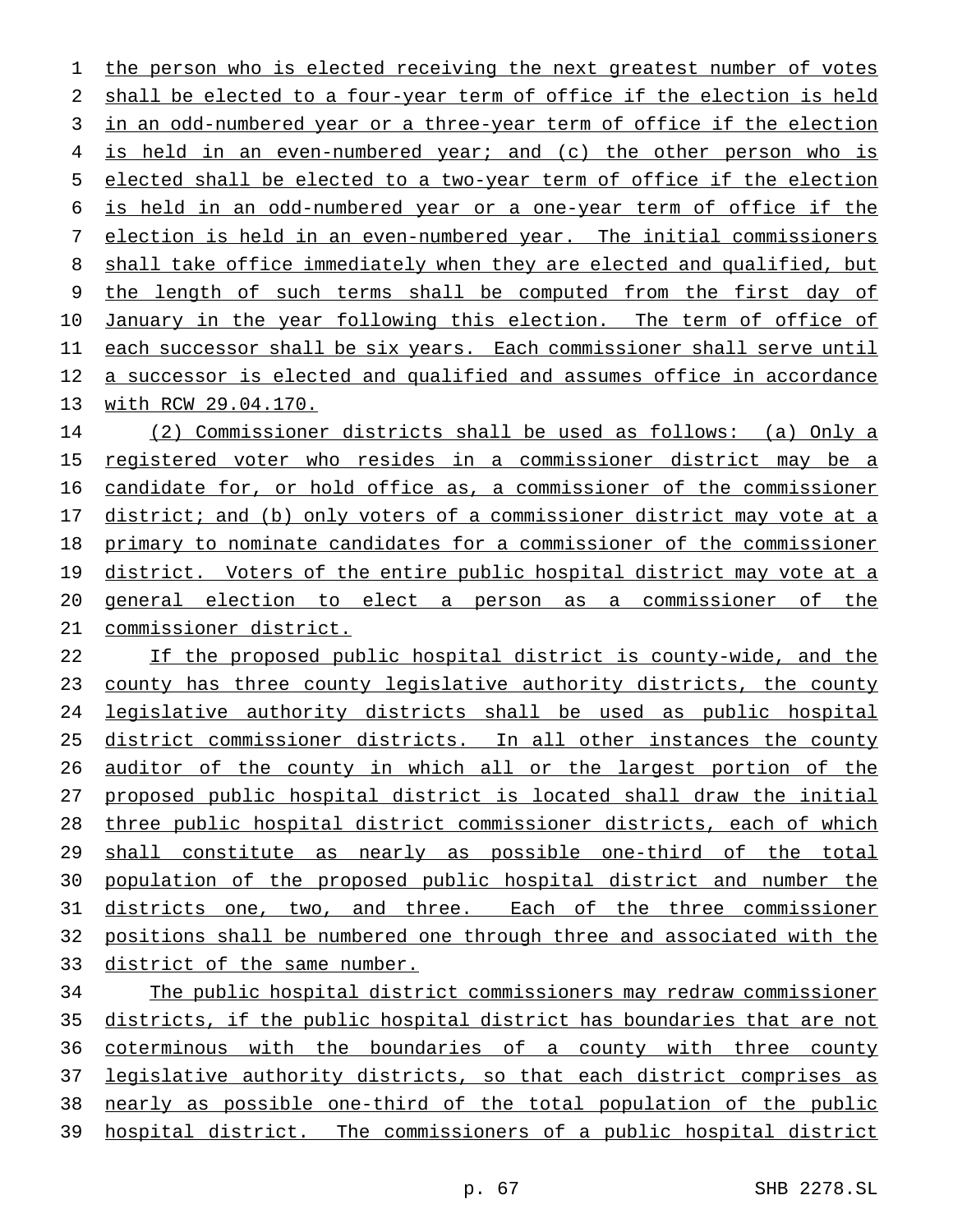1 that is not coterminous with the boundaries of a county that has three 2 county legislative authority districts shall redraw hospital district

3 commissioner boundaries as provided in chapter 29.70 RCW.

4 **Sec. 79.** RCW 70.44.045 and 1982 c 84 s 13 are each amended to read 5 as follows:

6 A vacancy in the office of commissioner shall occur as provided in 7 chapter 42.12 RCW or by ((death, resignation, removal, conviction of 8  $f_{\text{elony}}$ )) nonattendance at meetings of the commission for sixty days, 9 unless excused by the commission( $\left( \frac{1}{f} \right)$  by any statutory disqualification, 10 by any permanent disability preventing the proper discharge of his 11 duty, or by creation of positions pursuant to RCW 70.44.051, et seq)). 12 A vacancy ((<del>or vacancies on the board</del>)) shall be filled ((by 13 appointment by the remaining commissioner or commissioners until the 14 next regular election for commissioners as provided by RCW 70.44.040: 15 PROVIDED, That if there is only one remaining commissioner, one vacancy 16 shall be filled by appointment by the remaining commissioner and the 17 remaining vacancy or vacancies shall be filled by appointment by the 18 then two commissioners and the appointed commissioners shall serve 19 until the next regular election for commissioners: PROVIDED FURTHER, 20 That if there is a vacancy of the entire board, a new board may be 21 appointed by the board of county commissioners or county council)) as 22 provided in chapter 42.12 RCW.

23 **Sec. 80.** RCW 70.44.053 and 1967 c 77 s 2 are each amended to read 24 as follows:

25 At any general or special election which may be called for that 26 purpose the board of public hospital district commissioners may, or on 27 petition of ten percent of the ((electors)) voters based on the total 28 vote cast in the last district general election in the public hospital 29 district shall, by resolution, submit to the voters of the district the 30 proposition increasing the number of commissioners to ((any number 31 authorized in RCW 70.44.051)) either five or seven members. The 32 petition or resolution shall specify whether it is proposed to increase 33 the number of commissioners to either five or seven members.

34 If the voters of the district approve the ballot proposition authorizing the increase in the number of commissioners to either five or seven members, the board of commissioners shall redistrict the public hospital district into the appropriate number of commissioner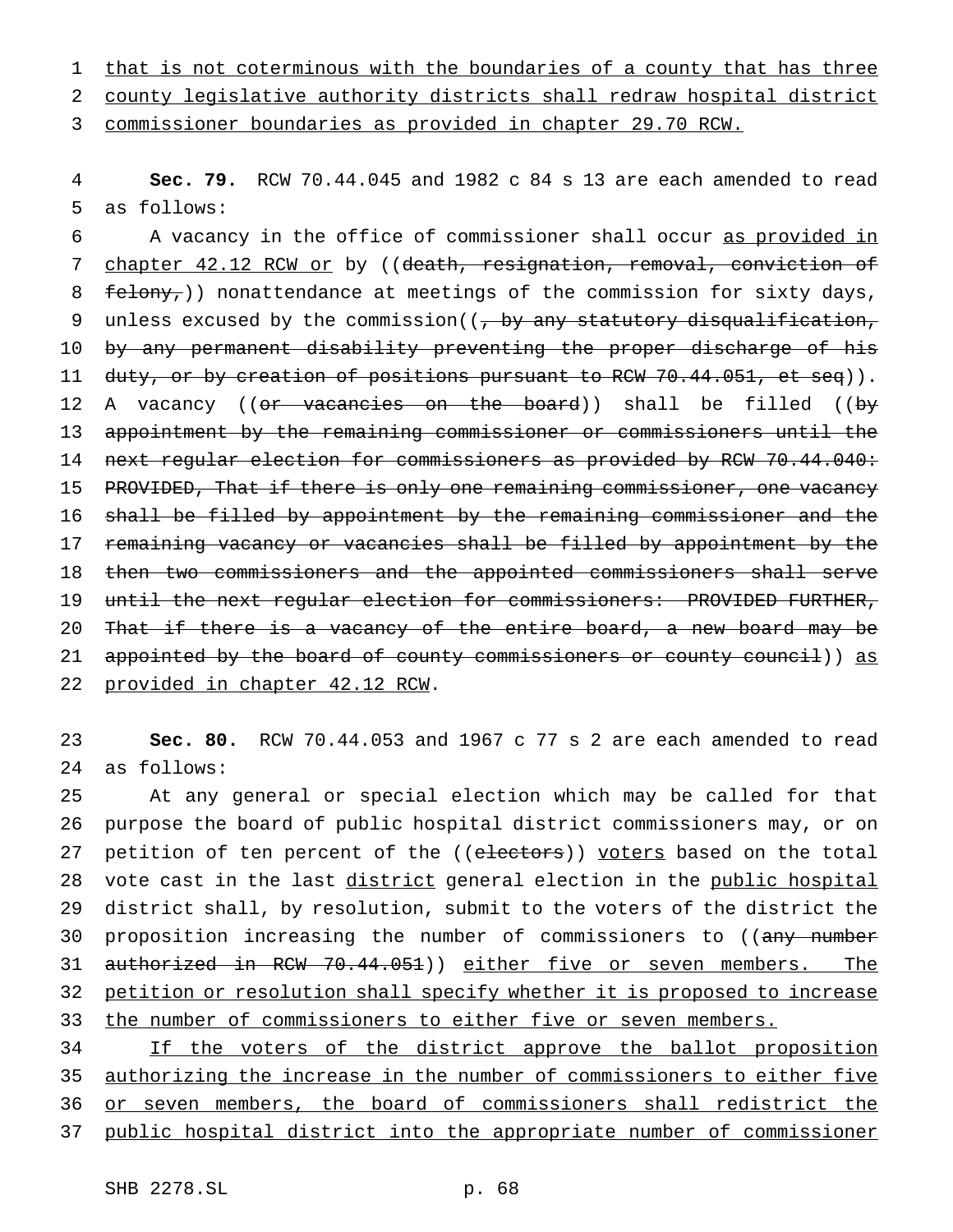districts. The additional commissioners shall be elected from commissioner districts in which no existing commissioner resides at the next state general election occurring one hundred twenty days or more after the date of the election at which the voters of the district approved the ballot proposition authorizing the increase in the number of commissioners. If needed, special filing periods shall be authorized as provided in RCW 29.15.170 and 29.15.180 for qualified persons to file for the vacant office. A primary shall be held to nominate candidates if sufficient time exists to hold a primary and more than two candidates file for the vacant office. Otherwise, a primary shall not be held and the candidate receiving the greatest number of votes for each position shall be elected. Except for the initial terms of office, persons elected to each of these additional commissioner positions shall be elected to a six-year term.

15 Where the number of commissioners is increased from three to five, the initial terms of the two new commissioners shall be staggered so that the person who is elected receiving the greatest number of votes shall be elected to a six-year term of office if the election is held 19 in an odd-numbered year or a five-year term if the election is held in an even-numbered year, and the other person elected shall be elected to a four-year term of office if the election is held in an odd-numbered year or a three-year term if the election is held in an even-numbered 23 year. The newly elected commissioners shall assume office as provided in RCW 29.04.170.

 Where the number of commissioners is increased from three or five 26 to seven, the county auditor of the county in which all or the largest portion of the hospital district is located shall cause the initial terms of office of the additional commissioners to be staggered over 29 the next three district general elections so that two commissioners would normally be elected at the first district general election following the election where the additional commissioners are elected, two commissioners are normally elected at the second district general election after the election of the additional commissioners, and three commissioners are normally elected at the third district general election following the election of the additional commissioners. The newly elected commissioners shall assume office as provided in RCW 29.04.170.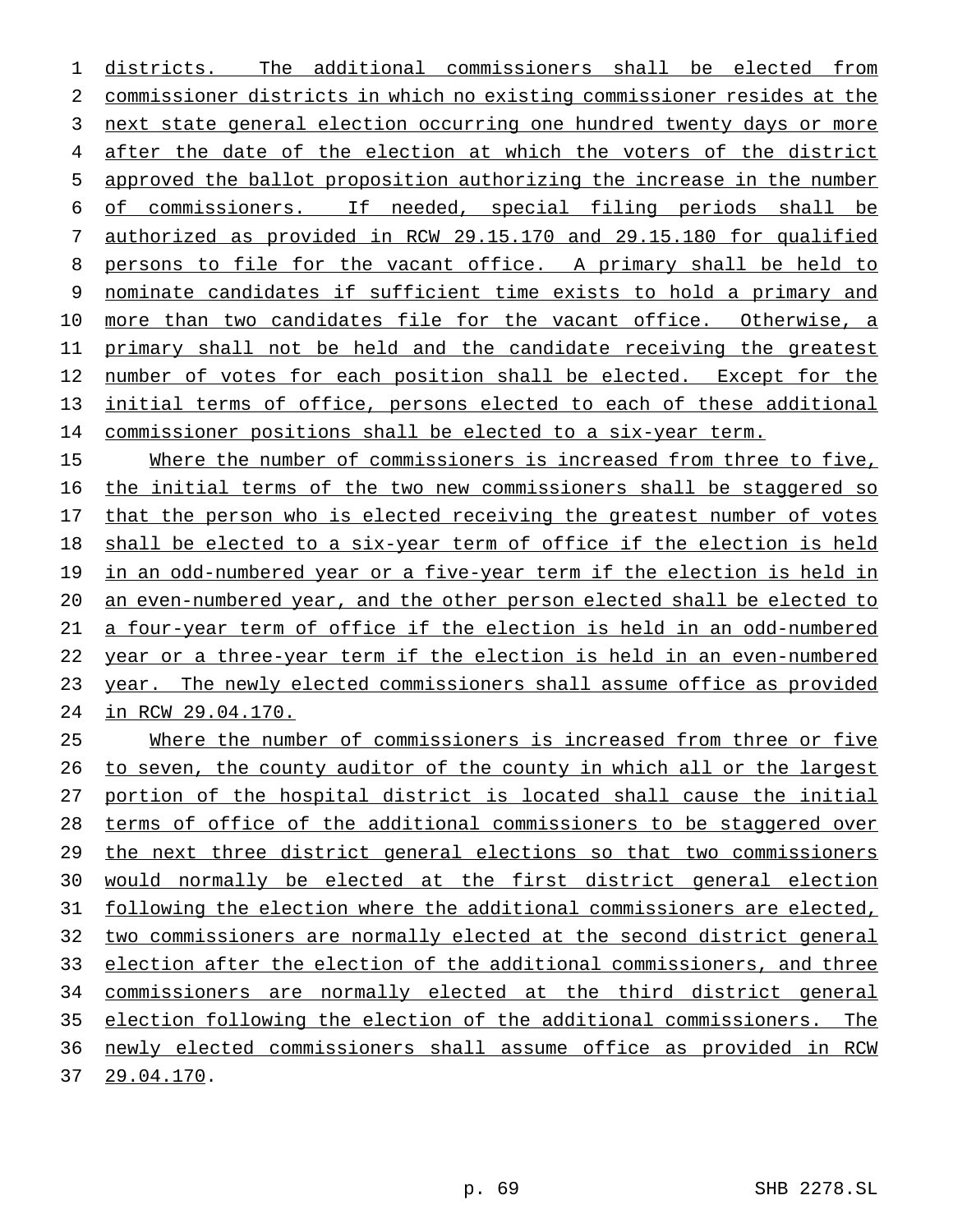1 **Sec. 81.** RCW 53.12.010 and 1992 c 146 s 1 are each amended to read 2 as follows:

3 (1) The powers of the port district shall be exercised through a 4 port commission consisting of three or, when permitted by this title, 5 five members. Every port district that is not coextensive with a 6 county having a population of five hundred thousand or more shall be 7 divided into ((three)) the same number of commissioner districts as 8 there are commissioner positions, each having approximately equal 9 population, unless provided otherwise under subsection (2) of this 10 section. Where a port district with three commissioner positions is 11 coextensive with the boundaries of a county that has a population of 12 less than five hundred thousand and the county has three county 13 legislative authority districts, the port ((district)) commissioner 14 districts shall be the county legislative authority districts. In 15 other instances where a port district is divided into commissioner 16 districts, the ((petition proposing the formation of such a)) port 17 commission shall divide the port district ((shall describe three)) into 18 commissioner districts ((each having approximately the same population 19 and)) unless the commissioner districts have been described pursuant to 20 section 81 of this act. The commissioner districts shall be altered as 21 provided in chapter 53.16 RCW.

 Commissioner districts shall be used as follows: (1) Only a registered voter who resides in a commissioner district may be a candidate for, or hold office as, a commissioner of the commissioner district; and (2) only the voters of a commissioner district may vote 26 at a primary ((election)) to nominate candidates for a commissioner of the commissioner district. Voters of the entire port district may vote at a general election to elect a person as a commissioner of the commissioner district.

 ((In port districts having additional commissioners as authorized by RCW 53.12.120, 53.12.130, and 53.12.115, the powers of the port district shall be exercised through a port commission consisting of 33 five members constituted as provided therein.))

34 (2) In port districts with five commissioners, two of the 35 commissioner districts may include the entire port district if approved 36 by the voters of the district either at the time of formation or at a 37 subsequent port district election at which the issue is proposed 38 pursuant to a resolution adopted by the board of commissioners and 39 delivered to the county auditor.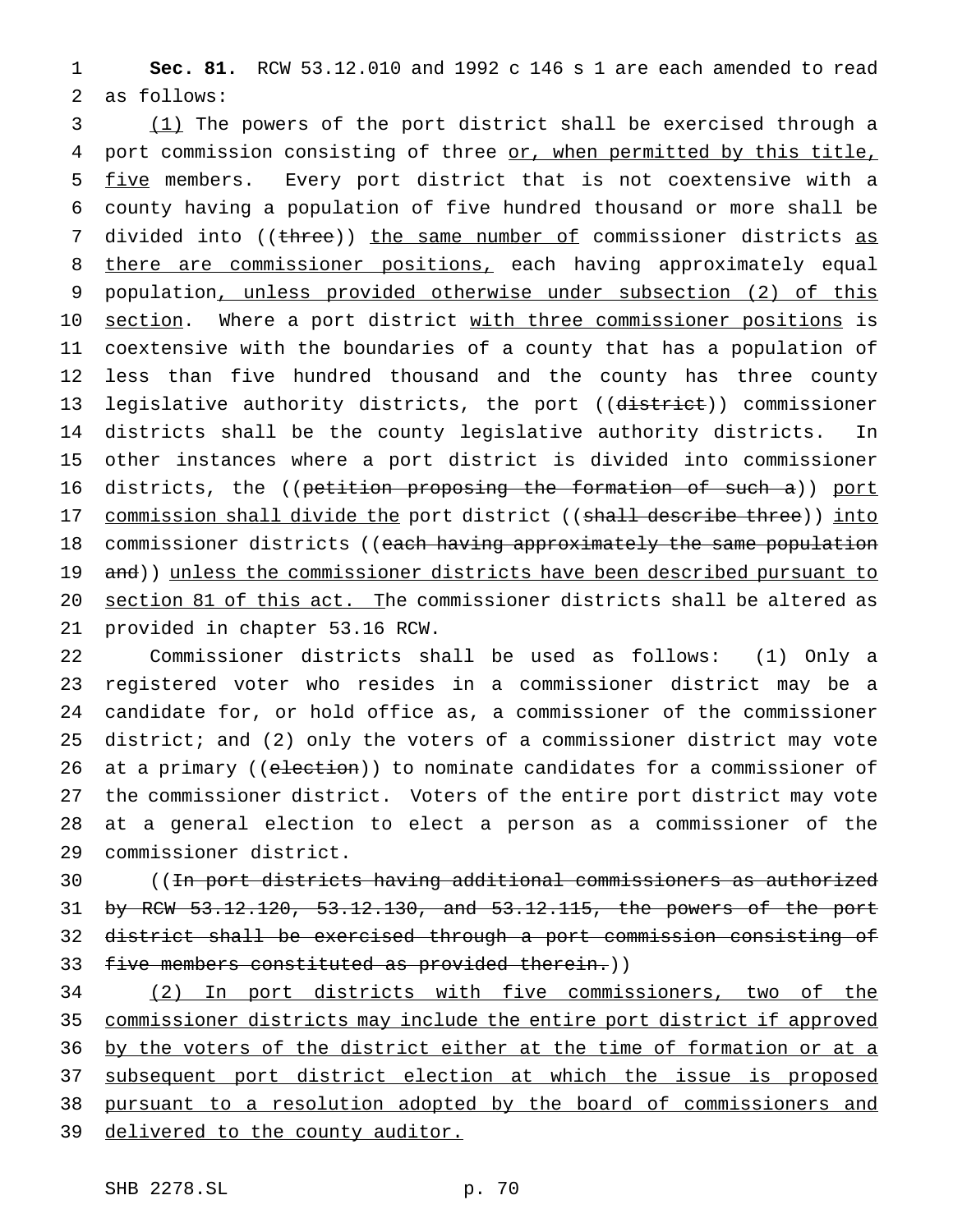NEW SECTION. **Sec. 82.** A new section is added to chapter 53.12 RCW to read as follows:

 Any less than county-wide port district that uses commissioner districts may cease using commissioner districts as provided in this section.

 A ballot proposition authorizing the elimination of commissioner districts shall be submitted to the voters of a less than county-wide port district that is divided into commissioner districts if (1) a petition is submitted to the port commission proposing that the port district cease using commissioner districts, that is signed by registered voters of the port district equal in number to at least ten percent of the number of voters who voted at the last district general election; or (2) the port commissioners adopt a resolution proposing that the port district cease using commissioner districts. The port commission shall transfer the petition or resolution immediately to the county auditor who shall, when a petition is submitted, review the signatures and certify its sufficiency. A ballot proposition authorizing the elimination of commissioner districts shall be submitted at the next district general election occurring sixty or more days after a petition with sufficient signatures was submitted. If the ballot proposition authorizing the port district to cease using commissioner districts is approved by a simple majority vote, the port district shall cease using commissioner districts at all subsequent elections.

 NEW SECTION. **Sec. 83.** A new section is added to chapter 53.04 RCW to read as follows:

 Three commissioner districts, each with approximately the same population, shall be described in the petition proposing the creation of a port district under RCW 53.04.020, if the process to create the port district was initiated by voter petition, or shall be described by the county legislative authority, if the process to initiate the creation of the port district was by action of the county legislative authority. However, commissioner districts shall not be described if the commissioner districts of the proposed port district shall be the same as the county legislative authority districts.

 The initial port commissioners shall be elected as provided in RCW 53.12.172.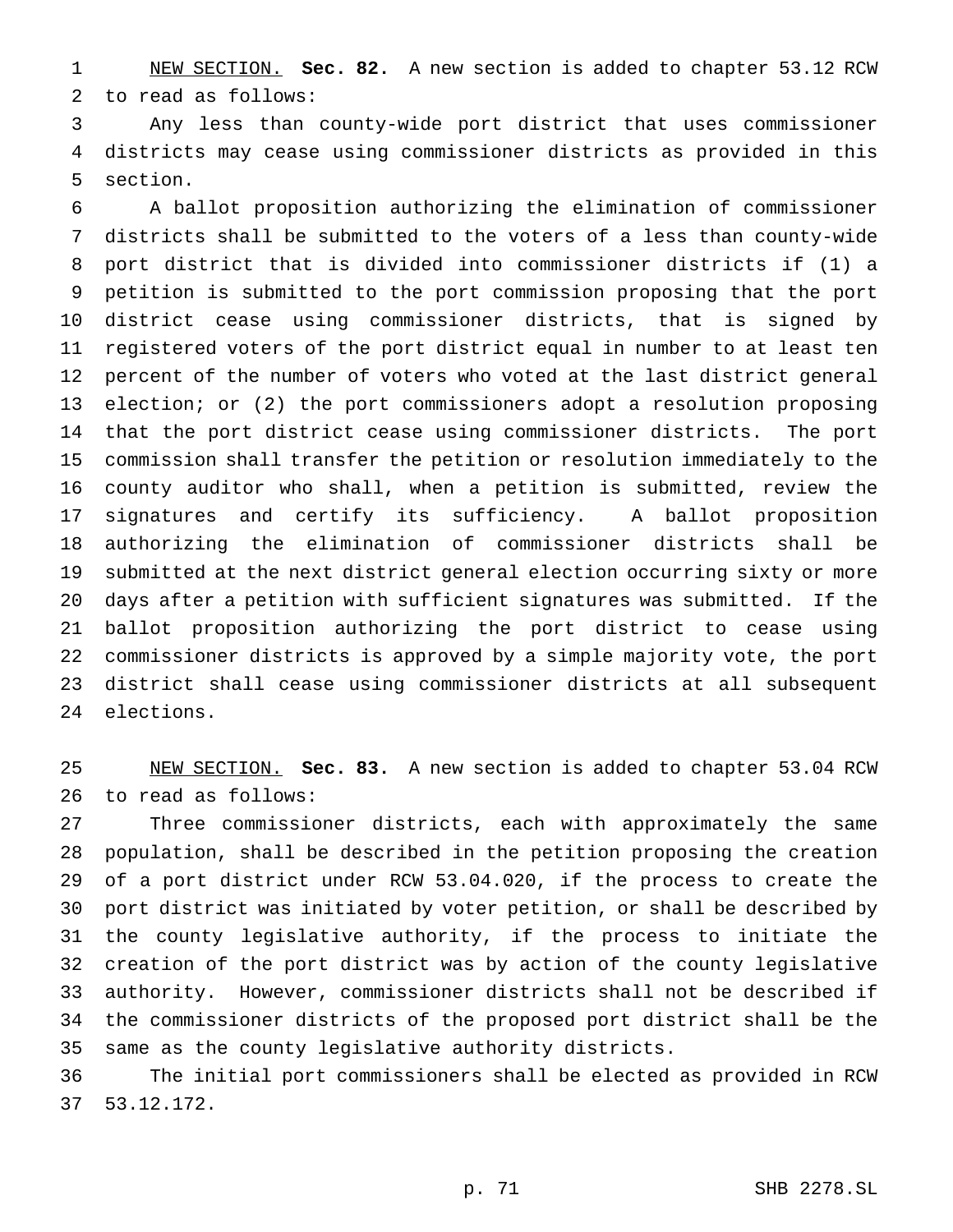**Sec. 84.** RCW 53.04.023 and 1993 c 70 s 1 are each amended to read as follows:

 A less than county-wide port district with an assessed valuation of at least seventy-five million dollars may be created in a county that already has a less than county-wide port district located within its boundaries. Except as provided in this section, such a port district shall be created in accordance with the procedure to create a county-wide port district.

 The effort to create such a port district is initiated by the filing of a petition with the county auditor calling for the creation of such a port district, describing the boundaries of the proposed port 12 district, designating either three or five commissioner positions, describing commissioner districts if the petitioners propose that the 14 commissioners represent districts, and providing a name for the proposed port district. The petition must be signed by voters residing within the proposed port district equal in number to at least ten percent of such voters who voted at the last county general election. A public hearing on creation of the proposed port district shall be

 held by the county legislative authority if the county auditor certifies that the petition contained sufficient valid signatures. Notice of the public hearing must be published in the county's official newspaper at least ten days prior to the date of the public hearing. After taking testimony, the county legislative authority may make changes in the boundaries of the proposed port district if it finds that such changes are in the public interest and shall determine if the creation of the port district is in the public interest. No area may be added to the boundaries unless a subsequent public hearing is held on the proposed port district.

 The county legislative authority shall submit a ballot proposition authorizing the creation of the proposed port district to the voters of the proposed port district, at any special election date provided in RCW 29.13.020, if it finds the creation of the port district to be in the public interest.

 The port district shall be created if a majority of the voters voting on the ballot proposition favor the creation of the port district. The initial port commissioners shall be elected at the same 37 election, from districts or at large, as provided in the petition initiating the creation of the port district. The election shall be 39 otherwise conducted as provided in RCW 53.12.172, but the election of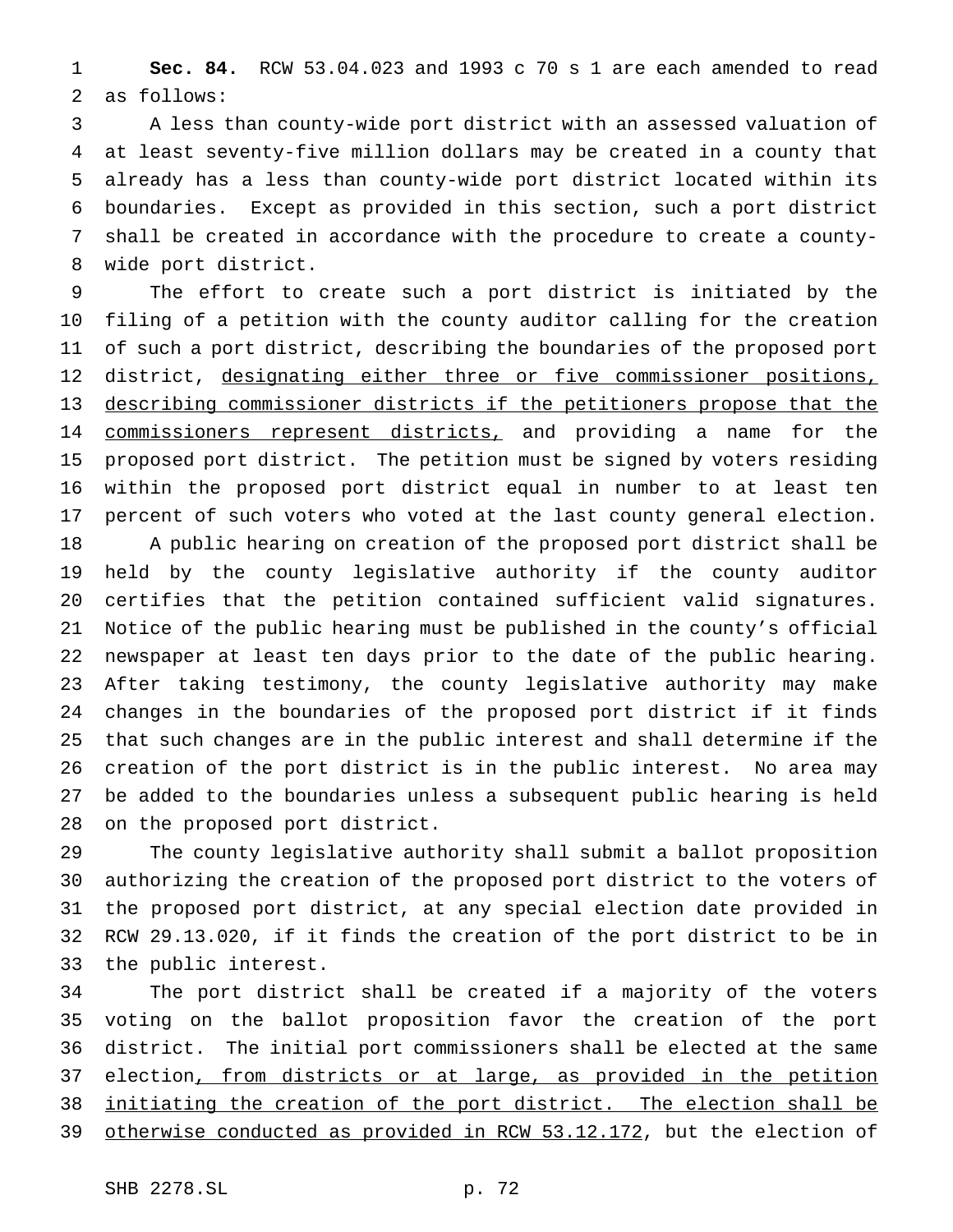commissioners shall be null and void if the port district is not 2 created. ((Commissioner districts shall not be used in the initial election of the port commissioners.))

This section shall expire July 1, 1997.

 **Sec. 85.** RCW 53.12.172 and 1992 c 146 s 2 are each reenacted and amended to read as follows:

 (1) In every port district the term of office of each port commissioner shall be four years in each port district that is county- wide with a population of one hundred thousand or more, or either six or four years in all other port districts as provided in RCW 53.12.175, and until a successor is elected and qualified and assumes office in accordance with RCW 29.04.170.

13 (2) The initial port commissioners shall be elected at the same election as when the ballot proposition is submitted to voters authorizing the creation of the port district. If the port district is created the persons elected at this election shall serve as the initial port commission. No primary shall be held. The person receiving the greatest number of votes for commissioner from each commissioner district shall be elected as the commissioner of that district.

 (3) The terms of office of the initial port commissioners shall be staggered as follows in a port district that is county-wide with a 22 population of one hundred thousand or more:  $((+1))$  (a) The two persons who are elected receiving the two greatest numbers of votes shall be elected to four-year terms of office if the election is held in an odd-numbered year, or three-year terms of office if the election is held in an even-numbered year, and shall hold office until successors are elected and qualified and assume office in accordance 28 with RCW 29.04.170; and  $((+2))$  (b) the other person who is elected shall be elected to a two-year term of office if the election is held in an odd-numbered year, or a one-year term of office if the election is held in an even-numbered year, and shall hold office until a successor is elected and qualified and assumes office in accordance with RCW 29.04.170.

 (4) The terms of office of the initial port commissioners in all other port districts shall be staggered as follows: (a) The person who is elected receiving the greatest number of votes shall be elected to a six-year term of office if the election is held in an odd-numbered year or to a five-year term of office if the election is held in an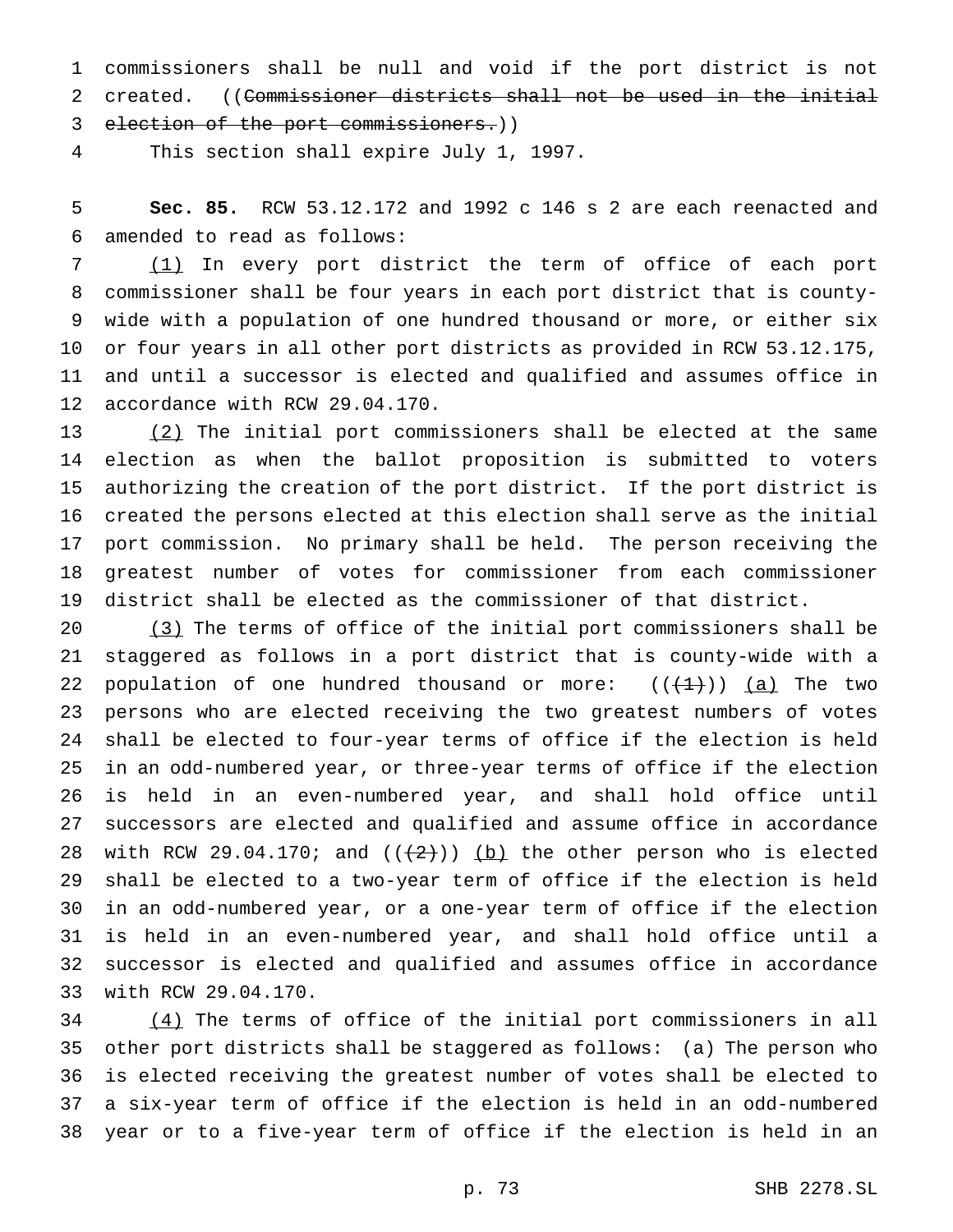even-numbered year, and shall hold office until a successor is elected and qualified and assumes office in accordance with RCW 29.04.170; (b) the person who is elected receiving the next greatest number of votes shall be elected to a four-year term of office if the election is held in an odd-numbered year or to a three-year term of office if the election is held in an even-numbered year, and shall hold office until a successor is elected and qualified and assumes office in accordance with RCW 29.04.170; and (c) the other person who is elected shall be elected to a two-year term of office if the election is held in an odd- numbered year or a one-year term of office if the election is held in an even-numbered year, and shall hold office until a successor is elected and qualified and assumes office in accordance with RCW 29.04.170.

 (5) The initial port commissioners shall take office immediately after being elected and qualified, but the length of their terms shall be calculated from the first day in January in the year following their elections.

 **Sec. 86.** RCW 53.12.115 and 1992 c 146 s 7 are each amended to read as follows:

 A ballot proposition shall be submitted to the voters of any port district authorizing an increase in the number of port commissioners to 22 five whenever the port commission adopts a resolution proposing the 23 increase in number of port commissioners or a petition ((requesting)) 24 proposing such an increase has been submitted to the county auditor of the county in which the port district is located that has been signed by voters of the port district at least equal in number to ten percent of the number of voters in the port district who voted at the last general election. The ballot proposition shall be submitted at the 29 next general or special election occurring sixty or more days after the petition was submitted or resolution was adopted.

31 At the next general or special election following the election in which an increase in the number of port commissioners was authorized, candidates for the two additional port commissioner positions shall be 34 elected as provided in RCW 53.12.130, and the voters may be asked to approve the nomination of commissioners from district-wide commissioner districts as permitted in RCW 53.12.010(2).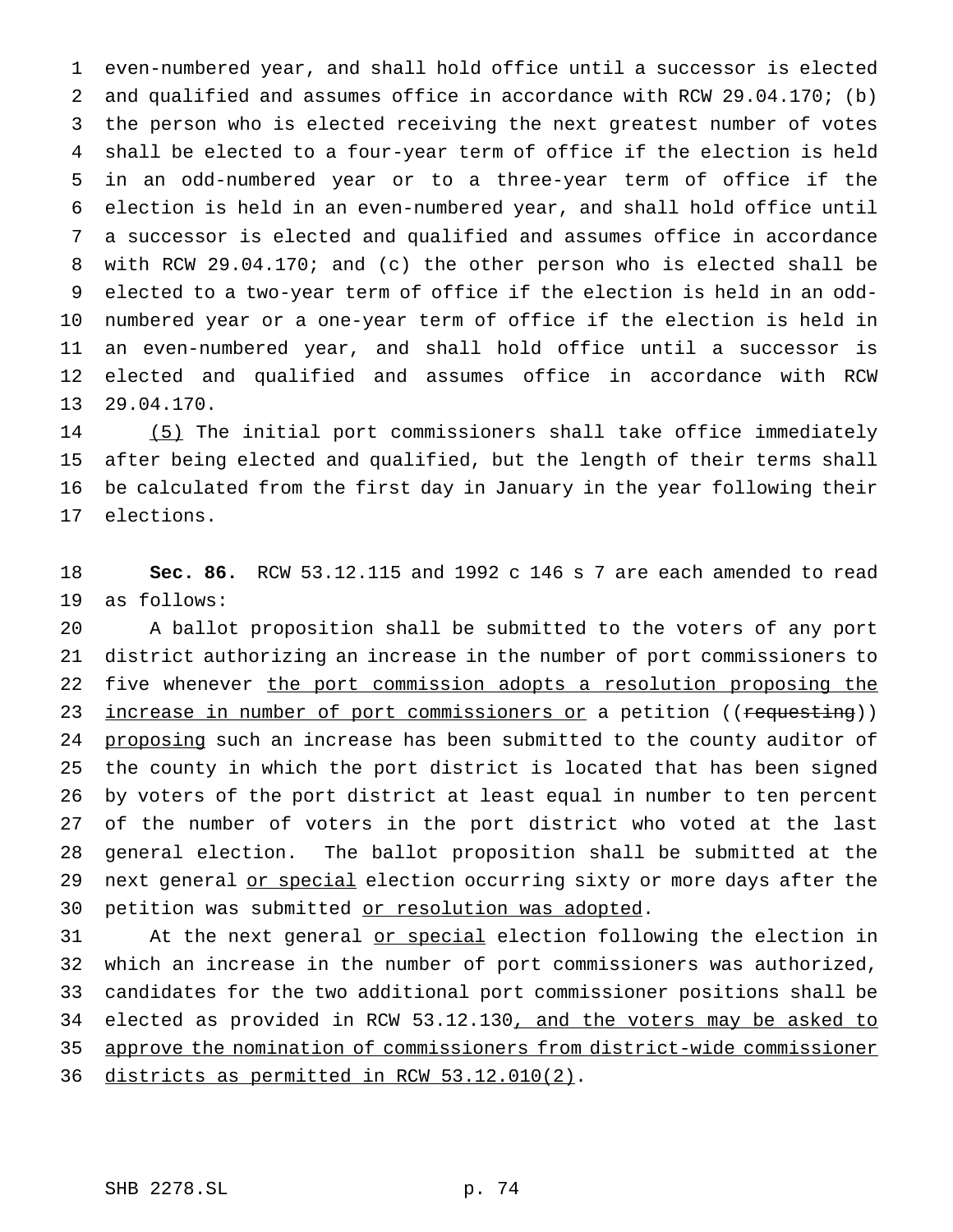1 **Sec. 87.** RCW 53.12.120 and 1992 c 146 s 8 are each amended to read 2 as follows:

3 When the population of a port district that has three commissioners 4 reaches five hundred thousand, in accordance with the latest United 5 States regular or special census or with the official state population 6 estimate, there shall be submitted to the voters of the district, at 7 the next district general election or at a special port election called 8 for that purpose, the proposition of increasing the number of 9 commissioners to five. ((At any general election thereafter, the same 10 proposition may be submitted by resolution of the port commissioners, 11 by filing a certified copy of the resolution with the county auditor at 12 <del>least four months prior to the general election. If the proposition is</del> 13 approved by the voters, the commission in that port district shall 14 consist of five commissioners.))

15 At the next district general election following the election in which an increase in the number of port commissioners was authorized, candidates for the two additional port commissioner positions shall be elected as provided in RCW 53.12.130.

19 **Sec. 88.** RCW 53.12.130 and 1992 c 146 s 9 are each amended to read 20 as follows:

 Two additional port commissioners shall be elected at the next 22 district general election following the election at which voters 23 authorized the increase in port commissioners to five members. ((The 24 two additional positions shall be numbered positions four and five.)) 25 The port commissioners shall divide the port district into five commissioner districts prior to the first day of June in the year in which the two additional commissioners shall be elected, unless the voters approved the nomination of the two additional commissioners from district-wide commissioner districts as permitted in RCW 53.12.010(2). The new commissioner districts shall be numbered one through five and the three incumbent commissioners shall represent commissioner 32 districts one through three. If, as a result of redrawing the district boundaries two or three of the incumbent commissioners reside in one of the new commissioner districts, the commissioners who reside in the same commissioner district shall determine by lot which of the first three numbered commissioner districts they shall represent for the 37 remainder of their respective terms. A primary shall be held to 38 nominate candidates from districts four and five where necessary and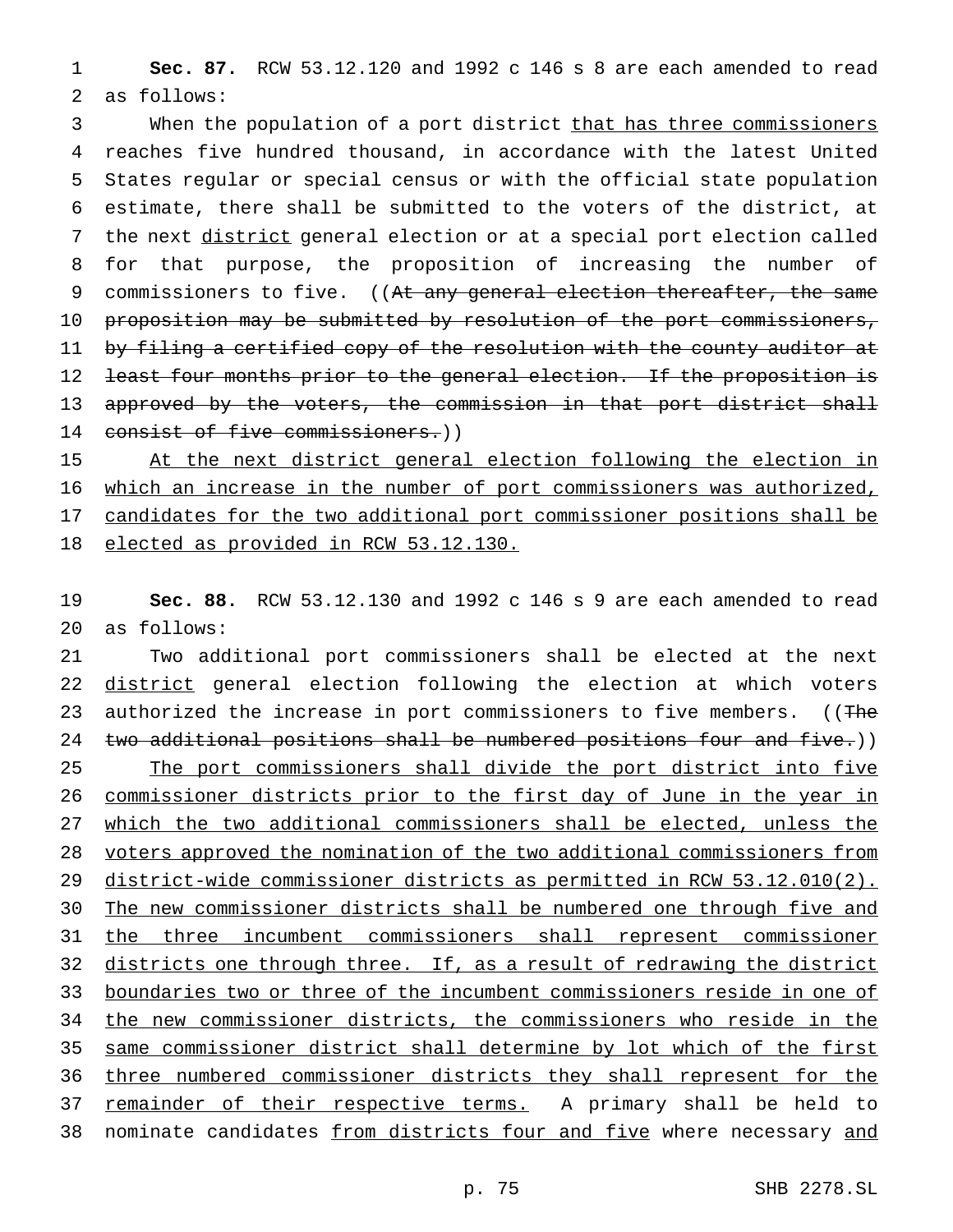commissioners shall be elected from commissioner districts four and 2 five at the general election. The persons ((receiving the highest number of votes for each position shall be elected to that position 4 and)) elected as commissioners from commissioner districts four and 5 five shall take office immediately after qualification as defined under RCW 29.01.135.

 In a port district where commissioners are elected to four-year terms of office, the additional commissioner thus elected receiving the highest number of votes shall be elected to a four-year term of office and the other additional commissioner thus elected shall be elected to 11 a term of office of two years, if the election ((were)) is held in an odd-numbered year, or the additional commissioner thus elected receiving the highest number of votes shall be elected to a term of office of three years and the other shall be elected to a term of 15 office of one year, if the election  $((\text{were}))$  is held in an even- numbered year. In a port district where the commissioners are elected to six-year terms of office, the additional commissioner thus elected receiving the highest number of votes shall be elected to a six-year term of office and the other additional commissioner shall be elected to a four-year term of office, if the election is held in an odd- numbered year, or the additional commissioner receiving the highest number of votes shall be elected to a term of office of five-years and the other shall be elected to a three-year term of office, if the election is held in an even-numbered year. The length of terms of office shall be computed from the first day of January in the year following this election.

27 ((A successor to a commissioner holding position four or five whose term is about to expire, shall be elected at the general election next 29 preceding such expiration, for a)) Successor commissioners from 30 districts four and five shall be elected to terms of either six or four years, depending on the length of terms of office to which 32 commissioners of that port district are elected. ((Positions four and five shall not be associated with a commissioner district and the elections to both nominate candidates for those positions and elect commissioners for these positions shall be held on a port district-wide basis.))

 **Sec. 89.** RCW 53.12.175 and 1992 c 146 s 3 are each amended to read as follows: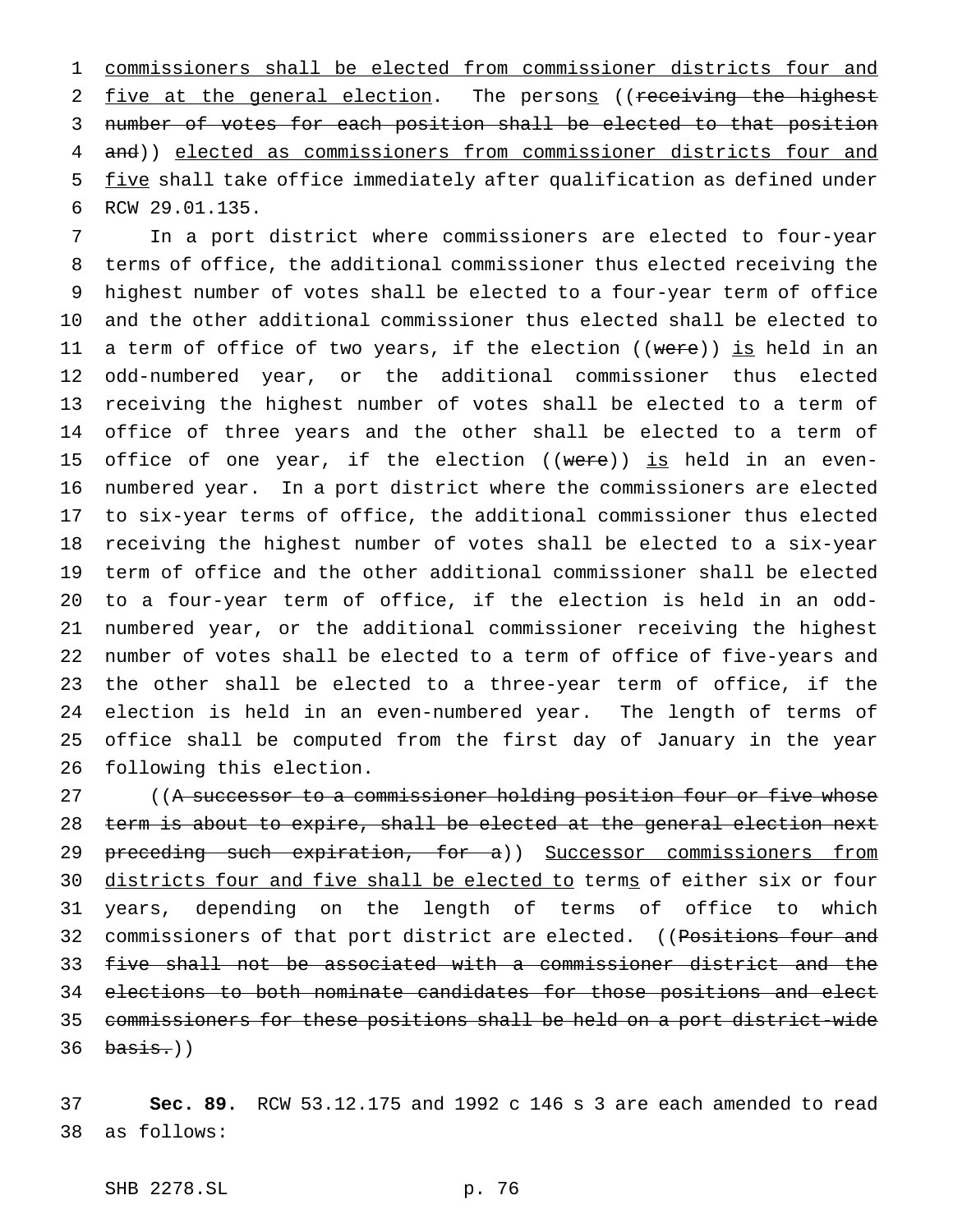A ballot proposition to reduce the terms of office of port commissioners from six years to four years shall be submitted to the voters of any port district that otherwise would have commissioners with six-year terms of office upon either resolution of the port commissioners or petition of voters of the port district proposing the reduction in terms of office, which petition has been signed by voters of the port district equal in number to at least ten percent of the 8 number of voters in the port district voting at the last ((district)) general election. The petition shall be submitted to the county auditor. If the petition was signed by sufficient valid signatures, 11 the ballot proposition shall be submitted at the next ((district)) 12 general or special election that occurs sixty or more days after the adoption of the resolution or submission of the petition.

 If the ballot proposition reducing the terms of office of port commissioners is approved by a simple majority vote of the voters voting on the proposition, the commissioner or commissioners who are elected at that election shall be elected to four-year terms of office. The terms of office of the other commissioners shall not be reduced, but each successor shall be elected to a four-year term of office.

 **Sec. 90.** RCW 53.16.015 and 1992 c 146 s 10 are each amended to read as follows:

22 ((In a port district that is not coterminous with a county that has 23 three county legislative authority districts and that has port 24 commissioner districts,)) The port commission of a port district that 25 uses commissioner districts may redraw the commissioner district boundaries as provided in chapter 29.70 RCW at any time and submit the 27 redrawn boundaries to the county auditor if the port district is not 28 coterminous with a county that has the same number of county 29 legislative authority districts as the port has port commissioners. The new commissioner districts shall be used at the next election at which a port commissioner is regularly elected that occurs at least one hundred eighty days after the redrawn boundaries have been submitted. 33 Each commissioner district shall encompass as nearly as possible ((one-34 third of the population of the port district)) the same population.

 **Sec. 91.** RCW 29.45.050 and 1973 c 102 s 2 are each amended to read as follows: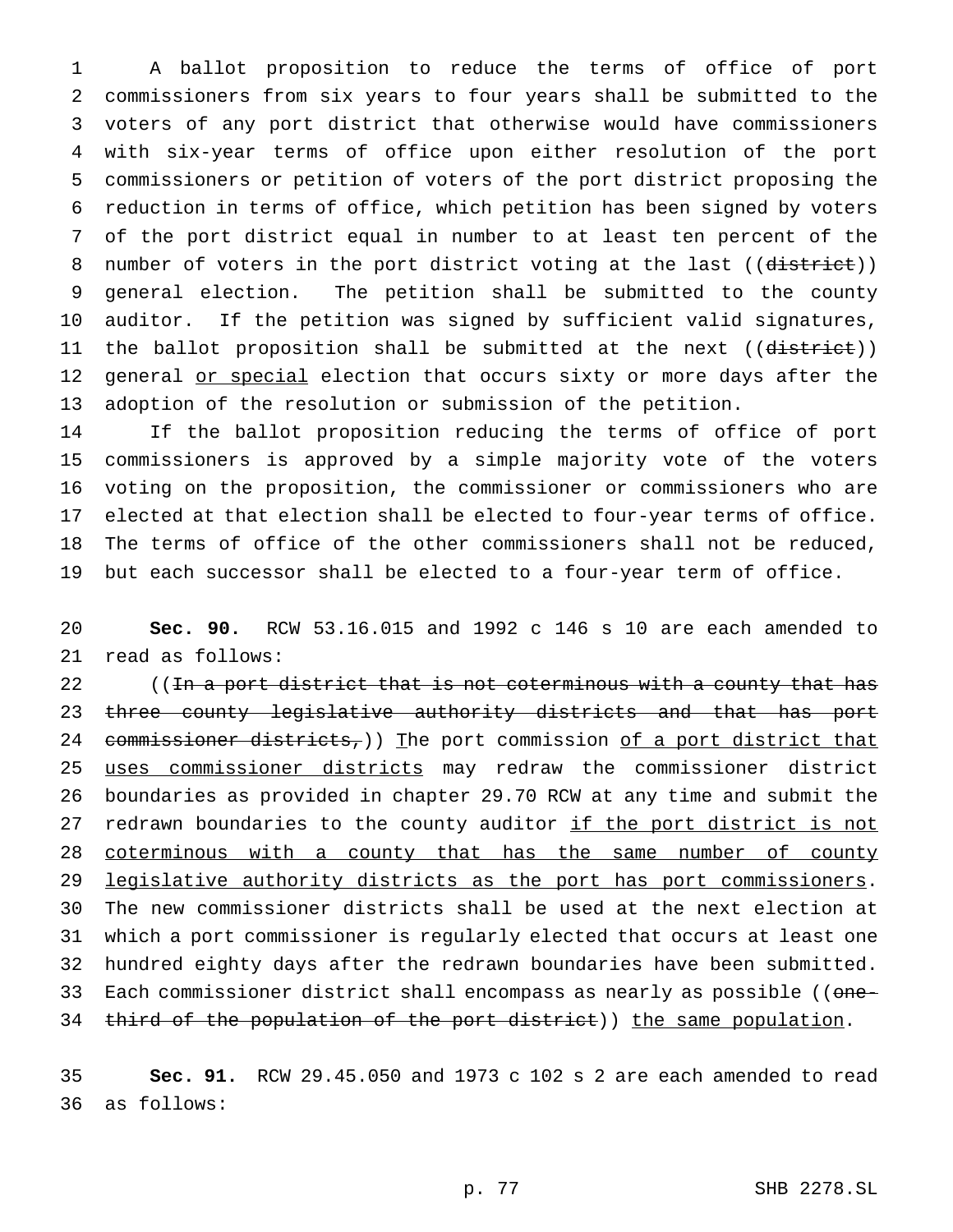1 There shall be but one set of election officers at any one time in each precinct except as provided in this section.

 In every precinct using paper ballots having two hundred or more registered voters there shall be appointed, and in every precinct having less than two hundred registered voters there may be appointed, at a state primary or state general election, two or more sets of precinct election officers as provided in RCW 29.04.020 and 29.45.010. The officer in charge of the election may appoint one or more counting boards at his discretion, when he decides that because of a long or complicated ballot or because of the number of expected voters, there is need of additional counting board or boards to improve the speed and accuracy of the count.

 In making such appointments, one or more sets of precinct election officers shall be designated as the counting board or boards, the first of which shall consist of an inspector, two judges, and a clerk and the second set, if activated, shall consist of two judges and two clerks. The duties of the counting board or boards shall be the count of ballots cast and the return of the election records and supplies to the officer having jurisdiction of the election.

 One set of precinct election officers shall be designated as the receiving board which shall have all other powers and duties imposed by 22 law for such elections. Nothing in this section prevents the county 23 auditor from appointing relief or replacement precinct election 24 officers at any time during election day. Relief or replacement 25 precinct election officers must be of the same political party as the 26 officer they are relieving or replacing.

 NEW SECTION. **Sec. 92.** The following acts or parts of acts are each repealed: 29 (1) RCW 35.23.070 and 1965 c 7 s 35.23.070; (2) RCW 35.24.070 and 1965c7s 35.24.070; (3) RCW 35.27.110 and 1965c7s 35.27.110; (4) RCW 35.61.060 and 1985 c 416s2& 1965 c 7 s 35.61.069; (5) RCW 35.61.070 and 1965c7s 35.61.070; (6) RCW 35.61.080 and 1965c7s 35.61.080; (7) RCW 35A.02.001 and 1989 c 84 s 35; (8) RCW 35A.02.100 and 1967 ex.s. c 119 s 35A.02.100; (9) RCW 35A.02.110 and 1979 ex.s. c 18s9& 1967 ex.s. c 119 s 35A.02.110;

SHB 2278.SL p. 78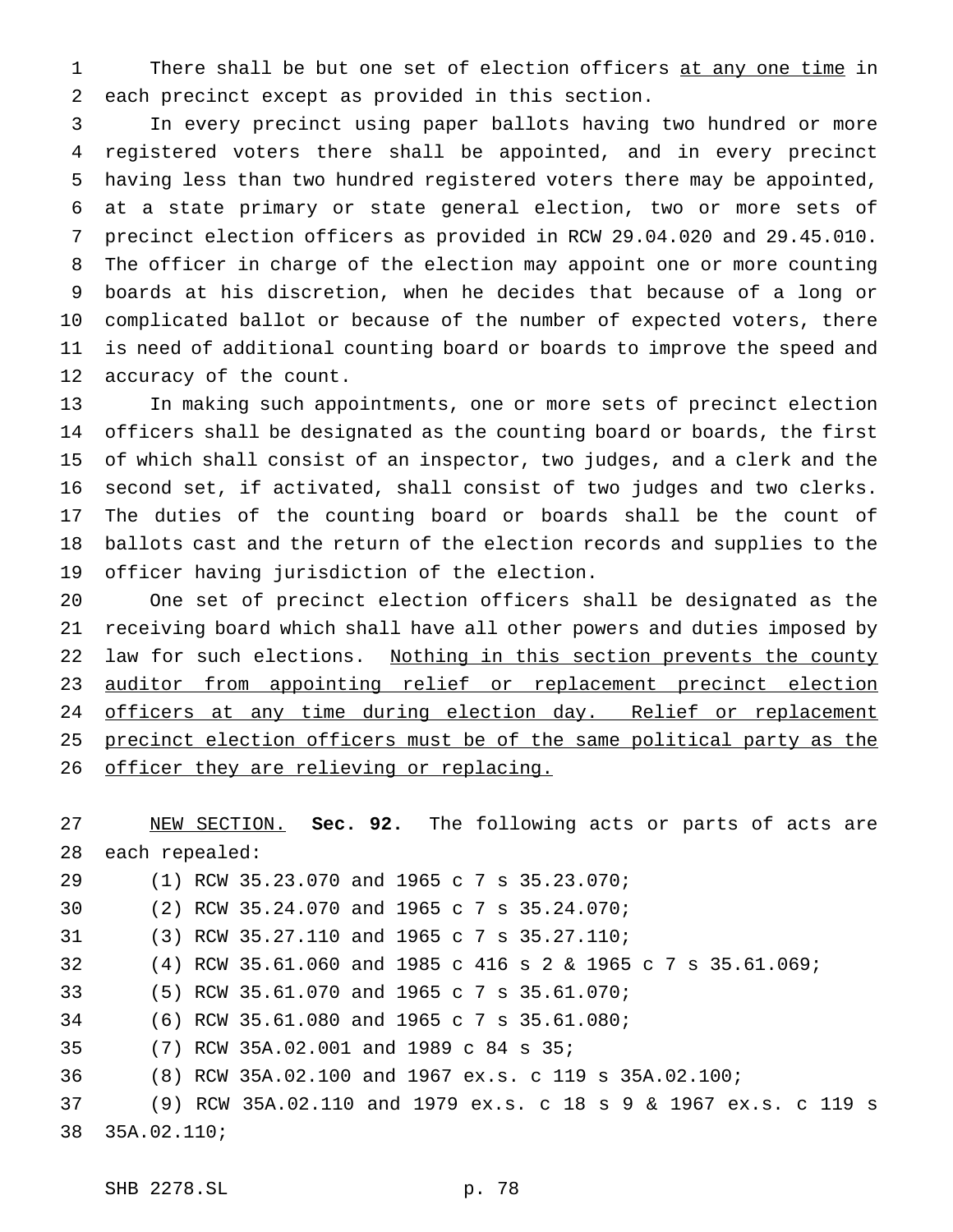(10) RCW 35A.14.060 and 1967 ex.s. c 119 s 35A.14.060; (11) RCW 35A.15.030 and 1967 ex.s. c 119 s 35A.15.030; (12) RCW 35A.16.020 and 1967 ex.s. c 119 s 35A.16.020; (13) RCW 35A.29.010 and 1967 ex.s. c 119 s 35A.29.010; (14) RCW 35A.29.020 and 1967 ex.s. c 119 s 35A.29.020; (15) RCW 35A.29.030 and 1967 ex.s. c 119 s 35A.29.030; (16) RCW 35A.29.040 and 1967 ex.s. c 119 s 35A.29.040; (17) RCW 35A.29.050 and 1967 ex.s. c 119 s 35A.29.050; (18) RCW 35A.29.060 and 1967 ex.s. c 119 s 35A.29.060; (19) RCW 35A.29.070 and 1967 ex.s. c 119 s 35A.29.070; (20) RCW 35A.29.080 and 1967 ex.s. c 119 s 35A.29.080; (21) RCW 35A.29.090 and 1986 c 234 s 32 & 1985 c 281 s 27; (22) RCW 35A.29.100 and 1967 ex.s. c 119 s 35A.29.100; (23) RCW 35A.29.105 and 1990 c 59 s 106 & 1967 ex.s. c 119 s 35A.29.105; (24) RCW 35A.29.110 and 1990 c 59 s 107, 1986 c 167 s 21, 1979 ex.s. c 18 s 30, 1970 ex.s. c 52 s 4, & 1967 ex.s. c 119 s 35A.29.110; (25) RCW 35A.29.140 and 1967 ex.s. c 119 s 35A.29.140; (26) RCW 35A.29.150 and 1970 ex.s. c 52s5& 1967 ex.s. c 119 s 35A.29.150; (27) RCW 36.54.080 and 1973 1st ex.s. c 195 s 36 & 1963c4s 36.54.080; 23 (28) RCW 36.54.090 and 1963 c 4 s 36.54.090; 24 (29) RCW 36.54.100 and 1963 c 4 s 36.54.100; 25 (30) RCW 36.69.060 and 1963 c 4 s 36.69.060; (31) RCW 44.70.010 and 1987 c 298 s 7; (32) RCW 53.12.047 and 1992 c 146 s 6; (33) RCW 53.12.150 and 1990 c 40 s 1, 1985 c 87 s 1, 1983 c 11 s 1, 1959 c 175 s 8, & 1959 c 17 s 8; (34) RCW 57.02.060 and 1982 1st ex.s. c 17 s 6; (35) RCW 68.52.240 and 1947 c 6 s 16; (36) RCW 70.44.051 and 1967 c 77 s 1; (37) RCW 70.44.055 and 1967 c 77 s 3; and (38) RCW 70.44.057 and 1967 c 77 s 4. **Sec. 93.** 1992 c 146 s 14 (uncodified) is amended to read as follows: The following acts or parts of acts are each repealed: